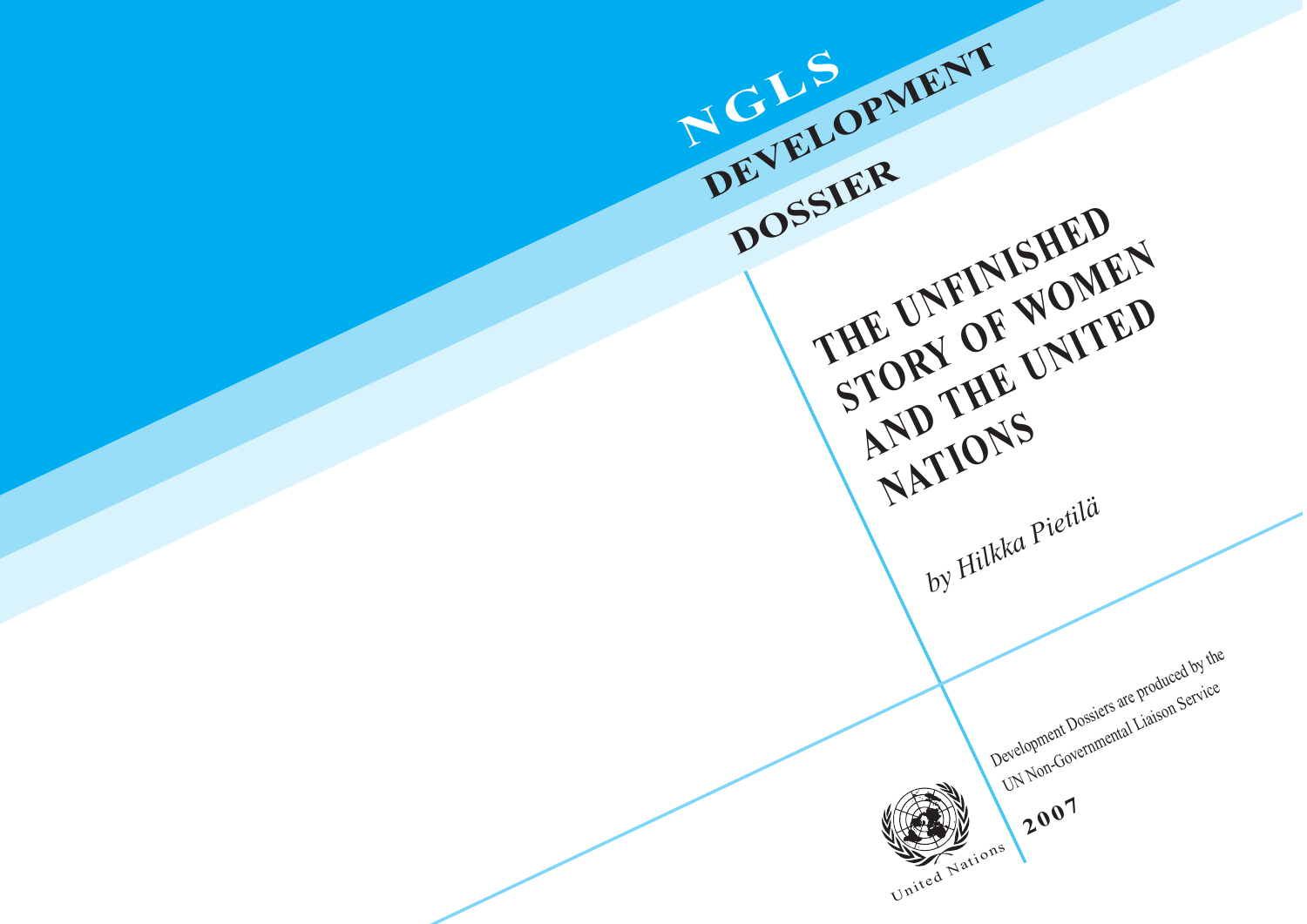

United Nations Non-Governmental Liaison Service (UN-NGLS)

# The Unfinished Story of Women and the United Nations

by

Hilkka Pietilä



United Nations New York and Geneva, 2007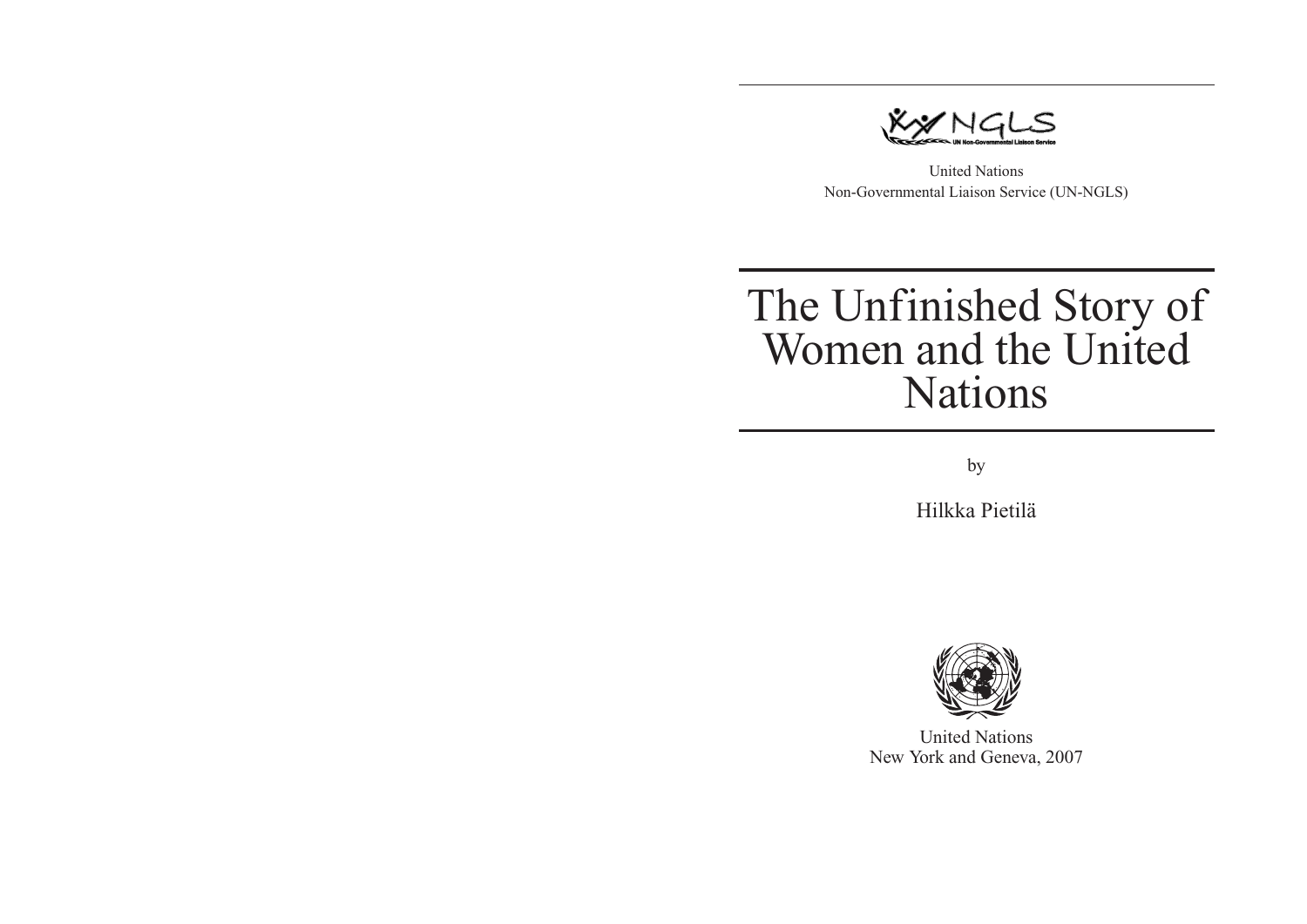Hilkka Pietilä, Secretary General of the Finnish UN Association from 1963-1990, has been active in the international women's movement for many years and has attended all the UN world conferences on women. This *Development Dossier* revises and updates the January 2002 version of *Engendering the Global Agenda: The Story of Women and the United Nations*.

The views expressed in this publication are those of the author. They do not necessarily represent those of the United Nations Non-Governmental Liaison Service (NGLS), or any other part of the United Nations System.

The designations used do not imply the expression of any opinion whatsoever on the part of NGLS or any part of the United Nations system concerning the legal status of any country, area or territory or its authorities, or concerning the delimitation of its frontiers.

This publication is the fourteenth in the series of NGLS *Development Dossiers*. They are published for non-governmental and civil society organizations and others interested in the institutions, policies, and activities of the UN's agenda, including development, human rights, peace and disarmament. Organizations are welcome to use them in their own work and information activities. Please credit NGLS and provide a copy.

# UNCTAD/NGLS/2007/1

Edited by Beth Peoc'h Published in January 2007 by UN Non-Governmental Liaison Service (NGLS) Palais des Nations, CH-1211 Geneva 10, Switzerland Room DC1-1106, United Nations, New York NY 10017, United States

#### **TABLE OF CONTENTS**

| Preface                                                   | vi             |
|-----------------------------------------------------------|----------------|
| <b>Chapter 1</b>                                          |                |
| Prologue—Women and the League of Nations                  | $\mathbf{1}$   |
| Women at the 1919 Paris Peace Conference                  | $\overline{c}$ |
| People's Organizations and Inter-Governmental Cooperation | $\overline{3}$ |
| Latin American Women as Forerunners                       | 5              |
| Pacifist and Feminist Aims                                | 6              |
| <b>Chapter 2</b>                                          |                |
| The Founding Mothers of the United Nations                | 9              |
| Dispute Over the Basic Concepts                           | 10             |
| New Dimensions for the United Nations                     | 12             |
| Mission and Mandate of the Commission                     |                |
| on the Status of Women                                    | 15             |
| Human Rights or "Rights of Man"?                          | 17             |
| <b>Chapter 3</b>                                          |                |
| <b>Human Rights are Women's Rights</b>                    | 21             |
| The Legal Status of Women in the World                    | 21             |
| The Right to Family Planning-A New Human Right            | 22             |
| Convention on the Rights of Women                         | 27             |
| The Missing Link in the Chain                             | 30             |
| From the Battle Field to the Peace Table                  | 33             |
| <b>Chapter 4</b>                                          |                |
| The United Nations Decade for Women (1976-1985):          |                |
| <b>A Decade of Development</b>                            | 37             |
| New Trends with New States in the UN                      | 37             |
| 1975 International Women's Year as an Engine for Change   | 38             |
| The UN World Conferences on Women in 1975, 1980 and 1985  | 42             |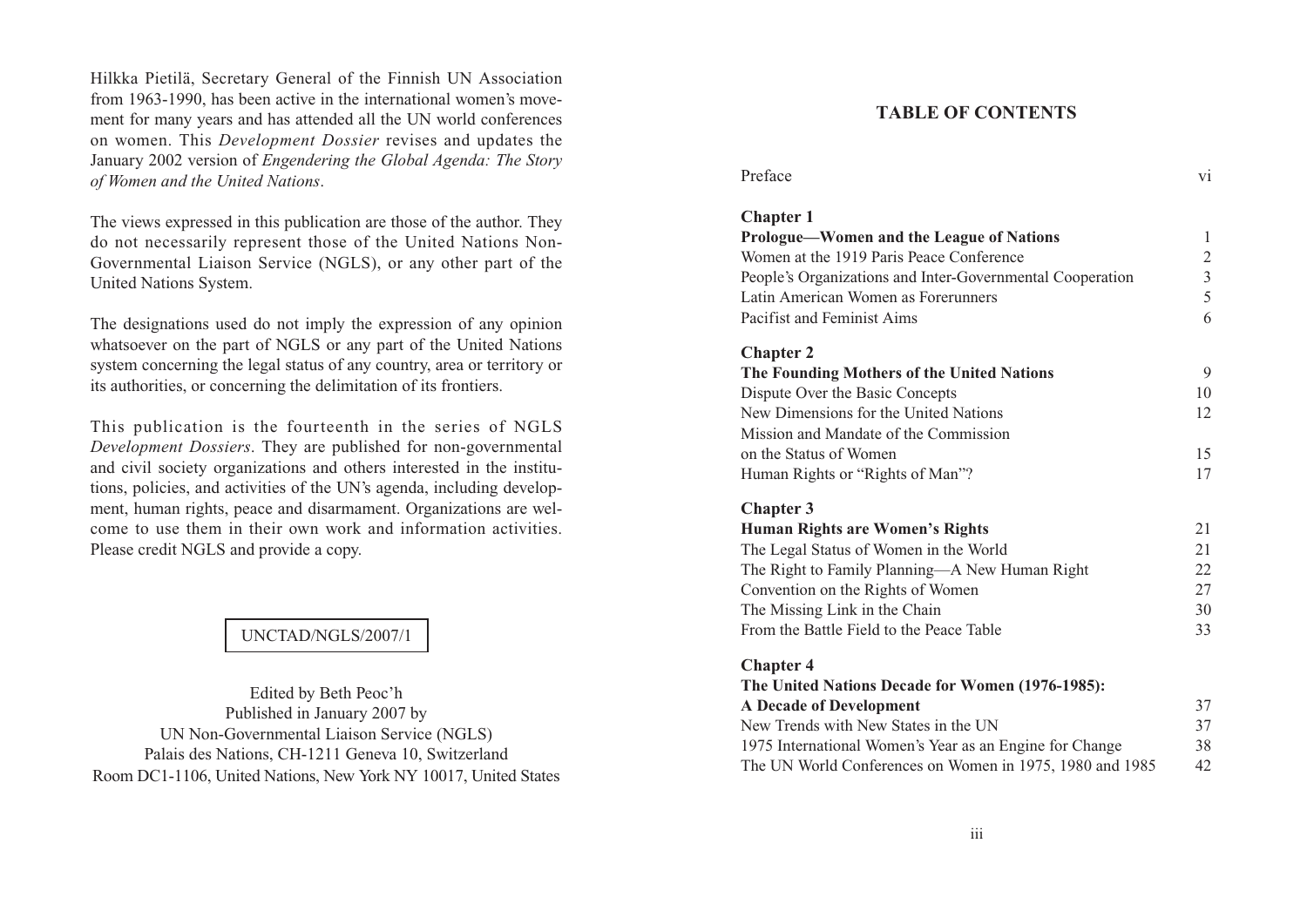iv

*The Unfinished Story of Women and the United Nations*

| Review and Appraisal as a Regular Practice               | 45  |
|----------------------------------------------------------|-----|
| INSTRAW and UNIFEM Emerge out of the Mexico Conference   | 47  |
| Women's Own Global Fora                                  | 49  |
| The United Nations Decade for Women Changed the World    | 54  |
| <b>Chapter 5</b>                                         |     |
| All Issues are Women's Issues in the 1990s               | 57  |
| Women for a Healthy Planet                               | 57  |
| An Infallible Strategy                                   | 59  |
| Diving into the Mainstream of World Conferences          | 62  |
| <b>Chapter 6</b>                                         |     |
| The Beijing Conference—A Grand Consolidation             | 69  |
| The Greatest Success of All Time                         | 70  |
| The BeijingPFA-An Agenda for Women's Empowerment         | 72  |
| The Breakthrough of the Gender Concept                   | 75  |
| The UN System as a Pioneer in Gender Mainstreaming       | 79  |
| Reorganization and Reorientation of Women's Worlds       | 82  |
| <b>Chapter 7</b>                                         |     |
| Celebrating 30 Years of Progress-Beijing+10              | 91  |
| Global Consensus for Beijing+10                          | 92  |
| Beijing PFA and the Millennium Development Goals         | 96  |
| The Political Declaration: Recommitment and Continuation | 100 |
| Women and UN Reform                                      | 103 |
| Governments' Reports Double Checked by NGOs              | 104 |
| NGO Reports Reflect Women's Realities                    | 106 |
| An Experiment of Global Democracy through Internet       | 110 |
| <b>Chapter 8</b>                                         |     |
| <b>Epilogue—Will the World Change?</b>                   | 113 |
| Women Changing the United Nations                        | 113 |
| A Global Women's Movement Created                        | 117 |
| Every Government is Accountable to Women                 | 119 |

| <b>Bibliography</b>                                  | 123 |
|------------------------------------------------------|-----|
| Annexes                                              | 131 |
| Annex I—An Open Letter to the Women of the World     | 131 |
| Annex II—Gender Equality Architecture and UN Reforms | 133 |
| Annex III—United Nations World Conferences           | 146 |
| Annex IV—Selected United Nations and International   | 150 |
| <b>NGO Resources</b>                                 |     |

*Table of Contents*

**Acronyms** 158

v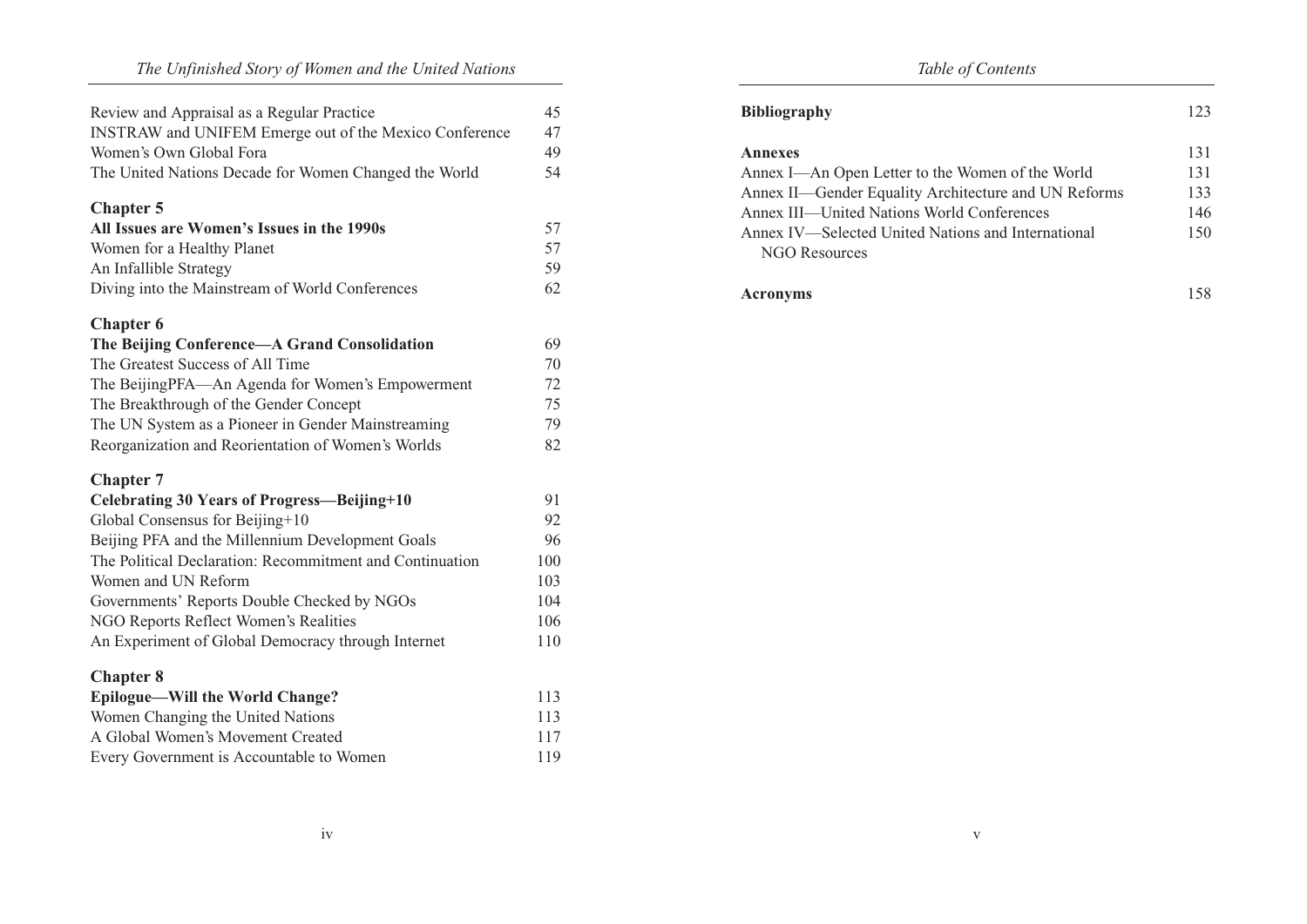# **AUTHOR'S PREFACE TO THE SECOND EDITION**

This book covers more than eighty-five years of history between women and inter-governmental organizations. Unrecorded by history and untold by the media, this book recalls the success story of women and the League of Nations and describes the unfolding history of women at the United Nations for the advancement and empowerment of women, especially in the 30 years since the First UN World Conference on Women in Mexico City in 1975, and up to the ten-year review and appraisal of the implementation of the Beijing Platform for Action in 2005. Thus, this is a complementary monograph to the book *Making Women Matter: The Role of the United Nations*, which *Jeanne Vickers* and I published in the early 1990s and a revision of the 2002 publication *Engendering the Global Agenda: The Story of Women and the United Nations*, produced as the tenth volume in the NGLS *Development Dossier*series.

It was the international women's movement—which was itself in the making at the time—that had an impact on the foresight reflected in the principles governing the creation of the United Nations. All due credit should be therefore given to the "founding mothers" of cooperation between the women's movement and the UN.

This book tells the story of how the United Nations has become a womenfriendly global institution in spite of being a forum of governments, the great majority of which until lately has reflected primarily the visions and aspirations of men. Through the strenuous and skilful diplomacy and struggles of women over the decades, women's aspirations and visions have been brought to the forefront of the international agenda and have resulted in declarations, covenants and programmes for the advancement and empowerment of women, which go beyond existing legislation and policies in most of the UN Member **States**.

In recent years the UN has been undergoing a system-wide reform process that started at the highest level with the Millennium Summit in 2000, and the adoption of the United Nations Millennium Declaration, and is far from being completed. The global women's movement around the UN has been following this

process with great interest and concern and they have been undertaking many initiatives and proposals on behalf of women. In July 2006 a thoroughly considered, comprehensive paper, entitled "Gender Equality Architecture and UN Reforms," was submitted to the UN Secretary-General's High Level Panel on System-wide Coherence by the Center for Women's Global Leadership (CWGL) and the Women's Environment and Development Organization (WEDO). It is attached as Annex II to this edition of the *Dossier*.

My former publications on this subject and also this *Development Dossier* are related to the United Nations Intellectual History Project, which is, finally, a written history of the economic, social and cultural activities of the UN system in the making. Until now this dimension of the UN's history has not been taught, studied, nor researched in the colleges and universities of the world due to the lack of written/recorded history. I hope this updated second edition of the *Development Dossier* will help contribute to filling this gap.

This book is also the latest outcome of the long-term cooperation between the United Nations Non-Governmental Liaison Service (NGLS) and myself from NGLS's inception in 1975, first during the years of my work as the Secretary-General of the Finnish United Nations Association (1963-1990) and then in connection with the publication of books and booklets on the advancement of women by the United Nations since 1985. Therefore my very warm thanks go again to NGLS and my long-term friend, collaborator and NGLS Coordinator, *Tony Hill*. In particular I would like to express my most cordial thanks to *Beth Peoc'h* of NGLS for her invaluable cooperation in substantially editing, streamlining and linguistically finishing this manuscript, and to *Robert-Anthony Bunoan* for his cooperation in finalizing the manuscript.

Finally I would like to express my gratitude to the United Nations and NGLS for their generosity in making this book available to all interested readers.

> Hilkka Pietilä Helsinki, January 2007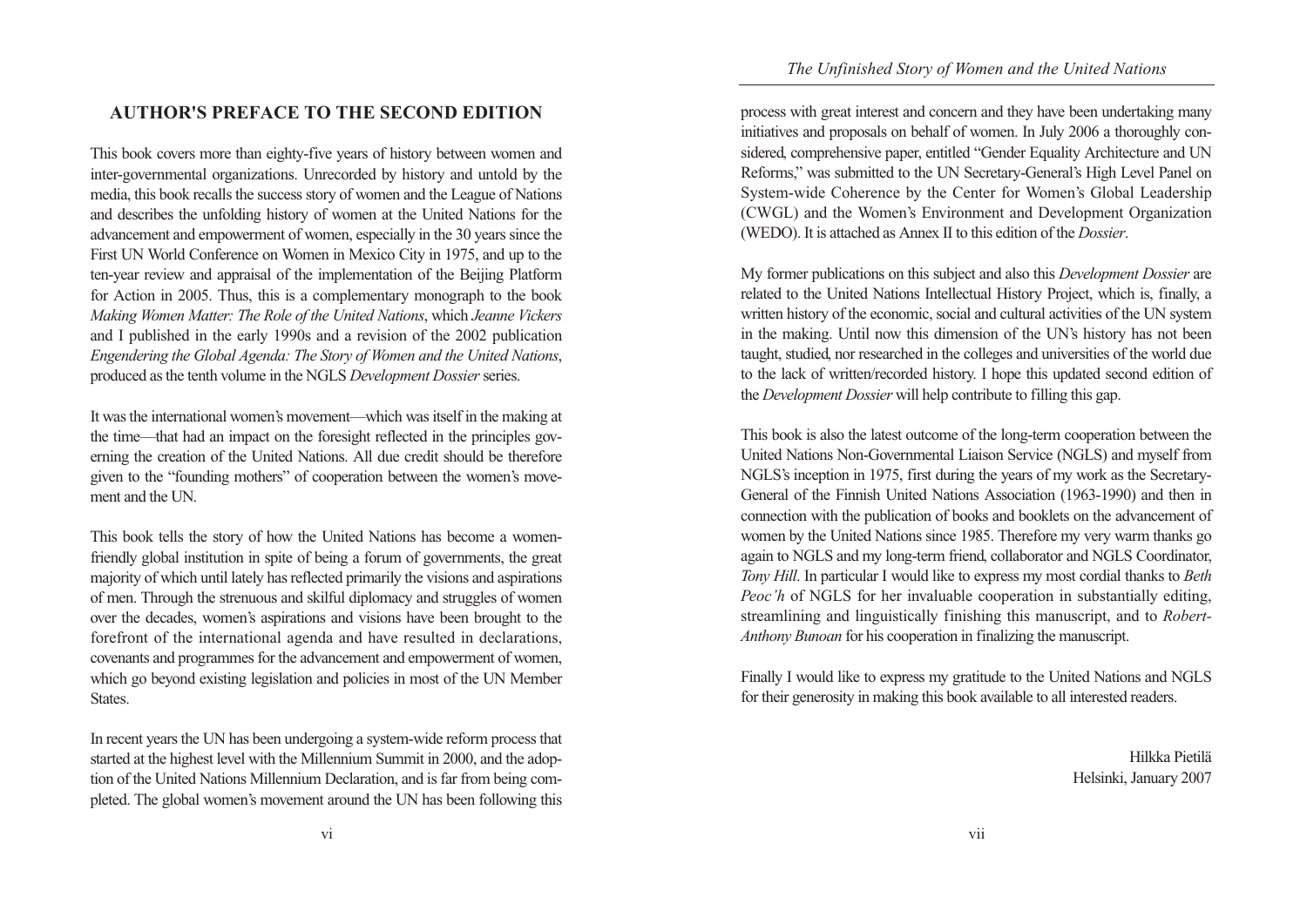## *H.E. Sheikha Haya Rashed Al Khalifa:*

#### **…to empower women to lead their lives.**

"I believe it is the common responsibility of you, the Member States, to make the General Assembly and the United Nations even more effective. As efforts to revitalize the General Assembly are under way, we must not lose sight of the main purpose of these actions: to meet the rising expectations of the hundreds of millions of peoples around the world.

"We have a challenging task to meet their expectations; those that are poor, malnourished, illiterate or victims of disease…We have a challenging task to ensure their economic and social security which is just as important as their political and military security… We have a challenging task to liberate them from want while seeking to liberate them from fear…

"I would also like to underline that over half the world's population, namely women, typically have less access to health care, employment, decision making and property ownership. This disparity needs to be addressed so that women and men can enjoy the same opportunities, the same rights, and the same responsibilities in all aspects of life. To promote gender equality, we need to empower women so that they have more autonomy to lead their lives. To achieve these goals it is essential that we work closely together, so that together, we can promote human rights and achieve sustainable development."

*—President of the 61st Session of the UN General Assembly, Sheikha Haya Rashed Al Khalifa, speaking on 12 September 2006*

Sheikha Haya from Bahrain is a champion of women's rights, particularly in the legal sphere and defending women before the Islamic sharia courts in her country. She is also an advocate of a progressive interpretation of Islamic texts as they apply to women.

In 2006 she was elected President of the 61st session of the UN General Assembly, and is the third woman to hold this position in the history of the United Nations.

# **Chapter 1**

## **PROLOGUE—WOMEN AND THE LEAGUE OF NATIONS**

In the 1920s and 1930s women's international organizations, which were still young, had interesting collaboration with the first intergovernmental peace organization, the League of Nations. This collaboration also gave them the necessary experience for participating effectively in the process of the founding of the United Nations after the Second World War. This early history of engendering inter-governmental politics attracted, surprisingly late, the interest of researchers first at the beginning of the 1990s (Miller, 1992). During this time the process of engendering the global agenda also led to a number of irreversible achievements.

The founding of the League of Nations in 1919 marked the beginning of organized and institutionalized inter-governmental collaboration in a form that was unprecedented. This was the first step in joint foreign policy between governments toward supra-national goals such as peace and security—instead of each nation merely defending its own individual interests against the interests of others. Women immediately realized the importance of such cooperation and had good reason to become interested in it as it aimed at ending wars and violence, and the settlement of disputes through negotiations, which corresponded with women's yearning for peace. This desire was particularly strong in people's minds right after the destruction and horrors of the First World War.

Another reason for women's commitment to inter-governmental collaboration right from the beginning was their firm belief in the fact that the advancement of women in different countries required governmental policies and democratic opportunities for women to influence those policies. Women were united across borders as they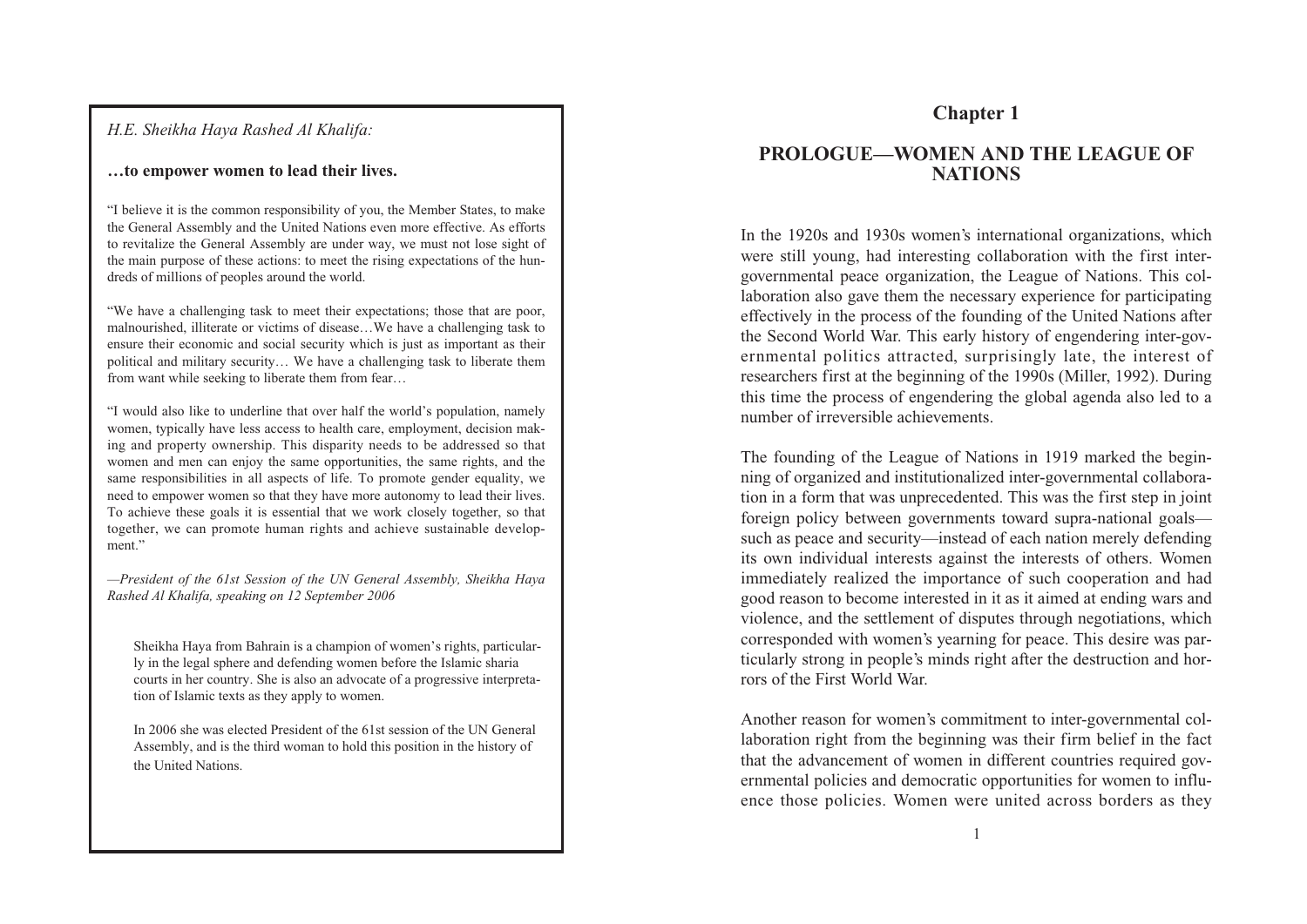worked to promote peace, and they saw promising chances to empower themselves in these new forms of inter-governmental cooperation.

It is amazing to see how well-prepared international women's organizations influenced the inter-governmental process right after the First World War even though women's cooperation was still very young. The first women's international organizations began to emerge at the turn of the century and during the First World War.

#### **Women at the 1919 Paris Peace Conference**

After the First World War, representatives of governments gathered at the Paris Peace Conference in 1919 to establish the League of Nations and the International Labour Organization (ILO). Representatives of women's international organizations were present in order to give their proposals regarding the Covenant of the League of Nations and to prevent the exclusion of women from the provisions and decisions.

In this context women founded the Inter-Allied Suffrage Conference (IASC), whose delegation received the right to participate in certain peace conference commissions. Provided with the chance to meet the representatives of 14 Allied Nations, the delegation immediately urged that women be given access to decision-making positions in the League of Nations. They also made proposals on issues they wished to be included in the programme of the newly established League. They proposed that the League set out to promote universal suffrage in Member States, take measures to recognize the right of a woman married to a foreigner to keep her nationality, and work to abolish trafficking in women and children and state-supported prostitution. In addition, they called for the creation of an international education and health bureau, and the control and reduction of armaments.

Based on these proposals, the Covenant of the League of Nations declared that Member States should promote humane conditions of labour for men, women and children as well as prevent trafficking in women and children. It also included provisions that all positions in the League of Nations, including the secretariat, should be open equally to men and women.

At the same time, women from American and British trade unions were on the move when the constitution of the ILO was being drafted. Specifically, they called for an eight-hour working day, an end to child labour, support for social insurance, pensions and maternity benefits, equal pay for equal work for women and men, as well as minimum wages for housework, among other things. Their proposals were politely received but quickly shelved as too radical.

Nevertheless, women's efforts resulted in the inclusion of a reference to fair and humane conditions of labour for men, women and children in the International Labour Organization constitution (Galey, 1995). The work toward the other objectives has continued, although some goals have still not been achieved.

# **People's Organizations and Inter-Governmental Cooperation**

After the founding of the League of Nations and the ILO, representatives of women's organizations began to regularly observe the proceedings and work of the inter-governmental organizations and give their own proposals to government representatives. They founded the Liaison Committee of Women's International Organizations, which became "the voice of women" in Geneva. Women's organizations campaigned throughout the 1920s and 1930s to ensure, among other things, that women and their rights would not be neglected. The League of Nations established a body for international legal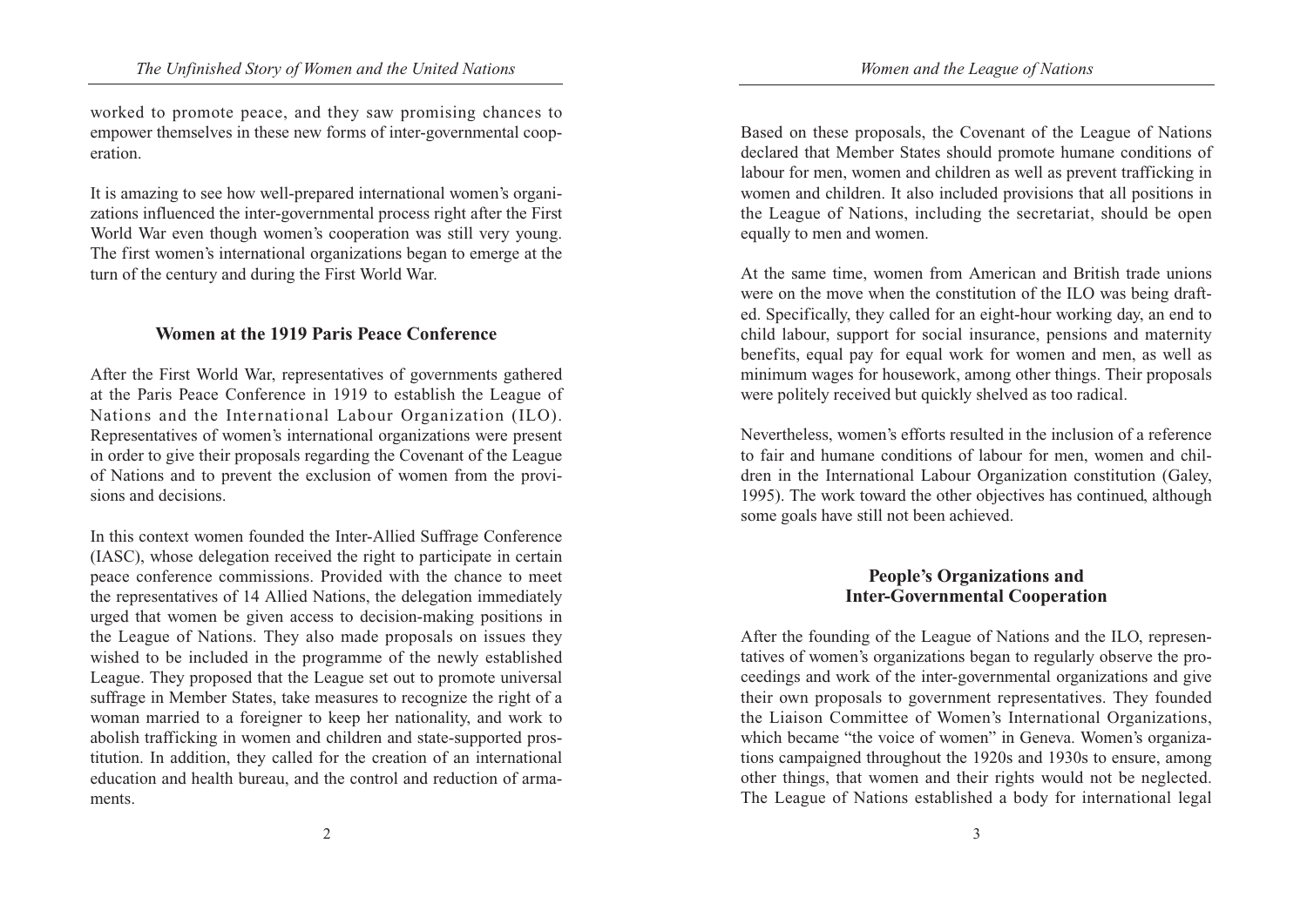protection of the human rights of particular minority groups.

This was the start of the dialogue between international non-governmental organizations (INGOs) and the inter-governmental organization (IGO) of the League of Nations. Forerunners in this dialogue, which later continued with the United Nations, included women's international organizations such as the International Council of Women (ICW), International Alliance of Women (IAW), International Cooperative Women's Guild (ICWG), International Federation of Business and Professional Women (IFBPW), International Federation of University Women (IFUW), World Young Women's Christian Association (WYWCA), and the Women's International League for Peace and Freedom (WILPF). These were based mainly in Europe and the United States.

"While each type of organization clearly had distinct goals and priorities, they all believed that the League of Nations was an important vehicle for social and political reforms, in particular, the advancement of the status of women" (Miller, 1992). These organizations were estimated to represent 45 million women, but "a leadership cohort of middle and upper-class British, Scandinavian and American women who met on a regular basis in London or Geneva coordinated women's international work."

Encouraged by the founding of the ILO, American female trade unionists convened the first International Congress of Working Women in Washington DC in 1919, in collaboration with women from the European trade unions. The International Federation of Working Women (IFWW) was also founded at this conference, and decisions were reached regarding a united approach to women's questions at annual International Labour Conferences. The ILO's work toward the development of labour regulations had a brisk start, as early as the 1920s, with women participating intensively right from the beginning.

The activities of women's organizations during that time can be compared to the large-scale NGO conferences arranged in connection with recent UN world conferences. In Paris in 1919 a handful of newly-established women's international organizations arranged the first parallel NGO conference to coincide with an inter-governmental conference. The aim of the parallel conference was to make women's voices heard in governmental discussions. It was not until 25 years later, at the founding of the UN, that some of the proposals made in 1919 by women reached the ears of the governments. Women's early proposals included international collaboration in fields such as education and health care; but the world had to wait until 1946 to see the UN establish the United Nations Educational, Scientific and Cultural Organization (UNESCO) and the World Health Organization (WHO) to address these issues. Women also had clear demands regarding disarmament and arms control—issues that were to become fundamental elements of the UN's work from the outset.

In recent decades, parallel NGO conferences have become a permanent feature in connection with UN world conferences and gather thousands of people from around the world to monitor the inter-governmental events. These people's fora create massive publicity for issues that activists from around the world want to bring to the public's attention. NGO events parallel to UN conferences on women have attracted the greatest participation.

## **Latin American Women as Forerunners**

Latin American women were instrumental in the International Conference of American States decision in 1928 to create the Inter-American Commission of Women (IACW), the first inter-governmental body to address issues related to the status of women. The IACW prepared, and its member governments adopted, the Montevideo Convention on the Nationality of Married Women in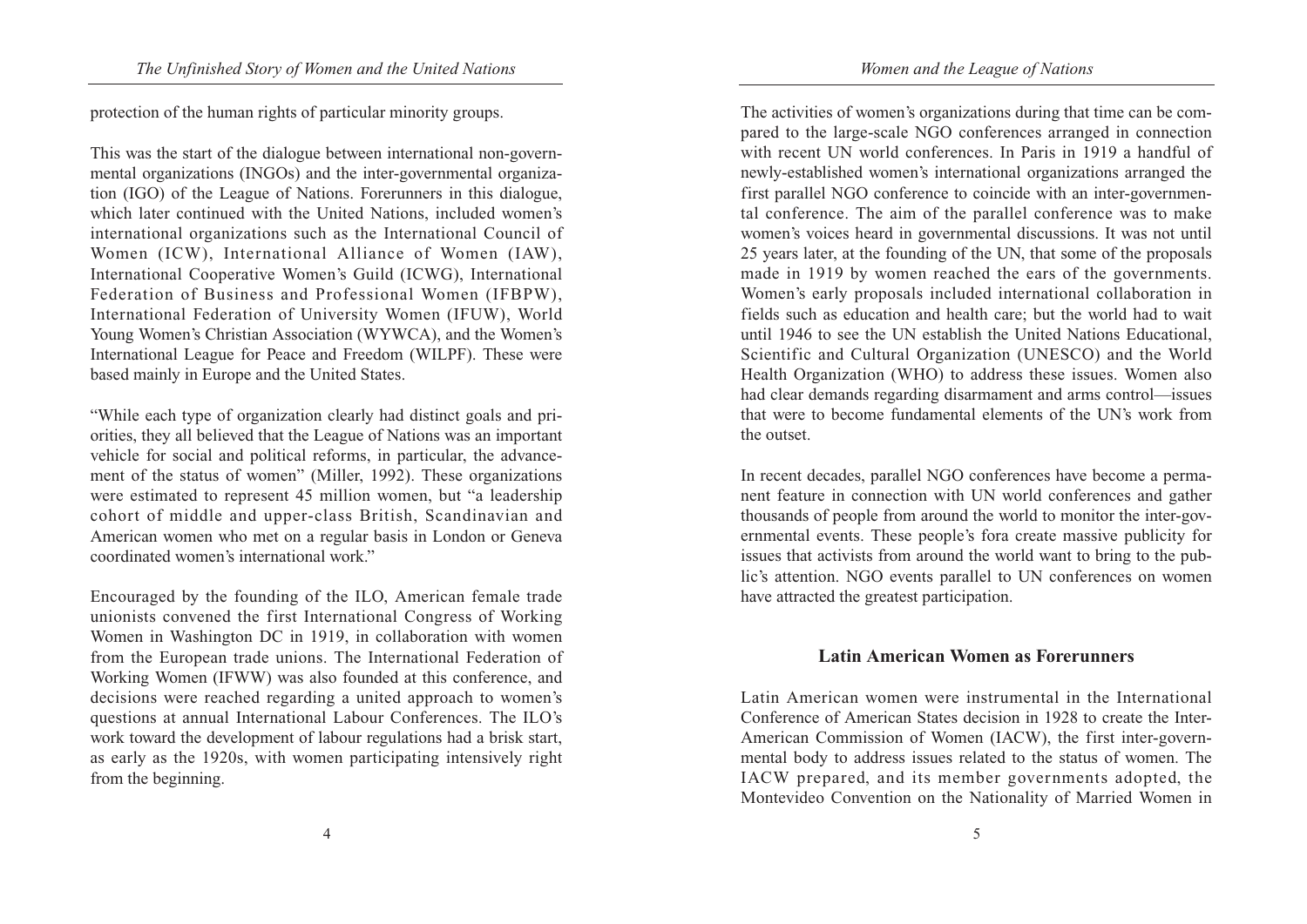1933. This was the first inter-governmental convention providing women and men with equal status in respect to nationality. In 1935 the League of Nations approved the Convention and urged all Member States to ratify it.

The IACW also prepared the 1938 Declaration of Lima in Favor of Women's Rights. At this time the IACW encouraged its member governments to establish women's bureaux, revise discriminatory civil codes, and take women's initiatives regarding these issues to the League of Nations (Galey, 1995).

Perhaps the most concrete example of women's ability to make an impact at the international level was the Committee of Experts on the Legal Status of Women. Established by the League of Nations in 1937, it was authorized to conduct a "comprehensive and scientific inquiry into the legal status of women in various countries of the world." The Committee's work had barely begun when the Second World War broke out. But its founding was an important step toward putting women's human rights on the agenda of inter-governmental cooperation. The Committee was also the predecessor of the Commission on the Status of Women (CSW) later established by the United Nations.

# **Pacifist and Feminist Aims**

To summarize the relationship between women's organizations and the League of Nations, Carol Miller, researcher on gender issues, refers to two ground-breaking achievements.

First, women created a model for cooperation and interaction between non-governmental organizations and inter-governmental organizations. Formerly only Heads of State, foreign ministers and diplomats were entitled to participate in inter-governmental conferences. Women, however, demanded the right of access to meetings in

the conference hall and to official documents, and the right to distribute their statements in the hall and interact with official delegates—literally to lobby. They were first granted these rights at the League of Nations World Disarmament Conference in 1932, and later at other meetings.

Second, through their well-prepared proposals and what were perceived as credible actions, women's international organizations were able to establish so-called women's issues on the agenda of international cooperation. In other words, issues related to the status of women became international issues, not purely domestic concerns. This principle was established at the League of Nations at a time when women in many Member States did not even enjoy political rights, and when women were not accepted as diplomats (Miller, 1995).

Although pacifist aims, disarmament and peace were important reasons women supported the League of Nations, Miller points out that feminist objectives—the essence of which was the legal recognition of women's equality—were clearly equally significant. From this perspective, the founding of the Committee of Experts mentioned above was in itself a victory. It showed that securing equality between women and men, and the status of women, were issues that could not be left to governments alone. These early days saw systematic work toward convincing the League of Nations to draw up and adopt an international equal rights convention.

These were the beginnings of the formulation of a "dialectic," indirect and two-way strategy that has been used to advance women's objectives throughout the history of the United Nations. When women found it very slow or impossible to promote their objectives at the national level in their own countries, they took their issue to inter-governmental organizations. Such collaboration within these organizations has often resulted in resolutions and recommendations, even international conventions, that are more advanced than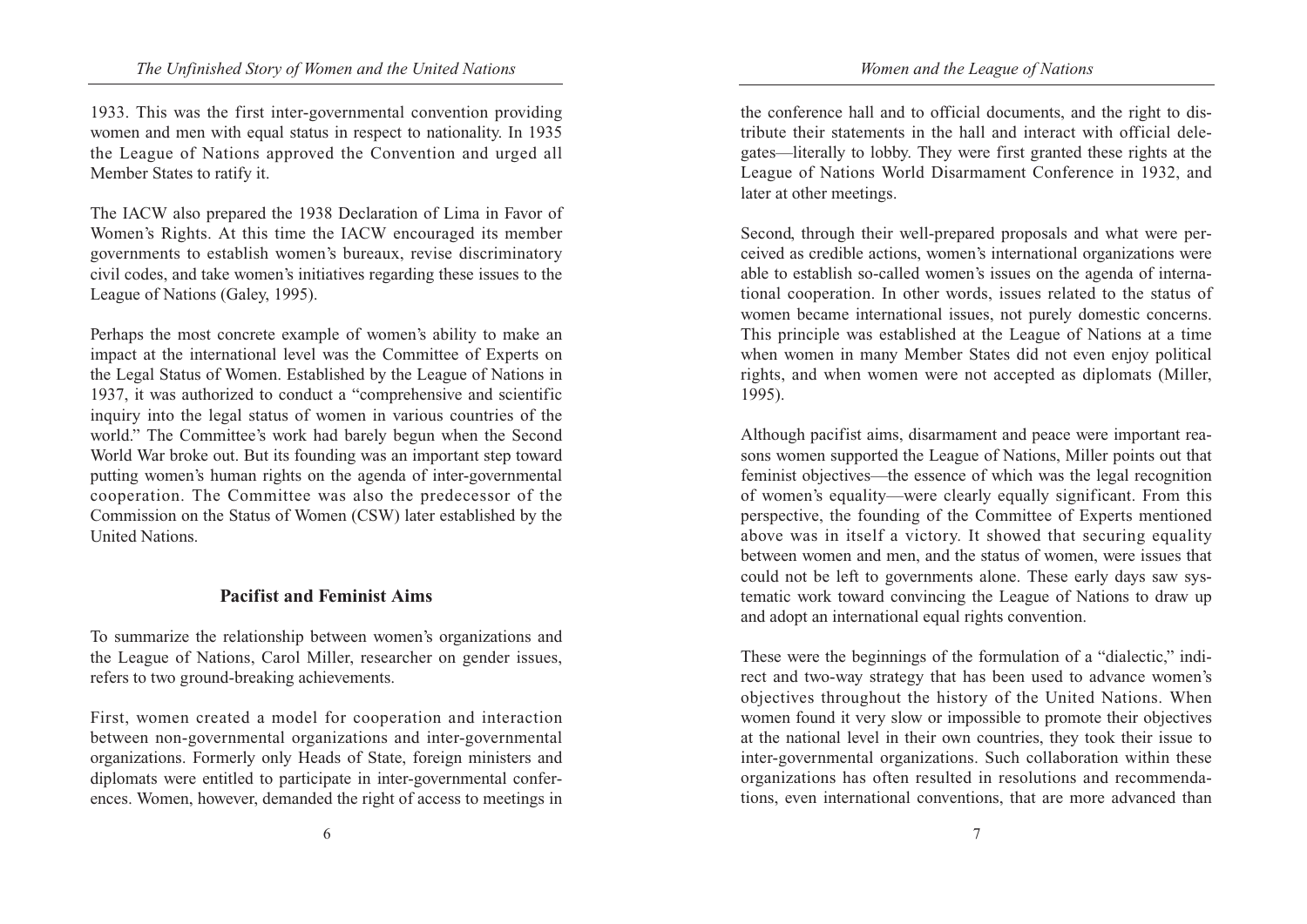those adopted at national levels. These accepted inter-governmental instruments then have been used effectively by women to pressure their governments and legislators to adopt and implement compatible laws in their respective countries.

As British pacifist and feminist Vera Brittain said in the 1920s, "The time has now come to move from the national to the international sphere, and to endeavour to obtain by international agreement what national legislation has failed to accomplish" (Miller, 1994).

The League of Nations' attitude toward women's activism was based on the realization that women were a valuable lobbying and support group for the League in almost every Member State. Women, on the other hand, saw the League as a new and powerful arena for advancing their objectives: peace, human rights and women's equality in all countries. Thus due to women's tenacious and clever diplomacy, the League of Nations was soon in advance of most of its Member States concerning women's issues.

# **Chapter 2**

# **THE FOUNDING MOTHERS OF THE UNITED NATIONS**

The existence of the League of Nations ended with the onset of the Second World War. In retrospect, however, the work carried out during its existence was not in vain.

History shows that the basis and models for inter-governmental cooperation created by the League of Nations formed a firm base on which to build a new inter-governmental peace organization, which was already being planned by the Allied Nations during the war. During the time of the League of Nations, models of cooperation between international NGOs and inter-governmental organizations were also created. Furthermore, so-called women's issues had gained visibility and began to appear more often on the international community's agenda.

Due to the actions in the 1920s and 1930s, a substantial number of women gained experience and expertise in the international arena and networking. Women in official government delegations, representatives of women's organizations and women in significant positions in the League of Nations kept in touch with each other and acted in consort to further their common objectives.

Women's experience was also an indispensable asset when the founding conference of the United Nations was held in 1945 in San Francisco. Consequently, women were appointed to several of the government delegations participating in the conference. There were four Latin American women serving as delegates: Minerva Bernardino (Dominican Republic), Amália Caballero de Castillo Ledón (Mexico), Bertha Lutz (Brazil) and Isabel P. de Vidal (Uruguay). In addition, two women in the Venezuelan delegation, Lucila L. de Perez Diaz and Isabel Sanchez de Urdaneta, served as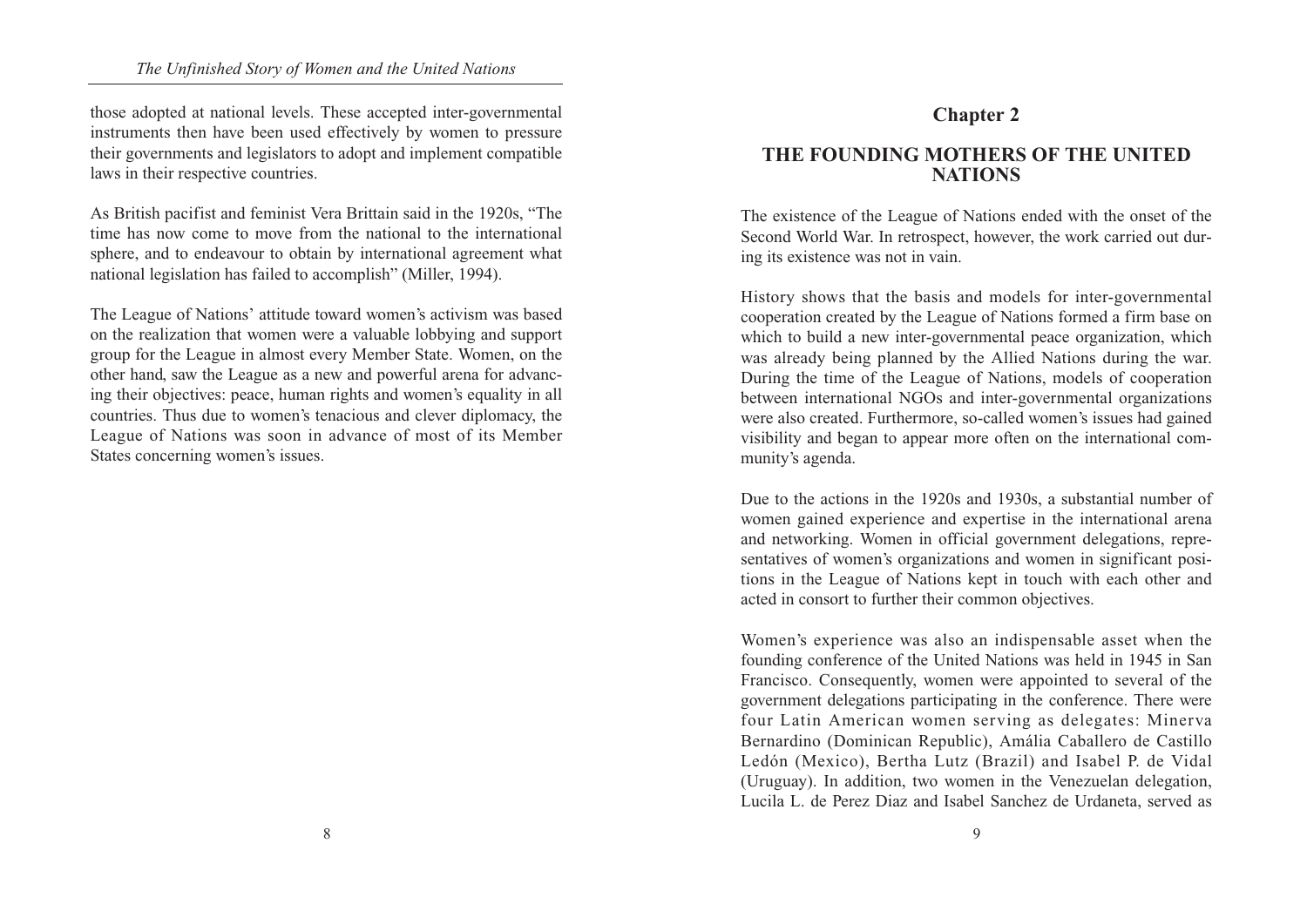advisors. Other women delegates included Cora T. Casselman (Canada), Jessie Street (Australia) and Wu Yi-Fang (China). The United States delegation had five women, with Virginia Gildersleeve as a delegate and the others as advisors. Ellen Wilkinson and Florence Horsbrugh were assistant delegates for the United Kingdom.

Four of the women delegates—Minerva Bernardino, Bertha Lutz, Wu Yi-Fang and Virginia Gildersleeve—were also among the 160 signatories of the UN Charter as representatives of their governments.

# **Dispute Over the Basic Concepts**

Many of these women had several overlapping mandates, which added weight to their contributions. Ms. Caballero de Castillo Ledón was the chair of the Inter-American Commission on Women mentioned above, and both Bertha Lutz and Minerva Bernardino were members. They were instrumental in the movement that demanded the Preamble to the UN Charter reaffirm not only nations' "faith in fundamental human rights" and "the dignity and worth of the human person," but in "the equal rights of men and women."

Consequently, this wording was incorporated into the Charter; later generations have regarded it to be of crucial importance since the Charter legitimized from the beginning demands for full equality and equal rights for women and men alike. The fact that four different Articles—1(3), 55, 68 and 76—in the Charter affirm that human rights and fundamental freedoms belong to all "without distinction as to race, sex, language or religion" gave strength to the initial wording.

Jessie Street, an Australian with the backing of a powerful network of women's organizations in her country and good connections with

women from several other countries, made a strong impact in San Francisco. She pushed for inclusion of an article in the Charter that corresponded to the stipulation in the Covenant of the League of Nations, which makes all positions in the United Nations equally open to men and women. The proposal was widely supported and was formulated as Article 8: "The United Nations shall place no restrictions on the eligibility of men and women to participate in any capacity and under conditions of equality in its principal and subsidiary organs."

Article 8 was incorporated into the final text of the Charter, although an attempt was made to remove it by those opposed to any special endorsement of women's eligibility. Women activists in those days regarded this Article as another highly significant achievement for the advancement of women. In the years thereafter, however, they must have felt disappointed when observing how the Article was ignored. Only since 1970s has it been given appropriate recognition, and in recent decades the number of women in high positions in the UN system has been steadily increasing (United Nations, 1999a). As of 30 June 2005, women occupied 37.1% of professional and higher positions and 16.2% of the Under-Secretaries-General were women.

The actual work of the United Nations began with an inaugural session of the General Assembly in London in early 1946. The issue of women's rights reappeared in the session as a prominent item on the international agenda for the first time since the beginning of the Second World War. Seventeen women participated in the session as delegates or advisers to delegations. They prepared a document entitled "An Open Letter to the Women of the World" (see Annex I), from the women delegates and advisers at the first Assembly of the United Nations. The letter introduced the UN to women as "the second attempt of the peoples of the world to live peacefully in a democratic world community." It called on women to take "an important opportunity and responsibility" in promoting these goals in the United Nations and their respective countries.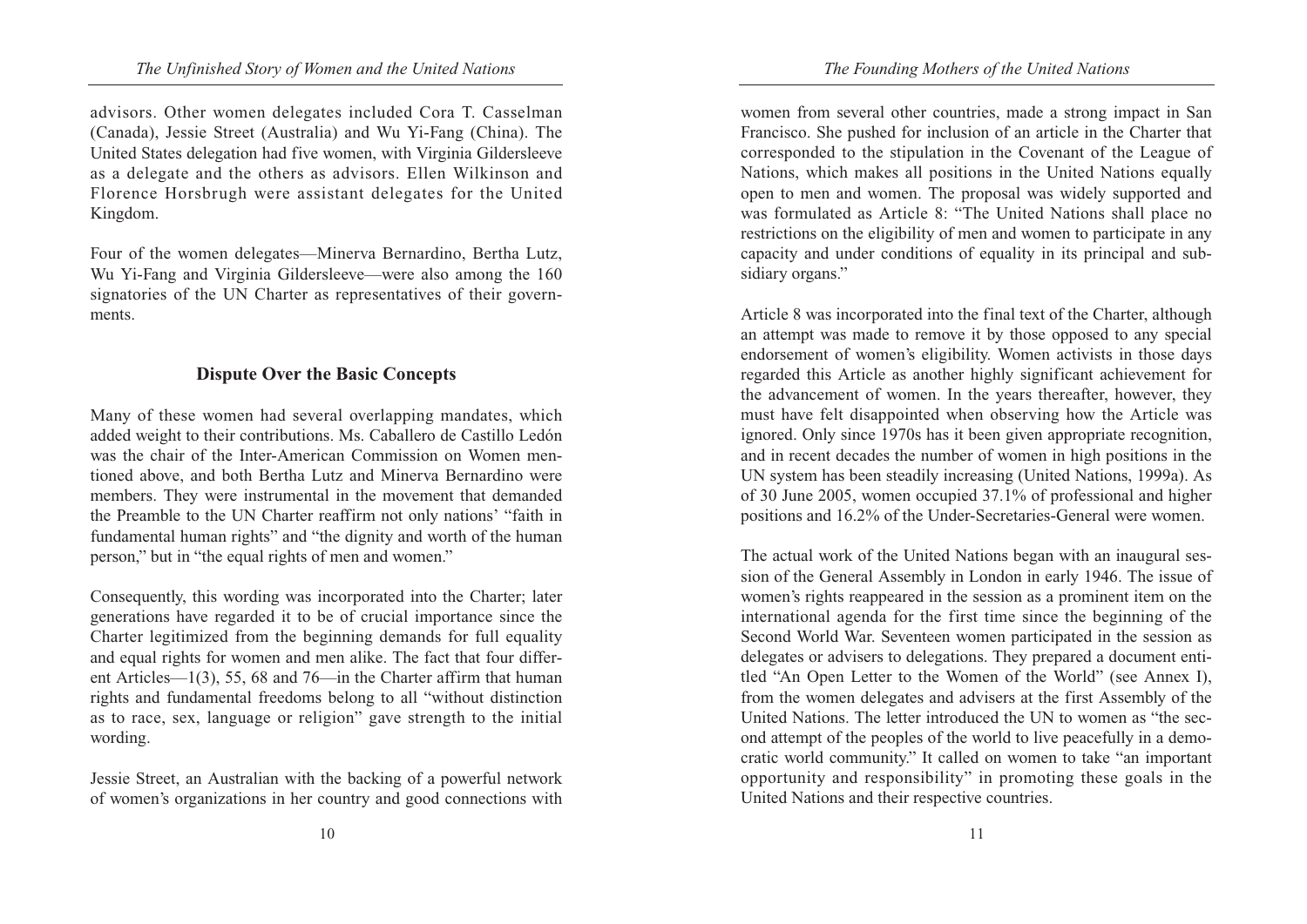Marie-Hélène Lefaucheaux of the French delegation initiated the letter, but it was delivered to the Assembly by a delegate of the United States, Eleanor Roosevelt. Mrs. Roosevelt urged governments to take the letter home and encouraged women everywhere to come forward and "share in the work of peace and reconstruction as they did in war and resistance." She expressed her conviction that the United Nations "can—if we give to it as much work as we have given in the past to winning the war—be an instrument to win the peace."

This letter was the first formal articulation of women's voices in the UN and an outline of the role for women to play in a new arena of international politics and cooperation. The letter was neither discussed, nor formally adopted. However, several delegates spoke about it or gave statements supporting it. The letter and the statements were recorded, with the hope expressed by the President of the session that the issue "will be taken into very serious consideration" (United Nations, 1995b, pages 93-98).

## **New Dimensions for the United Nations**

The UN Charter established three new substantive elements of crucial importance for women, which had not been features of the League of Nations. The issues concerning economic and social development, codification and the advancement and monitoring of human rights were given a prominent status in the new world organization; furthermore, the importance and collaborative status of nongovernmental organizations was recognized.

1. Economic and Social Council as a principal organ: In addition to political tasks, the UN was given the mandate "to promote economic and social progress and development." As one of the five principal organs, the Economic and Social Council (ECOSOC) was established to be in charge of these operations. It was also mandated to establish subsidiary bodies, such as the United Nations Children's

Fund (UNICEF), United Nations Population Fund (UNFPA) and the United Nations Development Programme (UNDP). And through ECOSOC, specialized agencies such as the ILO, United Nations Food and Agriculture Organization (FAO), United Nations Educational, Scientific and Cultural Organization (UNESCO), and the World Health Organization (WHO) were linked with the UN system (Articles 55-60 of the Charter).

2. Human Rights mandate: The Commission on Human Rights was established under the auspices of ECOSOC with the broad mandate to work for the codification, advancement and protection of human rights and monitoring their implementation: "… the UN shall promote universal respect for and observance of human rights and fundamental freedoms for all without distinction as to race, sex, language or religion" (Article 55c).

3. The Status of the Non-governmental Organizations: The collaborative relationship between non-governmental organizations and the UN was legitimized and a framework provided within which NGOs can acquire consultative status with ECOSOC. This opportunity was utilized from the very beginning by, among others, all of the women's international organizations that already had been collaborating actively with the League of Nations (Article 71).

The issue of creating the Commission on the Status of Women (CSW) as a separate entity under ECOSOC represented a considerable struggle. Although, as previously mentioned, the CSW had a precedent in the League of Nations, in the UN founding conference it was initially set up as a sub-commission of the Commission on Human Rights, contrary to the wishes of participating women.

However, the first chair of the Sub-Commission on the Status of Women, Bodil Begtrup—President of the Danish National Council of Women and a former delegate to the League of Nations—did manage at the second session of ECOSOC to push through a resolu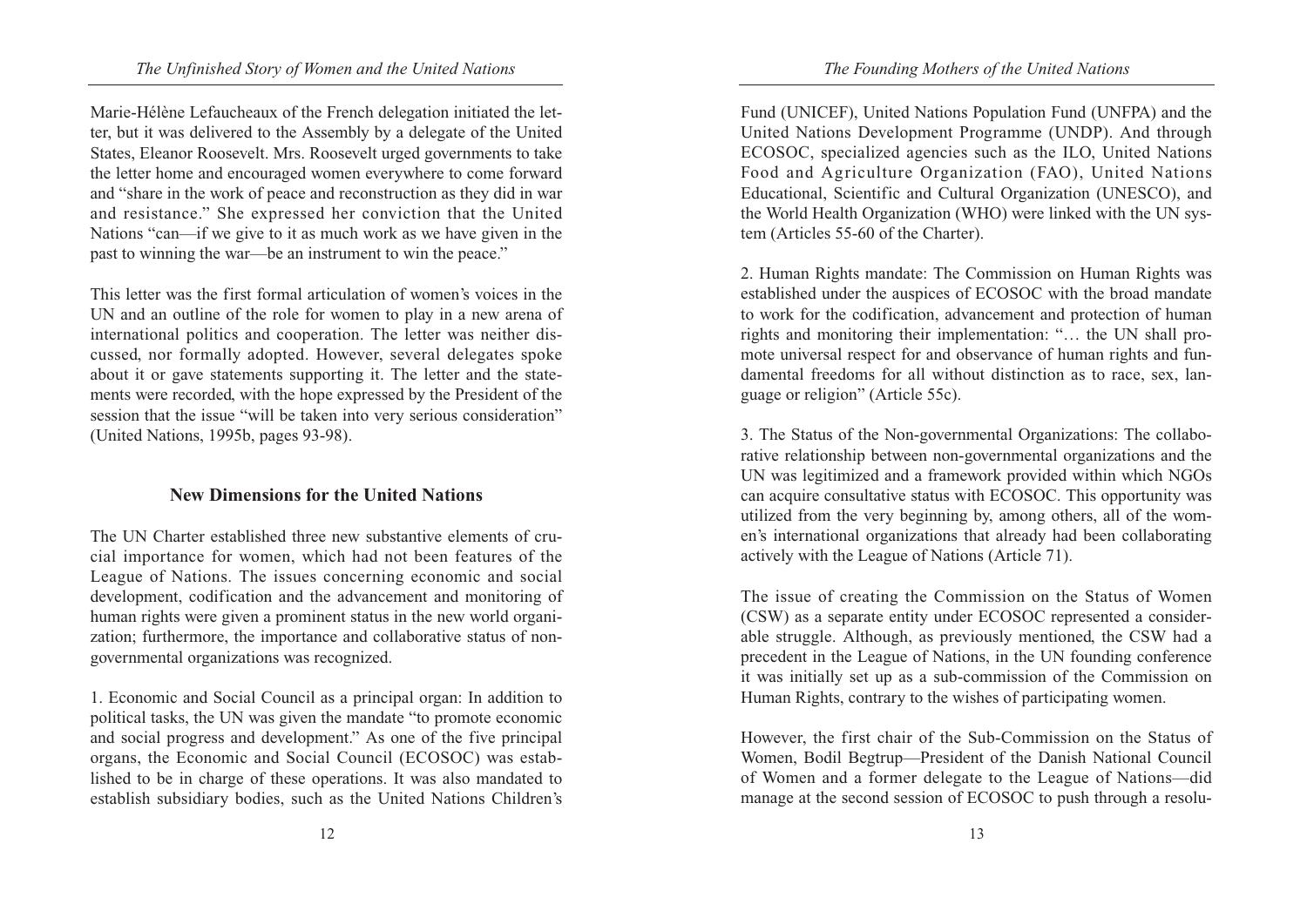tion establishing the CSW as an autonomous entity. Therefore, despite failure to reach a decision on this in San Francisco in 1945, CSW was able to commence its operations as an autonomous Commission as early as 1947. Ms. Begtrup continued as the chair, and Jessie Street was elected as the first vice-chair of the Commission. The members included Ms. Caballero de Castillo Ledón and Ms. Urdaneta, who had been active members of their national delegations in San Francisco.

Why was it that women, right from the very beginning, persistently demanded a special Commission on the Status of Women instead of pursuing their cause through a sub-commission of the Commission on Human Rights? Ms. Begtrup argued that women did not want to be dependent on the pace of another commission. They believed that through a commission of their own they could proceed more quickly than in the Commission of Human Rights, where their proposals would end up "in the queue" with many other human rights issues.

In fact, time has shown that in the independent Commission on the Status of Women, the proposals by women have gained a totally different weight and significance than would have been the case in the Commission on Human Rights. As an independent commission, CSW was entitled to set its own agenda, decide its priorities, and report and make proposals directly to ECOSOC.

John P. Humphrey, the first Director of the UN Secretariat Division of Human Rights, gives an interesting account of CSW in his memoirs: "[More] perhaps than any other United Nations body the delegates to the Commission on the Status of Women were personally committed to its objectives…[and] acted as a kind of lobby for the women of the world.…There was no more independent body in the UN. Many governments had appointed…as their representatives women who were militants in their own countries" (Morsink, 1991).

Concerning the significance of the UN Charter to women, it "gave

[them] slim, formal recognition, but the human rights provisions gave women constitutional-legal leverage to renew their quest for improvement of their status, achieve full citizenship with men, and enter the world's political stage" (Galey, 1995).

#### **Mission and Mandate of the Commission on the Status of Women**

In the years from 1946 to 1962, CSW focused on mapping out the legal status of women in the Member States and later on the preparation of legislation and international conventions for the advancement of the status of women. The resources of the Commission were extremely small, and the assistance provided was limited to a Section on the Status of Women with a very small staff within the Human Rights Division of the United Nations Department of Social Affairs. The shortage of resources was partly compensated by the motivation and enthusiasm of members of the Commission.

In the initial session, the Commission began to specify its mission and mandate. Its two basic functions were to "prepare recommendations and reports to the Economic and Social Council on promoting women's rights in the political, economic, civil and educational fields," and to make recommendations "on urgent problems requiring immediate attention in the field of women's rights." The Commission also has the mandate to make proposals on the further development of its functions and mandate (E/RES/2/11, 21 June 1946).

The CSW, as part of the UN system, is by definition an inter-governmental institution. However, from the beginning it also has had direct contacts with women's international non-governmental organizations. They were the channel through which the Commission aspired to establish direct contact with the women of Member States. The women's international NGOs had already manifested their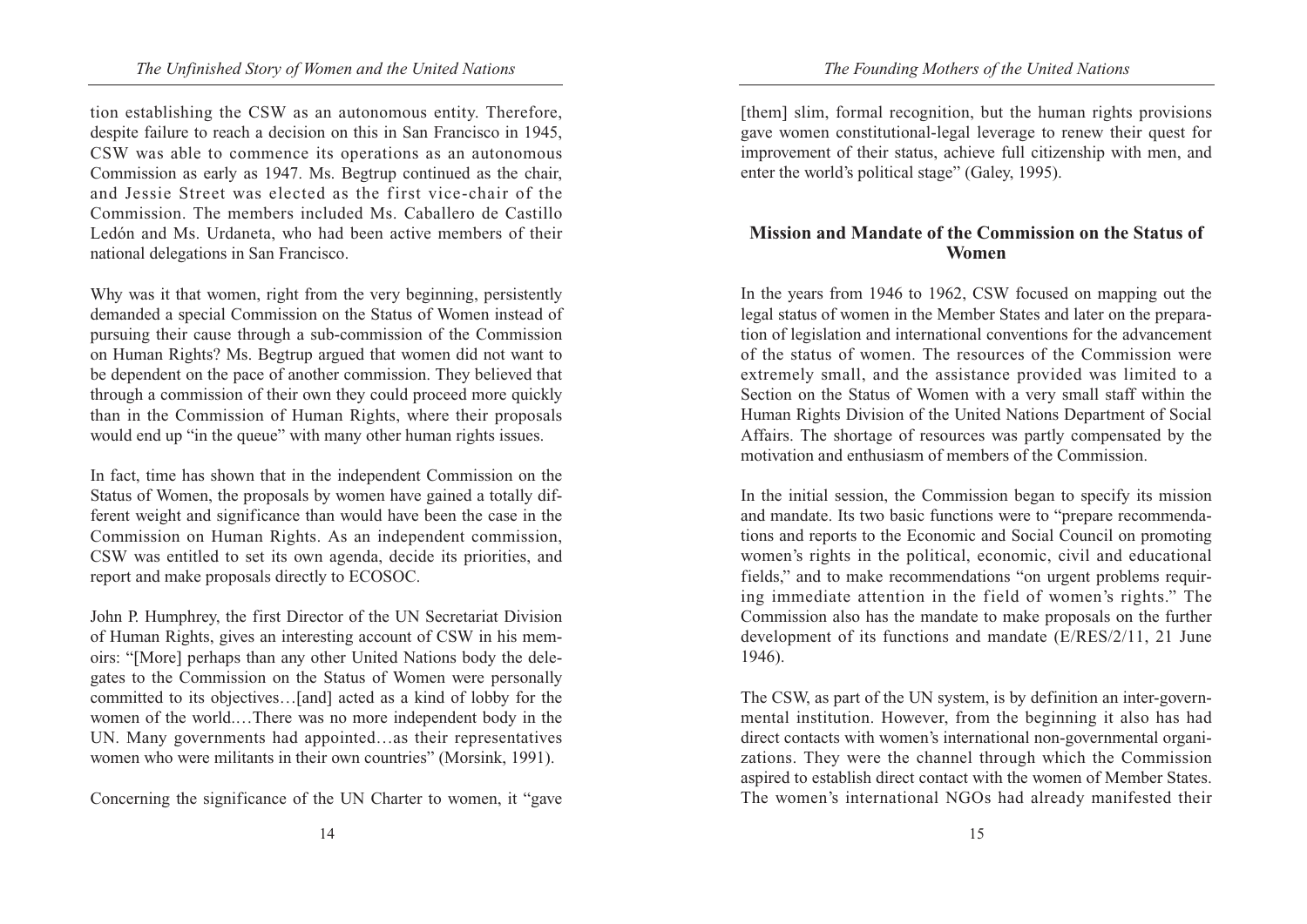interest and resourcefulness when the Commission was being founded. Through the acquisition of consultative status granted by ECOSOC, representatives of these NGOs received the right to participate as observers at Commission sessions and have access to its reports and documents. Upon the Commission's approval, they could also address the sessions.

At its first session in February 1947, the Commission heard 12 women's international organizations. Most of these were organizations that had already established a relationship with the League of Nations and had been active at the United Nations founding conference. The Commission also expressed its willingness to collaborate with the World Federation of Trade Unions (WFTU), American Federation of Labour, and the International Cooperative Alliance, although these were not women's organizations.

From the Commission's inception, women's international organizations have been very eager to attend its sessions and monitor its work. Many organizations have appointed permanent representatives to the Commission who have attended sessions over a long period of time and have acquired considerable expertise and vital personal contacts within the Commission and UN Secretariat.

Getting proposals onto the Commission's agenda was often a difficult task for the different NGOs. However, it rapidly became clear how they could do so. Since only governments are official members of the Commission, they have the exclusive right to propose items for the Commission's agenda. NGO representatives who utilize their connections and negotiation skills, however, can persuade government delegations to adopt NGO proposals and submit them to the Commission. Over the years this is how countless issues have begun as NGO initiatives and ended up as UN resolutions and recommendations. One main example of this is the initiative for the International Women's Year (IWY) in 1972. Collaboration between representatives of NGOs and governments has been close and fruitful from the start, and official delegates often have been grateful for well-prepared proposals submitted by NGOs.

The mandate of the CSW was expanded by ECOSOC in 1987 (E/RES/1987/24) to include activities for advocating the triple theme of "Equality, Development and Peace;" monitoring the implementation of internationally-agreed measures for the advancement of women; and reviewing and appraising progress at the national, regional and international levels. This expansion was based on experiences and outcomes of the 1975 International Women's Year, the 1976-85 United Nations' Decade for Women and the 1985 Nairobi Conference.

## **Human Rights or "Rights of Man"?**

Activists and the CSW had a decisive role in drafting the Universal Declaration of Human Rights between 1946 and 1948. They wanted to make sure that the phrase "equal rights of men and women," incorporated through great effort in the UN Charter, would not be watered down in the Declaration's Preamble. Minerva Bernardino<sup>1</sup> of the Dominican Republic questioned use of the term "everyone" in the Preamble; she argued that "in certain countries the term 'everyone' did not necessarily mean every individual, regardless of sex." In the end, Member States voted on whether the Declaration should reproduce the exact phrase contained in the Preamble to the UN Charter. Thirty-two voted in favour, with only two against (China and the United States) and three abstentions.

<sup>1.</sup> Minerva Bernardino (1907-1998) was a delegate of the Dominican Republic to the UN founding conference in San Francisco in 1945 and her country's first UN ambassador until 1957. Her positions included the Chair of CSW and First Vice President of ECOSOC. She was the only woman of those present at the UN founding conference who also took part in the celebration of the 50th anniversary of the UN in 1995 in San Francisco.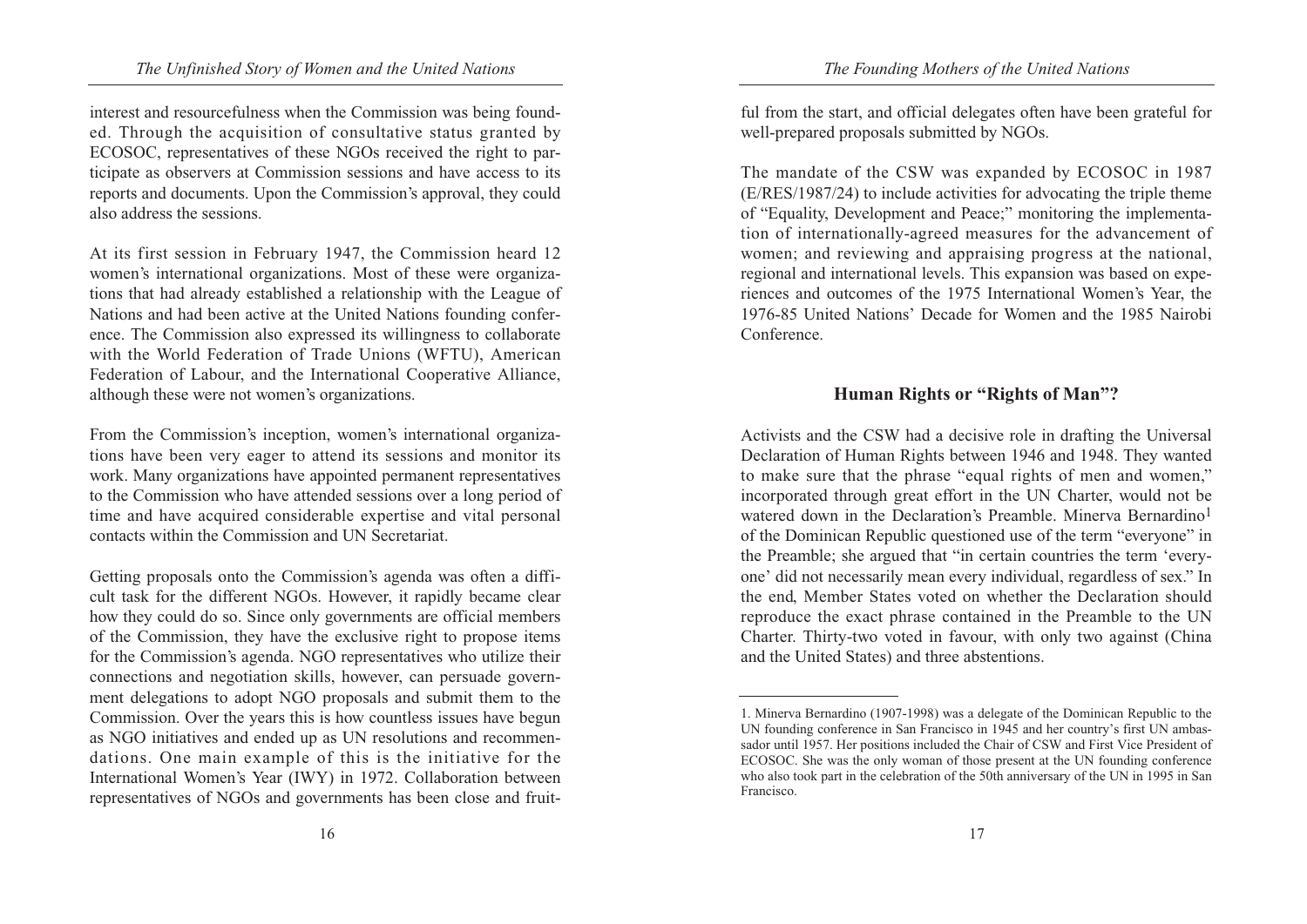Women monitored the drafting of the Declaration paragraph-byparagraph in order to prevent the inclusion of any sexist phrases. It took extensive debate to erase the word "man" when referring to all people. In fact, it was during this time that the English word "man" was recognized as only meaning men. Women said the word represents gender, not species; it therefore excludes women. Thanks to the unyielding efforts of women during the process of drafting the Declaration, Article 1 reads, "All human beings are born free and equal in dignity and rights" instead of "All men…" And in place of "every man" and "no man," the words "everyone" and "no one" are used throughout the text.

Another problem was the text's use of the masculine pronouns "he," "him" and "his," which remained unsolved; the masculine pronouns are still in the text. In other languages that use gender-neutral pronouns, such as Finnish, this problem doesn't exist. In fact, the "universal" Declaration appears somewhat different in different translations. For example, in French it still includes wording such as *Droits de l'Homme* (Rights of Man) to signify "human rights."

Ms. Bernardino, who was interviewed by *INSTRAW News* in 1992 at the age of 85, said: "I am very proud to have been instrumental in changing the name of the Declaration of the 'Rights of Men' to the Declaration of Human Rights." She believed women who fought for this were "conscious that they were making a revolution." This revolution continued in the 1950s and included issues such as the right to live with dignity. "In interpreting these words," she said, "we denounced, in the United Nations, the horrible mutilations of women in certain religious/cultural rituals in certain regions in Africa. We started a job that has not yet ended. Women have not really worked in solidarity to end it." Ms. Bernardino placed emphasis on solidarity "because it is the key to success. Just causes in general always win, I am convinced, but without solidarity you do not achieve your specific goals."

In hindsight one can only imagine the kind of a document the Universal Declaration of Human Rights might have become had it been written solely by men—even though the drafting commission was chaired by Eleanor Roosevelt. The adoption of the Declaration by the General Assembly in Paris on 10 December 1948 was a triumph and a defining moment for the CSW. Ever since, the Commission has used the Declaration as a basis for action for promoting equal rights and freedoms. At the United Nations, the Declaration is the basis for codifying human rights into numerous well-known, legally binding international conventions.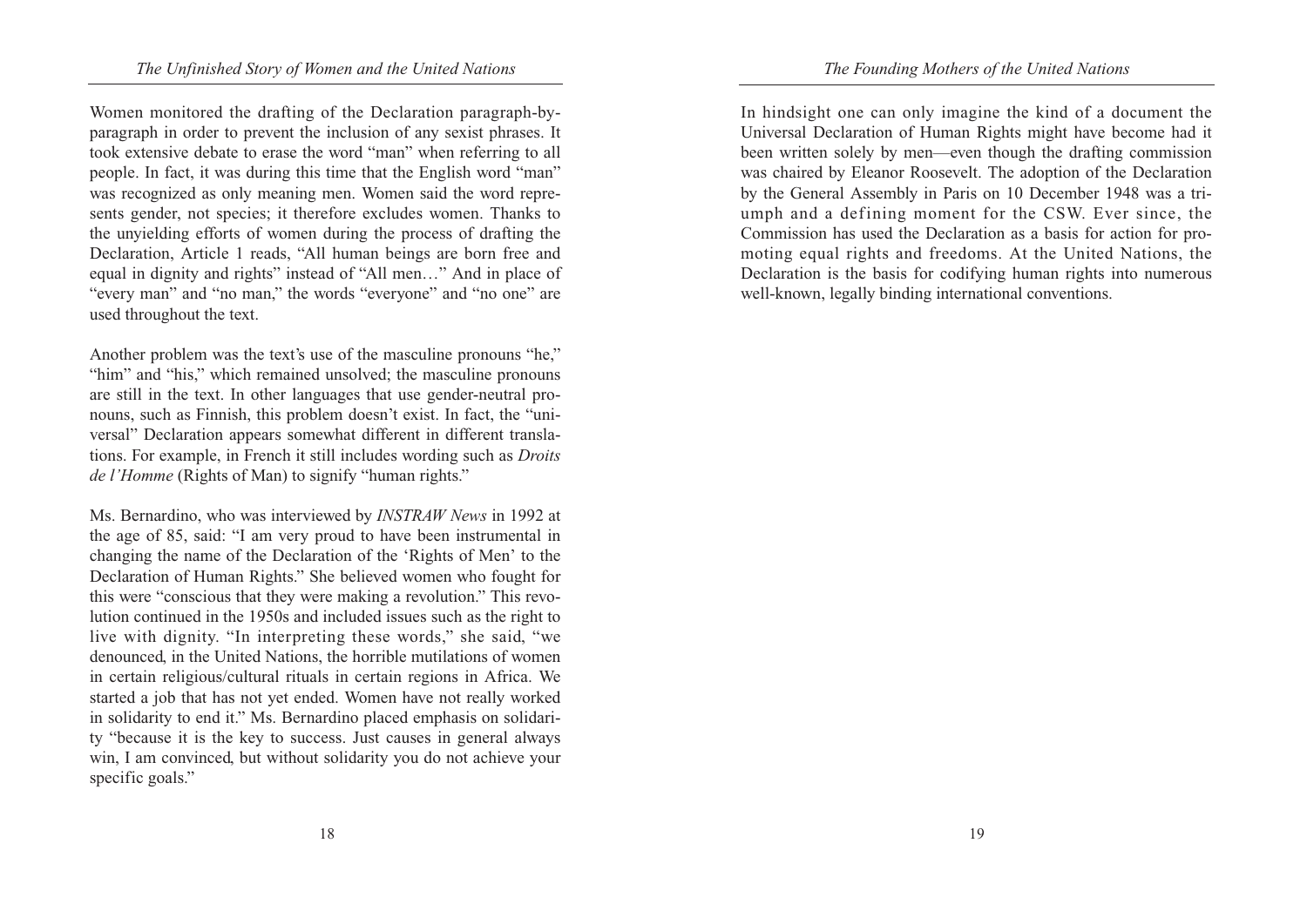*Eleanor Roosevelt:* 

#### **Where do human rights begin?**

"Where, after all, do universal human rights begin? In small places, close to home—so close and so small that they cannot be seen on any maps of the world. Yet they are the world of the individual person; the neighborhood he lives in; the school or college he attends; the factory, farm, or office where he works. Such are the places where every man, woman, and child seeks equal justice, equal opportunity, equal dignity without discrimination. Unless these rights have meaning there, they have little meaning anywhere. Without concerted citizen action to uphold them close to home, we shall look in vain for progress in the larger world."

—Eleanor Roosevelt, the First Lady of the United States, was a member of her country's delegation in the first sessions of the UN General Assembly in 1946-48. She chaired the Commission on Human Rights which drafted the Universal Declaration of Human Rights adopted in 1948. She regarded the Universal Declaration as her greatest accomplishment. More information is available online (www.udhr.org/history/Biographies/ bioer.htm).

# **Chapter 3**

# **HUMAN RIGHTS ARE WOMEN'S RIGHTS**

The United Nations Blue Book<sup>2</sup> on the advancement of women divides UN work focused on equality and the advancement of women into four different periods: securing the legal foundations of equality (from 1945-1962); recognizing women's role in development (from 1963-1975); the UN Decade for Women (1976-1985); and "Towards Equality, Development and Peace" (from 1986 onwards) (United Nations, 1996a).

#### **The Legal Status of Women in the World**

The first task of CSW was to conduct a global survey on the status of women's rights, which the League of Nations had worked on a decade earlier. Seventy-four governments—including some that were not even members of the UN—responded promptly to the questionnaire. The survey revealed four areas of particular concern:

- —political rights of women and the possibility to exercise them;
- —legal rights of women, both as individuals and as family members;
- —access of girls and women to education and training, including vocational training; and
- —working life.

By 1962, several conventions focused on these issues had been prepared by the United Nations, UNESCO, and the ILO. The most significant of these included the 1949 Convention for the Suppression of Traffic in Persons and the Exploitation of the Prostitution of Others; the 1951 ILO Convention Concerning Equal Remuneration

<sup>2.</sup> Volume VI of the United Nations Blue Book Series *The United Nations and The Advancement of Women 1945-1996* is a collection of the most important documents and resolutions on women in the United Nations during 1945-1996.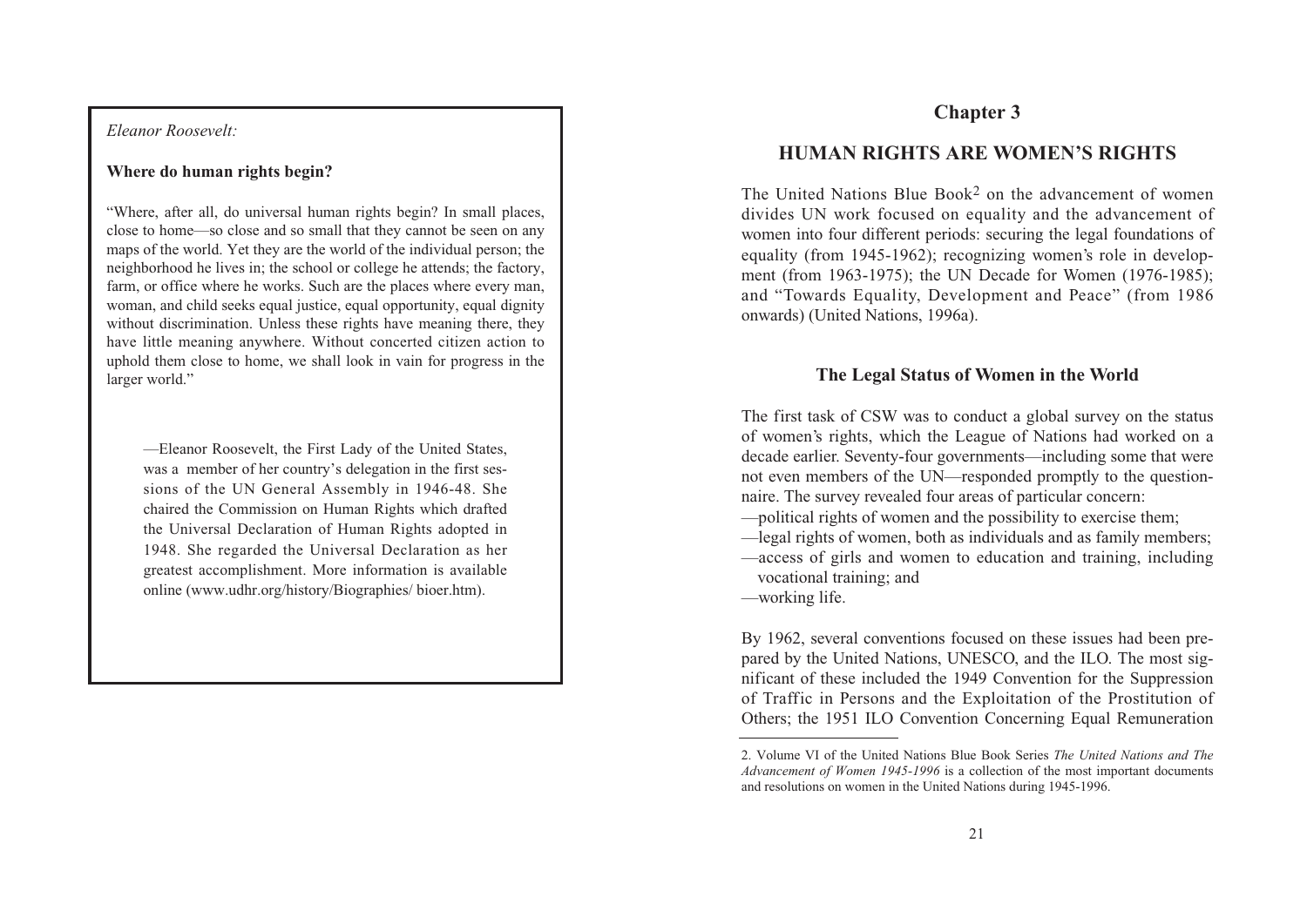for Men and Women Workers for Work of Equal Value; the 1952 Convention on the Political Rights of Women; the 1957 Convention on the Nationality of Married Women; the 1960 UNESCO International Convention Against Discrimination in Education; and the 1962 Convention on Consent to Marriage, Minimum Age of Marriage, and Registration of Marriages.

The titles and realities behind these conventions are a sad reflection of the problems women faced in the first half of the 20th century. For example, in the 1940s only 30 of the 51 countries that had signed the UN Charter acknowledged political rights of women. (The number now stands at 118 countries.) Often if a marriage was not registered and hence legitimized, a wife had no security and could be abandoned at any time, thrown out of her home, and separated from her family without any economic or social support. For this reason the Convention on Consent to Marriage, Minimum Age for Marriage and Registration of Marriages obliged Member States to create legislation to that effect.

# **The Right to Family Planning—A New Human Right**

As mentioned earlier, when women couldn't achieve their goals at the national level they took the issues to the international level. They have used this strategy in connection with the right to family planning, women's rights over their body and deciding on the number and spacing of their children. The family planning issue was not discussed when the Universal Declaration of Human Rights was drawn up. However, it has become a recognized basic human right, which has had a major impact on the advancement of women's status and their lives during the past century. Women's right and means to control their own fertility also improves the possibility of controlling their lives in general and realizing their other human rights. These include the right to education and training, to undertake economic activities of their own, and to participate in the political, cultural and social spheres in their countries.

The right to family planning is a "latecomer" when compared with women's political and legal rights; as late as the 1960s it was still a fairly new issue around the world. However, it rapidly gained support within the women's movement of the industrialized countries. The UN and some densely populated countries—with India in the forefront—began to take an interest because population growth was regarded more and more as a major problem. However, family planning was very controversial within the UN, where it was categorically opposed by many nations strongly influenced by Catholicism led by the Holy See—and by Islamic countries.

The right to family planning was recognized for the first time as a human right in the 1968 Declaration of Teheran, which resulted from the International Conference on Human Rights. In the following year it was included in the Declaration on Social Progress and Development by the UN General Assembly. In the 1970s the issue was constantly debated at the General Assembly and in world conferences.

Countries opposing promotion of and education in family planning for women, as well as the provision of contraceptives, threatened to withdraw all support from agencies such as the United Nations Children's Fund (UNICEF) and the United Nations Population Fund (UNFPA) if they included family planning in their programmes.

Political controversy managed to slow down the process of promoting family planning, but not to bring it to a standstill. Women's organizations and development agencies continued to support and demand it. Development aid organizations in the United States and politicians in particular regarded birth control in the developing countries as one of the most important forms of development aid. Women delegates to UN conferences and women's NGOs created networks with UN organizations and kept the issue alive, while dis-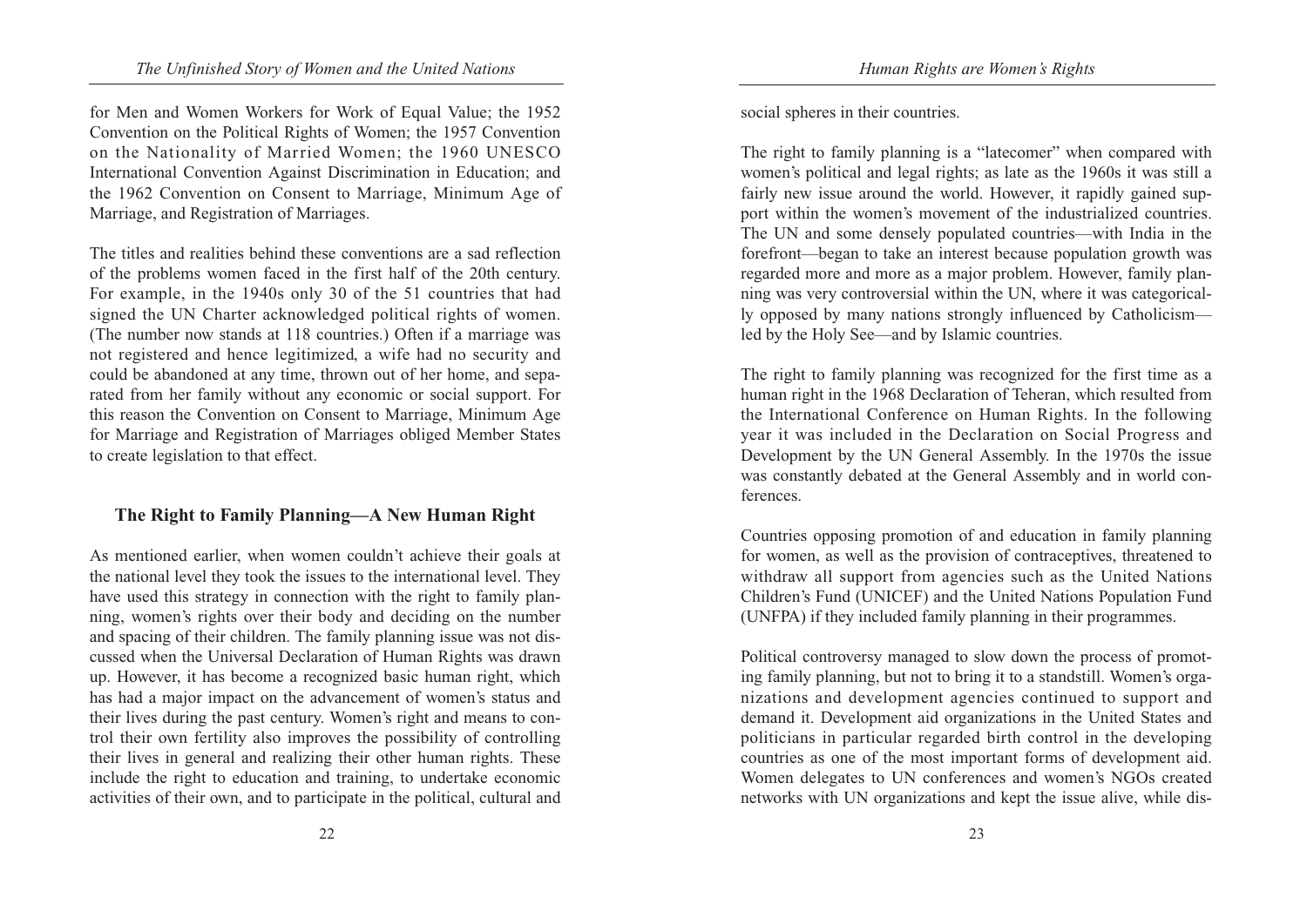putes in the General Assembly persisted. Women activists saw this as a major issue for women in general and not just for those from the developing countries.

The right to family planning became a major issue at the first UN World Population Conference in 1974. Very precise formulations on the issue were adopted by the 1975 World Conference of the International Women's Year (IWY) in Mexico. Its World Plan of Action and Declaration said that "every couple and every individual has the right to decide freely and responsibly whether or not to have children as well as to determine their number and spacing, and to have information, education and means to do so" (United Nations, 1975).

The right to family planning is more specifically defined in the 1979 Convention on the Elimination of All Forms of Discrimination Against Women. It reaffirms this right as a binding obligation of the Member States. In the Programme of Action of the 1994 International Conference on Population and Development (ICPD) held in Cairo, the concepts of "reproductive rights and reproductive health" were further defined and adopted. These new formulations expanded understanding of the issue.

According to the Cairo Programme of Action (United Nations, 1994), "Reproductive health implies that people are able to have a satisfying and safe sex life and that they have the capability to reproduce and the freedom to decide if, when and how often to do so. Implicit in this are the rights of men and women to be informed and to have access to safe, effective, affordable and acceptable methods of family planning of their choice" (paragraphs 7.2 and 7.3). Reproductive health and rights received even more precise and extensive formulation in the 1995 Beijing Platform for Action, which reconfirms the definitions formulated in Cairo (paragraphs 94-96).

A heated discussion took place in Beijing on the concept of "sexual rights," which was supposed to cover all of the above in addition to the issue of various sexual orientations. Although the concept was not acceptable to many countries and was not adopted, the essential content—as formulated in Cairo and further developed in Beijing was finally adopted by consensus. However, 12 Catholic countries, the Holy See and 19 Islamic countries expressed their reservations to paragraphs related to this issue in the final document.

With the right to family planning, another basic human right becomes a reality: the right to be born a wanted child. It is easy to understand how infinitely important this is as a fundamental human right at the beginning of a new life. A recent study in Finland has shed light on the physical and practical importance of this; for example, the risk of being born prematurely is lower with children wanted by their parents, they are breastfed longer than unwanted children and have fewer health problems later. The study also reveals that in 1966 12% of children were born unwanted in Finland whereas in 1988 the corresponding figure had dropped to 1%, with the number of premature babies also dropping by half during the same period (Järvelin, 1997).

In practice, the right and access to family planning is an asset for entire families—men, women and children—the world over. First of all it is the means of preventing unwanted pregnancies and thus making abortions unnecessary. It is important even from the economic point of view because it will provide families with better options to plan for nourishment, care, housing and education of their children.

When policies promoting reproductive health and rights are implemented, even controversial issues such as abortion and teenage pregnancy become easier to address. In Finland abortion has been legal since 1970, and at the same time education and family planning services have been greatly improved. In the meantime teenage and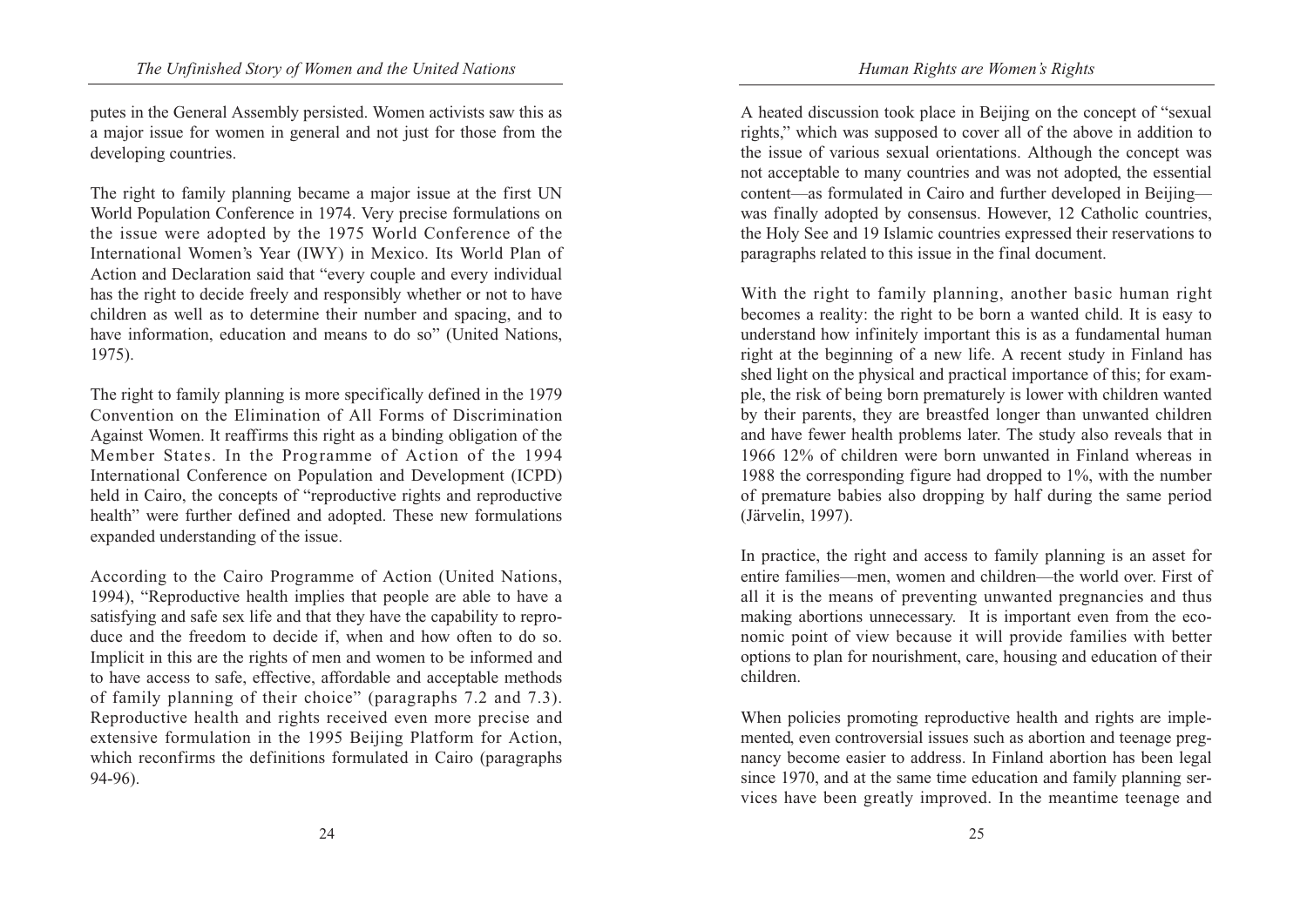unwanted pregnancies have greatly decreased. In the beginning of the 1970s the number of legal abortions increased but then began to decline due to the fall of unwanted pregnancies. The abortion rate in Finland is now one of the lowest in the world: in 1973 there were 41 abortions for every 100 live births, and in 1993 this had dropped to 15 (Finnish Government, 1994).

The right to family planning is an example of an issue fought for on many fronts over decades. From 1968 onwards it was brought up in every relevant context at UN conferences and in resolutions despite often forceful protests. Debate over the issue quickly gained prominence in, among other things, national and international media, women's magazines and development aid publications.

Women's reproductive rights were still hotly debated at the Beijing Conference in 1995, and at the UN General Assembly Special Session on Beijing+5 in June 2000. They were again strongly debated during the 2005 UN World Summit in September where world leaders resolved to achieve universal access to reproductive health by 2015—as envisioned at the 1994 Conference on Population and Development; promote gender equality; and end discrimination against women. The Summit Outcome (A/RES/60/1)<sup>3</sup> calls for integrating universal access to reproductive health in strategies for achieving the Millennium Development Goals (paragraph 57g) and as a means to promote gender equality and women's empowerment (paragraph 58c).

Progress on this issue could not have been achieved without women's collaboration, despite borders separating them and government's opposition. Nevertheless, the struggle to achieve implementation of the Convention on the Elimination of All Forms of Discrimination Against Women continues, even in countries that have ratified it.

However, the Convention and Plans of Action of recent UN world conferences have proved indispensable tools for women's efforts to press governments for implementation.

## **Convention on the Rights of Women**

From women's point of view, the single most important international legal instrument adopted by the UN is the Convention on the Elimination of All Forms of Discrimination Against Women, also known as the Convention on the Rights of Women (United Nations, 1979).<sup>4</sup>

In fact, the Convention does not imply any specific women's rights but is a reflection of the reality that universally-recognized human rights are still not enjoyed equally by women and men. If they were, no convention on the elimination of discrimination against women would be needed. The very necessity of this Convention is revealing and paradoxical, and it bears witness to continuing discrimination.

The predecessor of the Convention was the Declaration on the Elimination of Discrimination Against Women, which was initiated by CSW in 1963. This was the beginning of a process similar to those of many other UN conventions wherein the first step was the preparation of a Declaration, which only offered recommendations. The Declaration was adopted in 1967.

<sup>3.</sup> The 2005 UN World Summit Outcome Document is available online (www.un.org/summit2005).

<sup>4.</sup> Convention on the Elimination of All Forms of Discrimination Against Women is available online (www.un.org/womenwatch/daw/cedaw). The significance of an international convention lies in the fact that it reinforces universally-adopted legal norms on the issue concerned. Among other things it provides an indisputable justification for the efforts of NGOs, women's movements and legislators when they work toward exposing human rights violations and call for rectification in their respective countries. An international convention also provides indisputable grounds for demanding that the Convention be ratified, and that corresponding national legislation to remedy the grievances be created by governments. Without an internationally adopted framework, the work toward the advancement of women's legal and social status would be even more difficult than it is today in many countries.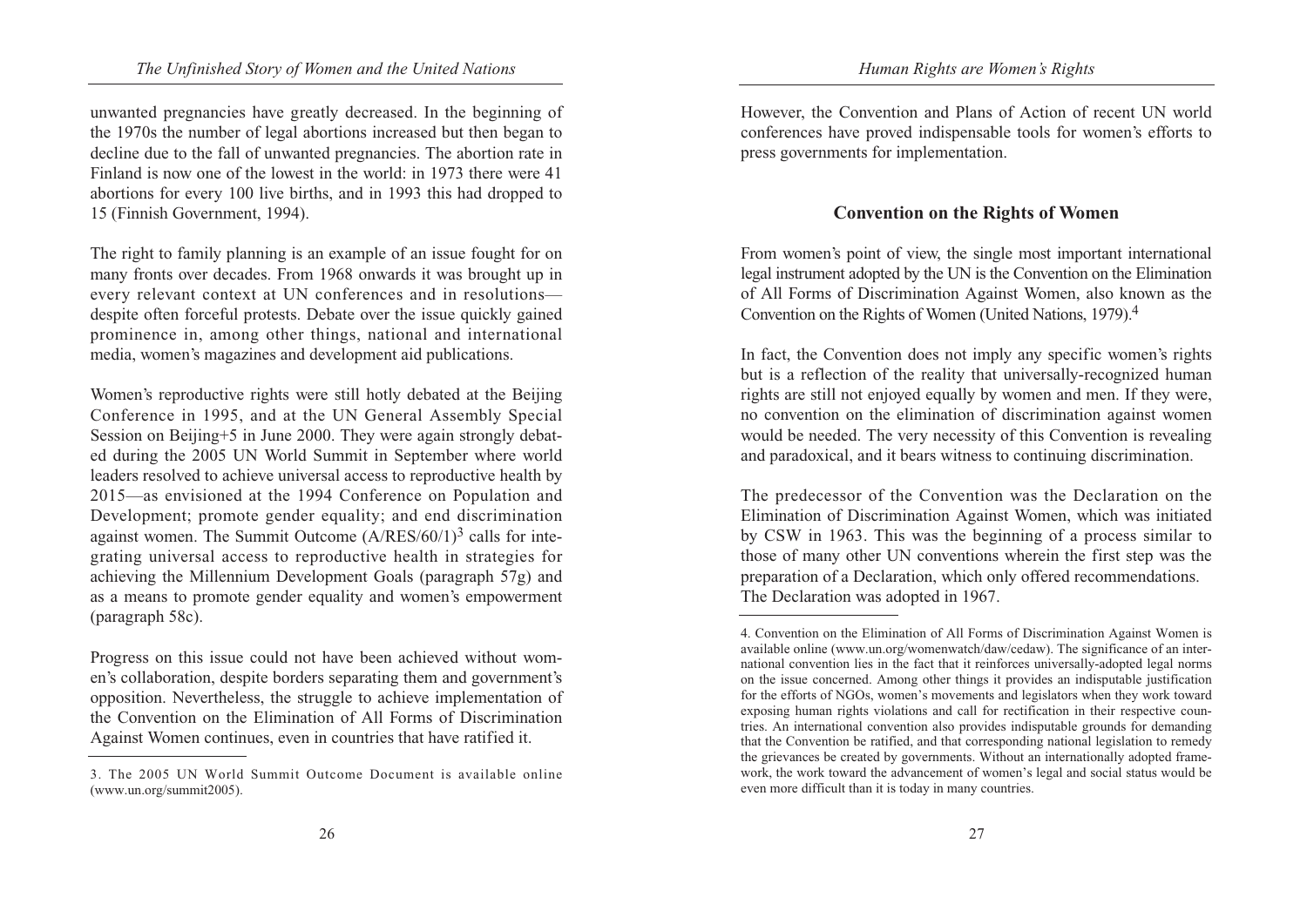# **Selected Conventions of Concern to Women**

| Adopted |                                                                                                                                                      | In<br>Force | Ratifications as<br>in 2004 |
|---------|------------------------------------------------------------------------------------------------------------------------------------------------------|-------------|-----------------------------|
| 1949    | Convention for Suppression of Traffic in Persons 1951<br>and the Exploitation of the Prostitution of Others                                          |             | 78                          |
| 1951    | Equal Remuneration for Men and Women<br>Workers for Work of Equal Value (ILO No. 100)                                                                | 1953        | 161                         |
| 1952    | Convention on the Political Rights of Women                                                                                                          | 1954        | 118                         |
| 1958    | Discrimination in Respect of Employment and<br>Occupation (ILO no. 111)                                                                              | 1960        | 160                         |
| 1960    | International Convention against Discrimination<br>in Education (UNESCO)                                                                             | 1962        | 91                          |
| 1962    | Convention on Consent to Marriage, Minimum<br>Age of Marriage, and Registration of Marriages                                                         | 1964        | 51                          |
| 1979    | Convention on the Elimination of All Forms of<br>Discrimination Against Women                                                                        | 1981        | 184 (2006)                  |
| 1981    | Convention concerning Equal Opportunities and<br>Equal Treatment for Men and Women Workers:<br>Workers with Family Responsibilities<br>(ILO No. 156) | 1982        | 36                          |

The long process of preparing the Convention started in 1973. After it was adopted by the General Assembly in 1979, it was to become binding for the countries that ratified it. Processes such as this often help in the development and maturation of the views and positions of decision makers in the UN and Member States alike towards acceptance of previously controversial issues, despite the occasional need for fundamental changes in values and legislation. They can also help shape public opinion worldwide.

The Convention on the Elimination of All Forms of Discrimination Against Women incorporates the principles of women's rights and gender equality into international law. It includes all provisions aimed at the elimination of discrimination against women previously covered by separate conventions. It also contains provisions covering issues that had been omitted from earlier conventions. The Convention recognizes the right to family planning as one of the basic human rights.

The Convention was unanimously adopted in 1979 and entered into force two years later following ratification by the required 20 governments. Ratified by 184 governments as of March 2006, the Convention has become one of the most widely-ratified UN human rights conventions. Although this does not necessarily guarantee implementation in all countries, it provides an invaluable instrument for women everywhere as they work toward the development of national legislation and the elimination of discrimination against them.

In addition, the Convention provides for follow-up by the UN regarding practical implementation in Member States. It calls for the establishment of the UN Committee on the Elimination of Discrimination Against Women (CEDAW), which is composed of 23 experts of high moral standing and competence nominated by States that have ratified the Convention, and elected by States Parties for a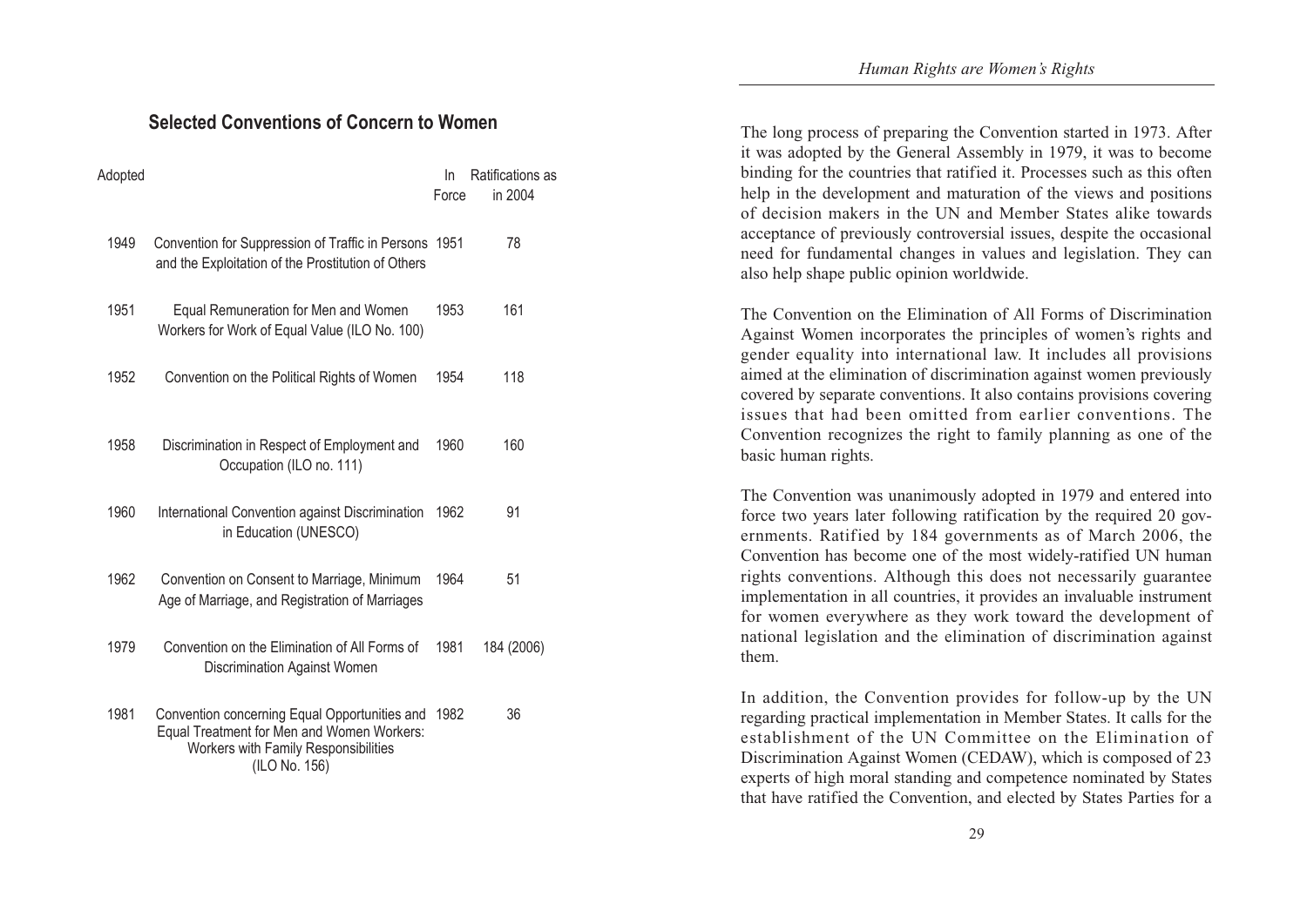term of four years. Members of the Committee serve in their personal capacity and not as representatives of their governments.

The States Parties to the Convention are obliged to report to the Committee on progress of implementation every four years. The CEDAW Committee also has the right to invite governments individually to a hearing about their measures toward implementation of the provisions.

The governments of some countries also consult representatives of women's organizations and arrange hearings as part of the preparation of their report to CEDAW before submitting it. Women's organizations can also send CEDAW "shadow reports" about their government's actions toward implementation of the Convention.

Furthermore, in October 1999 the General Assembly endorsed an Optional Protocol to the Convention. It provides CEDAW with the mandate to hear petitions and complaints of individual citizens, groups of individuals and concerned NGOs about violations of the Convention. In practice this Protocol enables women victims of gender discrimination to submit complaints to an international treaty body. The Protocol entered into force in December 2000 after ten States had ratified it. As of September 2005, the Protocol has 72 States Parties. Upon entry into force, it put the Convention on an equal footing with other international human rights instruments that have individual complaints mechanisms.

## **The Missing Link in the Chain**

During the past years, greater awareness of a missing link in progress on women's rights within the UN system has emerged: violence against women. When the Convention on the Rights of Women was being prepared in 1970s, this issue was overlooked both in the UN and elsewhere. Consequently, the Convention does not include a

single mention of it. However, since the 1985 Nairobi Conference to review and appraise achievements of the UN Decade for Women, the UN has encouraged discussion to help break the silence concerning the issue of violence against women. In 1993 the General Assembly adopted the Declaration on the Elimination of Violence Against Women after a long and thorough preparation process directed by CSW. This Declaration is an important step towards the preparation of a binding Convention on the Elimination of Violence Against Women, as suggested by the then UN Secretary-General Boutros Boutros-Ghali in his message on International Women's Day in 1995 (United Nations, 1996a).

In 1994 the Organization of American States (OAS) had already adopted the Inter-American Convention on Violence Against Women (known as the Convention of Belem do Para). It entered into effect in 1995. This Convention establishes many important precepts for tackling the task of eliminating violence against women.

Two features of this Convention distinguish it from others. Firstly, the fact that of all the binding (legally obligatory) inter-American instruments on human rights, it is the one which has the highest number of ratifications within the region with 31 ratifications by a total of 34 active OAS Member States, the exceptions being Jamaica, the United States and Canada. The OAS has a capacity to develop treaties—which served as an example to other regional organizations including the Council of Europe. Secondly, it is the only binding international instrument in the world that specifically addresses the question of violence against women. The Inter-American Commission of Women, made up of delegates from each State, is currently drafting a proposed mechanism for following up implementation of the Convention in the respective States Parties so that analyses and recommendations can be generated to reduce and one day eliminate altogether the remaining gulf between the formal requirements of the Convention and the daily lives of women in the continent.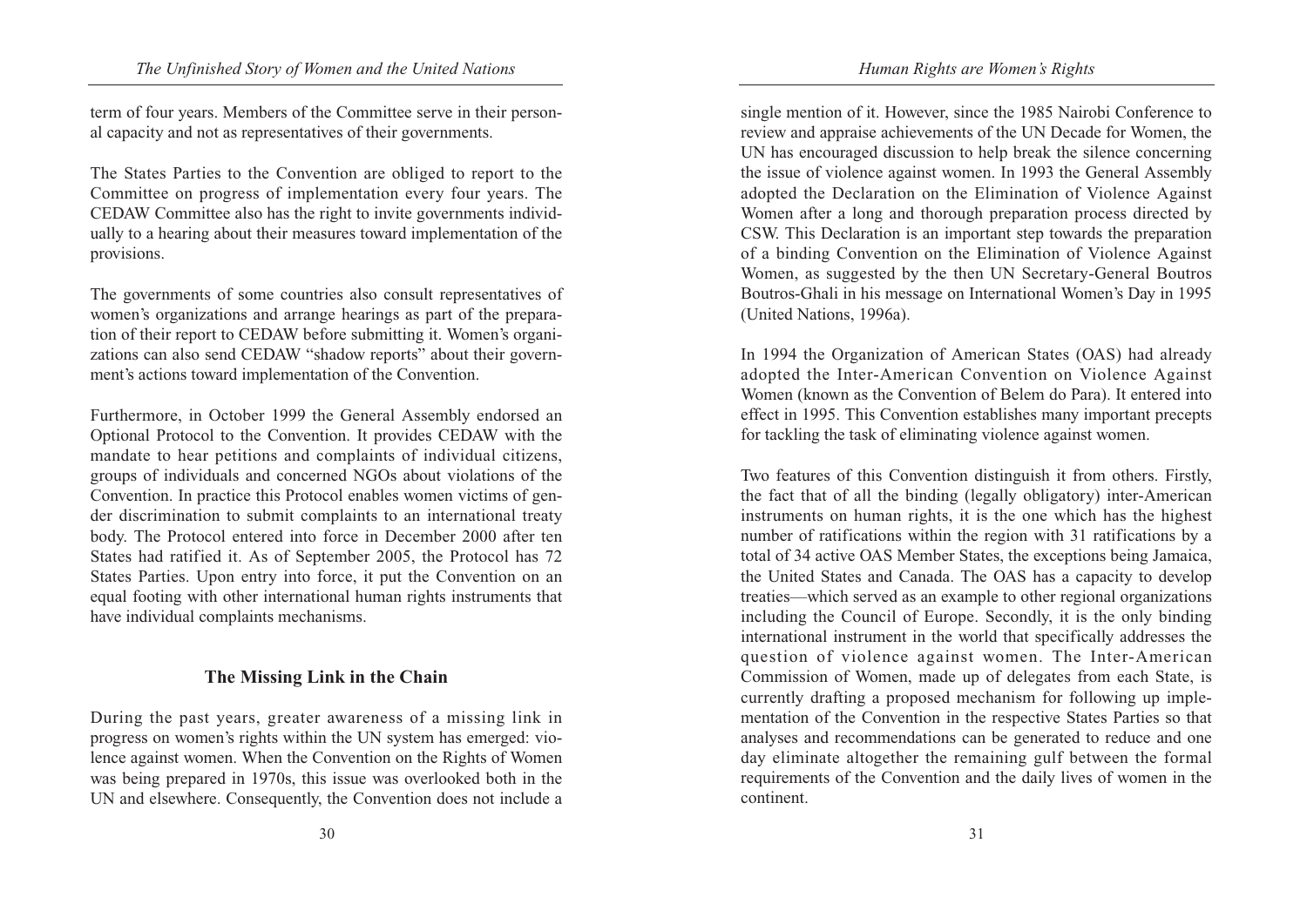The decisive impetus toward making further progress on this issue was provided by the Beijing Platform for Action. One of the Platform's key objectives is "the elimination of all forms of violence against women." As many as three of the 12 strategic objectives of the Platform of Action are directly connected to the elimination of violence against women and girls, and include violence against women, women and armed conflict, and the girl-child. Also the detecting and eliminating economic, structural, social and cultural violence against women runs throughout the Platform for Action.

As part of the process to implement the Platform for Action, in 1997 four high level conferences were held, in which the violence against women was dealt from a new viewpoint.<sup>5</sup>

In these conferences violence against women was examined as "a male problem," as part of the male culture and its consequences to men themselves and society in whole (Pietilä, 1998). Since then, men's movements—such as the White Ribbon and others—have grown in their work against male violence in general, and violence against women in particular, in an increasing number of countries such as Canada, Namibia, New Zealand, United Kingdom, United States, and the Nordic and South-East Asian countries. Also, current research is gradually spreading and analysing the role of men and masculinity in the same way as women's research has worked on preconceived women's roles in various cultures.

# **From the Battle Field to the Peace Table**

The Convention on the Elimination of Violence against Women is still missing, but progress on other dimensions of this issue has taken place rapidly since the early 1990s and also as part of implementation of the Beijing Platform for Action. The UN Security Council has expressed its views strongly and effectively on this issue for the first time in its history. Resolutions and decisions of the Security Council are strong indications of the change in attitudes: Violence against women is no longer an issue of private life, but an issue of security, human rights and war crimes.

In 1992 the Security Council condemned strongly "the acts of unspeakable brutality of the massive, organized and systematic detention and rape of women in Bosnia and Herzegovina." In May 1993 the Security Council decided to establish an International War Crimes Tribunal to deal with "serious violations of international humanitarian law committed in the territory of the former Yugoslavia" after January 1991. The mandate of this tribunal includes the "massive, organized and systematic detention and rape of women." This implies that rape and violence against women in war are now recognized as war crimes: the aim for which women's peace movements had worked for years.

Later the International Criminal Tribunal for Rwanda broke new ground in the area of jurisprudence by convicting individuals of rape as an instrument of genocide, a form of torture and a crime against humanity. The Rome Statute of the new International Criminal Court (ICC) takes gender concerns into account in their definition of crimes of genocide, crimes against humanity and war crimes. In January 2002 the statute of the Special Court for Sierra Leone includes rape, sexual slavery, enforced prostitution, forced pregnancy and any other form of sexual violence among the constituent elements of crimes against humanity. The Special Court decided in 2004 that even forced marriage would be prosecuted as an "inhuman

<sup>5.</sup> The following conferences were held: "Is Violence Masculine? – Conference on men and violence." Swedish government in Stockholm; "Promoting Equality: A common Issue for Men and Women". Council of Europe in Strasbourg (France); "Domestic Violence in Latin America and the Caribbean, Costs, Programs and Policies", Inter-American Development Bank (IDB) in Washington DC (USA); "Male Roles and Masculinities in the Perspective of a Culture of Peace," Expert Group Meeting on Male Roles and Masculinity in the Perspective of a Culture of Peace, UNESCO in Oslo (Norway).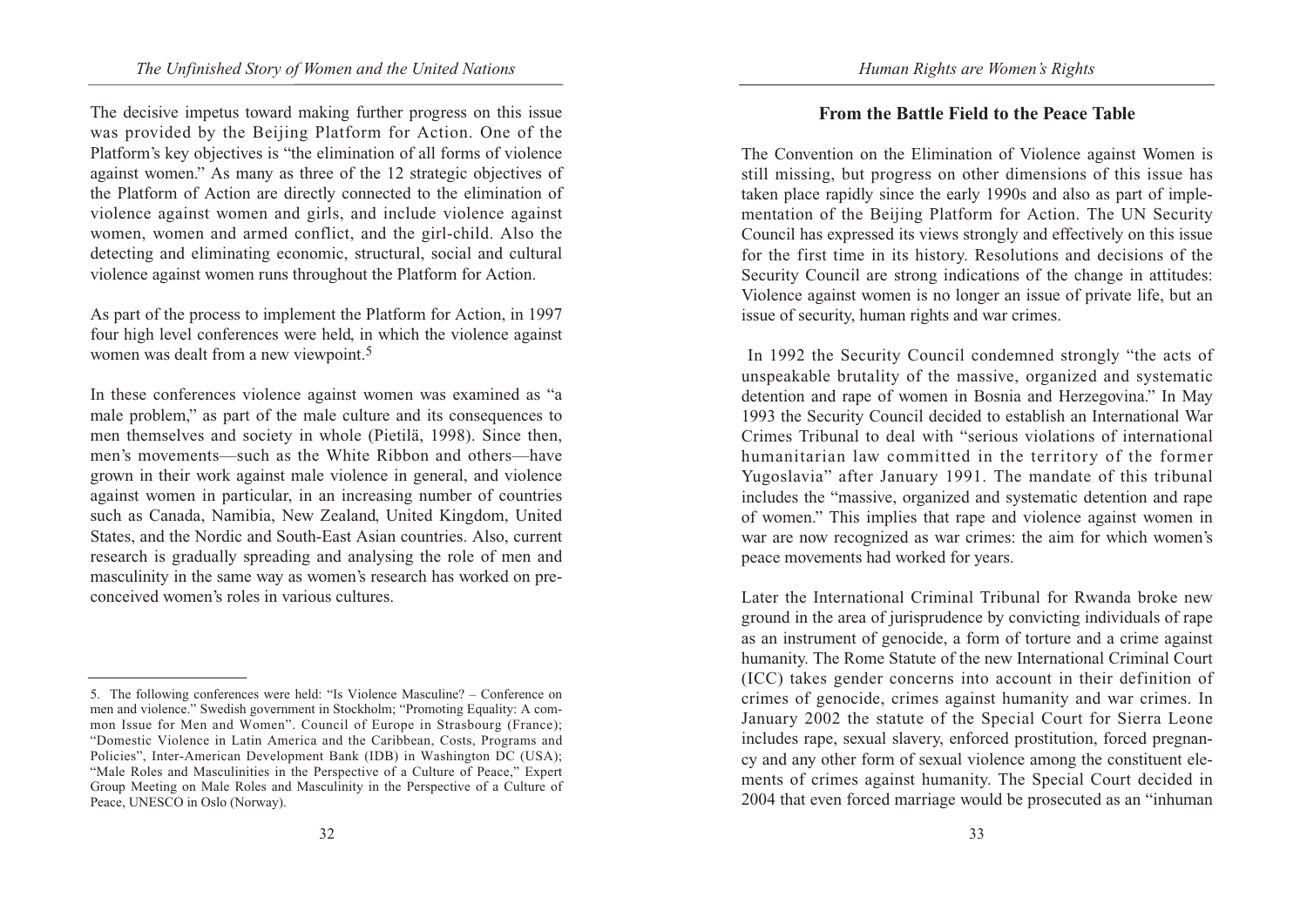act," i.e. a crime against humanity (E/CN.6/2005/2).

A further sign of progress is that the negotiation table of the Security Council has been opened to women's voices. In October 2000 a coalition of women in five peace organizations  $-$  Women's International League for Peace and Freedom, International Alert, Amnesty International, Women's Commission for Women Refugees and Girls, and the Hague Appeal for Peace – joined with UNIFEM to draft a resolution that calls for the protection of women and girls during armed conflicts, for gender sensitivity in all UN missions, including peacekeeping, and for women to equally participate at all negotiation tables.

As a result, Resolution 1325 on "Women, Peace and Security" was unanimously passed by the Security Council on 31 October 2000. Resolution 1325 calls for integration of women in all conflict resolution processes as well as actions for resettlement, rehabilitation and post-conflict reconstruction. It also recommends special training for all peace keeping personnel on the protection, special needs and human rights of women and children in conflict situations (S/RES/1325).

It is particularly important that this kind of resolution was adopted by the Security Council because its resolutions are binding to Member States contrary to the other conferences and meetings, whose resolutions are only recommendations. Since October 2000 the Security Council has held several open debates to discuss progress and challenge to implementation. Four presidential statements (in 2001, 2002, 2004 and 2005) recognized the link between peace and gender equality and called for action to implement the resolution by those concerned and for an end to the culture of impunity. Shortly after the Resolution was adopted, Noeleen Heyzer, Executive Director of UNIFEM, appointed Elisabeth Rehn and Ellen Johnson Sirleaf "to conduct an independent assessment of women, war and peace so that people throughout the world will know and understand

not only what women have suffered but what they have contributed for building peace and reconstruction." The report was published in 2002 and has received a lot attention around the world (UNIFEM, 2002, www.unifem.org/resources/item\_detail.php?ProductID=17).

During the five-year anniversary debate of Resolution 1325 held in October 2005, UN Secretary-General Kofi Annan presented his UN system-wide action plan for implementing resolution 1325 (S/2005/636), structured around 12 areas of action: conflict prevention and early warning; peacemaking and peacebuilding; peacekeeping operations; humanitarian response; post-conflict reconstruction and rehabilitation; disarmament, demobilization and reintegration; preventing and responding to gender-based violence in armed conflict; preventing and responding to sexual exploitation and abuse by UN staff, related personnel and UN partners; gender balance; coordination and partnership; monitoring and reporting; and financial resources (www.un.org/Docs/sc/sgrep05.htm).

The action plan will be used by UN entities to formulate concrete strategies, actions and programmes to advance the role of women in peace and security areas; ensure more efficient support to Member States and other actors in national and regional level implementation of Resolution 1325; strengthen the commitment and accountability of the UN system at the highest levels; and enhance inter-agency cooperation.

Women around the world have eagerly used the resolution in connection with present conflicts in their respective hemispheres. It has been translated into many languages and women's groups are very active in demanding that governments implement the resolution in training of personnel for peacekeeping and crises management. Women in Africa have been the first ones to sit at the negotiation tables for the resolution of conflicts and implementation of peace agreements in their continent.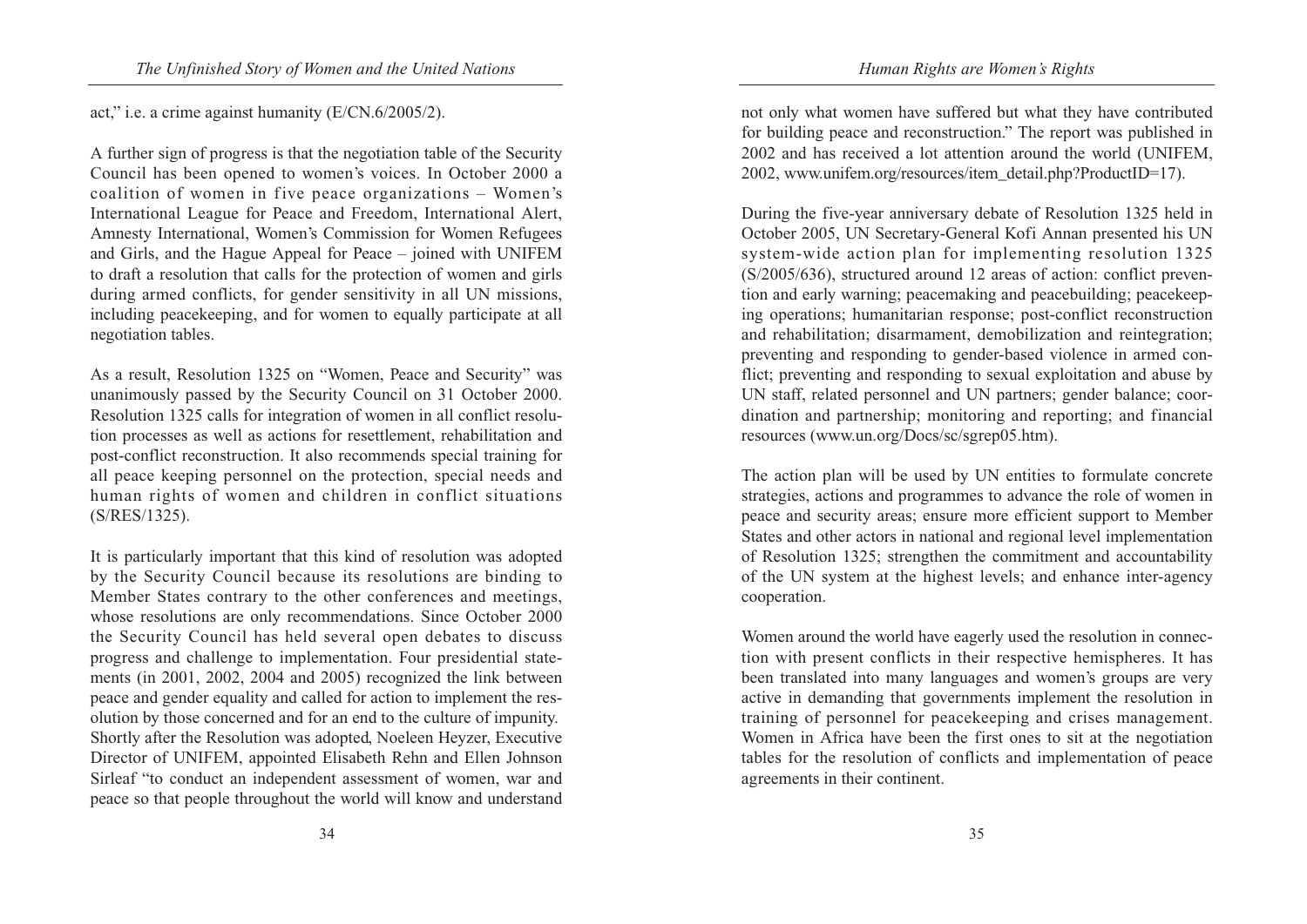#### *Additional Resources:*

1. United Nations Development Fund for Women (UNIFEM) website: (www.unifem.org/gender\_issues/violence\_against\_women).

2. Inter-Agency Standing Committee Guidelines for Gender-Based Violence Interventions in Humanitarian Settings: (www.humanitarianinfo.org/iasc/content/subsidi/tf\_gender/gbv.asp).

3. The Global Coalition on Women and AIDS brief, *What's Real*, provides information on women, violence and HIV/AIDS: (http://womenandaids.unaids.org/themes/docs/UNAIDS%20VAW% 20Brief.pdf).

4. Integrated Regional Information Networks (IRIN) publication on gender-based violence, *Broken bodies–broken dreams: violence against women exposed,* is available online (www.irinnews.org/broken-bodies/default.asp).

5. Security Council Resolution 1325: (www.un.org/Docs/scres/ 2000/sc2000.htm). Presidential Statements on Resolution 1325 are available online: (www.un.org/Docs/sc).

6. Inter-Agency Network on Women and Gender Equality (IAN-WGE) website on Security Council Resolution 1325: (www.un.org/womenwatch/feature/5years1325).

# **Chapter 4**

# **THE UNITED NATIONS DECADE FOR WOMEN (1976-1985): A DECADE OF DEVELOPMENT**

A critical change in thinking at the UN Secretariat and among Member States concerning the status of women and attitudes toward them began in the early 1970s. Until then women had been seen as "objects" of support and measures. However, people began realizing that women had a central, even critical role as subjects and actors in relation to many development goals and aspirations.

# **New Trends with New States in the UN**

As the proportion of developing countries grew among UN Member States, development issues became increasingly prominent on the UN's agenda. As early as the 1960s, developing countries began attempting to shift the focus of debate in the UN from political and security issues to development issues. The world food situation was again critical in the early 1970s, and there was general agreement that something had to be done about population growth. These problems made the UN system realize that women were the key factor in their solution. Unless the situation of women was addressed and their status and conditions improved, there would be no hope for alleviating food and population problems. Thus the hard reality of the world's situation brought women into the spotlight.

At the same time, the feminist movement was growing stronger and becoming very active in the industrialized countries. The excitement generated by a new discipline, women's studies, brought the status of women and their thinking into public discussion. This was also reflected in the United Nations. Kurt Waldheim, appointed United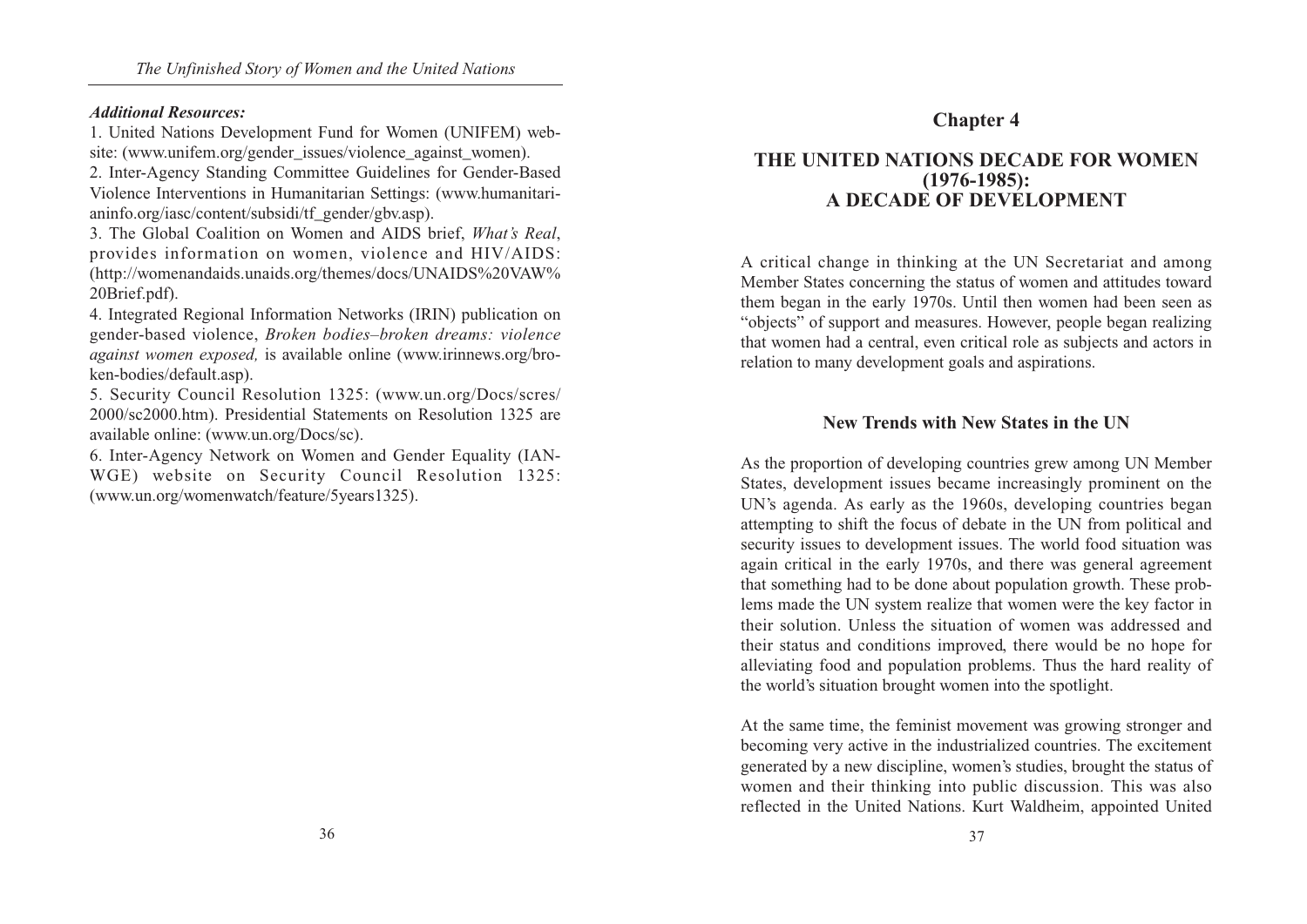Nations Secretary-General in 1971, faced demands from many quarters to increase the proportion of women in the Secretariat and in senior positions. The UN, approaching its 30th anniversary at the time, still did not have even one single woman in a high-level position.

For several years the Commission on the Status of Women had tried to transfer attention from the conference tables of New York and Geneva to women in the villages and fields of the South. However, the first International Development Strategy, adopted for the Second International Development Decade of 1970-1980, only included a minor clause about women. CSW's impressive "countermove" was to propose to the General Assembly a comprehensive resolution outlining "a programme of concerted international action for the advancement of women," to be implemented during the Decade. The resolution (A/RES/2715 XXV) was unanimously adopted on 15 December 1970.

In early 1972, the Secretary-General appointed Helvi Sipilä from Finland as the first female UN Assistant Secretary-General. In the same year the General Assembly declared the year 1975 as International Women's Year, with the objective of focusing attention on the status of women both within the UN system and in the Member States. In addition, two years later in 1974 a decision was made to organize the World Conference of the International Women's Year, to be held in Mexico City in 1975. All these decisions and events set off an avalanche of activities and consciousnessraising about women's issues.

# **1975 International Women's Year as an Engine for Change**

The International Women's Year (IWY) is an example of how an NGO initiative was taken up by the UN and resulted in a massive mobilization process.

In the early 1970s, the Women's International Democratic Federation (WIDF), led by its president Hertta Kuusinen from Finland, actively utilized its consultative status in the CSW. Ms. Kuusinen also represented her organization as an observer at the CSW, and brought to the March 1972 session of the Commission a WIDF proposal for proclamation of an "International Women's Year." The aim of the Year would be to bring the needs and views of women to the attention of the UN system and the world.

The proposal was backed by other NGO observers, and the Romanian delegate, with the support of her government, presented it to the Commission. Helvi Sipilä, the Finnish government representative at that time, seconded the proposal. Thus the Commission recommended to the General Assembly the proclamation of 1975 as International Women's Year. The General Assembly adopted the recommendation in December 1972.

IWY was just one in a series of UN theme years, most of which had hardly been noticed. The General Assembly adopted IWY with scepticism and reluctance, but women and women's organizations welcomed it with enthusiasm. It came at a time when many other factors were converging in the same direction: finally women's problems had to be considered, and their role in the development of every country recognized. IWY became a framework within which these issues could be the object of global attention and, at the same time, it highlighted previously ignored aspects of many issues in a way in which they could not be forgotten or denied. The success of IWY exceeded all expectations, and it made the world's women more aware than ever of the existence and potential of the UN system for advancement of their aims and aspirations.

IWY provided the UN with a framework within which women's needs and views could be promoted. It proved an excellent tool with which the newly appointed UN Assistant Secretary-General Helvi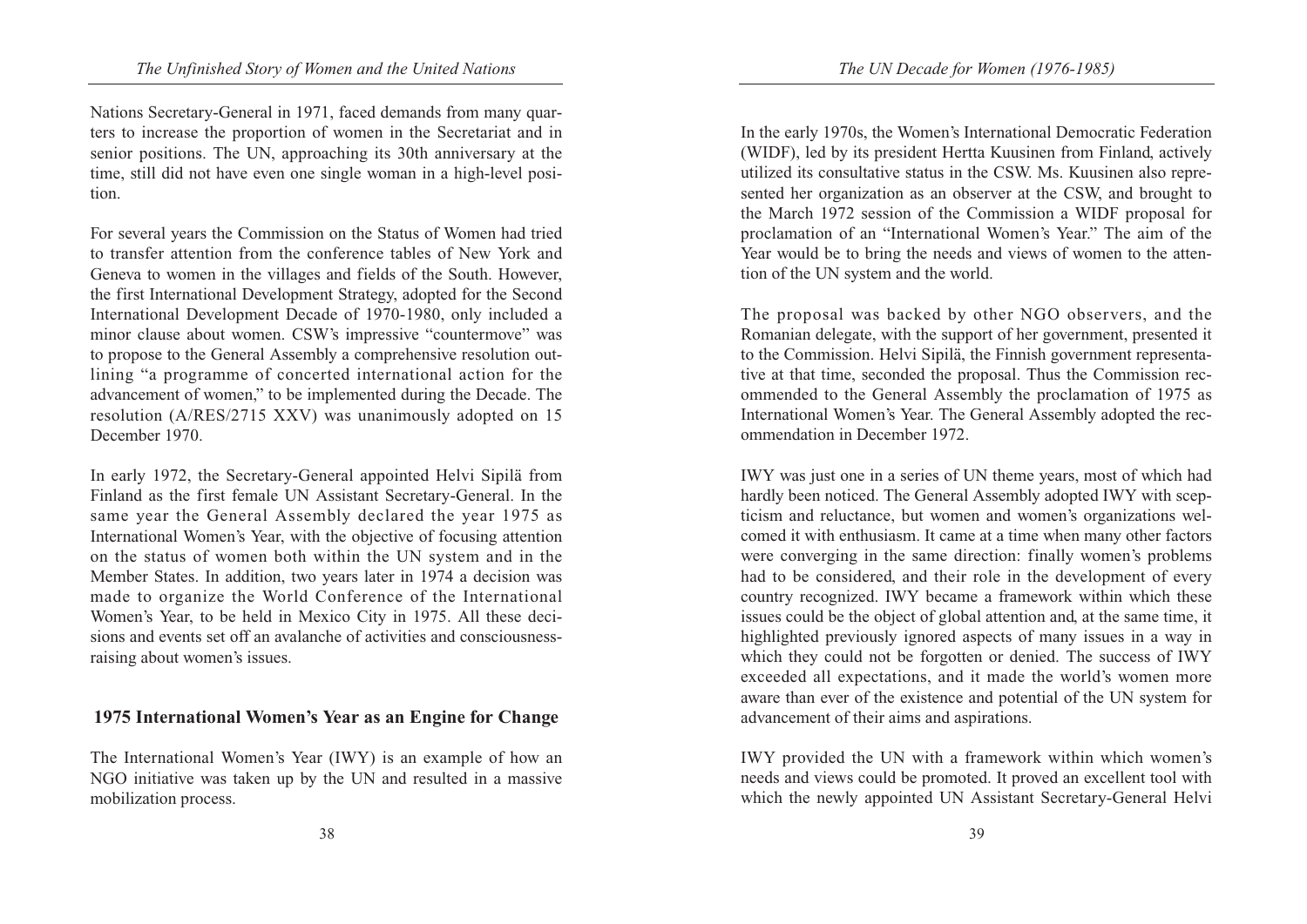Sipilä could justify in every possible context measures designed to promote the advancement of women. It also provided NGOs, operating within and outside the UN system, with an excellent additional impetus to their efforts on behalf of women the world over.

IWY, in fact, had significant influence before it even started. The preparations for two important UN world conferences were already well underway when the decision about IWY was taken. These were the World Population Conference to be held in Bucharest (Romania), and the World Food Conference to be held in Rome (Italy), both in 1974. These were focused on two key issues from the point of view of women: population and food.

When Helvi Sipilä became involved in 1972 with preparations for the World Population Conference, she worked to convince the preparatory committee that no population policy could be effective without the involvement of women. An unofficial preparatory meeting was organized, to which she invited one prominent woman from each Member State; 116 women attended the meeting. It aimed to ensure that government delegations to the World Population Conference would include women who would see to it that their crucial role in population issues would get due consideration in conference proceedings.

Preparations for the World Food Conference were at an advanced stage at the United Nations Food and Agriculture Organization (FAO) when the proclamation on IWY was adopted. FAO already had a section on household and nutrition that was well aware of the vital role of women in food production, especially in Africa. With the World Food Conference approaching, NGOs—including the International Peace Research Association's Food Policy Study Group—arranged a meeting in Rome, which succeeded in influencing the official conference. As a consequence, the conference adopted an extensive and comprehensive resolution on Women and Food, which indicated how women could contribute to the improvement of food supplies if they had better access to land, education, technology and funding.

Unfortunately most of the 11 other world conferences on major issues organized by the UN in the 1970s did not take women into account. On the contrary, it was by chance if women's voices were heard in the "male enclaves" of these conferences, which aimed to assess and draw up long-term action plans for the key problem areas of development (Palmer, 1980).

The primarily male delegations did not address women's contributions and needs, even when they were provided with excellent background material. A case in point was the Water Conference held in Mar del Plata (Argentina) in 1977. Both the UN Secretariat and the FAO had prepared outstanding documents proving in many countries that women were the only existing "water supply system" and literally carried the water required by their villages for drinking, cleaning and irrigation, often from distant locations. The final documents adopted by the conference did not include a word about women's crucial role in water procurement.

A decisive influence on the outcome of the conferences in the 1970s was whether or not a delegation happened to include an informed woman who would take the initiative—preferably beforehand during her government's preparation process—and get women's issues to the discussion table. As a member of a delegation, even a single woman could be in a position to prepare a draft resolution or amendment to conference papers on women's concerns and persuade her delegation to introduce it in the conference. For NGOs participating in parallel conferences, on the other hand, making an impact on the official conference proceedings on the spot was very difficult or almost impossible (Pietilä and Vickers, 1996).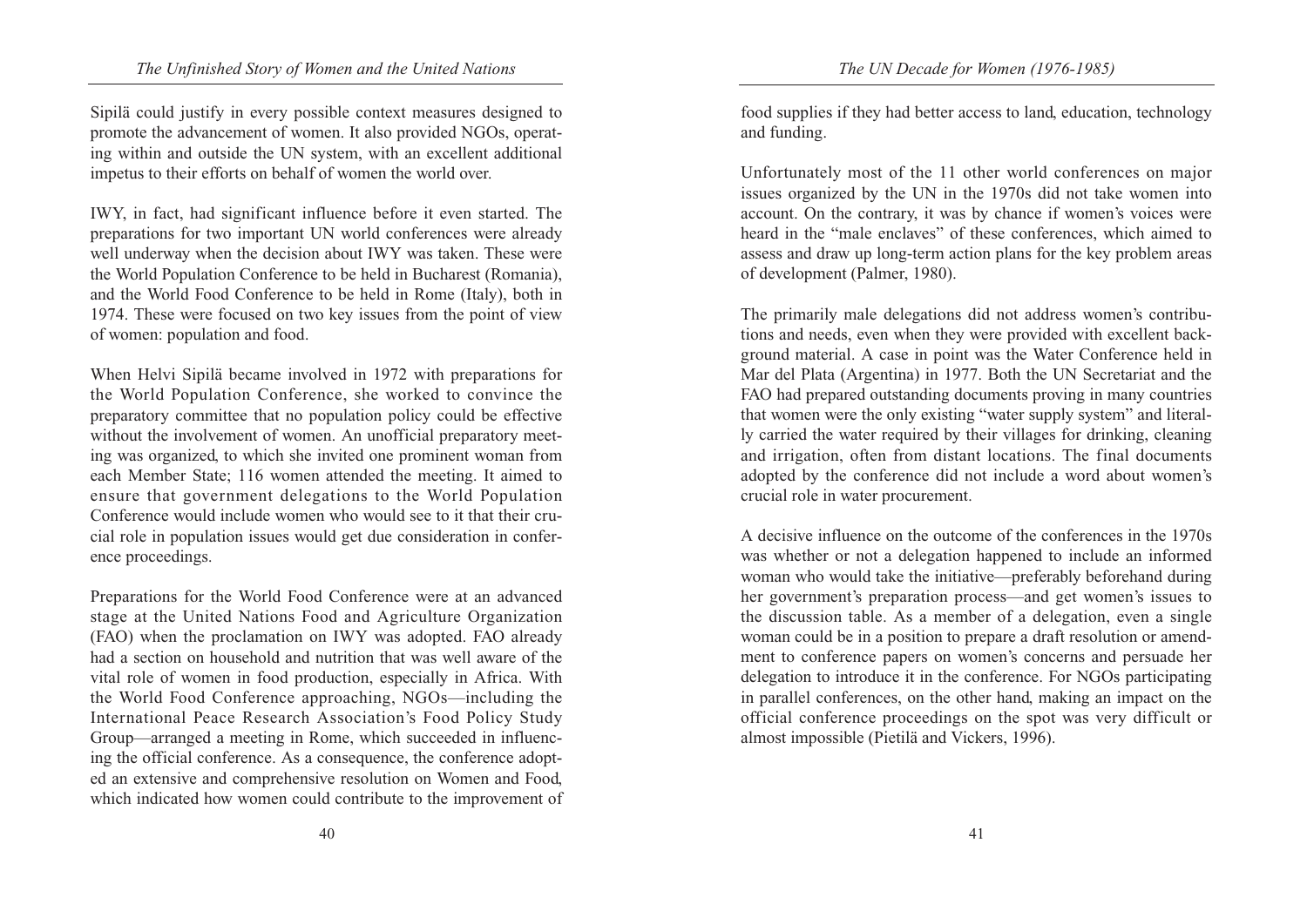# **The UN World Conferences on Women in 1975, 1980 and 1985**

The UN world conferences for the advancement of women in Mexico City (1975), Copenhagen (1980) and Nairobi (1985) were part and parcel of a series of 20 major UN conferences organized in the 1970s and 1980s. However, although each conference focusing on women was unique in character, they form a consequent series and systematic process towards the aim of advancement and empowerment of women.

The 1975 World Conference of the International Women's Year in Mexico City was the first-ever global inter-governmental conference specifically organized to address women's issues and world problems from women's perspectives. Even though it could not be called a women's conference—since official participants were governments—it was still the first major UN event in which a vast majority (73%) of the 1,200 delegates were women. In addition, women headed 113 of the 133 delegations present. However, the proportion of men (27%) among the delegates was higher than the usual proportion of women at other UN conferences at that time.

The World Plan of Action for the Implementation of the Objectives of International Women's Year adopted by the conference was intended as a programme for the advancement of women to be implemented during the forthcoming decade in all areas and all countries. It crystallized the past and present long-term objectives of the women's movement under the theme Equality—Development— Peace. This became the overall theme of the UN Decade for Women and all other world conferences on women afterwards. From the beginning, these three objectives were considered interrelated and mutually reinforcing, such that the advancement of one contributes to the advancement of the others. This interaction is emphasized throughout the document adopted by the conference in Mexico City (United Nations, 1976; United Nations, 1996).

The General Assembly, endorsing the Declaration of Mexico and the World Plan of Action, proclaimed the years 1976-1985 as the United Nations Decade for Women. The objectives of the Decade were set out in the World Plan of Action. It also decided to review and appraise the implementation of the outcome of the conference at regular periods in the future. A decision was also taken to hold the World Conference in Copenhagen (Denmark) in 1980 for the first mid-decade review and to define further the objectives for the second half of the Decade.

The experiences gained, obstacles encountered and results achieved during the entire UN Decade for Women were thoroughly assessed and evaluated at the World Conference to Review and Appraise the Achievements of the United Nations Decade for Women: Equality, Development and Peace in Nairobi in 1985. The evaluation showed that the objectives set forth in Mexico had not been achieved during the Decade, but that plenty of other significant results had been attained.

One of the major achievements was that the situation of the world's women was "mapped out" better than ever before. During the Decade the UN system collected an enormous amount of information, facts and figures on the lives, problems and conditions of women in different countries. However, this revealed the problem that, as a rule, national and international statistics did not provide gender-disaggregated data. Thus it was impossible to get a real picture of the status of women and disparities between men and women in the Member States. Therefore, the UN requested governments to revise their statistics and provide the UN with data disaggregated by sex. With such data the scale of inequality and discrimination would become more visible and women's contributions to society better acknowledged. The "invisibilities" of women's lives began to become visible.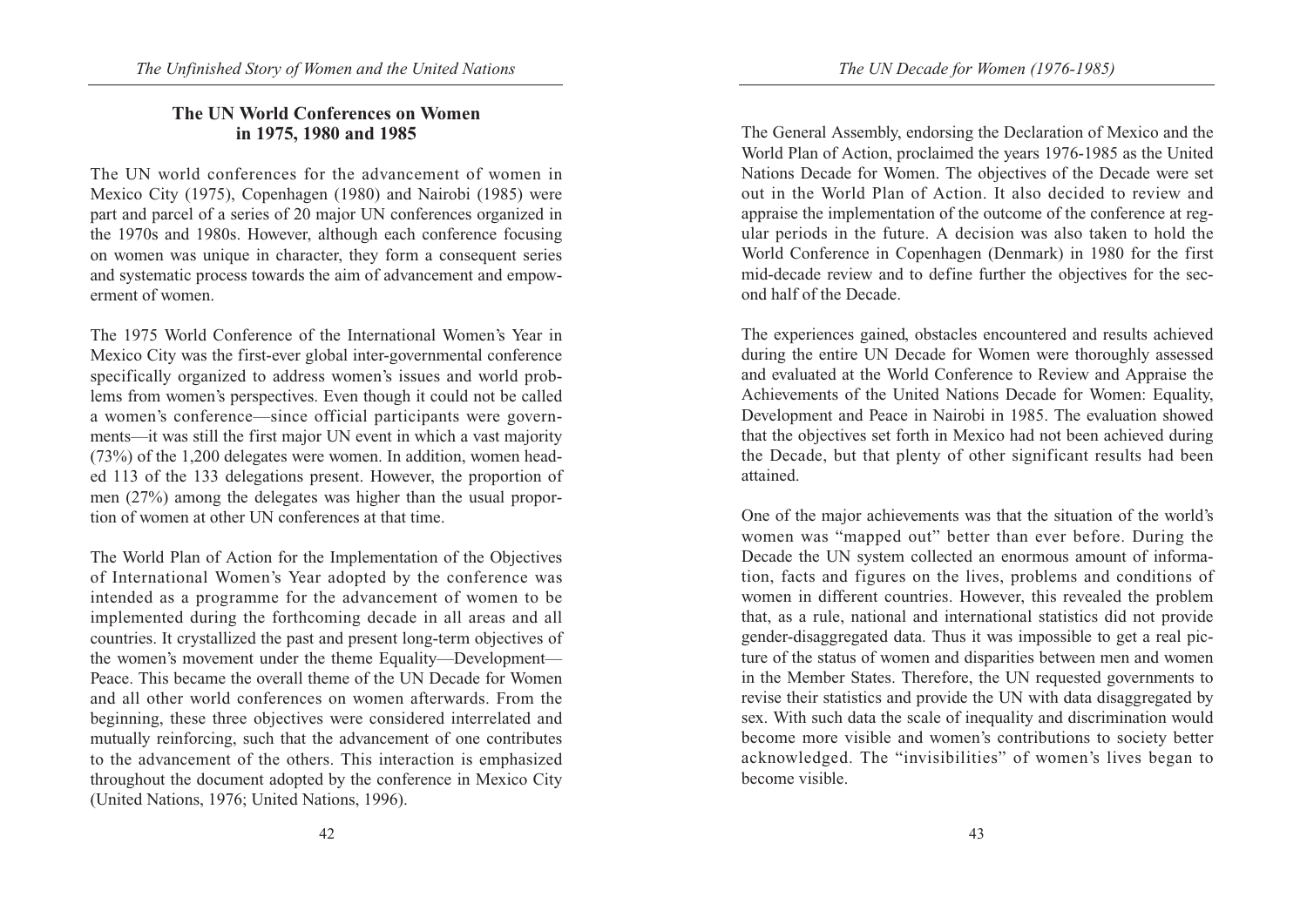Another great step forward during the UN Decade for Women was that the very concept of "development" came under scrutiny from the point of view of women. Before the Nairobi Conference, two comprehensive surveys on development had been produced. The General Assembly decided in 1981 that an interdisciplinary and multisectoral world survey should be prepared on the role of women in overall development (United Nations, 1986).

In August 1984 Devaki Jain, a well-known development economist and thinker from India, initiated a brainstorming session in Bangalore (India), which led to the founding of Development Alternatives with Women for a New Era (DAWN), a network of women social scientists who provided an alternative framework for understanding the location of and advancing the cause of women of the South. For the Nairobi Conference DAWN produced an alternative report on development, bringing together these social scientists' experiences with development strategies, policies, theories and research. Their point of departure was the awareness "of the need to question in a more fundamental way the underlying processes of development into which we have been attempting to integrate women" (Sen and Grown, 1985).

The survey and alternative report were produced parallel to each other. The DAWN report on *Development, Crises, and Alternative Visions* is critical in a straightforward manner. The *UN World Survey on the Role of Women in Development* is more diplomatic and subtle. However, the publications' findings support each other, and their basic message is the same: development is not serving the needs of women and does not correspond to women's values and aspirations.

These reports became important background documents for the 1985 Nairobi Conference. They also represented a turning point in dealing with women's issues in the UN system. They brought the role of women in development into focus as an indispensable new dimension and questioned the prevailing pattern of development from the

point of view of women.

In general, attitudes toward women began to change both within the UN system and the Member States as a result of the UN Decade for Women. A manifestation of this was the fact that the Nairobi Forward-Looking Strategies for the Advancement of Women (NFLS) were adopted by consensus by 157 Member States (United Nations, 1985), whereas the World Conference in Copenhagen had resorted to a vote. When the General Assembly later endorsed the NFLS, it also decided that world surveys on the role of women in development would be prepared every five years as part of the follow-up of the Nairobi Conference.

Although the objectives of the UN Decade for Women were not achieved during the ten years, setting new objectives was not deemed necessary. The NFLS document included new definitions of key concepts such as Equality, Development and Peace from women's perspectives, and it approved improved strategies for the attainment of the goals of the UN Decade for Women by the year 2000. Thus the UN Decade for Women became an "extra long decade" and continued until the year 2000.

# **Review and Appraisal as a Regular Practice**

During the first UN Conference on Women in 1975, governments decided to have the first review and appraisal of the implementation of the Mexico World Plan of Action in five years. It would take place in the form of another world conference in order to give women's issues publicity and visibility and to encourage governments to prepare their reports and to attend. It was agreed that the Second World Conference on Women would be held in 1980. Thus began the practice of periodic reviews and appraisals of conferences on women in the UN system. It allowed governments to create rules and measures, and to make themselves accountable in the eyes of "the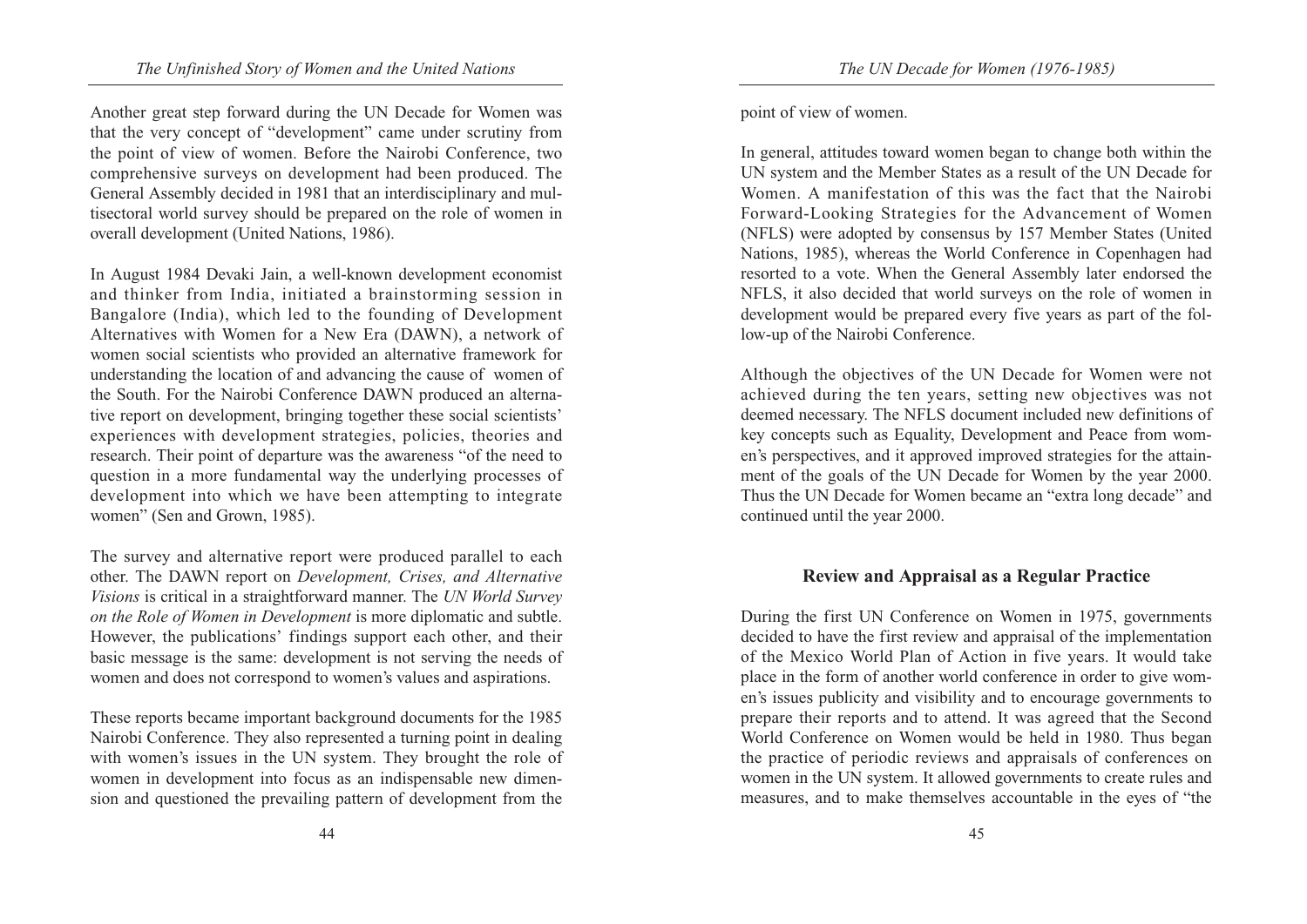world community." In later decades this review practice has also been applied to the other major conferences and summits, in particular the major conferences in 1990s that constituted the Global Agenda.

While governments know that they have to report on the results and outcome of the implementation of respective programmes at a definite time, they are also incited to undertake serious efforts in order to have something to report about. As such, this system also puts some pressure on governments to attend the review conference because the absence of a government could be interpreted as its failure to implement the programme.

Data collection from the Member States for the review and appraisal usually takes place through questionnaires sent to the governments. The questions are not general but detailed and concrete according to the nature and structure of the outcome document of respective conferences. They ask for the government's own assessment of their achievements in implementation as well as the obstacles and challenges they have faced. The summaries of these reports are made either at the regional and global level or only at the global level within the UN agency in charge. Furthermore, in drawing conclusions on achievements and shortcomings, the UN Secretariat uses other sources of information in addition to the reports, including international statistics, reports of the bodies and agencies of the UN system, regional reviews, etc. The final conclusions and decisions for further action are then approved by governments at regional and global levels.

In the beginning of the 1990s it was felt that separate reviews and appraisals on various fields of development were not enough. The follow-up results of sectorial conferences—like sustainable development, population policies, food or housing, etc,—needed to be integrated and coordinated with each other in order to give a coherent picture of the global process. Therefore it was decided that the final

stage of global reviews would take place in the integrated and coordinated manner at substantive meetings of the Economic and Social Council (ECOSOC).

#### **INSTRAW and UNIFEM Emerge from the Mexico Conference**

Until the 1970s there was only one small section within the UN system focusing on women's interests and needs. This section was upgraded in 1974 to the Branch for the Promotion of Equality between Men and Women. During the Mexico City Conference, this situation was considered inadequate for maintaining the momentum created around the world by the International Women's Year and the conference. Delegates stressed the need to strengthen the institutional structures devoted to women within the UN system.

After the conference the Branch was renamed the Branch for the Advancement of Women, which later evolved into the Division for the Advancement of Women (DAW) in 1988, and is now part of the Department of Economic and Social Affairs (DESA) in New York.

During the Mexico City Conference, delegates had already called for the establishment of a special fund for the 1976-1985 decade, which then became the Voluntary Fund for the UN Decade for Women. This initiative was thought to have promising prospects for funding. First, it appeared that there were some money left over in the IWY Trust Fund, which had been created through voluntary contributions from Member States for financing the IWY and the Mexico Conference. The delegates were also encouraged by several pledges made at the conference, including US\$1 million by Iran for the Fund and other purposes, and another US\$1 million for the International Research and Training Institute for the Advancement of Women (INSTRAW), which was to be established in Teheran (Iran).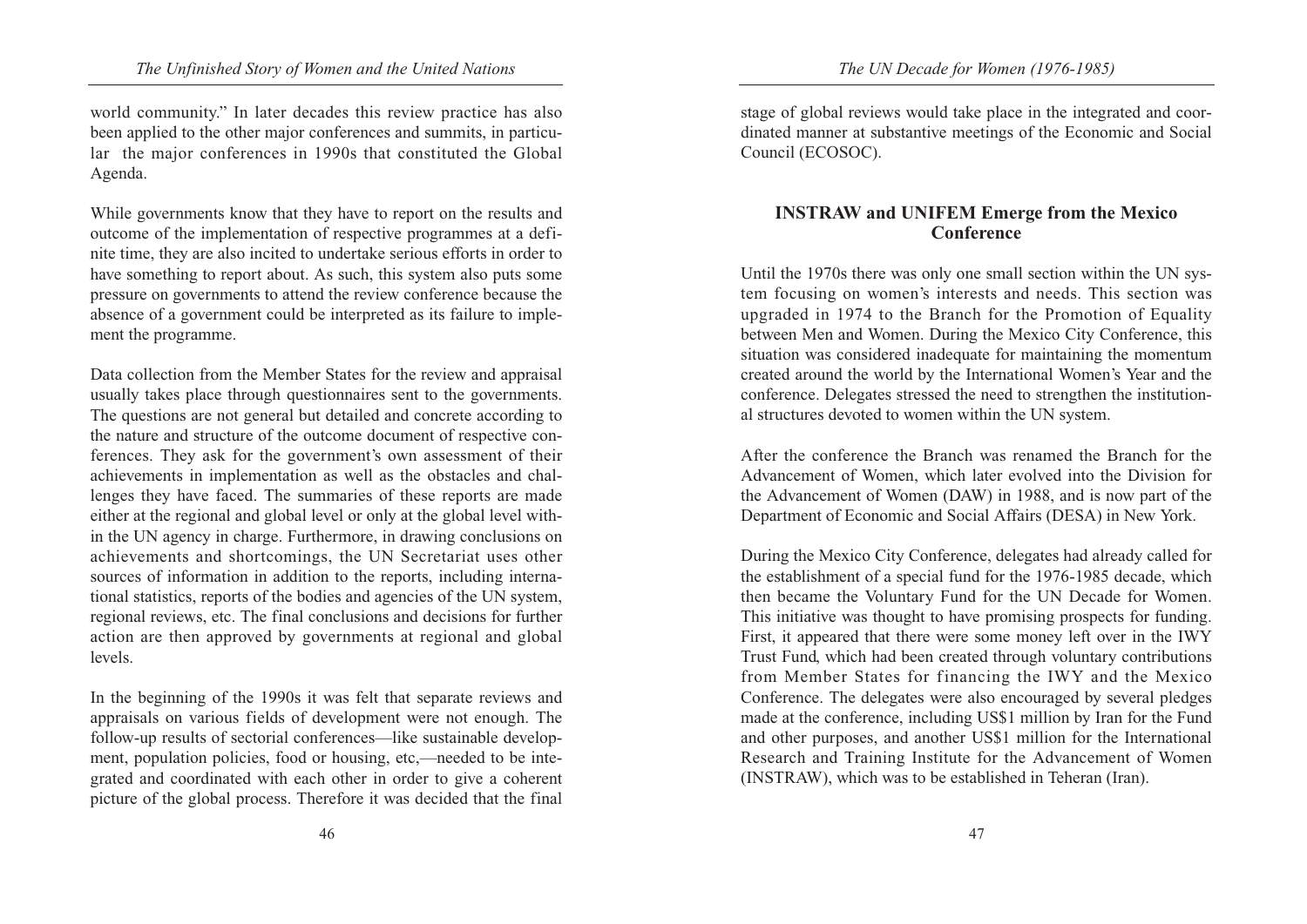After a series of complicated procedures, the Voluntary Fund for the UN Decade for Women was officially established in 1976 to give support to "the poorest women in the poorest countries" in their efforts to implement the goals of the World Plan of Action. When the Decade ended in 1985, the mandate of the Fund was expanded to become the United Nations Development Fund for Women (UNIFEM), a separate and identifiable entity within the UN system in autonomous association with the United Nations Development Programme (UNDP).

UNIFEM focuses its activities on four strategic areas: reducing feminized poverty; ending violence against women; reversing the spread of HIV/AIDS among women and girls; and achieving gender equality in democratic governance in times of peace as well as war. Within the UN system, it promotes gender equality and links women's issues and concerns to national, regional and global agendas by fostering collaboration and providing technical expertise on gender mainstreaming and women's empowerment strategies.

In addition to governments' voluntary contributions, women in different countries have also raised funds for the work of UNIFEM. This activity has been formalized by the establishment of UNIFEM National Committees to raise funds and disseminate information about UNIFEM's work. These committees now exist in 15 countries.

The recommendation to establish INSTRAW was adopted by the Mexico City Conference. Furthermore, the formal decision to establish INSTRAW was made by ECOSOC in 1976 (Resolution 1998 LX of 12 May 1976). Due to the political developments in Iran, the plan to locate the Institute in Teheran did not materialize. The Institute initiated operations in New York in the beginning of the 1980s and finally established its permanent headquarters in Santo Domingo (Dominican Republic) in 1983.

INSTRAW, according to its mandate, is the only institution within

the United Nations system to serve at the international level to promote and undertake research and training programmes to contribute to the advancement of women and gender equality worldwide. Its activities cover all Member States of the UN, both industrialized as well as developing countries. INSTRAW, in consultation with civil society, governments and the UN system, has identified emerging and crucial themes for the integration of women into development. Studies promoted by INSTRAW have shown the effects of globalization in processes such as migration, the impact of structural adjustment policies on women's access to work, health and education, and violence against older women. Themes related to human rights, gender-based violence and the role of women in processes of peace have also been approached through different research projects.

INSTRAW is funded exclusively through voluntary contributions from Member States, inter-governmental and non-governmental organizations, foundations and private sources. It is not entitled to financing through regular contributions of UN Member States, which is the method of funding of other UN agencies; nor is it funded by an endowment, as is the case with some other UN research institutions. These ambiguities in its financing have hampered INSTRAW in reaching the scope and role it was originally intended to have. In order to revitalize and strengthen its work, the Institute received in 1999 an additional mandate to carry out its activities through the utilization of new information and communication technologies (ITCs). As a result, it developed a new operational methodology for the production, management and dissemination of gender related knowledge and information.

#### **Women's Own Global Fora**

The parallel NGO fora held in connection with major UN conferences on women have become the "real" world conferences of participating women. From the first one in 1975, these parallel events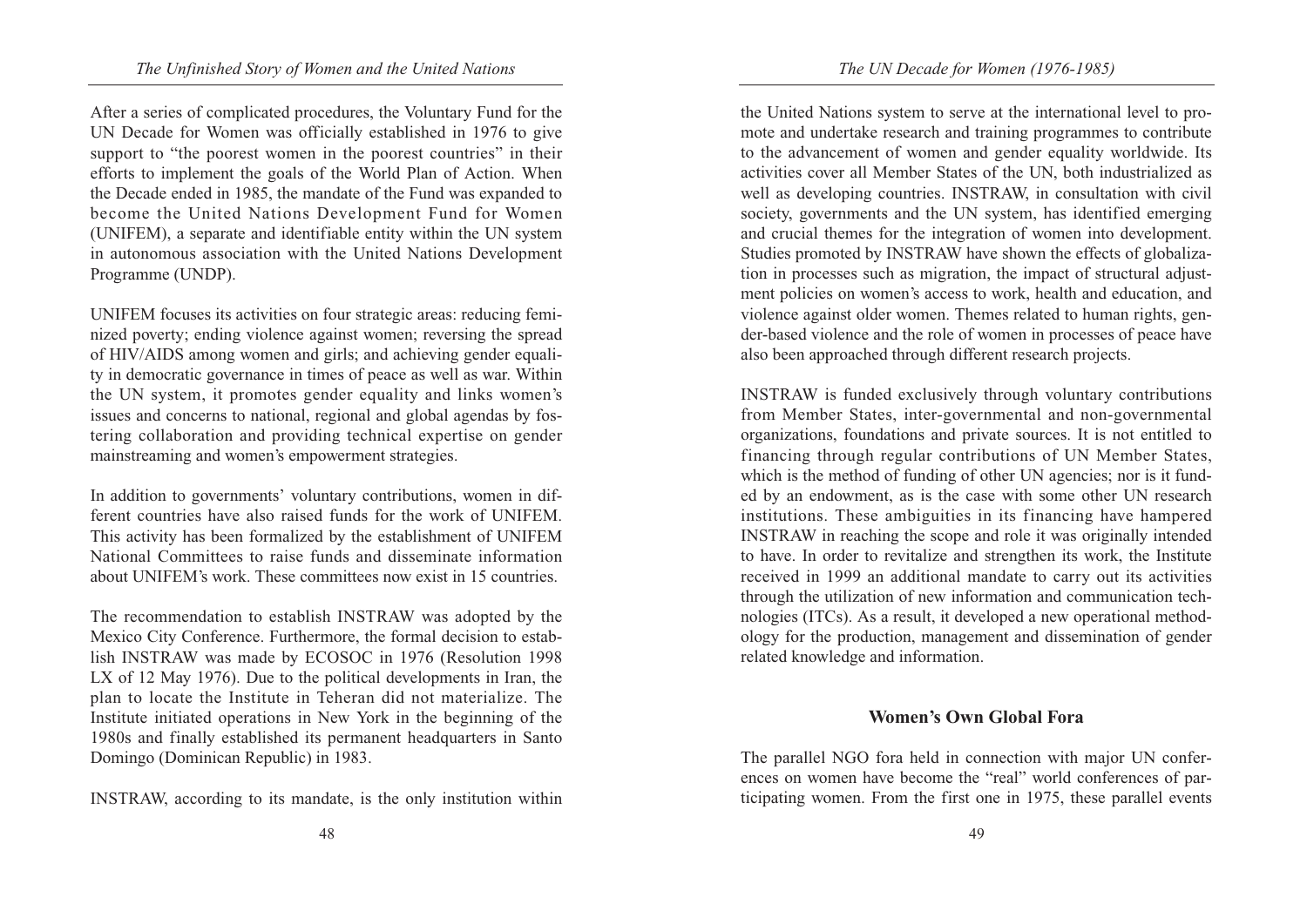consisting of NGOs—mainly women's organizations, researchers and activists in the women's movement—took on proportions not seen in NGO events held in connection with other UN conferences. The International Women's Year Tribune organized in Mexico City in 1975 had approximately 4,000 participants, while the official conference had about 1,200 delegates. The 1980 NGO Forum in Copenhagen brought together some 6,000-7,000 participants, and the 1985 Nairobi Forum broke the records by bringing together 16,000 participants. One of the largest global conferences until then was the 1995 Fourth World Conference on Women in Beijing with some 17,000 participants in the main event, including 6,000 delegates from 189 countries, over 4,000 accredited NGOs, a host of international civil servants and about 4,000 media representatives. Together with about 40,000 participants in the Huairou Forum, they numbered over 50,000.<sup>6</sup>

The programmes of parallel NGO events include seminars, lectures, workshops, exhibitions and even theatre, concerts and other artistic performances mostly drawn up by NGOs and participating groups themselves. An international planning committee is usually formed to make arrangements for facilities and logistics for the suggested events and can also organize large-scale plenary gatherings if necessary. Massive events like these are also characterized by a multitude of improvised meetings, events, demonstrations and processions.

For example, at the 1985 Nairobi Forum some 125 workshops and meetings were scheduled each day—about 1,200 altogether in ten days—and there was a constant flow of unplanned gatherings, discussions and group meetings of all kinds. During the Nairobi Forum networks were sown in the heart of the event, the Peace Tent, on the green lawns and under the shadowing trees of the Nairobi University campus, in hotels and dormitories; no one knows the total number of such gatherings.

What characterizes women's NGO fora is the enthusiasm and activism of participants. Women themselves are actively organizing, participating, presenting, discussing and also singing, dancing and performing. They don't just passively sit and listen as is generally the case in so many conferences. Participants are all natural "experts" on being women, and on women's lives in their own countries. Therefore the exchange of information and experiences is easy, and all are also interested in sharing the knowledge presented by researchers on women's conditions and lives from all over the world. It is at these fora that the separation of theory and practice is eliminated, as both contribute to the enrichment of the total experience.

At the Nairobi Forum the strength and dignity of African women made an unforgettable impression upon European and American women. African women's visible self-confidence and determination proved that they are not the "second sex" but the first one in their own world. The Nairobi Forum was also the first of these large conferences where the proportion of participants from different parts of the world was becoming more balanced. There were so many women from Asia and Africa—and their contribution was so impressive that white Western women no longer represented the dominant majority of participants.

<sup>6.</sup> NGO forums in connection with major UN conferences became common in the 1970s. The first large parallel forum was held with the United Nations Conference on Human Environment (UNCHE) in Stockholm in 1972. The UN world conferences on women created huge interest from the beginning among women both at international and national levels. Under the auspices of CONGO (the Conference of NGOs in Consultative Relationship with ECOSOC) a special planning and preparatory committee was established to organize and prepare, at the international level, participation of NGOs in the conferences on women. Also in collaboration with local NGOs there was established in hosting countries preparatory committees, which had the task of making practical arrangements in Mexico City, Copenhagen and Nairobi.

NGOs wishing to observe and participate in UN processes and events can apply to ECOSOC for Consultative Status. Then they will be entitled to be accredited as observers to UN world conferences. This kind of participation has been available to NGOs since the founding of the UN.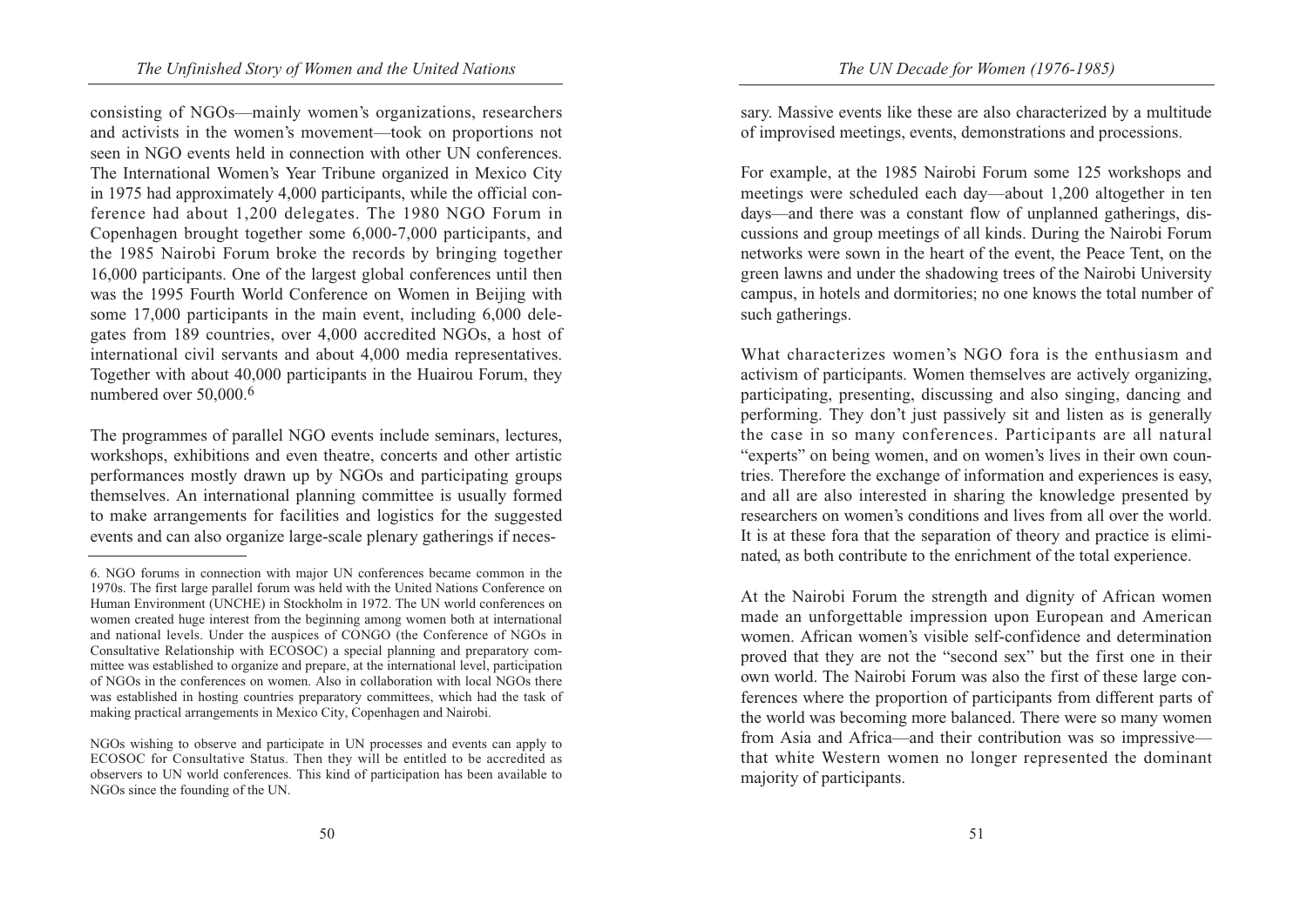However, NGO fora are not merely big celebrations. It was apparent in Nairobi that the experiences gained in Mexico City and Copenhagen had taught women a great deal about influencing and lobbying inter-governmental conferences. They had learned that it is extremely difficult to influence inter-governmental decisions on the spot during a world conference and therefore knew that this work had to be done beforehand in each country. In many countries women had been active beforehand, lobbying their governments and giving suggestions to inter-governmental bodies.

Women's ability to communicate is crucial to the success of their efforts. The better NGOs prepare their initiatives and tactics at home and in collaboration across borders, the larger the number of governments their suggestions can reach. Nevertheless, it is also important to be present at the conference itself, in order to monitor and witness progress of the official proceedings. Events and discussions at NGO fora can also have an indirect impact on the official UN conferences.

At the Nairobi Forum, a seed was planted that such women's events should also be organized independently and irrespectively of the inter-governmental conferences. This idea, while at that time only a dream in the minds of many participants, started to evolve.

In 1987 a World Congress of Women was organized in Moscow by the Women's International Democratic Federation (WIDF) with the support of the Soviet government. It brought together more than 3,000 women from all over the world and revived the spirit of Nairobi. A Nordic Women's Forum was organized in 1988 by Nordic women's organizations in collaboration with the Nordic Council of Ministers and their governments in Oslo and was attended by some 10,000 women from the region as well as other parts of the world. There have also been several smaller events. For example, the International Interdisciplinary Congress on Women is held every three years in different parts of the world and brings together some thousands of women researchers and activists every time.

|      | The United Nations World Conferences on Women                                                                                                                                                                                                                                                          |
|------|--------------------------------------------------------------------------------------------------------------------------------------------------------------------------------------------------------------------------------------------------------------------------------------------------------|
| 1975 | Mexico City, 19 June-2 July<br>The World Conference of the International Women's Year<br><b>Outcome:</b> The Declaration of Mexico and the World Plan of Action for the<br>Implementation of the Objectives of the International Women's Year                                                          |
|      | Attendance: Conference, 133 States, c.1,200 delegates NGO Tribune,<br>6,000 (4,000) participants                                                                                                                                                                                                       |
| 1980 | Copenhagen, 14-30 July<br>The World Conference of the United Nations Decade for Women<br>Outcome: Programme of Action for the Second Half of the United Nations<br>Decade for Women<br>Attendance: Conference, 145 States; c. 2000 delegates<br>NGO Forum, about 6,000-7,000 participants              |
| 1985 | Nairobi, 15-26 July 1985<br>The World Conference to Review and Appraise the Achievements of<br>the United Nations Decade for Women: Equality, Development and<br>Peace<br>Outcome: The Nairobi Forward-looking Strategies for the Advancement of<br>Women 1986-2000                                    |
|      | Attendance: Conference, 157 States<br>NGO Forum, about 16,000 participants and attendants                                                                                                                                                                                                              |
| 1995 | Beijing, 4-15 September 1995<br>The Fourth World Conference on Women<br>Outcome: Beijing Platform for Action for Equality, Development and Peace;<br><b>Beijing Declaration</b><br>Attendance: Conference, 189 States, c.17,000 delegates and observers;<br>NGO Forum, c. 35,000 (40,000) participants |
|      | More information on these conferences is available on the WomenWatch<br>website (www.un.org/womenwatch/asp/user/list.asp?ParentID=40).                                                                                                                                                                 |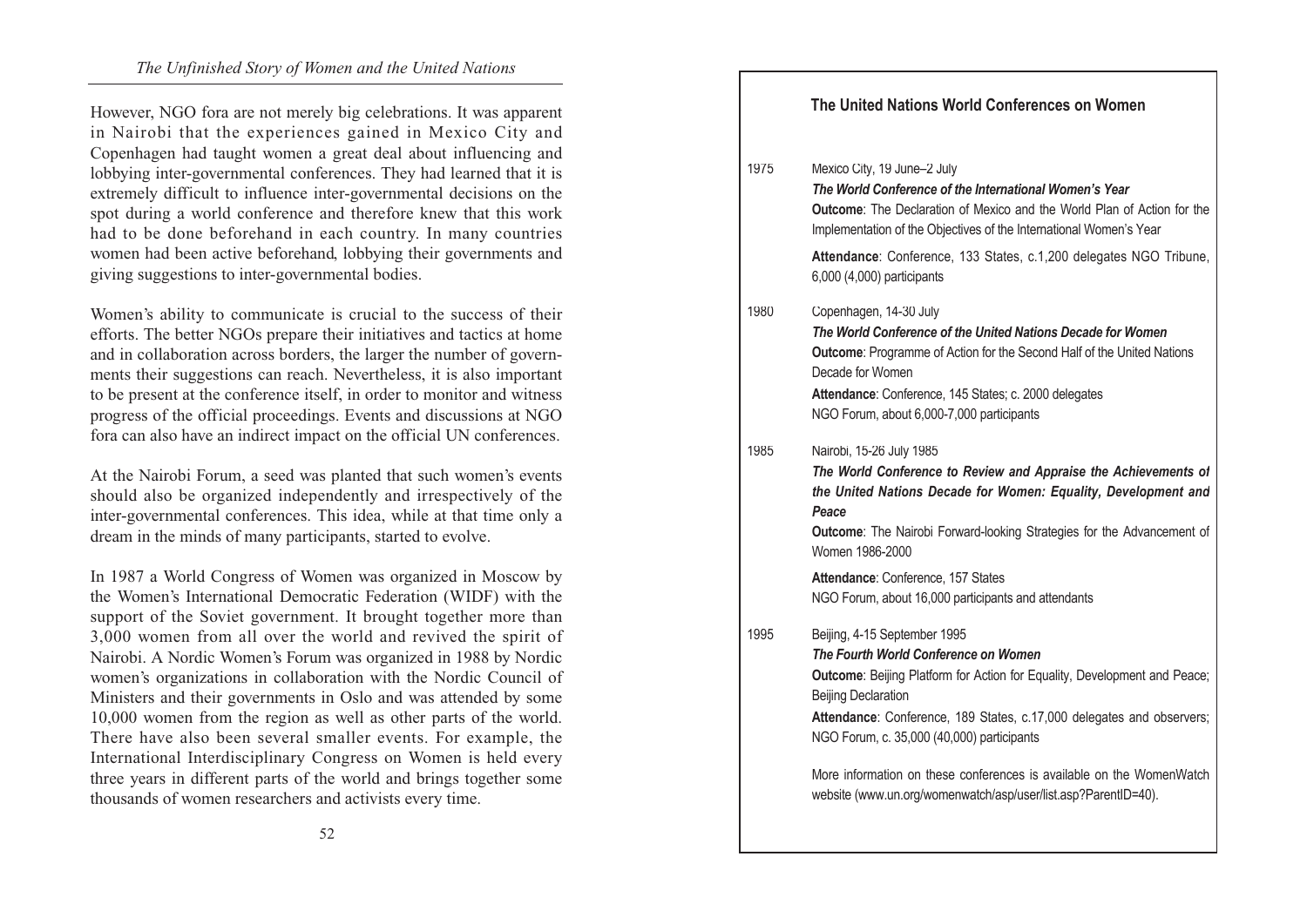The impetus behind these events is the emerging and growing global women's movement, which is influencing and mobilizing a continuously increasing number of women. In many countries it is nourished by women's research, which builds awareness and provides new information and indisputable arguments for women when trying to make the "invisible" worlds of women more visible to all.

# **The United Nations Decade for Women Changed the World**

The UN Decade for Women in 1976-1985 was the most successful to date of all such theme decades. The time was ripe for it. The process that began to mature in the early 1970s became concrete in Mexico City in 1975, underwent mid-term stocktaking in Copenhagen in 1980, and was established as an acknowledged part of the UN operational agenda in Nairobi in 1985. The Mexico World Plan of Action was followed by the Copenhagen Programme of Action and the Nairobi Forward-Looking Strategies, which together formed a consistent policy process to proceed systematically for the advancement of women towards the year 2000.

Much took place during and due to the UN Decade for Women around the world. Women's awareness and self-confidence was gaining strength everywhere. In world conferences women had reached out to each other across borders, global sisterhood was becoming a concrete reality, and at home it was conveyed on to those who had not been able to attend the international events.

At the same time, decisive change was taking place in the tone and approach in UN debates and documents addressing women's issues. Women's contribution to development and their own advancement was addressed in the UN Development Strategies for the Third and Fourth Development Decades for the 1980s and 1990s. These were also recognized in the programmes and resolutions adopted in other major UN conferences such as the UN Conference on Science and Technology for Development in Vienna 1979 and the Third General Conference of the United Nations Industrial Development Organization (UNIDO) in New Delhi in 1980.

As already mentioned, in the early years of the UN women were seen in a paternalistic manner as objects whose legal status and situation needed to be improved. The 1970s brought into discussions the potential contribution of women to development efforts in each country. The phrase "integration of women into development" was adopted, and women were seen as a resource that should be used more effectively. For this purpose it was necessary to improve not only their status, but also their nutrition, health and training.

However, in a way, women were still seen as instruments for development, and it was even claimed to be "a waste of human resources" if women were not fully integrated into the so-called development efforts. The human rights and dignity of women were not yet seen as values in their own right. Then a trend toward seeing women as equals, "as agents and beneficiaries in all sectors and at all levels of the development process," finally emerged in the International Development Strategy for the Third Development Decade of the UN in the 1980s.

The Nairobi Forward-Looking Strategies represented in many ways a turning point concerning the history of women in the UN. The NFLS recognize women as "intellectuals, policy-makers, decision-makers, planners and contributors, and beneficiaries of development" and obligate both Member States and the UN system to take this into consideration in policy and practice. The essential principle of the NFLS is formulated in paragraph 16, which explains the meaning of what is described as women's perspective.

"The need for women's perspective on human development is critical, since it is in the interest of human enrichment and progress to introduce and weave into the social fabric women's concept of equal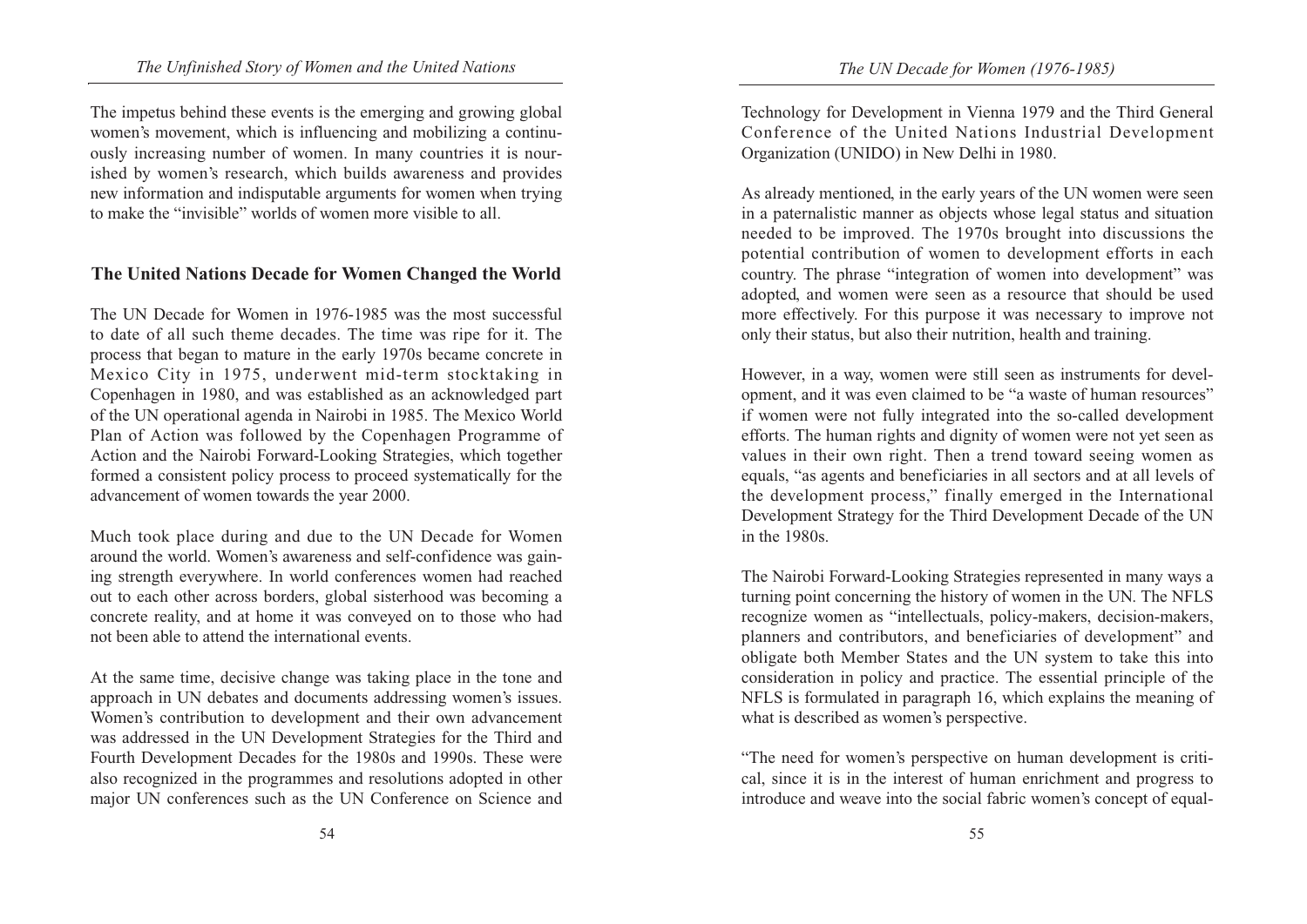ity, their choices between alternative development strategies and their approach to peace, in accordance with their aspirations, interests and talents. These things are not only desirable in themselves but are also essential for the attainment of the goals and objectives of the Decade"

Since the 1980s, UN reports, programmes and resolutions have begun to reflect recognition and understanding of the fact that women's equitable participation in all walks of life is no longer only their legitimate right; it is also a social and political necessity in making progress towards a more humane and sustainable future.

# **Chapter 5**

## **ALL ISSUES ARE WOMEN'S ISSUES IN THE 1990s**

Women's enthusiastic participation in the parallel events to UN world conferences shows how active and interested they are around the world in issues such as equality and peace. This also demonstrates the expectations and faith women place in the potential of the United Nations. However, it was often a matter of chance if women's voices were articulated and heard at inter-governmental conferences in the 1970s and 1980s, when international women's networks were not yet advanced enough to systematically ensure their voices were heard.

However, the Nairobi NFLS postulates the view that there are no specific women's issues; instead, all issues in the world are also women's issues. Women have the right to participate equally in the management of, and decision making about, all human affairs. A general understanding emerged that women were entitled to voice their views and impact all human issues, which concern their lives and future. Women wish to influence how all issues are handled not just women's issues—also within the UN system and at its world conferences.

#### **Women for a Healthy Planet**

In late 1989 it was decided that the United Nations Conference on Environment and Development (UNCED), or the Earth Summit, would be held in 1992 in Rio de Janeiro (Brazil)—20 years after the first UN Conference on Human Environment in 1972 in Stockholm. The report *Our Common Future*, compiled by the Independent Commission on Environment and Development and chaired by then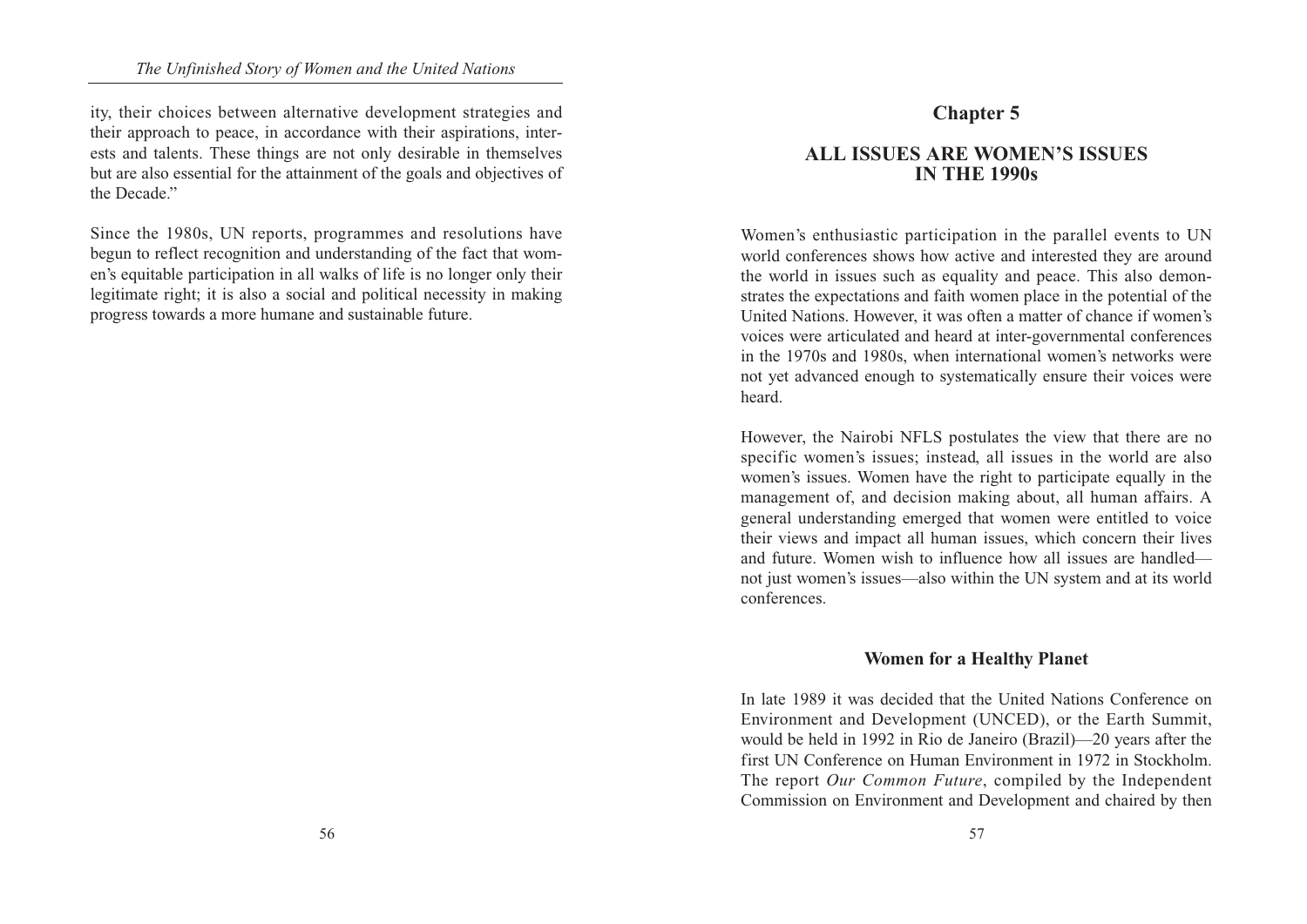Prime Minister of Norway, Gro Harlem Brundtland, was used as a conceptual and political basis for the Earth Summit. Environmental issues had been on the UN agenda since the Stockholm Conference, but women were seldom taken into account in connection with these, and their participation in debates on the use of natural resources and environmental protection was rare.

Environmental problems in developing countries were concrete, everyday issues that women had been dealing with for some time. In the US women regarded pollution and environmental degradation as the cause of many problems including women's health problems, especially increases in breast cancer. This is one of the reasons that ecological issues were often addressed in feminist agendas and in women's studies programmes. In contrast, eco-feminist thinking in Europe and the Nordic countries is rare, and there aren't any significant women's environmental movements.

The Women's Environment and Development Organization (WEDO), established in the United States in 1990 with former US Congresswoman Bella Abzug as the leading figure, focused on environmental issues right from the beginning.<sup>7</sup>

Early in the 1990s WEDO called on women from all over the world to follow preparations for the Earth Summit. From the start the WEDO international task force was present at every single preparatory committee session for the conference.

women from 83 countries, this was the largest unofficial meeting held prior to the Earth Summit. The Congress adopted Women's Action Agenda 21, directly related to the main document prepared for the Earth Summit, entitled Agenda 21 or Agenda for the 21st Century. This text then was the basis for women's efforts to influence UNCED documents in Rio.

The Preamble of Women's Action Agenda 21 declared clear points of departure for women's actions on the environment:

"As caring women, we speak on behalf of those who could not be with us, the millions of women who experience daily the violence of environmental degradation, poverty, and exploitation of their work and bodies. As long as Nature and women are abused by so-called 'free market' ideology and wrong concepts of 'economic growth' there can be no environmental security."

"We equate lack of political and individual will among world leaders with a lack of basic morality and spiritual values and an absence of responsibility towards future generations."

"We will no longer tolerate the enormous role played by the military establishment and industries in making the 20th century the bloodiest and most violent in all of human history. Militarism is impoverishing and maiming both the Earth and humanity."

## **An Infallible Strategy**

Drawing from her experience in the US Congress and as a skilled lawyer, Bella Abzug founded within WEDO the Women's Caucus, which's operative capability was first "tested" in the Earth Summit

<sup>7.</sup> WEDO started in 1990 as an International Policy Action Committee of 54 women, with almost half of its members from developing countries, nine from Europe and the rest from Canada, Japan, New Zealand and the United States. Along with Bella Abzug, initiators were women who had been involved in organizing the NGO Forums in Mexico and Nairobi. They included Rosalind Wright Harris, Dorothy Slater Brown, Virginia Hazzard, Margaret Snyder and Catherine Tinker. The Women's Caucus network created by WEDO then mobilized hundreds of activities all over the world. Further information is available online: (www.wedo.org/index.aspx).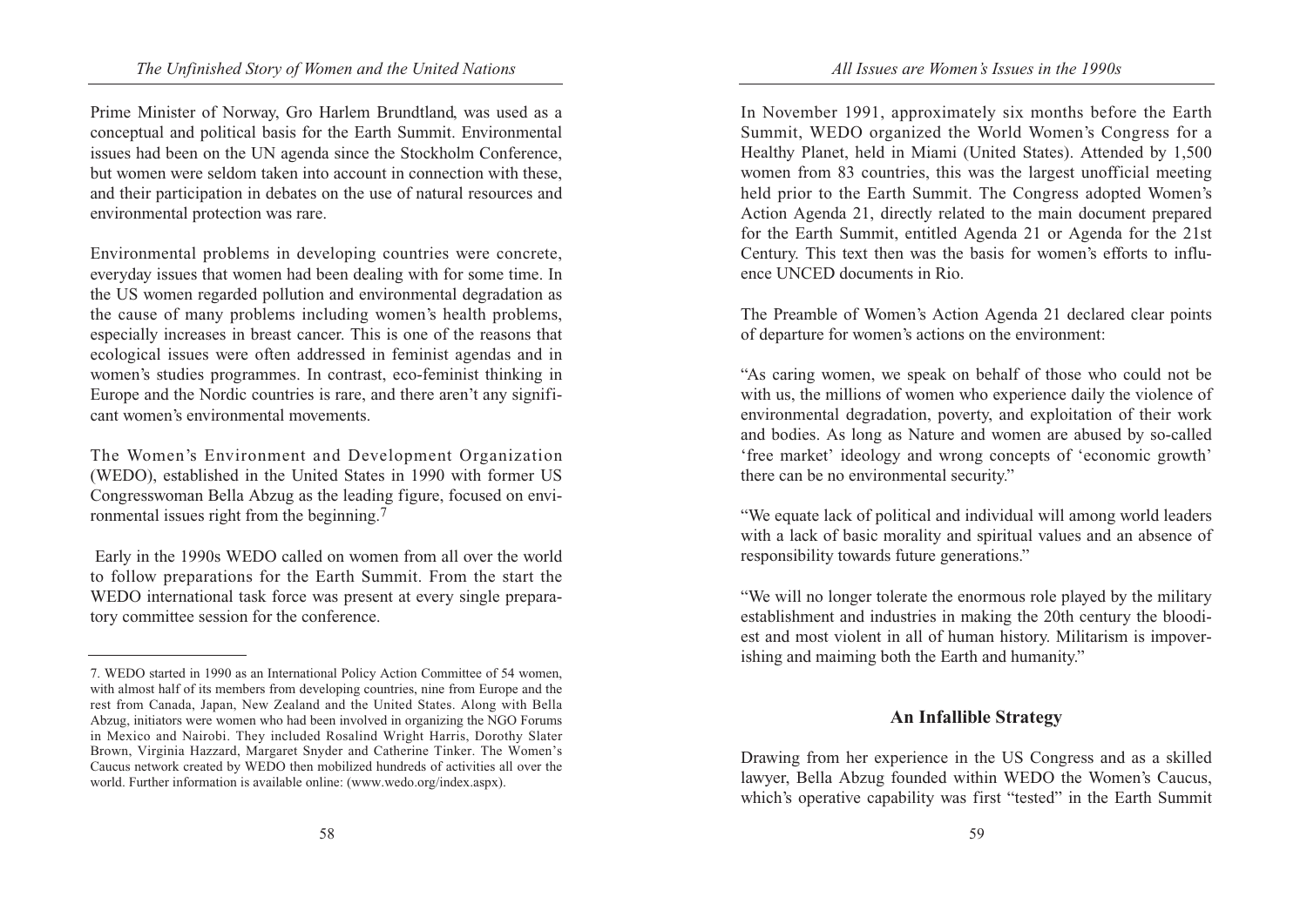preparatory process and then used during the event itself. The Women's Caucus is a well-organized lobbying network comprising women from dozens of UN Member States from around the world. It proved an unprecedented success in Rio and was later instrumental in ensuring that women's voices were heard in several other UN world conferences in the 1990s. It also helped ensure that issues related to women were systematically and effectively promoted.<sup>8</sup>

At the Earth Summit, for example, the processing of the texts was an enormous effort as the conference document swelled into a massive pile totalling almost 800 pages. In the preparatory phase, the women organized into groups that concentrated on specific sections and suggested alterations. These were compiled and approved together within the Caucus, before they were brought to the official process. Furthermore, this process had to be repeated several times as the documents were constantly changed throughout the preparatory process.

Another challenging task was the process of negotiations in which the suggested amendments were "lobbied in." Their inclusion was not guaranteed by the mere fact that they were wellresearched and written in the style of UN documents. Since the NGO representatives are not usually entitled to speak in the official subcommittees and negotiation groups, either government delegates or representatives of the secretariat have to be persuaded to adopt the suggested amendments and changes and then work them through in the official process. The success of such a large-scale lobbying operation requires plenty of "like-minded" partners in both the delegations and

the conference secretariat. Creating these collaborative relationships is crucial to the process and requires expertise and credibility.

The success of lobbying is also vitally dependent on the willingness of the Secretary-General of each conference to cooperate with women's unofficial networks. In the 1990s, conference Secretary-Generals such as Maurice Strong (Secretary-General of UNCED), Nafis Sadik (Secretary-General of the International Conference on Population and Development and Executive Director of UNFPA), Juan Somavía (Secretary-General of the World Summit for Social Development—WSSD), and Gertrude Mongella (Secretary-General of the Beijing Conference) were all well disposed to working with women's groups. They, together with several delegations, often expressed their satisfaction at the fact that women suggested many relevant and significant improvements to the conference texts.

As a result of the women's strategy, UNCED's Agenda 21 underwent great changes during the preparatory process and during the conference itself. The preliminary drafts of the document mentioned women in less than a handful of places—all in the "poverty" section or in the context of women and children as "vulnerable groups" or victims. In the final version of Agenda 21, the issues and concerns of women had been introduced in hundreds of places, most notably in paragraphs dealing with environmental policy, the use of natural resources, consumer policy and sustainable development.

At the end of the Earth Summit, Maurice Strong gave full credit to the women's lobby when he said, "I think we have moved the cause of women and the awareness of their importance a tremendous step forward, thanks to the women who have been with us all the way to Rio....And they've got to continue after Rio." Bella Abzug revealed the central rule that made the women's action so effective: "…to be the best organized and most unified and effective group can come from being the best informed." She went on to say that "the story of the global women's movement is, however, still a work in progress.

<sup>8.</sup> The core team of the Women's Caucus often spent weeks at the conference site during preparatory committee sessions and the actual conference. They possessed language and lobbying skills, expertise, and the ability to create relationships with the delegations of like-minded countries and the UN Secretariat. They also acted as part of an extensive network. Many women were able to stay at the conference site for the time required due to backing from their organizations or at their own expense. The expenses of women from developing countries were covered by funding and grants collected in cooperation with donor governments, foundations and institutions.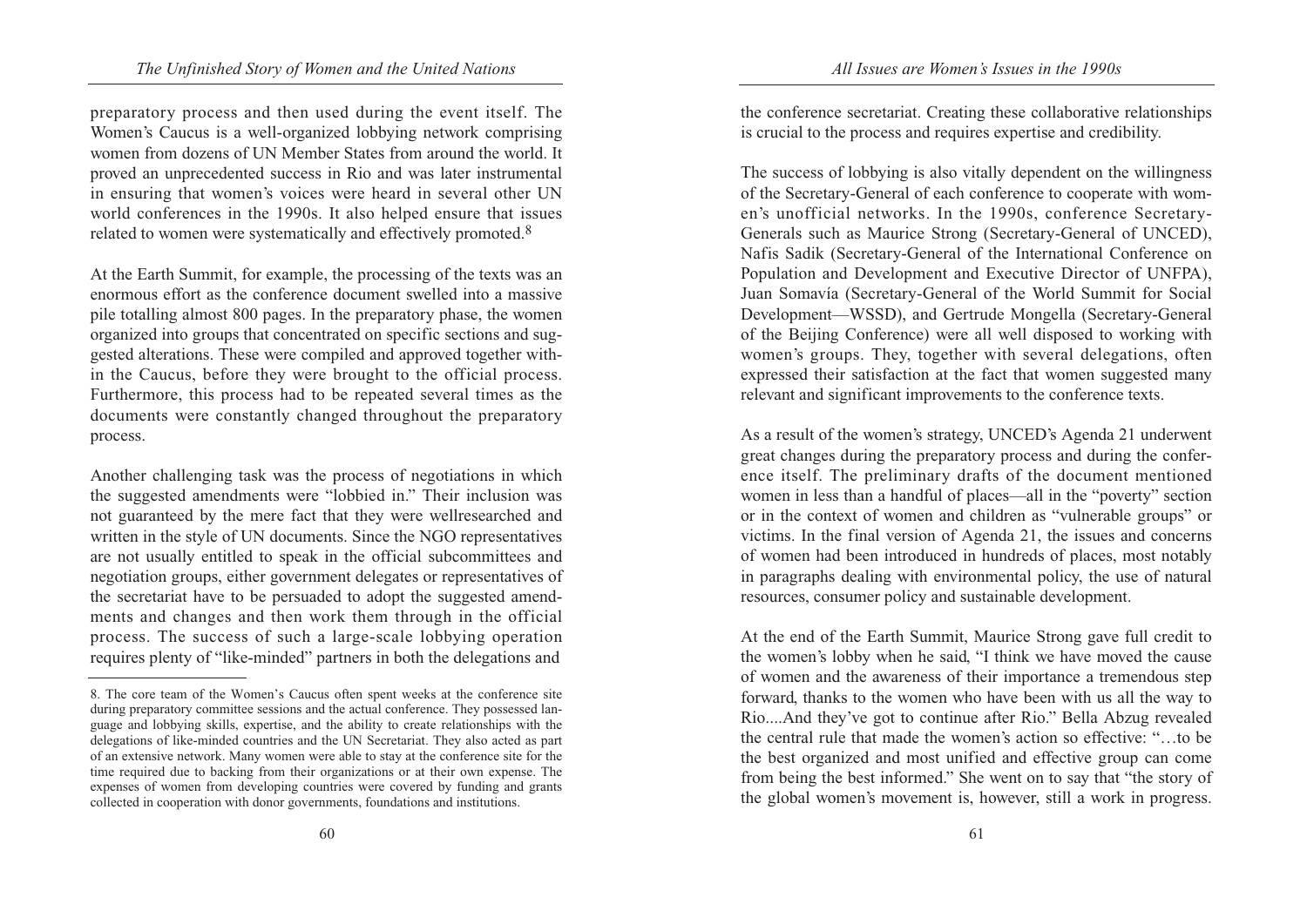Mothering earth will take many hands and minds" (WEDO, 1993).

During the period of time that included the world conferences on women and other events held during the UN Decade for Women and thereafter, a practice started to emerge among the governments that women's perspective should be considered in all organs and bodies of the UN system. Also the implications and impacts of decisions and policies on both men and women were to be taken into account, respectively (Pietilä and Vickers, 1996).

### **Diving into the Mainstream of World Conferences**

With the development of a systematic and comprehensive strategy to influence inter-governmental conferences, the approach itself also became comprehensive. Even the very concept of equality gained new substance; mere statistical and technical equality on men's terms in a men's world was no longer the aim. Women began demanding that their views and objectives be taken equally into account in all the issues addressed by the conferences. Thus women have contributed to these events with totally new ways of conceiving issues that would not have been provided by men.

The topics of the series of large world conferences organized by the UN during the 1990s were all highly important for women. Consequently, the joint advocacy of women's interests continued systematically from one year and one conference to another; women literally dived into the mainstream of the inter-governmental process.

Women's advocacy work continued at the World Conference on Human Rights, held in Vienna in 1993. Since preparations for a world conference usually take at least a couple of years, the women's preparatory campaign for the Vienna Conference was already underway alongside preparations for the 1992 Earth Summit. This campaign was led by another US-based organization, the Center for Women's Global Leadership (CWGL), headed by the dynamic professor and activist Charlotte Bunch.

The campaign was launched with a worldwide petition demanding that the conference take women into account with regard to human rights issues in general, and that it address violence against women in particular. The petition was circulated in late 1991 and signed by 250,000 people from 120 countries. The petition campaign worked in two ways: it alerted women all over the world to human rights issues, and mobilized them to influence the Vienna Conference. It also helped disseminate information about the Vienna Conference, of which most people were unaware.

At the Vienna NGO Forum, violence against women was addressed so forcefully and consistently that it was not possible to ignore the issue anymore. A special chapter on women's human rights was included in the Programme of Action adopted by the conference, and the UN General Assembly adopted the Declaration on the Elimination of Violence against Women later in the same year  $(A/RES/48/104).$ <sup>9</sup>

The conference also prompted the UN Commission on Human Rights to appoint, in 1994 (1994/45), a Special Rapporteur to investigate and report on violence against women, and to provide the Commission with proposals regarding the issue.

Later the international *Human Rights Tribune* gave credit to the women's campaign and described it as a "great success story" in a special issue dedicated to the Conference on Human Rights. The campaign had been a vital contribution to publicity for the conference in general, and it had forced UN Member States to take wom-

<sup>9.</sup> Declaration on the Elimination of Violence against Women (A/RES/48/104): (www.unhchr.ch/html/menu3/b/21.htm). The Secretary-General's *In-depth Study on All Forms of Violence Against Women* (A/61/122/Add.1) is available online: (www.un.org/womenwatch/daw/vaw/violenceagainstwomenstudydoc.pdf).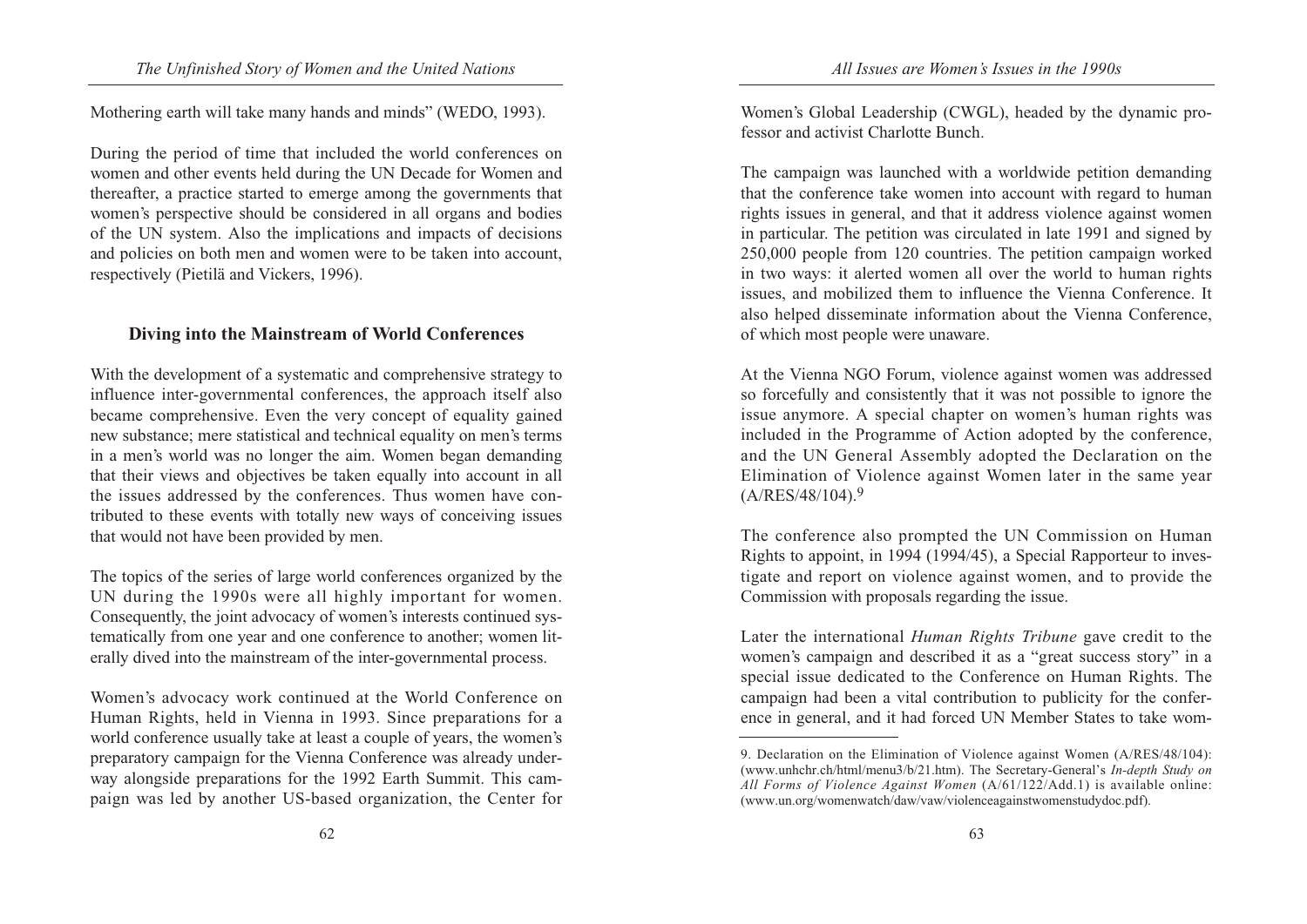### **UN WORLD CONFERENCES IN THE 1990s Women were actively participating in all these conferences.**

**UN Conference on Environment and Development (UNCED)** Rio de Janeiro, 3-14 June 1992: (www.un.org/esa/sustdev/documents/agenda21 /index.htm)

**World Conference on Human Rights (WCHR)** Vienna, 14-25 June 1993: (www.ohchr.org/english/law/vienna.htm)

**International Conference on Population and Development (ICPD)** Cairo, 5-13 September 1994: (www.iisd.ca/cairo.html)

**World Summit for Social Development (WSSD**) Copenhagen, 6-12 March 1995: (www.un.org/esa/socdev/wssd)

**Fourth World Conference on Women (FWCW)** Beijing, 4-15 September 1995: (www.un.org/womenwatch/daw/beijing/fwcw.htm)

**Second UN Conference on Human Settlements (HABITAT II)** Istanbul, 4-15 June 1996: (www.unhabitat.org/habitat\_agenda.htm)

**World Food Summit (WFS)** Rome, 13-17 November 1996: (www.fao.org/wfs/homepage.htm)

en's human rights into account, the paper said (*Human Rights Tribune*, 1993).

The International Conference on Population and Development (ICPD), held in Cairo, September 1994, evaluated developments in population issues since the first Population Conference held in Bucharest in 1974. The Cairo Conference dealt with, among other things, the issue of woman's right to decide on the number and spacing of her children. This had been a controversial subject for years,

despite the fact that it had been accepted as a basic human right in several UN programmes and conventions since 1968.

It is obvious that environmental and population issues are inseparable: how many people can be supported on the earth sustainably and humanely? A woman's right and opportunities to control the number of her children, and the need to produce food for her family were key questions. UNFPA was the body within the United Nations system responsible for the Cairo Conference preparations, and UNFPA Executive Director Nafis Sadik was appointed as its Secretary-General. Activities of the Women's Caucus were once again coordinated by WEDO.

A major task at the Cairo Conference was to ensure that the decisions pushed through by women at the Earth Summit and at the Human Rights Conference were not watered down or withdrawn. Women's "advocacy" was so successful that the Population Conference was called another major step forward for women's and girls' right to control their own lives and status in the family.

The ICPD document was the first in which governments recognize and acknowledge the fact that people are treated differently from the very beginning of their lives, depending on whether they are born female or male. Therefore, there is a need to place emphasis on the girl-child's right to be born, get enough care and food, have access to education, and not become the target of sexual abuse or the victim of exploitation in pornography and prostitution.

The document also calls for men's equal responsibility in family planning, and duties such as childcare and household chores. A strong emphasis is put on men's responsibility for implementing these principles since they still hold the overwhelming power in most societies and almost all walks of life.

It has been said that the 20-year Programme of Action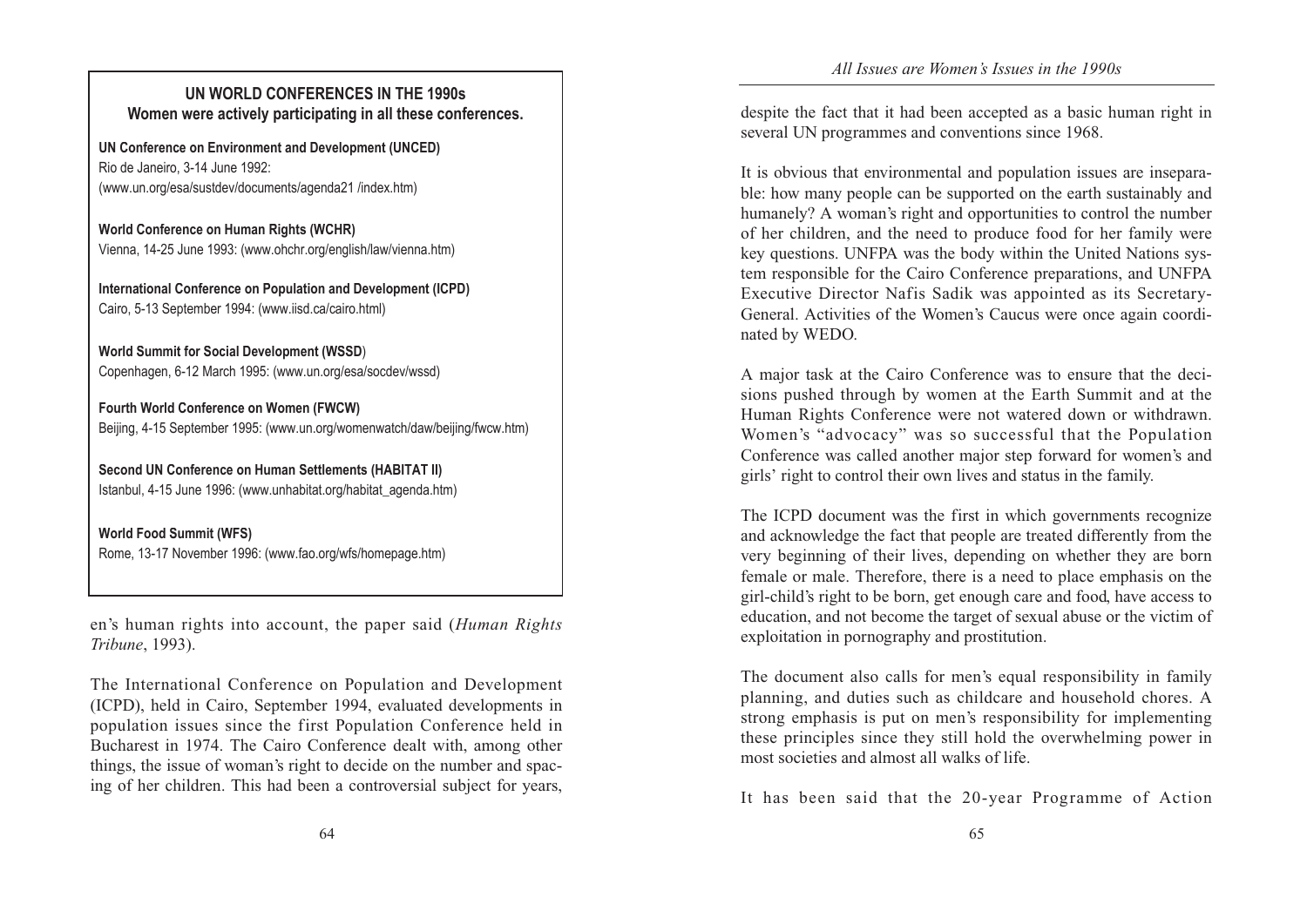(A/CONF.171/13/Add.1) adopted by the ICPD speaks "feminist language." No wonder the Holy See and a group of the most patriarchal governments were upset with the consensus in which the Programme was finally adopted. In her closing words, Nafis Sadik stated that "this Programme of Action has the potential to change the world...over the next 20 years [it] will bring women at last into the mainstream of development."

On 14 October 2004, the General Assembly commemorated the 10th anniversary of the ICPD and its Programme of Action. Governments underscored that the commitments made in Cairo and those pledged at the Millennium Summit in New York in 2000 [Millennium Development Goals (MDGs)] were mutually reinforcing. On 13 October 2004, a statement by world leaders and more than 30,000 signatures from citizens in Europe and the United States expressing support for the Cairo Consensus was presented to the United Nations. The statement calls on the international community, national governments and private philanthropic organizations to prioritize and fund the ICPD Programme of Action.

The World Summit for Social Development (WSSD), held in March 1995 in Copenhagen was a cry for social development and human values in the impersonal world of unfettered market forces in the 1990s, when social structures were eroding both in industrialized and developing countries. Eradication of poverty is the first and foremost concern of women since the majority of the poor in the world are women, and the feminization of poverty is a reality in poor and rich countries alike. The Social Summit brought up the issue of increasing poverty in the midst of plenty, and it aimed to, among other things, convince Heads of State and Government to commit themselves to policies toward the eradication of poverty.

One of the initiators of the Social Summit, and its Secretary-General, was Juan Somavía of Chile. His career as a supporter and advocate of social development dates back to President Allende's time and the progressive atmosphere of the UN in the 1970s. Mr. Somavía described the Social Summit as "a deep cry of alarm…and a moral and ethical challenge to governments, business, media, trade unions, political parties, religious traditions, intellectuals, civil society in general, and all of us individually [to give social development] the highest priority both now and into the 21st century" (Somavía, 1995).

Women activists were on the move naturally in Copenhagen, too. Once again, they ensured that achievements of the three previous world conferences of the 1990s were not watered down or deleted. Mr. Somavía was pleased with the contributions of women in support of the Social Summit's objectives, and he collaborated with them right from the beginning.

"The Copenhagen Summit was the international community's most forthright acknowledgement that the problems faced by women lie at the heart of the global agenda," the then UN Secretary-General Boutros Boutros-Ghali said in his assessment of the Social Summit (United Nations, 1995b).

During the Social Summit WEDO launched a campaign—entitled 180 Days/180 Ways Women's Action Campaign—to mobilize women to distribute information on the outcomes of the Vienna, Cairo and Copenhagen conferences and to prepare for the Fourth World Conference on Women six months later in 1995. The campaign included daily events, and on International Women's Day, March 8, thousands of women marched in a torch procession "on the way to Beijing" from the city hall in Copenhagen to the Forum '95 in nearby Holmen.

In February 2005, the Commission on Social Development held its ten-year review of the implementation of commitments agreed upon in Copenhagen. Member States called for renewed momentum in meeting the objectives of the Copenhagen Declaration and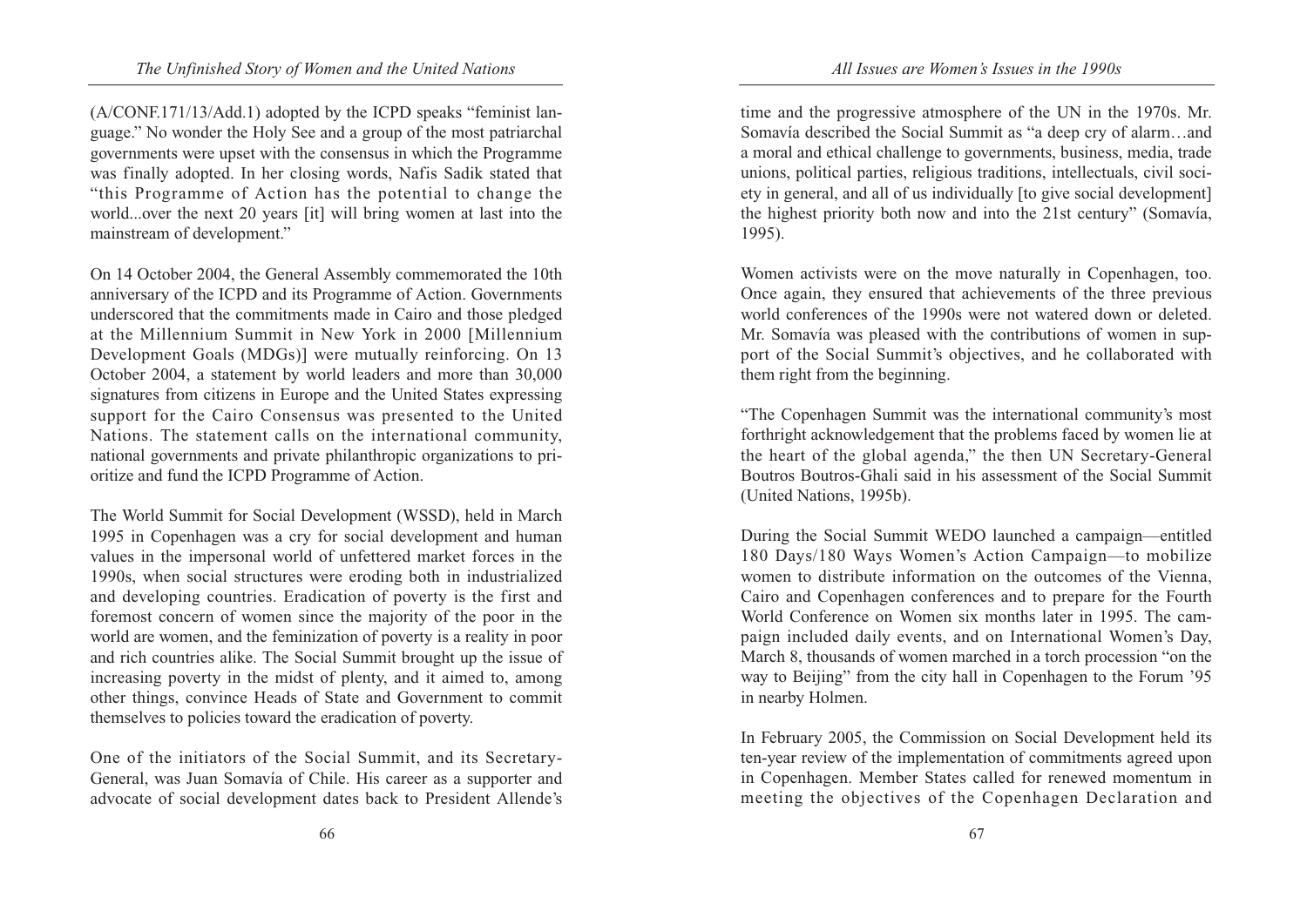Programme of Action (PoA), with a special focus on the core issues of poverty eradication, social integration and promotion of full employment.

### **Chapter 6**

### **THE BEIJING CONFERENCE: A GRAND CONSOLIDATION**

The series of UN world conferences held in the 1990s were from the very beginning intended to create an integrated global agenda for development. They were designed not only to achieve concrete programmes of action, but also to open the world's eyes to the reality that the issues they addressed were interconnected. As mentioned earlier, all of them were also strongly linked to women's lives: the environment, human rights, sexuality and family planning, social development and poverty, as well as food and human settlements.

Furthermore, the UN Secretary-General Boutros Boutros-Ghali stated in his introductory Overview to the *UN Blue Book Series on The Advancement of Women* in early 1990s that "the goals they [the conferences] seek are all dependent upon the advancement of women" (United Nations, 1995b, paragraph 220). With this statement the Secretary-General made it clear that the Fourth World Conference on Women 1995, being one of the series, was also a very particular one, since its outcome were to be decisively important to the implementation of all the others.

It was already known from December 1990 that the Fourth World Conference on Women would be held in 1995. This awareness influenced and gave direction to the work of preceding conferences, and women's activism in connection with them. But it was particularly effective to mobilize women and raise their awareness with the view to the forthcoming Conference on Women. In December 1992 the General Assembly accepted China's invitation and confirmed that the Fourth World Conference on Women would be held in Beijing from 4-15 September 1995.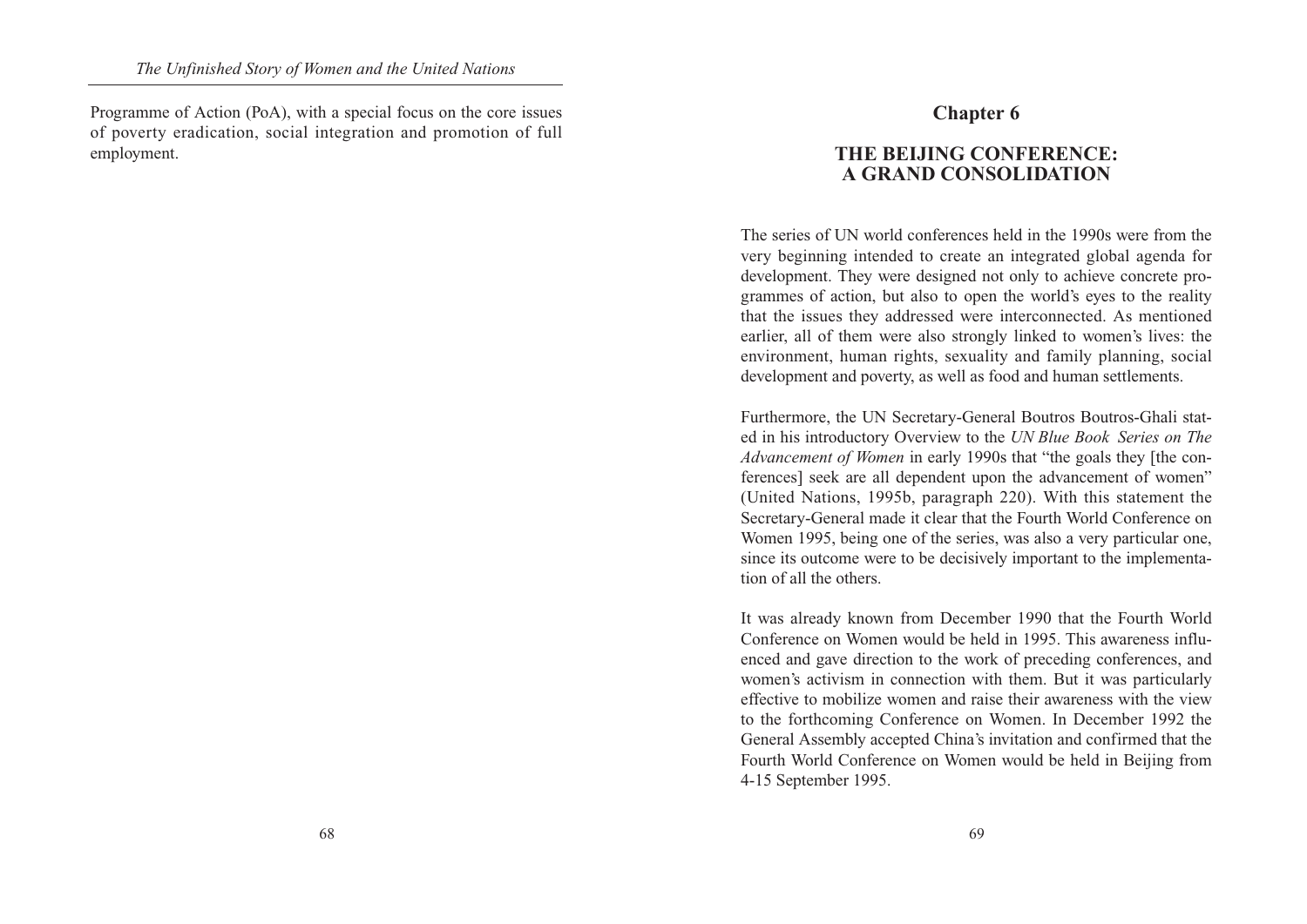However, the gathering of the world's women in China's capital would prove more complicated than anticipated. The challenges were both political and practical: political reasons were often presented by the Chinese hosts as "technical problems," and practical organizational problems were turned into, and interpreted as, "political problems."

Women all over the world were asking themselves if holding a world conference in Beijing would imply supporting the Chinese government, which many regarded as totalitarian and a major violator of human rights. They wondered which would be the best way to support change in the lives of Chinese women: go there and participate in the conference in order to bring the diversity of women's thoughts and views to the doorsteps of the Chinese, or boycott the Chinese government by staying at home?

Originally the NGO Forum was to be held in a large sports stadium in central Beijing, a site considered appropriate for accommodating tens of thousands of people. However, the Forum ended up being located in Huairou, a small town some 60 kilometres (about 40 miles) from the centre of Beijing. In Huairou the necessary meeting facilities and accommodation would have to be constructed. Transport connections from Beijing were by no means adequate to serve the large number of people who would be attending the Forum. The Chinese government promised that all necessary structures would be built and transport problems solved in time.

#### **The Greatest Success of All Time**

The Beijing Conference was a massive success both in terms of its size and results. The official conference was attended by the delegations of 189 governments, more than any other UN conference. It had some 17,000 participants with 6,000 government delegates, more than 4,000 accredited NGO representatives, about 4,000 journalists, and many officials from all the organizations of the UN system.

The NGO Forum also broke all records, despite the fact that meeting facilities in Huairou were limited and hotels still uncompleted. In addition, its streets and alleys were turned into mud baths every other day by torrential rains. Some 30,000 participants came from all over the world, in addition to 5,000 Chinese. Around 40,000 people including journalists, visiting official delegates, lecturers, performers and Chinese police and security officers swarmed around Huairou every day.

Notwithstanding these problems, those present at the NGO Forum regarded it as something to always remember because of the diversity of the women and the hundreds of well-known women who could be seen and heard in person from all parts of the world. There were also thousands of interesting and colourful events and meetings, as well as personal encounters, new friendships made and reunions with old friends. It was an unforgettable experience for the "first-timers" as well as for those with experience of previous fora.

It was also easy to see at the Forum why it was worthwhile to organize the official conference and parallel events in China. First, this allowed for the participation of over 5,000 Chinese women and their interaction and discussion, as well as hearing experiences and views of women from other countries. In addition, a large number of young Chinese women and men worked at the conference and therefore got a chance to observe, establish contacts and gather impressions which they probably never would have had the opportunity to do otherwise. Coverage of the conference by the Chinese media provided a constant flow of information to Chinese society at large; such large-scale exposure to an international event was no doubt another comparative advantage of holding the conference in China.

The 4,000 NGO representatives accredited to the official conference were provided with good working and meeting facilities in the immediate vicinity of the Beijing conference site. The facilities were used daily by 40 to 50 issue caucuses, each focusing and lobbying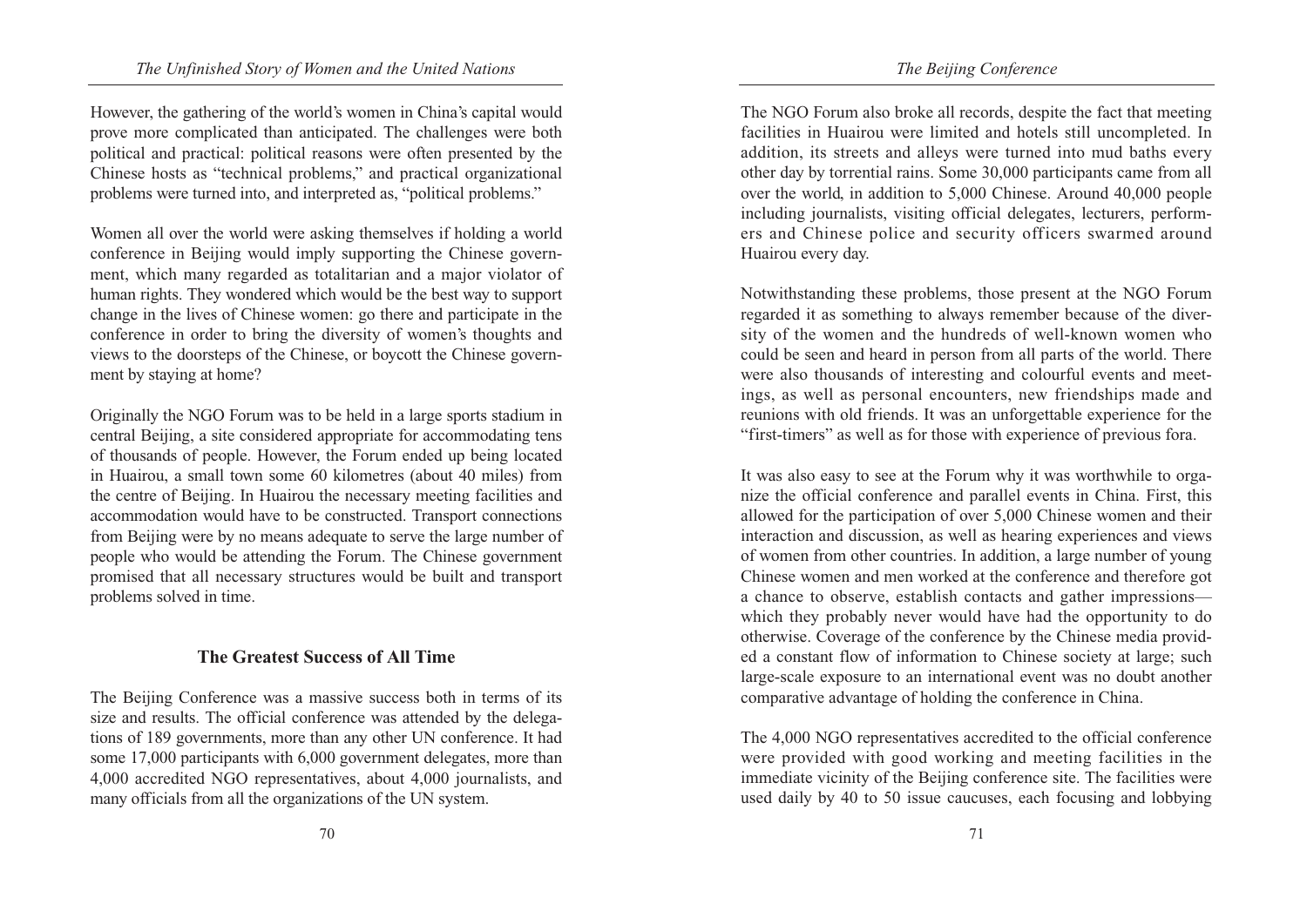on their chosen section of the basic documents. Many had already participated in every preparatory committee session, studied successive drafts of the final document, and worked on it in the different preparatory stages for two years.

At the official conference site the work of these issue caucuses was coordinated by the Linkage Caucus, which comprised about 1,300 women from over 70 countries. At eight o'clock every morning a "morning assembly" was held by the Linkage Caucus, at which the UN Secretariat gave an update on progress of the conference proceedings, and representatives of different caucuses reported on the progress regarding their respective issues. The joy experienced by members of the caucuses as they managed to push an amendment through was shared by all in these meetings. The more difficult the issue the greater the sense of accomplishment!

Around 85% of the recommendations that were not approved at the preparatory committee meetings and that were still in square brackets at the beginning of the conference—including the concept of "gender"—were adopted for inclusion into the final document by government delegations (WEDO, 1995).

In Bella Abzug's words: "We did not get everything that we want…. But it is the strongest statement of consensus on women's equality, empowerment and justice ever produced by the world's governments. It's a vision of a transformational picture of what the world can be for women as well as men, for this and future generations" (WEDO 1995).

## **The Beijing PFA—An Agenda for Women's Empowerment**

The official document adopted by the Beijing Conference is called the Beijing Declaration and Platform for Action for Equality, Development and Peace (PFA). The mission statement at the beginning of the PFA says that "the Platform for Action is an agenda for women's empowerment" (United Nations, 1996b). Thus, the emphasis is no longer merely on achieving equality and eradicating discrimination but on the empowerment of women so that they become full and equal partners in all policies and decision-making processes in their communities. Equality with men in a male-dominated culture and society alone is not enough. Women need to be empowered to bring their own views to policy making and the development of society, and to set their own priorities in accordance with their inherent values.

The PFA provides first an introduction to and assessment of the global situation at the time from women's viewpoints. It then specifies 12 Critical Areas of Concern, which are interrelated and interdependent, and sets strategic objectives and proposals for actions to be taken for the achievement of these targets.

"Governments, the international community and civil society, including non-governmental organizations and the private sector, are called upon to take strategic action in the following critical areas of concern:

- The persistent and increasing burden of poverty on women;
- Inequalities and inadequacies in and unequal access to education and training;
- Inequalities and inadequacies in and unequal access to health care and related services;
- Violence against women;
- The effects of armed or other kinds of conflict on women, includ ing those living under foreign occupation;
- Inequality in economic structures and policies, in all forms of pro ductive activities and in access to resources;
- Inequality between men and women in the sharing of power and decision making at all levels;
- Insufficient mechanisms at all levels to promote the advancement of women;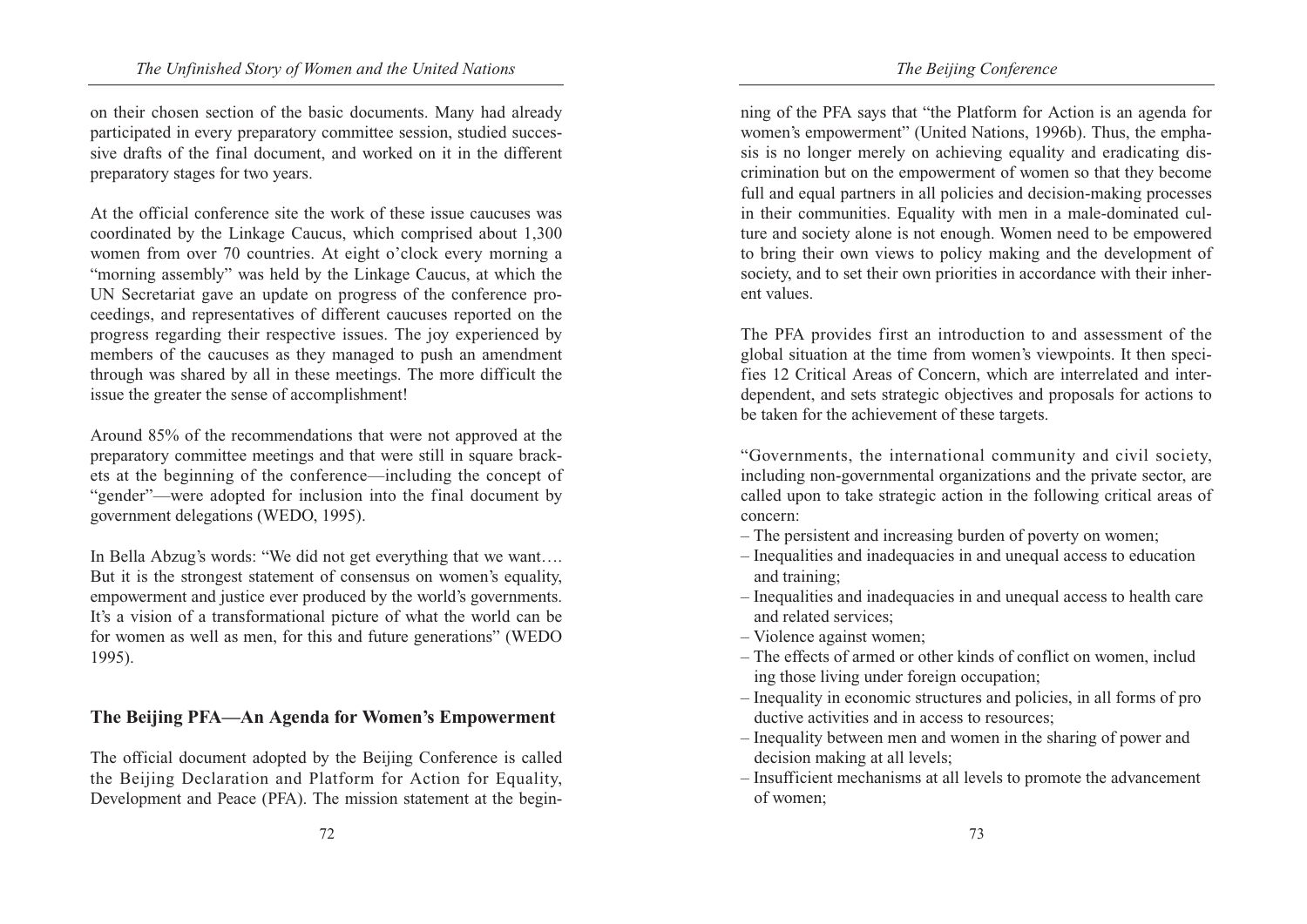- Lack of respect for and inadequate promotion and protection of the human rights of women;
- Stereotyping of women and inequality in women's access to and participation in all communication systems, especially in the media;
- Gender inequalities in the management of natural resources and in the safeguarding of the environment; and
- Persistent discrimination against and violation of the rights of the girl child."

In the final analysis, the Beijing PFA is a grand consolidation of all the decisions that had already been made by the preceding world conferences on women and the world conferences on environment, population, human rights and social development held during the 1990s. According to projections about the results of the Beijing Conference, it would have been a "good" outcome if gains made could be maintained and not watered down, given the alliance of conservative forces present at the conference.

But the Beijing PFA proved to be much more than this. It compiles the previously adopted decisions into a coherent Platform for Action, supplements and specifies them, and brings them forward. The PFA defines women's reproductive rights more specifically than the Cairo document. One of the largest chapters of the PFA deals with violence against women. It is the first-ever programme adopted by governments that addresses discrimination against and the exploitation, abuse and other problems of girl-children thoroughly and in great detail. It also calls for men's equal responsibility as sexual partners and partners sharing family responsibilities, and demands that these objectives be taken into account in early childhood in the home and school. It demands that these issues be taken into account and addressed everywhere.

In adopting the PFA governments committed themselves to effective mainstreaming of a gender perspective throughout their operations, policies, planning and decision making. The principle of "mainstreaming a gender perspective" is emphasized throughout the PFA. Governments also adopted the obligation to carry out gender impact assessments of the effects of government bills or political decisions on women and men respectively before the decisions are taken. The clause to this effect is specifically repeated in connection with every critical area in the PFA.

"In addressing [the issue], Governments and other actors should promote an active and visible policy of mainstreaming a gender perspective in all policies and programmes so that before decisions are taken, an analysis is made of the effects on women and men, respectively" (Platform for Action, 1996, paragraphs 79, 105, 123, 141, 164, 189, 202, 229, 252 and 273).

The Beijing PFA is such a wide ranging, comprehensive and demanding programme that it will guide the work of Member States in the years to come for the empowerment of women, mainstreaming the gender perspective and bringing forward more balanced development.

### **The Breakthrough of the Gender Concept**

The concept of gender did literally break through in Beijing in 1995. It did not appear in the Nairobi Forward-Looking Strategies as they were adopted at the Third UN World Conference on Women in Nairobi in 1985. However, a group of women development researchers and thinkers from the Global South presented their report Development Alternatives with Women for a New Era (DAWN) during the Nairobi Conference, which challenged the underlying processes of development as it was generally understood (Sen and Grown, 1987). They used both gender and class as vantage points to examine development programmes and strategies.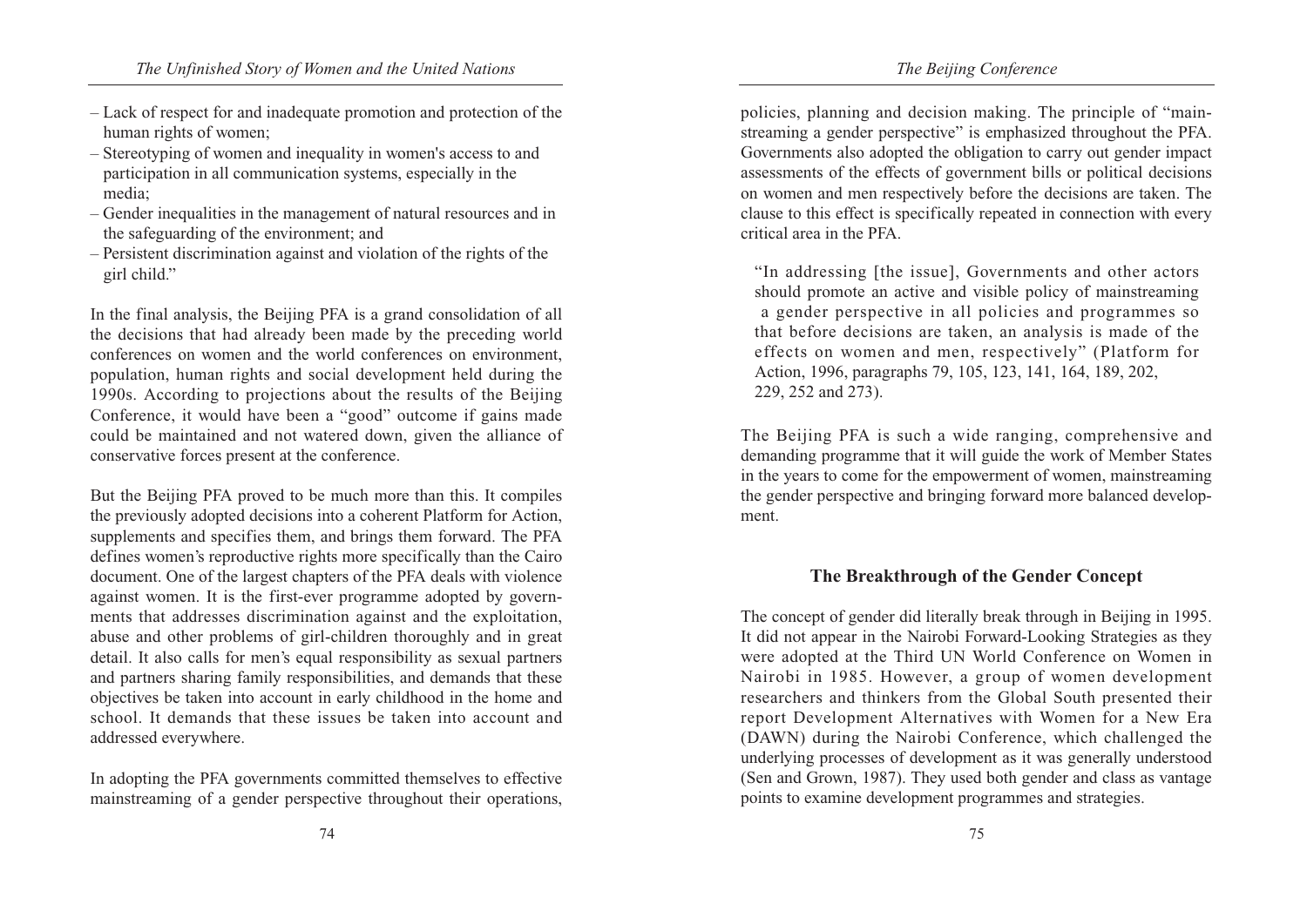After Nairobi, the gender concept slowly began to appear in UN language. One of the signals of its forthcoming was given when UNDP changed the name of its Women in Development Unit to the Gender in Development Programme in 1992. Around the same time, the drafting of the *Third World Survey on the Role of Women in Development* was beginning and it was to become the basic background document for the Beijing Conference. In fact, it was then the major document to launch the new language into the UN process (United Nations, 1995c).

The *World Survey* confirmed what the DAWN report had pointed out ten years earlier: "Policies that target women only cannot achieve the best results. Nor can those which assume that public actions are gender-neutral in their effects. Hence, promoting gender equality implies a profound change in the socio-economic organization of societies: not only in the way women work, live and care for the other members of the households, but also in the way men do, and in the way their respective roles in the family and community are articulated with the need to earn a living."

However, the term "gender" was so disputed among government representatives during the drafting process of the Beijing Platform for Action, that all references to the word gender were in square brackets when the Conference started in 1995. But during the process in Beijing, all square brackets were removed, gender literally broke out, and the concept of gender became accepted UN language.

The issue is not only about words and concepts, it is also about perceptions and understandings concerning the relationships of men and women in society and culture. It is about recognizing that men also have gender, which influences their thinking, attitudes and behaviour. This new perception and way of thinking has become part of UN thinking. Today, the gender perspective has partially replaced traditional equality thinking as such, albeit the aim is the equality of men and women as a prerequisite for women's empowerment.

Through the gender lens, equality is no longer only a technical and statistical perception. It is also an understanding that the views, values and experiences of men and women are different in many ways and, therefore, it is essential that both male and female views are equally heard and recognized in society, and in economic and political planning and decision making. Only then can men and women equally and democratically influence progress in society, which shapes the conditions and prerequisites of their lives. Thus, the equal participation and impact of women in society becomes not only their legitimate right, but also a social and political necessity for achieving more balanced and sustainable development.

As stated earlier in this chapter, by unanimously adopting the Beijing PFA in 1995, UN Member States committed themselves to mainstreaming a gender perspective into all areas of societal development in their respective countries in the years to come. Later in 1997, ECOSOC's agreed conclusions placed this obligation on the entire UN system to apply gender mainstreaming throughout its work (see the following section).

During the Beijing+5 review and appraisal process, the *Fourth World Survey on the Role of Women in Development* in 1999 continued this discussion. It reviewed the consequent phases of progress in development discourses and studied the problems of the Women in Development (WID) approach and policies (United Nations, 1999b). It also pointed out the inadequacy of WID programmes due to their emphasis on women alone, and for not addressing the basic structures of inequality between women and men.

This realization opened a whole new debate and resulted in greater emphasis being placed on the concept of gender, implying that all issues are to be studied from the point of both women and men. This new orientation has eventually paved the way for a new approach called gender and development (GAD), where "gender" as a category of analysis has taken the central stage. This approach has, to quite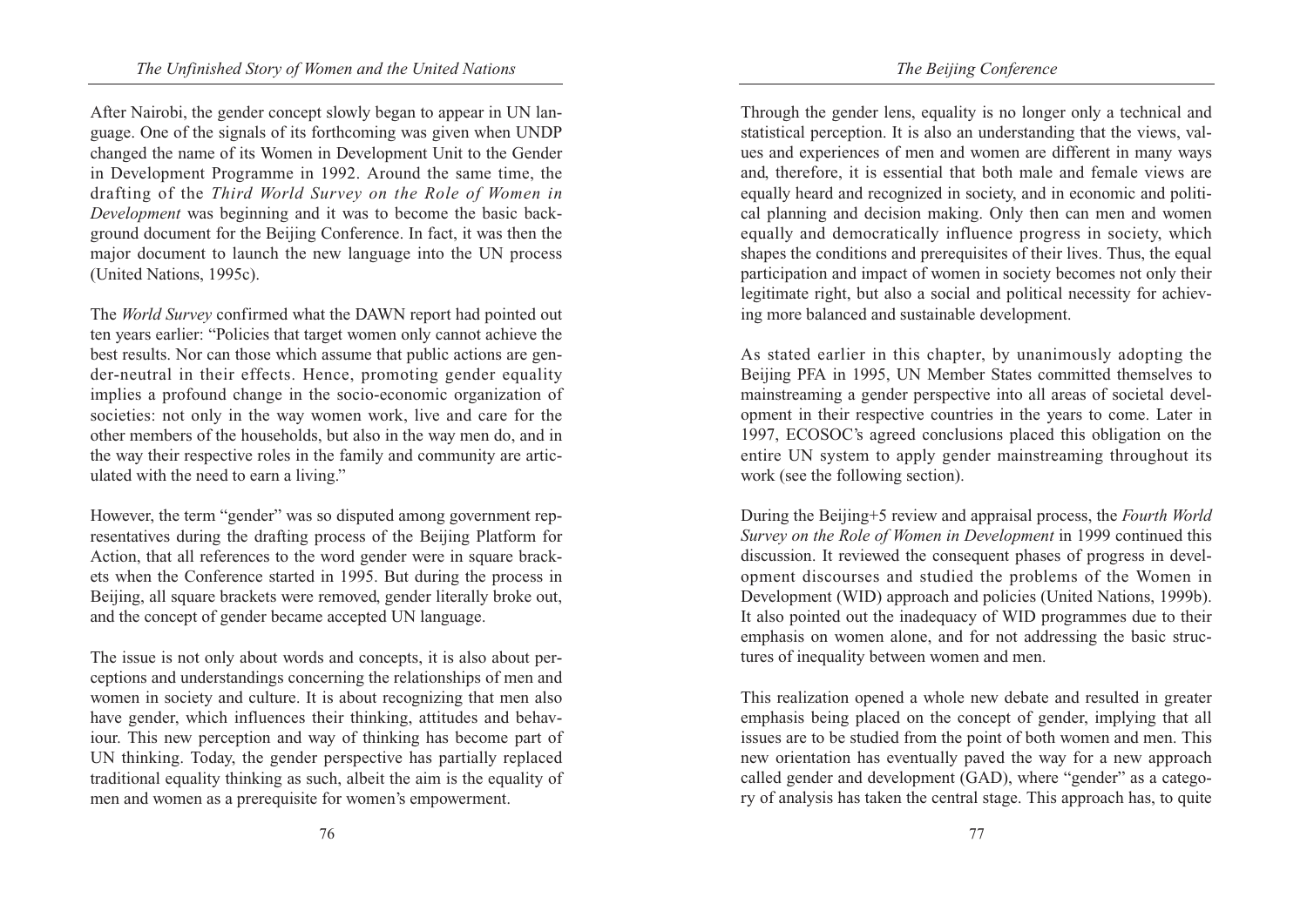*The Unfinished Story of Women and the United Nations The Beijing Conference*

an extent, replaced the former WID perspective over the years.

The GAD approach differs from the WID approach in three ways:

- —the focus shifts from women to gender and the unequal power relations between women and men;
- —all social, political and economic structures and development policies are re-examined from the perspective of gender differentials;
- —it is recognized that achieving gender equality requires "transfor mative change."

In this conceptual reorientation, the politics of gender relations and restructuring of institutions, rather than simply equality in access to resources and options, have become the focus of development programmes, and "gender mainstreaming" has emerged as the common strategy for action behind these initiatives.

The *Fourth World Survey* elaborates the consequences for society: "Achieving gender equality requires that gender roles and the basic institutions of society—the market, Government, and the family are reorganized. During the 1990s, with the shift to GAD, political rather than economic aspects of development have become the main issues of concern. Now women have to take initiative as equal partners in a participatory and 'bottom-up' process of development." It also has to be seen that enabling women to take their equal position in society does require supportive institutions and services, and for men to take a greater share of family responsibilities.

Empowerment, first and foremost, requires awareness which is created by knowledge. Thus, gender mainstreaming involves a dual strategy. One type of action places gender at the centre of the global agenda. A series of UN world conferences held in the 1990s have been especially effective in this regard. Another type of action is focused on producing gender-aware knowledge, mainly in the fields that directly concern relevant economic and social policy. In this respect, the *1999 World Survey* gives particular credit to the growing

work of feminist economists and non-governmental organizations.

## **The UN System as a Pioneer in Gender Mainstreaming**

As mentioned above, by unanimously adopting the Beijing Declaration and Platform for Action in 1995 Member States committed themselves to implement this programme in their respective countries. Ultimately, the realization of the UN programmes and decisions depends on the citizens in each of the countries and their ability and awareness to claim accountability from their governments. After all, the governments made commitments to their citizens, in this case particularly to women citizens in each country.

Furthermore, two years after the Beijing Conference Member States made another unanimous decision whereby they obliged the whole UN system to mainstream a gender perspective in all their activities, which implies, in fact, the implementation of the Beijing PFA throughout. This crucially important decision on "Mainstreaming the gender perspective into all policies and programmes in the United Nations system" was made in the UN Economic and Social Council, ECOSOC (ECOSOC Agreed Conclusions, 1997/2, A/52/3, pp. 27-35).

This obligation covers the whole UN system, all decisions and activities as well as their implementation, including the major UN conferences, their reviews and appraisals. The ECOSOC decision even gives detailed guidance to gender units and focal points—DAW, UNIFEM, INSTRAW, etc.—to support and give their expertise in this task to all other entities of the UN system. ECOSOC monitors the implementation of this obligation in its substantive sessions every year.

In the UN system hardly any other decision has been made that is as comprehensive and firm in its decisiveness and targeting as the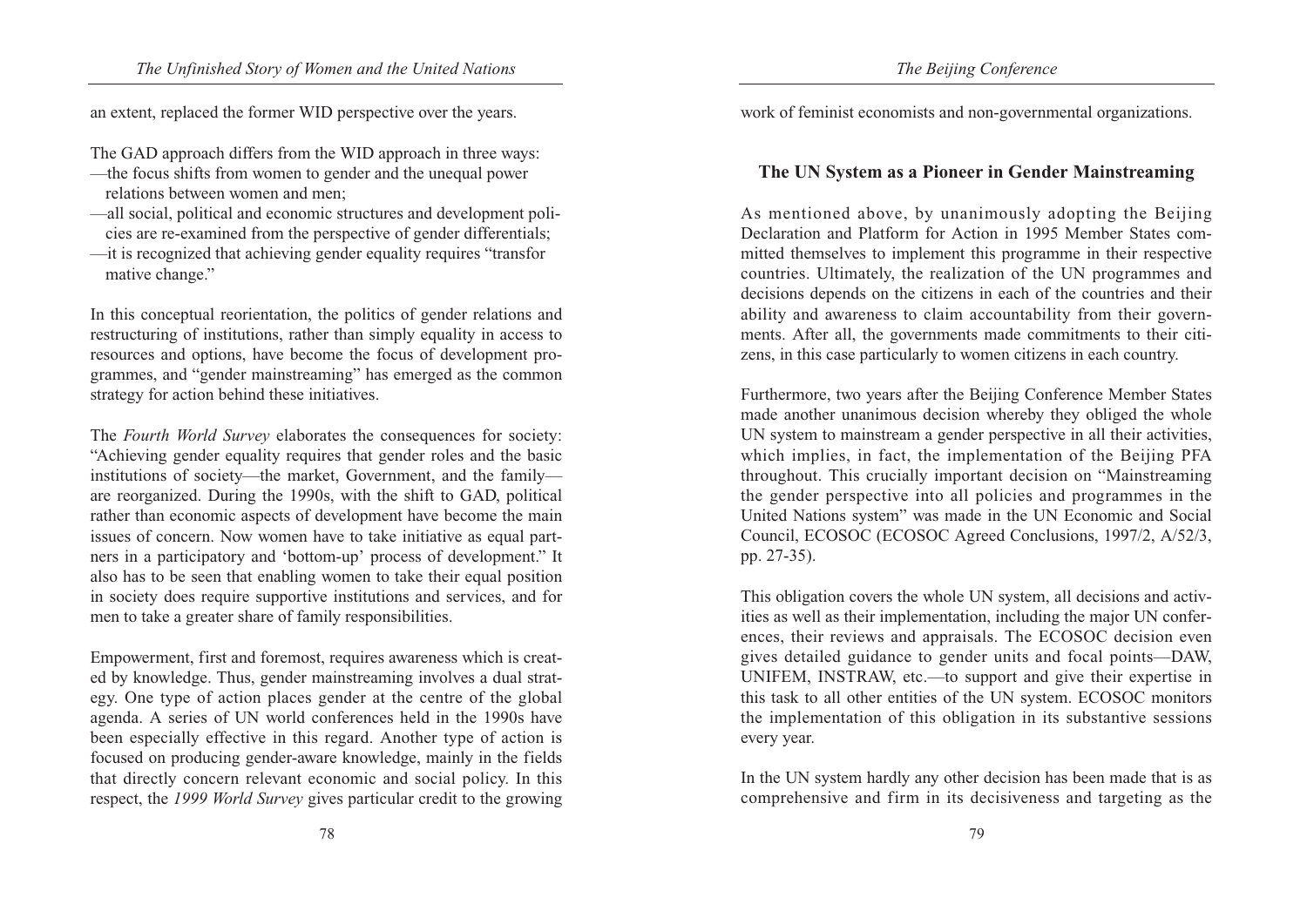ECOSOC Agreed Conclusions, 1997/2. This particular resolution is a large and detailed document that lists by name a large number of UN bodies and institutions that are obliged to see to it that gender mainstreaming is incorporated into their decisions and actions. In several points it also emphasizes the need to mobilize "adequate and, if need be, additional human and financial resources" for this purpose.

The bodies and units in the UN system dedicated to the advancement and empowerment of women and mainstreaming gender have been strengthened in recent years and new positions have been established in the Secretariat. This applies to the Division for the Advancement of Women (DAW), which is assisting and facilitating the Commission on the Status of Women, the political organ in charge of gender mainstreaming and all other gender-related issues in the UN. It now also has the task to follow up and coordinate gender-related issues within the work of other functional commissions.

Since the Mexico City Conference in 1975, there have been two autonomous agencies within the UN system that work for women. The United Nations Development Fund for Women (UNIFEM), the autonomous fund in association with UNDP, undertakes concrete work in many forms with women in the South as well as monitoring the gender-related issues in the political process. The other autonomous agency, the United Nations International Research and Training Institute for the Advancement of Women (INSTRAW), works on gender-related issues but is still struggling within the limits of its extremely scarce resources due to its inappropriate financing procedure. Both of these agencies have distinct roles in looking after the advancement and empowerment of women within the UN system.

One of the enhancement measures has been the promotion the Inter-Agency Network on Women and Gender Equality (IANWGE) to the status of a standing sub-committee for coordination and collaboration of Gender Focal Points in United Nations offices, specialized agencies, funds and programmes. In 1997 Secretary-General Kofi Annan established a new, high-level post — the Special Adviser on Gender Issues and Advancement of Women (OSAGI)—to advise him on integrating gender issues into the policies of the United Nations. In January 1998, the Secretary-General established another high position, next to his own, of Deputy Secretary-General and appointed a highly merited woman to that position.

The work and resources of these organs within the UN system can be seen within the framework of the overall obligations of the whole UN system to implement the Beijing PFA and mainstream a gender perspective into all of its policies and programmes. In recent years the proportion of women in decision-making positions within the UN Secretariat has increased significantly. Progress made within the UN in this regard probably exceeds any administration in the Member States (United Nations, 1999b).

The progress described above indicates that the UN system itself is, indeed, making every possible effort to implement the recommendations and decisions made on gender mainstreaming and advancement of women within its own proceedings—contrary to often repeated prejudices about the UN failing to implement its own decisions and betraying women. Unfortunately, the UN often gets the blame for the failures and shortcomings appearing in implementation of programmes and resolutions at the country level in Member States. Therefore, it is crucially important to make clear who is accountable for what and at which level.

After all, the UN system today is a pioneer not only in processing and adopting multilateral gender-related programmes and recommendations but also in implementing them in the global process. The UN has the legitimate mandate to follow up and review regularly implementation of these programmes and recommendations by the governments in Member States. This has an imposing effect on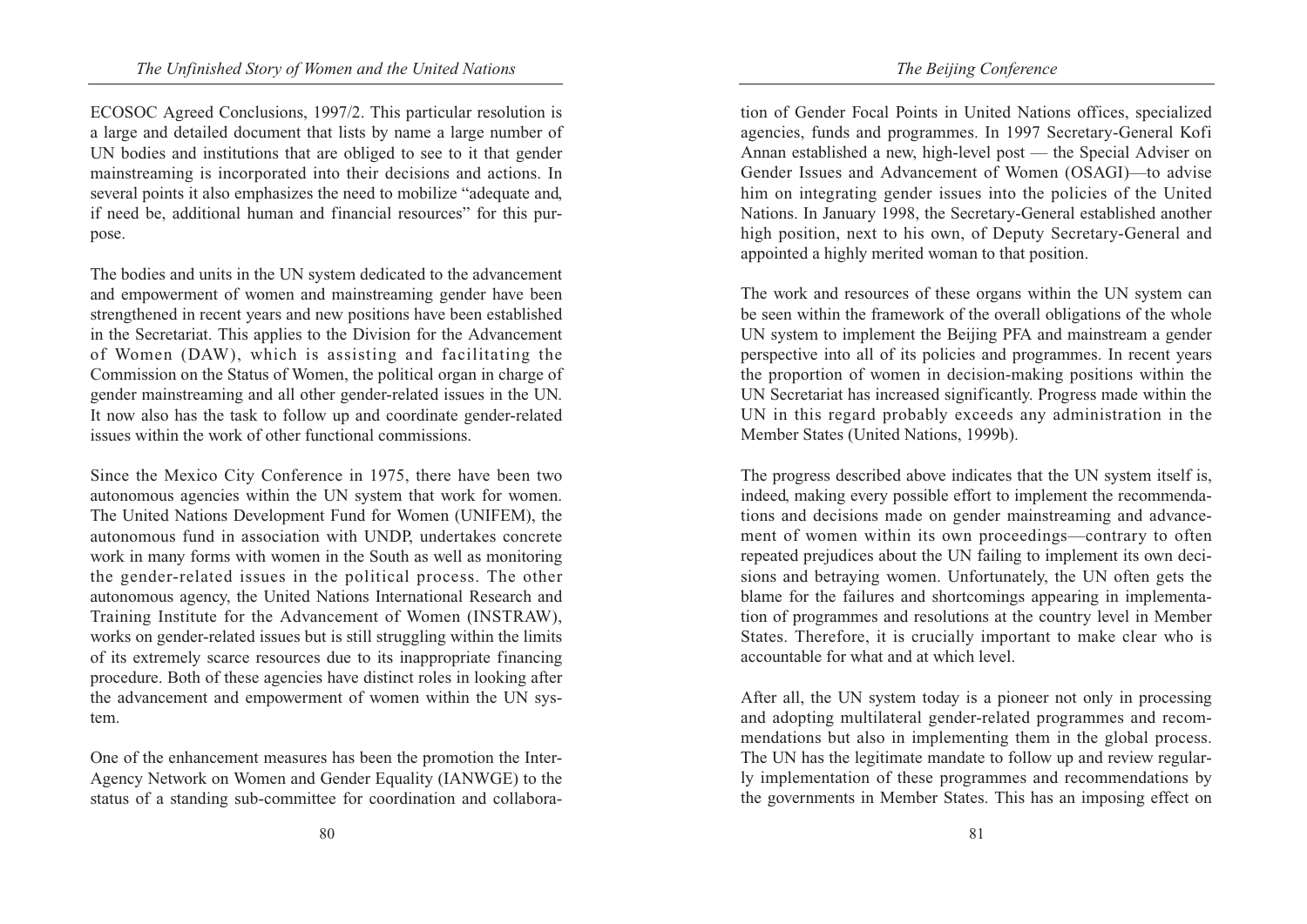*The Beijing Conference*

the governments not to forget their commitments agreed upon at the UN. Consequently, civil servants in charge of gender-related issues in each national administration have to acquire awareness and knowledge of existing UN programmes and recommendations and work towards their implementation in their respective countries. Thus the process trickles down through the inter-governmental structures from the UN to the national level in the Member States.

On the other hand, women citizens in each democratic Member State are entitled to hold their governments accountable for the promises they have made in the UN. These women constitute the global women's movement to widely inform their sister citizens—and brothers, too—in all countries about intergovernmental agreements and instruments and to exert the necessary political will. Civil society organizations and NGOs in each country are the channels and frameworks through which citizens can take actions for change.

The unfortunate fact is, however, that the vast majority of civil society—and the private sector in particular—are unforgivably ignorant about the revolutionary process taking place in gender thinking in recent times due to the UN system. This lack of knowledge is an enormous obstacle to progress in gender mainstreaming, the advancement of women and more equal and balanced development altogether.

### **Reorganization and Reorientation of Women's Worlds**

At beginning of this publication, it was noted that women's voluntary agencies were the path breakers for cooperation between NGOs and inter-governmental agencies as early as the founding of the League of Nations in 1919. In recent decades, since the 1970s, the women's movement has reactivated this cooperation and participation in politics at the macro level with the United Nations system.

Quite a number of new women's organizations and networks have emerged along with the process taking place around gender-related issues in the UN. Actually this process has provided a genuinely mutual exchange between the world's women and the UN system; the UN had to recognize women's role in development and politics in the early 1970s and the actions of the UN—beginning with the International Women's Year and Mexico City Conference in the 1970s—which stimulated and empowered women around the world to recognize how efficient an agency the UN could be for the sake of the advancement of women.

In this exchange with the UN, women's approaches and perceptions have become increasingly comprehensive and holistic. Equality between women and men, which has been very much an aim on its own merits, has become a baseline requirement for equal participation of women in decision making. Women's empowerment and gender mainstreaming form a new formula, which goes much beyond ordinary equality as a goal. However, mainstreaming must not result in "malestreaming," that is women's integration into men's world. In order to transform the patriarchal culture women must speak in their own voice, and act on the basis of their own experiences and values.

The purpose of mobilization, networking and reorganization is to activate women to learn about the politics at large and the ways and means of how the UN system operates. Only then can women participate in the process, not only by attending UN events and conferences, but by also seeing the importance of constantly following the politics in the making, at both the country and UN level. Only then women can influence the outcomes of the UN and other international organizations' events. Furthermore, national and international NGOs provide the machinery to organize women's participation in the meetings and conferences, both at the national and international level.

Below are a few examples of organizations and networks that are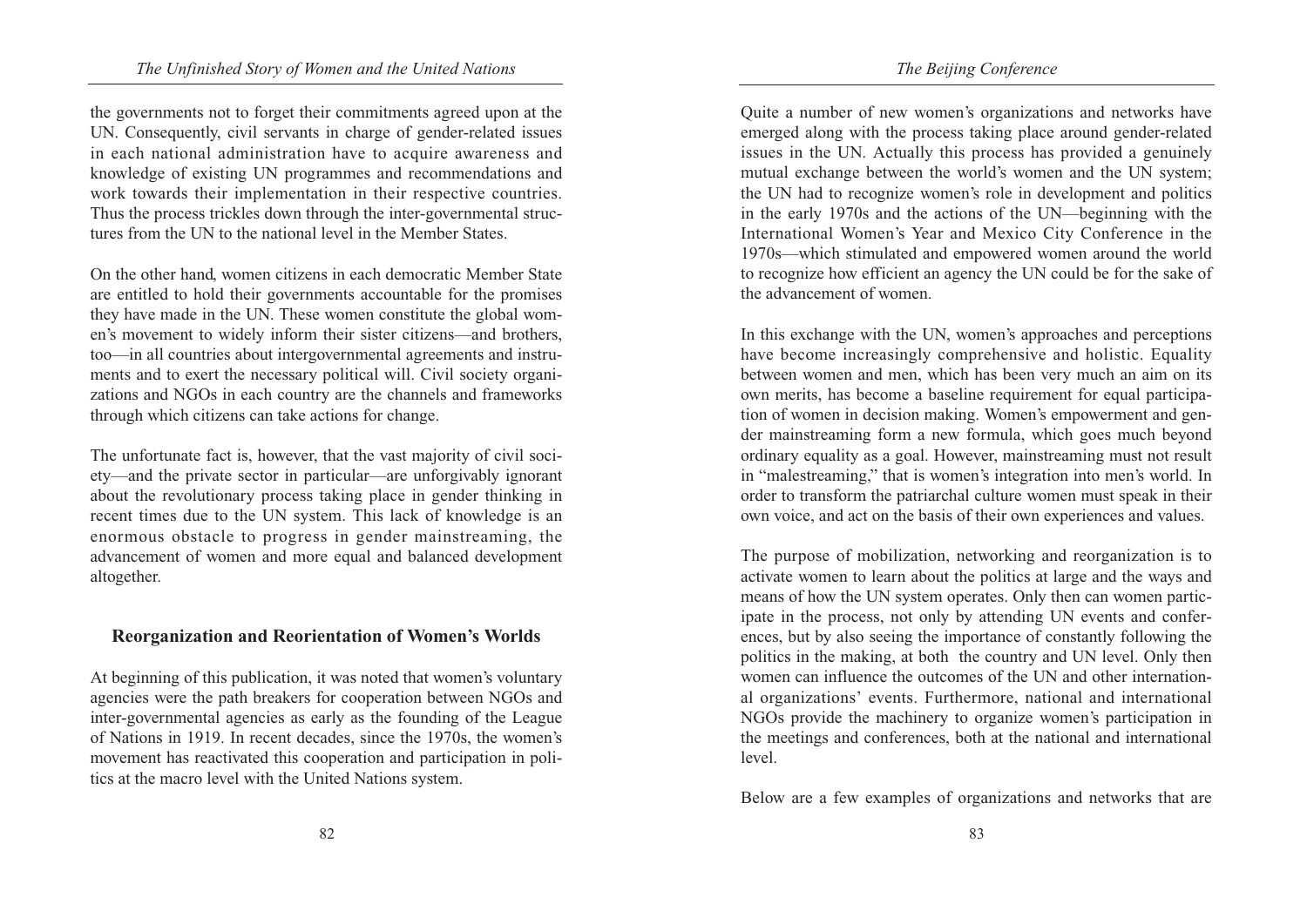conducting worldwide activities directly related to the UN and global processes. Contact information on these organizations is provided in Annex IV.

**—Association for Women's Rights in Development (AWID)** was established in 1982. It is a network of women and men, researchers, academics, students, educators, activists, business people, policymakers, development practitioners, funders, and other professionals in the field. AWID's mission is to connect, inform and mobilize people and organizations committed to achieving gender equality, sustainable development and women's human rights around the world. Its flagship event, the AWID International Forum, is held every three years. The Forum is the largest gathering of this kind outside of the UN. AWID's headquarters are located in Toronto (Canada).

**—ISIS International** was formed in 1974, in Rome and Geneva, and aims to create opportunities for women's voices to be heard, strengthen feminist analyses through information exchange, promote solidarity and support feminist movements across the globe. Since 1991 Isis International has three independent offices in Asia (Manila, Philippines), Africa (Kampala, Uganda) and Latin America (Santiago, Chile), reflecting a commitment towards South-South cooperation and South-North linkages. With connections in over 150 countries, ISIS keeps up with changing trends and analyses concerning women worldwide.

**—The International Women's Tribune Centre (IWTC)** is an international non-governmental organization established in l976 following the UN International Women's Year World Conference in Mexico City. With a philosophical commitment to empowering people and building communities, IWTC provides communication, information, education, and organizes support services to women's organizations and community groups working to improve the lives of women, particularly low-income women, in Africa, Asia and the Pacific, Latin America and the Caribbean, Eastern Europe and

Western Asia. IWTC is based in New York, just opposite United Nations headquarters.

**—The International Women's Health Coalition (IWHC)** was founded in 1984 and is based in New York. IWHC works to generate health and population policies, programmes, and funding that promote and protect the rights and health of girls and women worldwide. IWHC believes that global wellbeing and social and economic justice can only be achieved by ensuring women's human rights, health, and equality. At the 1994 Cairo Conference, IWHC was instrumental in shifting the focus of population policies from simply numbers of people to the health, empowerment and rights of individuals.

**—Development Alternatives with Women for a New Era (DAWN)** is a network established in 1984 by women scholars and activists from the economic South, who engage in feminist research and analyses of the global environment and are committed to working for economic and gender justice and democracy. DAWN works globally and regionally in Africa, Asia, the Caribbean, Latin America and the Pacific on the themes of the Political Economy of Globalization; Political Restructuring and Social Transformation; Sustainable Livelihoods; and Sexual and Reproductive Health and Rights, in partnership with other global NGOs and networks.

**—International Women's Rights Action Watch (IWRAW)** was organized in 1985 at the World Conference on Women in Nairobi (Kenya) to promote recognition of women's human rights under the Convention on the Elimination of All Forms of Discrimination against Women (CEDAW Convention), a basic international human rights treaty. IWRAW now is the primary international non-governmental organization that facilitates the use of international human rights treaties to promote women's human rights and rights within families. IWRAW is based at the Humphrey Institute of Public Affairs at the University of Minnesota in the United States.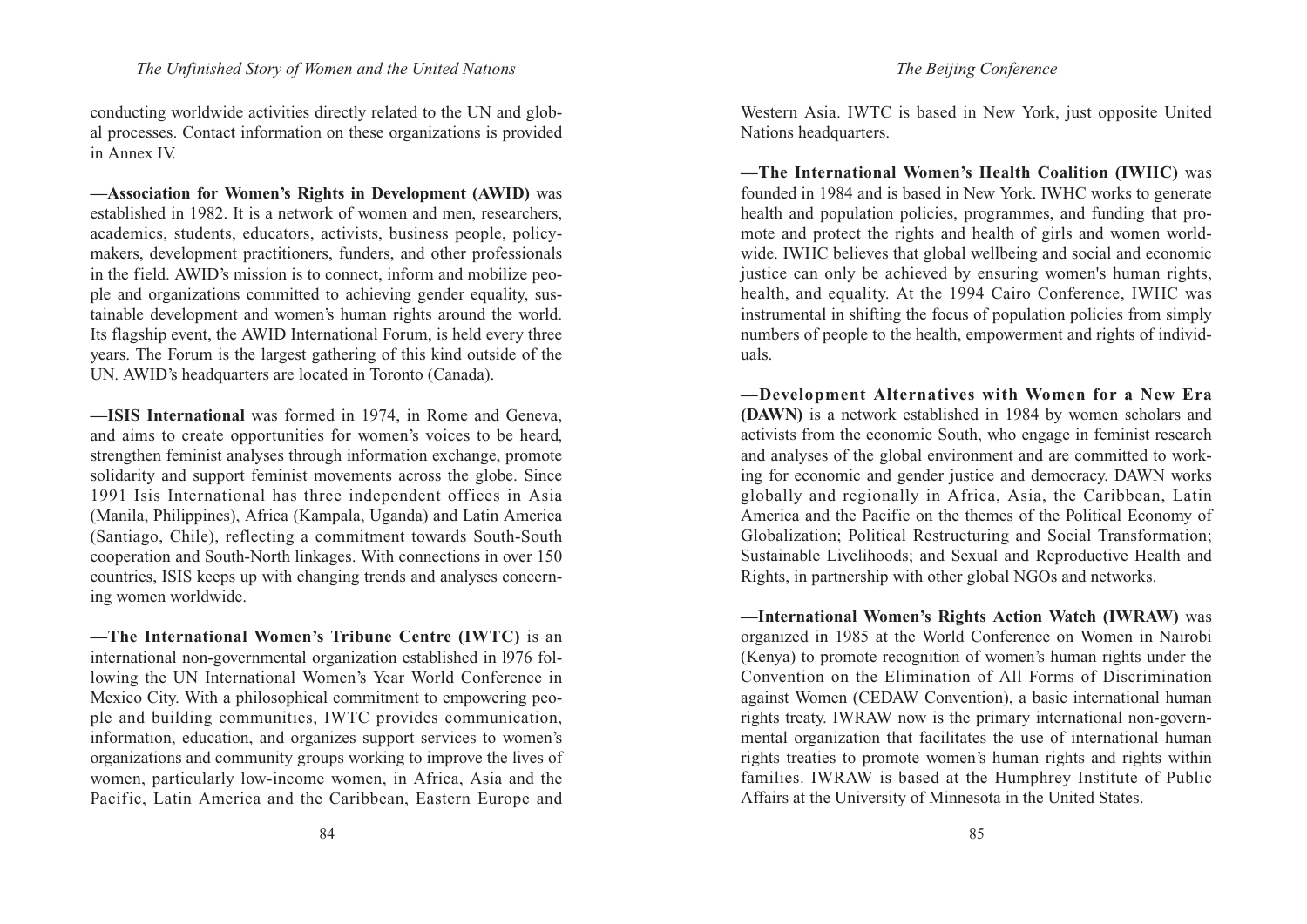**—The Center for Women's Global Leadership (CWGL)** was established in 1989 as part of the Institute for Women's Leadership at Rutgers University in the United States. The Center's programmes promote the leadership of women and advance feminist perspectives in policy-making processes in local, national and international arenas. Since 1990, CWGL has fostered women's leadership in the area of human rights through women's global leadership institutes, strategic planning activities, international mobilization campaigns, UN monitoring, global education endeavors, publications, and a resource center. The Global Center works from a human rights perspective with an emphasis on violence against women, sexual and reproductive health and socio-economic wellbeing. Its programmes cover two broad areas: policy and advocacy and leadership development, and women's human rights education.

**—Women's Environment and Development Organization (WEDO)** came about in the early 1990s during the preparatory process for the Earth Summit in Rio. Within that process, a systematic and effective NGO lobbying strategy was developed and used successfully in connection with the Earth Summit, and with other world conferences since. WEDO defines itself as an "international advocacy network to transform society to achieve a healthy and peaceful planet with social, political, economic and environmental justice for all through the empowerment of women." In order to achieve these goals, WEDO brings together women from all around

the world to take action in the United Nations and other international policy-making forums, supports the efforts of women's organizations worldwide, and engages US women on foreign policy. WEDO is based in New York.

**—Women Living under Muslim Laws (WLUML)** is an international solidarity network that provides information, support and a collective space for women whose lives are shaped, conditioned or governed by laws and customs said to derive from Islam. WLUML

was formed in 1984 by nine women coming together from nine Muslim countries, and it evolved into its present form in 1986. In two decades WLUML has become a network linking individual women and organizations from more than 70 countries. WLUML responds to, circulates and initiates international alerts for action and campaigns as requested by networking groups and allies. WLUML also provides concrete support for individual women in the form of information on their legal rights, assistance with asylum applications, and links with relevant support institutions, psychological support, etc. WLUML's International Coordination Office is located in London and has regional offices in Pakistan and Nigeria.

**—The KARAT Coalition** is a regional coalition of organizations and individuals. It works to ensure gender equality in the Central and Eastern Europe and the Commonwealth of Independent States countries. It was established in 1997 in Warsaw as a network of women's NGOs to promote implementation of the Beijing PFA. Now it monitors implementation of international agreements and lobbies for the needs and concerns of women in the Region at all levels of decisionmaking fora. KARAT has NGOs from 21 countries as members.

An important fact to consider is that today women's organizations and networks appear in all regions of the world, which was not the case in the early years of the United Nations. Most of the organizations mentioned above are global in their scope. These few examples give an idea of the variety of functions, structures and modes of operation of women's movement in the area of gender-related and equality issues in the context of the UN system. They do reflect both the basic commonalities and present disparities among women in the world today. The multitude of women's NGOs involved in the efforts and activities around the UN also attests (continued on page 90)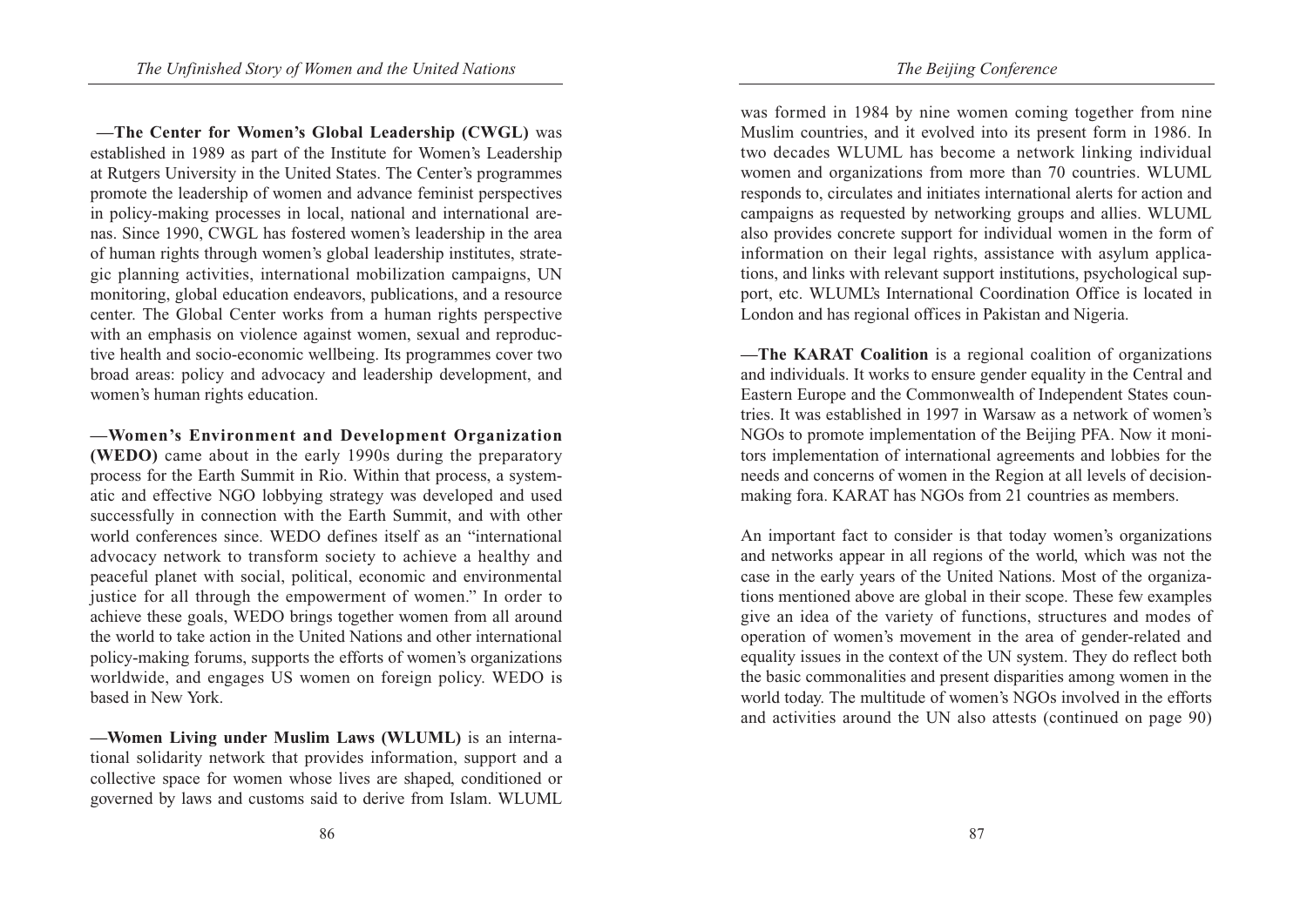#### **Some UN Definitions for Basic Concepts**

#### *Gender*

Gender refers to socially constructed roles of women and men ascribed to them on the basis of their sex, whereas the term sex refers to biological and physical characteristics. Gender roles depend on a particular socio-economic, political and cultural context, and are affected by other factors, including age, race, class and ethnicity. Gender roles are learned, and vary widely within and between cultures. Unlike a person's sex, gender roles can change. Gender roles help to determine women's access to rights, resources and opportunities.

*—Report of the Secretary General: Implementation of the outcome of the Fourth World Conference on Women,* A/51/322.

Gender is defined as the social meanings given to biological sex differences. It is an ideological and cultural construct but is also reproduced within the realm of material practices; in turn, it influences the outcomes of such practices. It affects the distribution of resources, wealth, work, decision-making and political power, and the enjoyment of rights and entitlements within the family as well as public life. Despite variations across cultures and over time, gender relations throughout the world entail asymmetry of power between men and women as a pervasive trait. Thus, gender is a social stratifier, and in this sense it is similar to other stratifiers such as race, class, ethnicity, sexuality and age. It helps us understand the social construction of gender identities and the unequal structure of power that underlies the relationship between the sexes.

*—1999 World Survey on the Role of Women in Development,* paragraph 16. A/54/227, United Nations, 1999b.

#### *Empowerment of Women*

The purpose of the Beijing Platform for Action is declared in the very first sentence of Mission Statement: "The Platform for Action is an agenda for women's empowerment." Thus the BPFA launched firmly the concept of the empowerment of women, and defines it in the very first paragraph as follows:

Women's empowerment "aims at removing all the obstacles to women's active participation in all spheres of public and private life through a full and equal share in economic, social, cultural and political decision-making. This means that the principle of shared power and responsibility should be established between women and men at home, in the workplace and in the wider national and international communities. Equality between women and men is a matter of human rights and a condition for social justice and is also a necessary and fundamental prerequisite for equality, development and peace" (Beijing Platform for Action, paragraph 1).

The UN has also developed a gender empowerment measure (GEM), an index that focuses on three variables that reflect women's participation in political decision making, their access to professional opportunities and their earning power. A country may rank high in basic human capabilities according to the human development index (HDI), or even gender-sensitive development index (GDI), but the GEM is concerned with the use of those capabilities to take advantage of the opportunities in life.

This indicator was launched in the 1995 *Human Development Report*, published by the UN Development Programme. Using GEM, the ranking of countries may change dramatically and surprisingly, and some developing countries outperform much richer industrial countries.

"In no society today women enjoy the same opportunities as men," says the *Human Development Report*. "Gender equality does not depend on the income level of the country. Equality is not a technocratic goal—it is a wholesale political commitment." And finally, the report draws a conclusion: "Human development, if not engendered, is endangered." (For more information on the GEM index, see *Human Development Report*, 1995.)

#### *Gender Mainstreaming*

Mainstreaming a gender perspective is the process of assessing the implications for women and men of any planned action, including legislation, policies or programmes, in all areas and at all levels. It is a strategy for making women's as well as men's concerns and experiences an integral dimension of the design, implementation, monitoring and evaluation of policies and programmes in all political, economic and societal spheres so that women and men benefit equally, and inequality is not perpetuated. The ultimate goal is to achieve gender equality.

(Agreed Conclusions on Gender Mainstreaming, ECOSOC, 1997)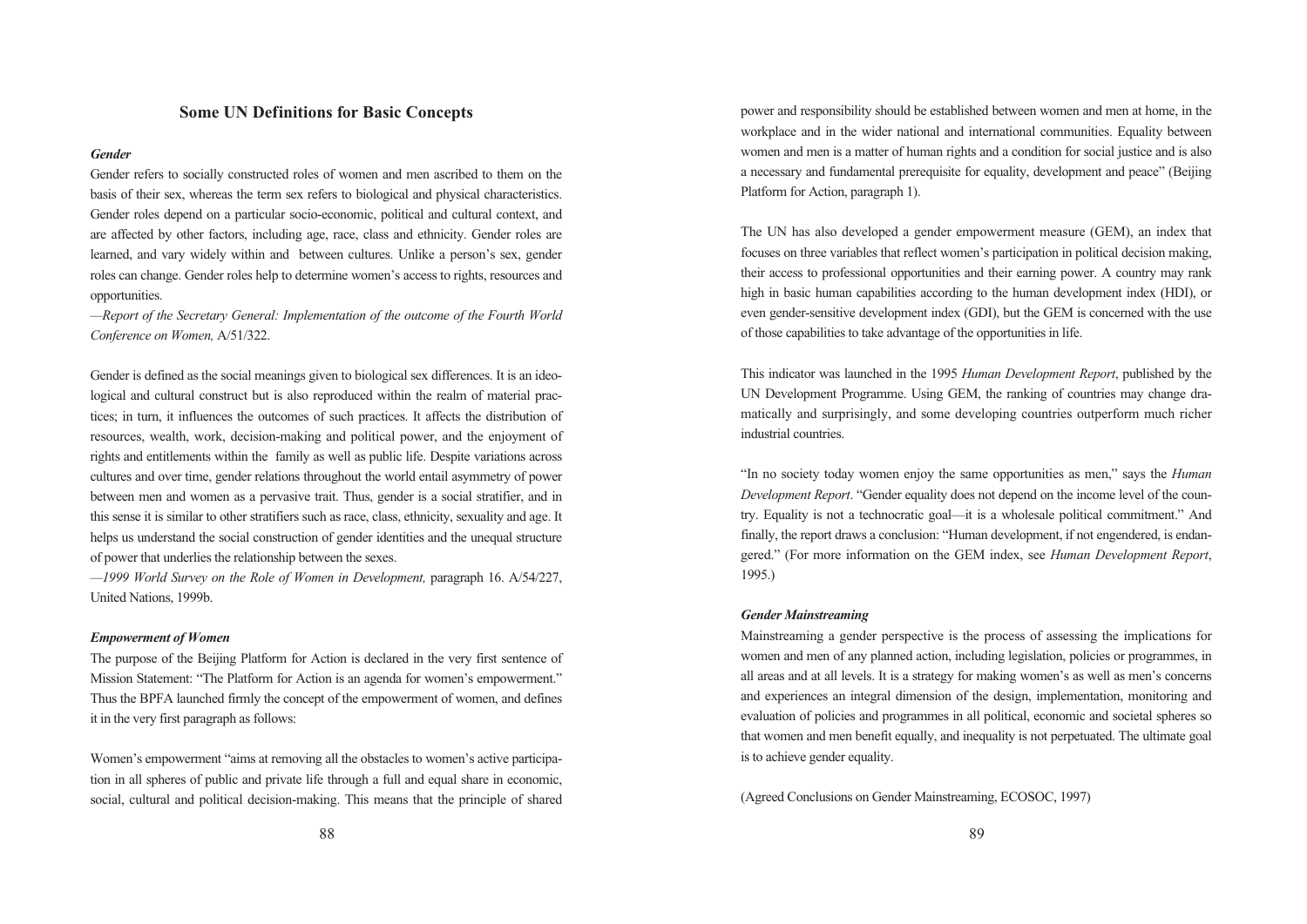to the constant hope and faith of women in the UN as the world organization for equality, development and peace.

Also the orientation of women's organizations in the North is slowly changing. They are becoming more critical and putting the economies and policies of their own governments under more scrutiny. Development assistance is no longer enough—nor has it ever been. Solidarity and sisterhood are needed. Talk about making change must also imply change in the North including changes in the policies and actions of rich countries *vis-à-vis* the rest of the world.

The power structures are increasingly centralizing in the North due to globalizing trade and economies and there are growing threats against people and the living environment everywhere. More importantly, the borderline between North and South is vanishing in women's worlds, and the increasing inequalities and growing demands for competitiveness affect all in globalizing economies.

### **Chapter 7**

### **CELEBRATING 30 YEARS OF PROGRESS— BEIJING+10**

Ten years after the Beijing Conference (1995), and thirty years after the Mexico City Conference (1975), a special review and assessment of global progress made in the advancement of women took place in March 2005. It was once hoped that this stock-taking exercise would take the form of the Fifth UN World Conference on Women, but due to political changes in some Member States and an unfavourable political climate in general, the Ten-Year Review and Appraisal took place in the form of a special 49th Session of the UN Commission on the Status of Women (CSW) in New York. The UN wanted to make it much more than a regular annual session of the CSW, and to give the session as high-profile as possible without it being a world conference, as Kyang-wha Kang, the Chair of the CSW Session, stated in the NGO consultations on the eve of the session.

All UN Member States were invited to participate in this session together with the 45 regular members of the CSW. Governments were requested to be represented by high-level delegations. As a consequence, this session was attended by 165 Member States in which 80 delegations were led by ministers and the number of delegates reached 1,800. The star participants were the First Ladies from seven countries. This high and extended level of participation clearly signalled the large amount of interest and expectations related to this CSW session.

Another manifestation of the significance of the session was the quantity and diversity of over 300 parallel events organized mainly by the non-governmental community and the presence of almost 3,000 non-governmental representatives from 430 NGOs from all over the world.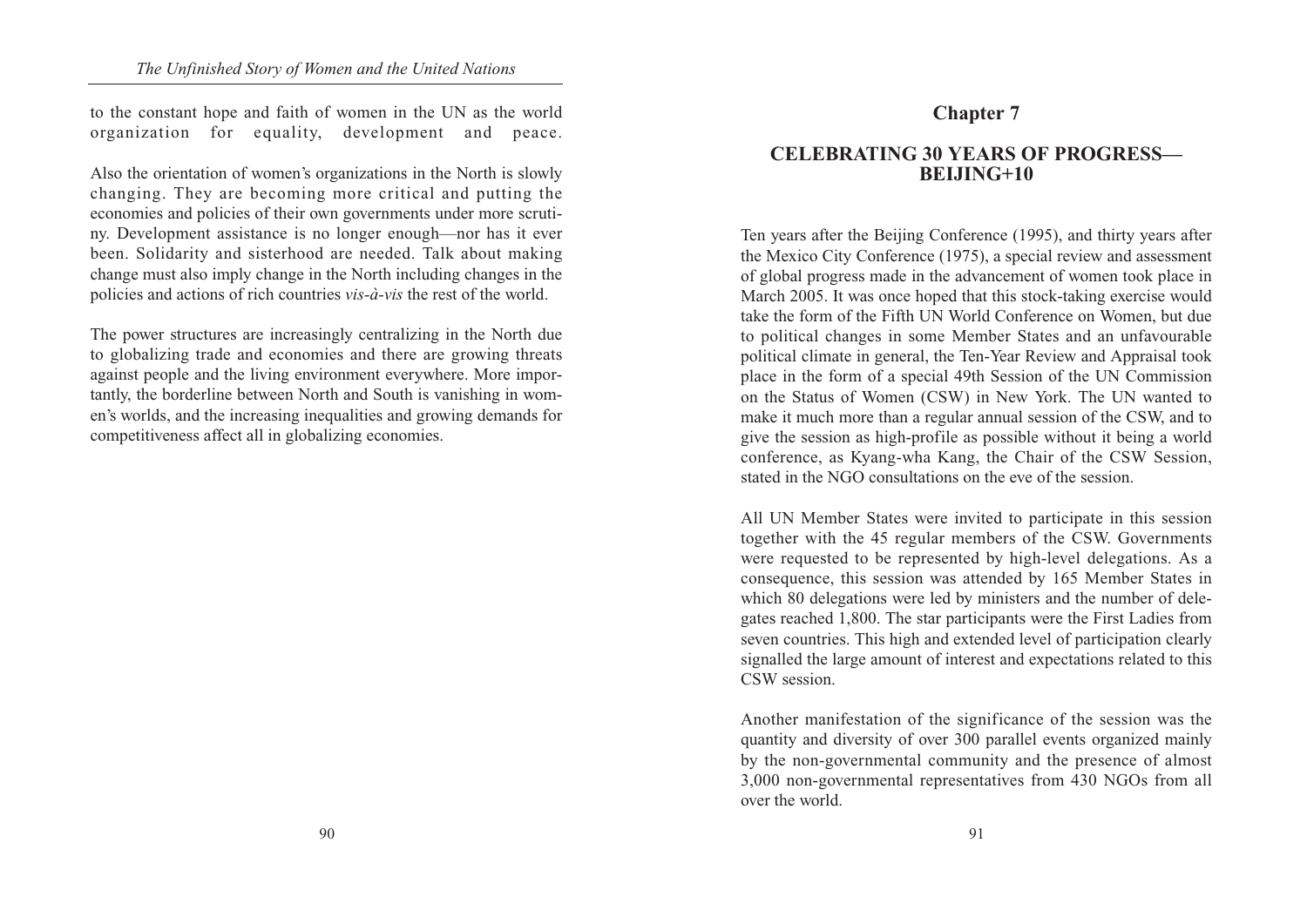*Celebrating 30 Years of Progress: Beijing+10*

The highlight of the meeting was the observance on 4 March of the 30-year anniversary of the First World Conference on Women, held in Mexico City in 1975. The tribute brought together distinguished speakers including Nobel laureates Rigoberta Menchu and Wangari Maathai and former Secretaries-General of the four World Conferences on Women: Helvi Sipilä from Finland by video (Mexico, 1975); extracts of speech read on behalf of Lucille Mair, from Jamaica (Copenhagen, 1980); Leticia Shahani, from the Philippines (Nairobi, 1985) and Gertrude Mongella, from Tanzania (Beijing, 1995). The programme also included music, dance and other cultural performances from different parts of the world.

### **Global Census for Beijing+10**

The timing of the Beijing PFA was to establish "a basic group of priority actions that should be carried out during the next five years" (PFA, para 7). Thus the first five-year review and appraisal of its implementation was held in 2000 in the form of the 23rd Special Session of the General Assembly entitled "Women 2000: Gender Equality, Development and Peace for the Twenty-First Century." The crucial decision then was to reconfirm the Beijing Platform for Action for another five years and to unanimously agree:

"to regularly assess further implementation of the Beijing Platform for Action with the view to bringing together all the parties involved in 2005 to assess progress and consider new initiatives 10 years after the adoption of the Beijing Platform for Action and 20 years after the adoption of the Nairobi Forward-Looking Strategies."

As mentioned at the beginning of this chapter, the ten-year review and appraisal of implementation of the Beijing PFA, the so-called Beijing+10, took place in 2005, along with anniversary celebrations for Nairobi (20 years) and Mexico City (30 years).

The questionnaires for the review and appraisal were sent to Member States in October 2003 and the deadline for receiving the replies was April 2004; however, the reports were still counted until October 2004. The questions aimed at detailed and substantive answers about the achievements, as well as obstacles and challenges, on each one of the 12 critical areas of the Beijing Platform for Action. Altogether, replies were received from 134 countries, or 71% of the Member States participating during the Beijing conference.

Summaries of the country reports were compiled by the UN's five regional commissions (Economic Commission for Africa, Economic Commission for Europe, Economic Commission for Latin America and the Caribbean, Economic and Social Commission for Asia and the Pacific, and Economic and Social Commission for Western Asia) and at UN Headquarters by the Division for Advancement of Women in New York. There were interesting differences in achievements and also in proportions of the countries replying from various regions. The highest response rate was from Western Asia (11 of 13 States). The second was Africa (43 of 52), the third was the ECEregion with Europe and North America (43 of 55 States) and then Latin American and Caribbean States (23 of 33), the last one being the huge Asia-Pacific area (15 of 39) with China and India included. Maybe this tells something about the interests and intensity of the countries in respective regions in the implementation of UN programmes in general, and the Beijing PFA in particular.

It is worth mentioning the activities of the Economic Commission for Africa in the 1970s, which was already very active working on women's issues even before the Mexico conference. The Commission established the African Center for Women (ACW)<sup>10</sup> in March 1975, the first one of the five UN regions. Within the UN

<sup>10.</sup> African Center for Women (ACW): (www.uneca.org/fr/acgd/en/1024x768/acgd. htm).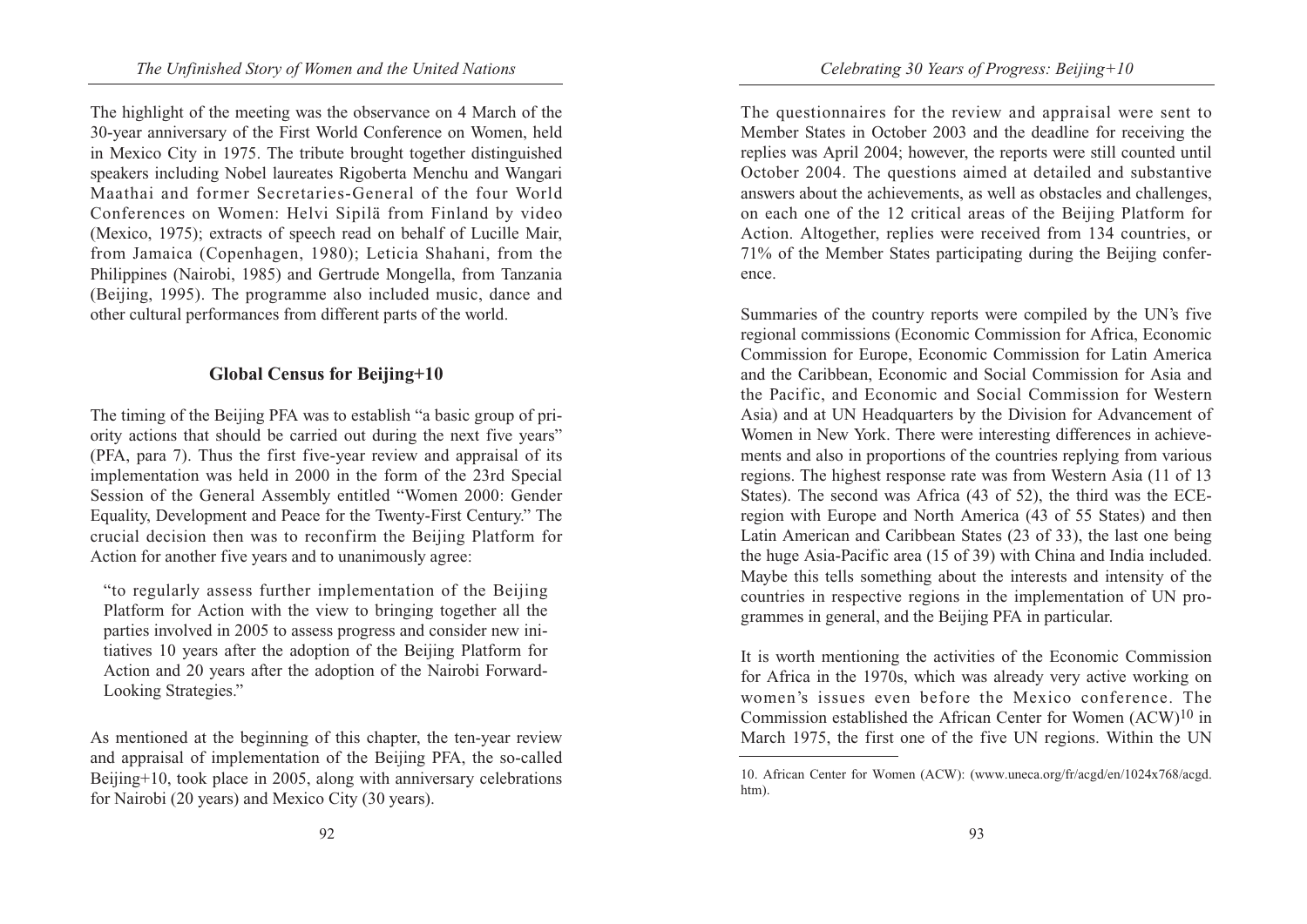*Celebrating 30 Years of Progress: Beijing+10*

system, the ACW is the only regional structure directly responsible for the coordination of women/gender and development programmes in Africa. Regional conferences have been organized ever since, the one dealing with Beijing+10 in 2004 was the seventh African regional conference on women. The African region has been remarkably active in implementation of UN programmes, and the Beijing+10 review and appraisal was thoroughly prepared at different stages and sub-regions of the continent.

An integral part of the Economic Commission for Africa, the ACW was raised to the rank of Division in 1999. In August 2001, the African Center for Women changed its name to the African Center for Gender and Development (ACGD).

The Secretary-General's Global Summary of the country reports on Beijing+10 (E/CN.6/2005/2) is a rich source of information and gives a comprehensive picture of progress made around the world. The first part of the report gives the global overview of major trends in implementation as well as achievements, obstacles and challenges. It also provides a number of global conclusions. The report is then structured according to the 12 critical areas of the PFA and respectively the achievements, obstacles and challenges are outlined. The critical observations and shortcomings are listed in the conclusions of each chapter.

"Over the past 10 years, the status and role of women has undergone a significant change on a global scale although not at an equal pace in all regions," states the report. It also draws attention to a number of issues that are not actually dealt with in the Beijing PFA, such as "major global trends including globalization; market liberalization; privatization; migration; and the use of new technologies such as ICT." An interesting remark is made that "governments increasingly address matters previously considered private, such as violence against women in all its forms" and "trafficking [in women and children] is acknowledged as a major global concern."

Improvement has taken place, and governments have reiterated "their commitment to gender mainstreaming as the main strategy for achievement of gender equality and to the involvement of women as full and equal participants in all areas of development." This statement can be compared with the Beijing+5 report in 2000, which pointed to the lack of gender mainstreaming. After all the 2005 report deplores that "A large gap remains between policy and practice in promotion of gender equality. Public attitudes towards the advancement of women and gender equality have not changed at the same pace as policy and legal and institutional framework." This is again an indication of the trickle down effect in this process where action flows downward from the UN system to the governmental system, and is ahead of civil society—except the women's movement—in the transformation of attitudes concerning gender equality and mainstreaming in Member States.

Several other reports were produced to facilitate the Beijing+10 review and assessment. An important one is the *2004 World Survey on the Role of Women in Development: Women and International Migration* (A/59/287/Add.1, United Nations, 2005b). The *World Surveys* on the role of women in development have been published every five years since 1984. They provide excellent sources of analyzed and assessed information on evolving development thinking and theories from women's points of view. These surveys, based on research and data from all relevant UN organizations and statistics, have different relevant and topical themes in respective periods of years, such as women and international migration in 2005.

Another report was produced by the UN Research Institute for Social Development (UNRISD), entitled *Gender Equality: Striving for Justice in an Unequal World,* which is an outcome of the contributions of more than 60 feminist scholars from various countries and regions. It focuses on the ten years of implementation of the Beijing PFA and presents critical as well as optimistic perspectives, arguing that many of the economic and political reforms of the 1990s had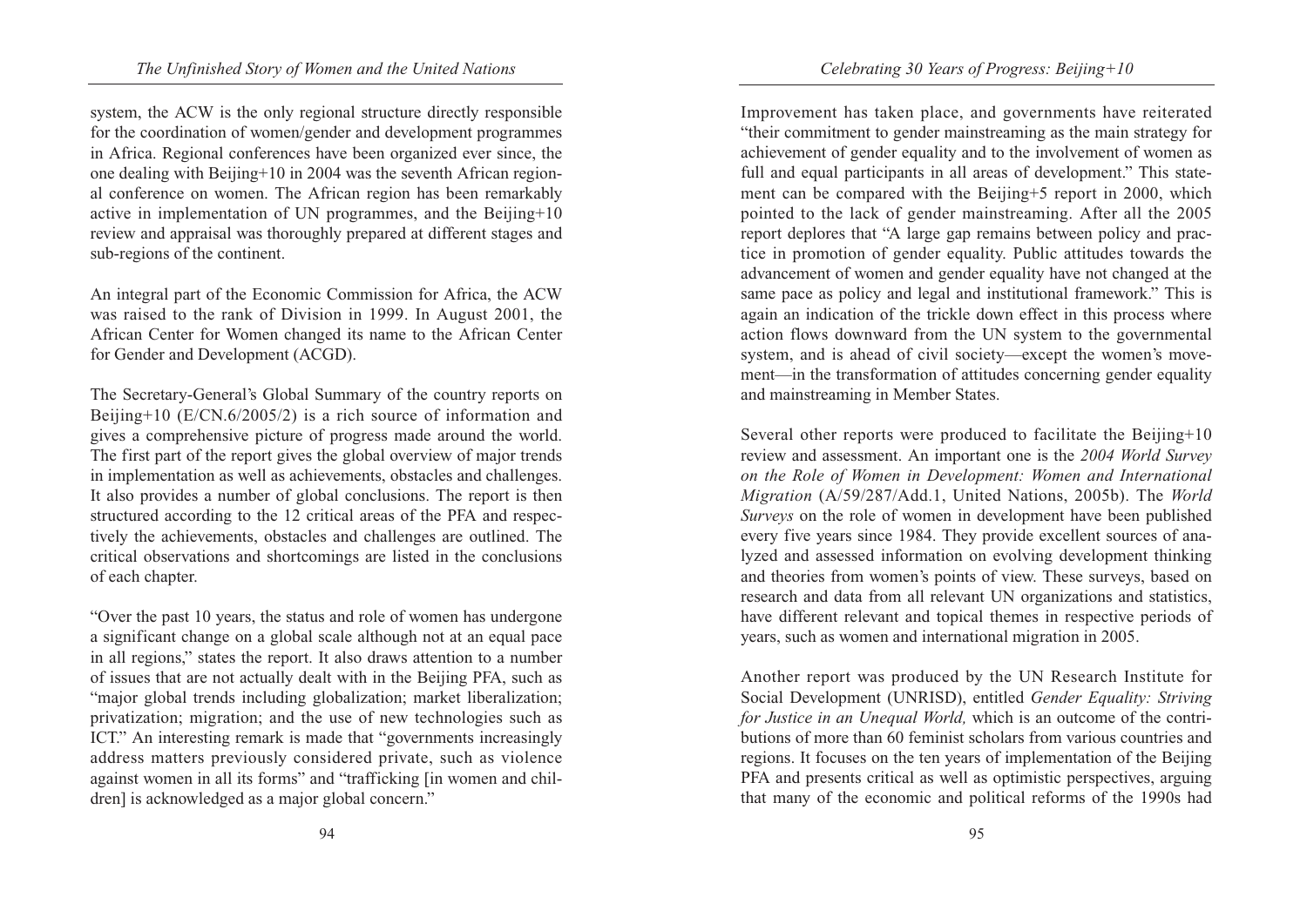contradictory gender implications. One of its findings is that "the gains made in women's human rights during 1990s remain as fragile as the democratic institutions and procedures that should give them legitimacy and protection." The report challenges the complacency around achievements in gender equality, and underlines the fragility and precariousness—particularly in the current global context—of many of the gains that have been made. It claims space for "an alternative institutional and policy framework that is premised on a serious rethinking of key neoliberal tenets" (UNRISD, 2005).

The UN Development Fund for Women publishes highly useful publications on a regular basis. Every other year UNIFEM produces a report measuring progress of the world's women. The 2005 issue is entitled *Progress of the World's Women: Women, Work and Poverty* (UNIFEM, 2005). The previous report came out in 2002 with the subtitle *Gender Equality and the Millennium Goals* (UNIFEM, 2002b). As a supplement to this series of reports, a separate selection of indicators and targets was published in 2000 *Targets and Indicators. Selection from the progress of the World's Women* (UNIFEM, 2000a).

Also in 2000 the UN Statistical Division produced a new edition of *The World's Women 2000: Trends and Statistics*, as the third issue in a series published in 1991 and 1995, which examines the status of women through statistical data and analyses (United Nations, 2000b). *The World's Women 2005: Progress in Statistics* analyses statistics from 204 countries during the past 30 years and sets out a blueprint for improving them (United Nations, 2005c).

### **Beijing PFA and the Millennium Development Goals**

Since 2000 another significant process and campaign has been launched and is gaining momentum in the UN system parallel to the Beijing+10 review and appraisal. The Millennium Campaign, which

aims to inform and encourage people's involvement and action for the realization of the Millennium Development Goals (MDGs) adopted by 189 Member States during the biggest global summit ever held in the United Nations to commemorate the new Millennium in 2000. The main goals of the Millennium Campaign are the eradication of poverty and hunger, promotion of health and education, particularly in the countries left behind in development, and creating a new, fair partnership between the countries of the North and South (see box page 99).

Women have forever contributed to the wellbeing of their families and societies in all human cultures. In the early 1970s women's vital role in alleviating hunger and poverty was recognized. Therefore it is obvious that the women's movement is intricately linked to the Millennium Goals, but the MDG campaign should not take place at the expense of the implementation of the Beijing PFA. The continuously ascending process for the advancement of women since the Mexico City Conference has at the same time provided a solid platform to help achieve the MDGs as they are now defined, making the Beijing Platform for Action an excellent tool in the work for the MDGs. The well-chosen motto for the UN/MDGenderNet-website makes an essential point: "Without progress towards gender equality and the empowerment of women, none of the MDGs will be achieved." In fact, five of the eight Millennium Development Goals are directly drawn from or inscribed in the Beijing PFA. All of the MDGs are highly relevant for women, and their work is crucial for the achievement of each one of them.

As a result, women's movements around the world have worked hard in recent years to spread awareness of the key importance of the Beijing PFA to help achieve the MDGs. In order to be successful, a gender perspective should be fully mainstreamed within the MDG campaign, and implementation of the Declaration and Goals should be thoroughly integrated with the Beijing PFA and the Convention on Elimination of Discrimination against Women (CEDAW), all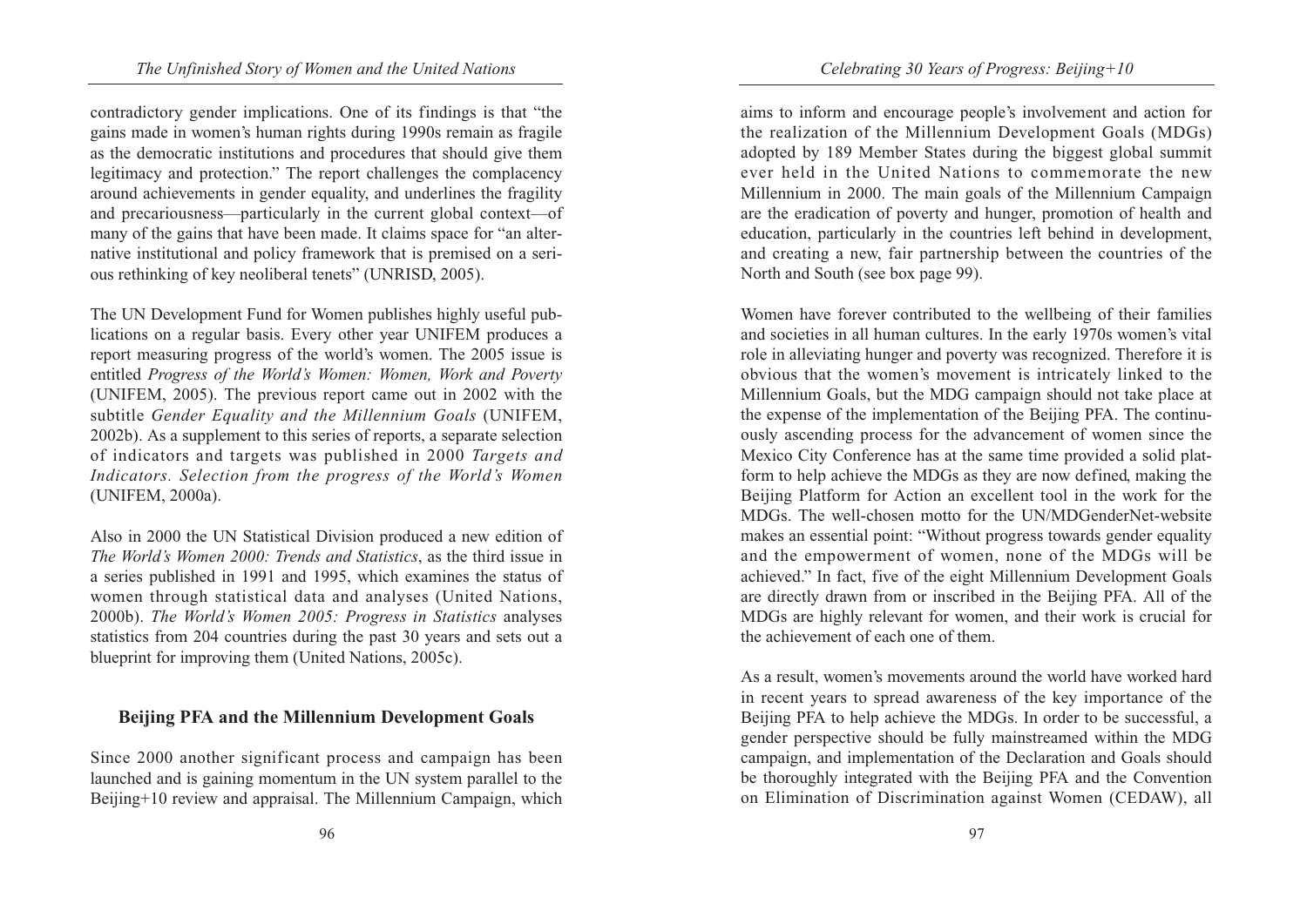*The Unfinished Story of Women and the United Nations*

within a human rights framework.

These arguments have received strong support from UN Secretary-General Kofi Annan, who emphasized the interaction between the Millennium Declaration and Beijing PFA very strongly in his address to the opening of the Beijing+10 Session of the CSW by saying:

"Sixty years have passed since the founders of the United Nations inscribed, on the first page of our Charter, the equal rights of men and women. Since then, study after study has taught us that there is:

- no tool for development more effective than the empowerment of women;
- no other policy is as likely to raise economic productivity, or to reduce infant and maternal mortality;
- no other policy is as sure to improve nutrition and promote health - including the prevention of HIV/AIDS;
- no other policy is as powerful in increasing the chances of education for the next generation;
- no policy is more important in preventing conflict, or in achieving reconciliation after a conflict has ended.

"But whatever the very real benefits of investing in women, the most important fact remains: women themselves have the right to live in dignity, in freedom from want and from fear."

He appealed directly to the world's leaders to take these facts seriously into consideration when they gathered in New York from 14- 16 September 2005 to review progress in implementing the Millennium Declaration.

|    | <b>MILLENNIUM DEVELOPMENT GOALS 2015</b>                                                                                                                                                                                                                                                                                                                                                                                             |
|----|--------------------------------------------------------------------------------------------------------------------------------------------------------------------------------------------------------------------------------------------------------------------------------------------------------------------------------------------------------------------------------------------------------------------------------------|
| 1. | <b>Eradicate Extreme Poverty and Hunger</b><br>Halve the proportion of those living on less than a dollar a day and<br>those who starve.                                                                                                                                                                                                                                                                                             |
| 2. | <b>Achieve Universal Primary Education</b><br>All boys and girls complete primary school.                                                                                                                                                                                                                                                                                                                                            |
| 3. | <b>Promote Gender Equality and Empower Women</b><br>- Eliminate discrimination of girls in primary and secondary schools.<br>- Increase the number of women in parliaments/power.                                                                                                                                                                                                                                                    |
| 4. | <b>Reduce Child Mortality</b><br>Reduce by two-thirds the mortality of children under five.                                                                                                                                                                                                                                                                                                                                          |
| 5. | <b>Improve Maternal Health</b><br>Reduce by three-quarters the number of women dying in childbirth.                                                                                                                                                                                                                                                                                                                                  |
| 6. | Combat HIV/AIDS, Malaria and other Diseases.<br>Halt and begin to reverse the spread of HIV/AIDS, malaria and other<br>major diseases.                                                                                                                                                                                                                                                                                               |
| 7. | <b>Ensure Environmental Sustainability</b><br>- Integrate the principle of sustainability into policies<br>and programmes,<br>- Double the number of people with access to safe drinking water.                                                                                                                                                                                                                                      |
| 8. | Develop a Global Partnership for Development and Sharing of<br>Resources.<br>- An open trading and financial system with commitment to good<br>governance, development and poverty reduction;<br>- Decent solutions for developing country debt problems;<br>- Increase net commitments of rich countries to 0,7 % GNP annually<br>for aid;<br>- Access to affordable essential drugs in developing countries;<br>- and other goals. |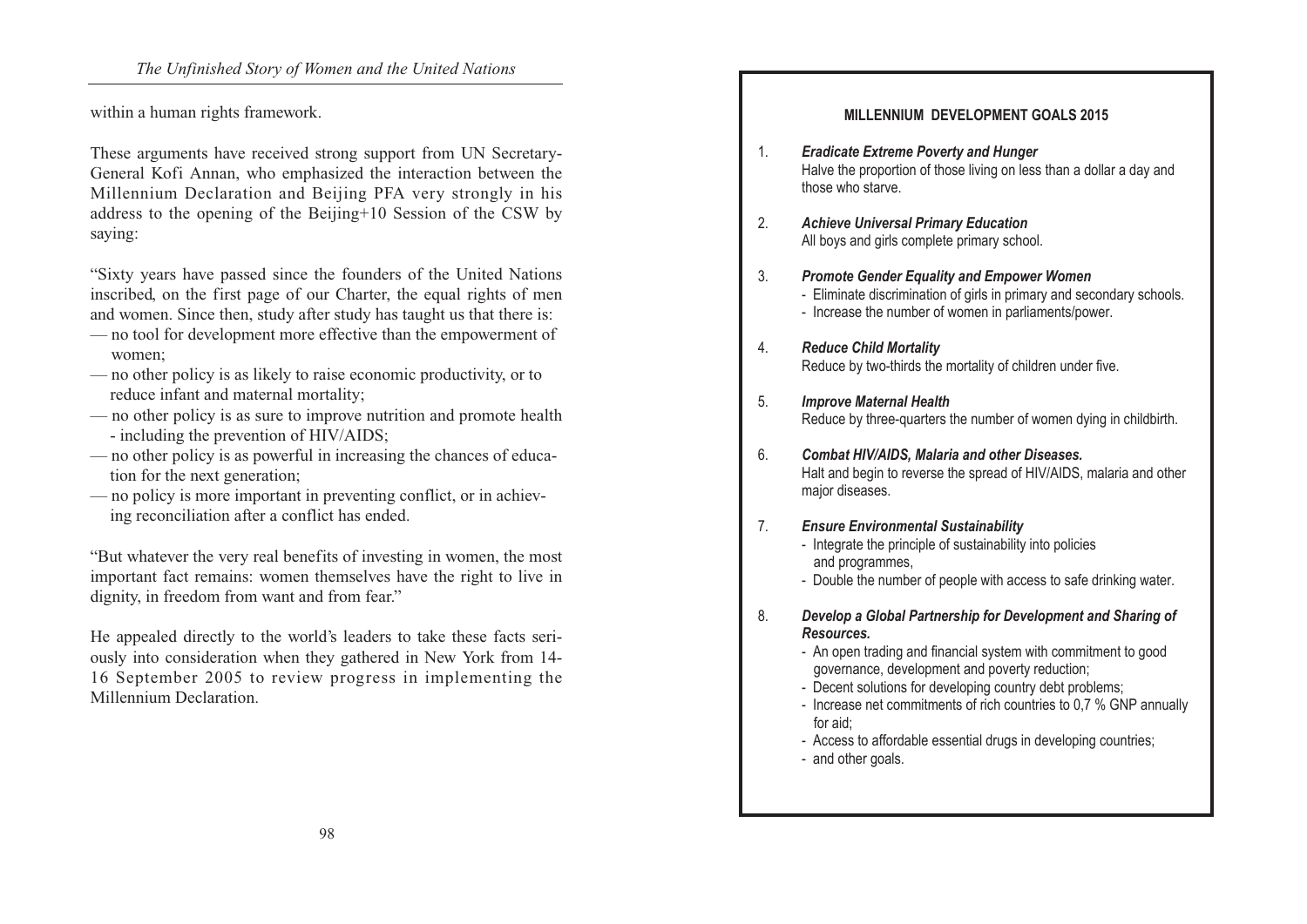### **The Political Declaration: Recommitment and Continuation**

The Secretary-General's Report on Beijing+10 redefines the PFA as "a global agenda for women's human rights, gender equality and the empowerment of women, developed through a process of dialogue and exchange within and among Governments, international organizations, including the United Nations, and civil society. The Platform for Action builds on commitments made at the United Nations world conferences on women held in Mexico in 1975, Copenhagen in 1980 and Nairobi in 1985, as well as other commitments made at the United Nations global summits and conferences in the 1990s" (E/CN.6/2005/2).

The Secretary-General's report makes it clear that 30 years of progress in implementation of this "global agenda" constitutes an unparalleled achievement for the advancement of human rights, the equality of women and men and other crucial human values and aims. It was for this reason decisively important that the Beijing+10 Session, bringing together all partners—governments, international organizations and civil society—reach an unequivocal and unconditional consensus for recommitment and continuation of their efforts to implement the Beijing PFA in the years to come. Beijing+10 saw the adoption of a Political Declaration, whereby governments:

— Reaffirm the Beijing Declaration and Platform for Action adopted at the Fourth World Conference on Women and the outcome of the twenty-third special session of the General Assembly;

— Emphasize that the full and effective implementation of the Beijing Declaration and Platform for Action is essential to achieving the internationally agreed development goals, including those contained in the Millennium Declaration, and stress the need to ensure the integration of a gender perspective in the (forthcoming) high-level plenary meeting on the review of the Millennium Declaration;

— Recognize that the implementation of the Beijing Declaration and Platform for Action and the fulfilment of the obligations under the Convention on the Elimination of All Forms of Discrimination against Women are mutually reinforcing in achieving gender equality and the empowerment of women (E/CN.6/2005/L.1).

This declaration not only reaffirms the Beijing agreement and enforces the mutually reinforcing effect of the PFA and the CEDAW Convention, but also recognizes that full implementation of the Beijing programme is essential for achieving internationally agreed development goals, including the MDGs.

The US delegation initially tried to hamper reaffirmation of the Platform by submitting an amendment that not only threatened consensus but also attempted to undermine the human rights underpinning of it. The proposed amendment to the draft declaration reaffirmed the Beijing documents but specified "that they do not create any new international human rights, and that they do not include the right to abortion." Half of the two-week session was spent struggling to reject the US amendment. Finally, at the end of the first week, the Political Declaration was approved by consensus, without any reservations, when the US withdrew their amendment as it had not garnered support from any other government.

At the end of the session, Ms. Kyung-wha Kang, Chair of the Commission, expressed her firm belief in the strength and importance of the declaration by saying: "This concise and powerful declaration is an unqualified and unconditional reaffirmation of the Beijing Declaration and Platform for Action and a pledge of further action for full and accelerated implementation of Beijing."

Rachel Mayanja, the Secretary-General's Special Adviser on Gender Issues, said in her closing remarks that "the session had taken stock of women's accomplishments during the past ten years and showed how effective women could be when they were equal partners at all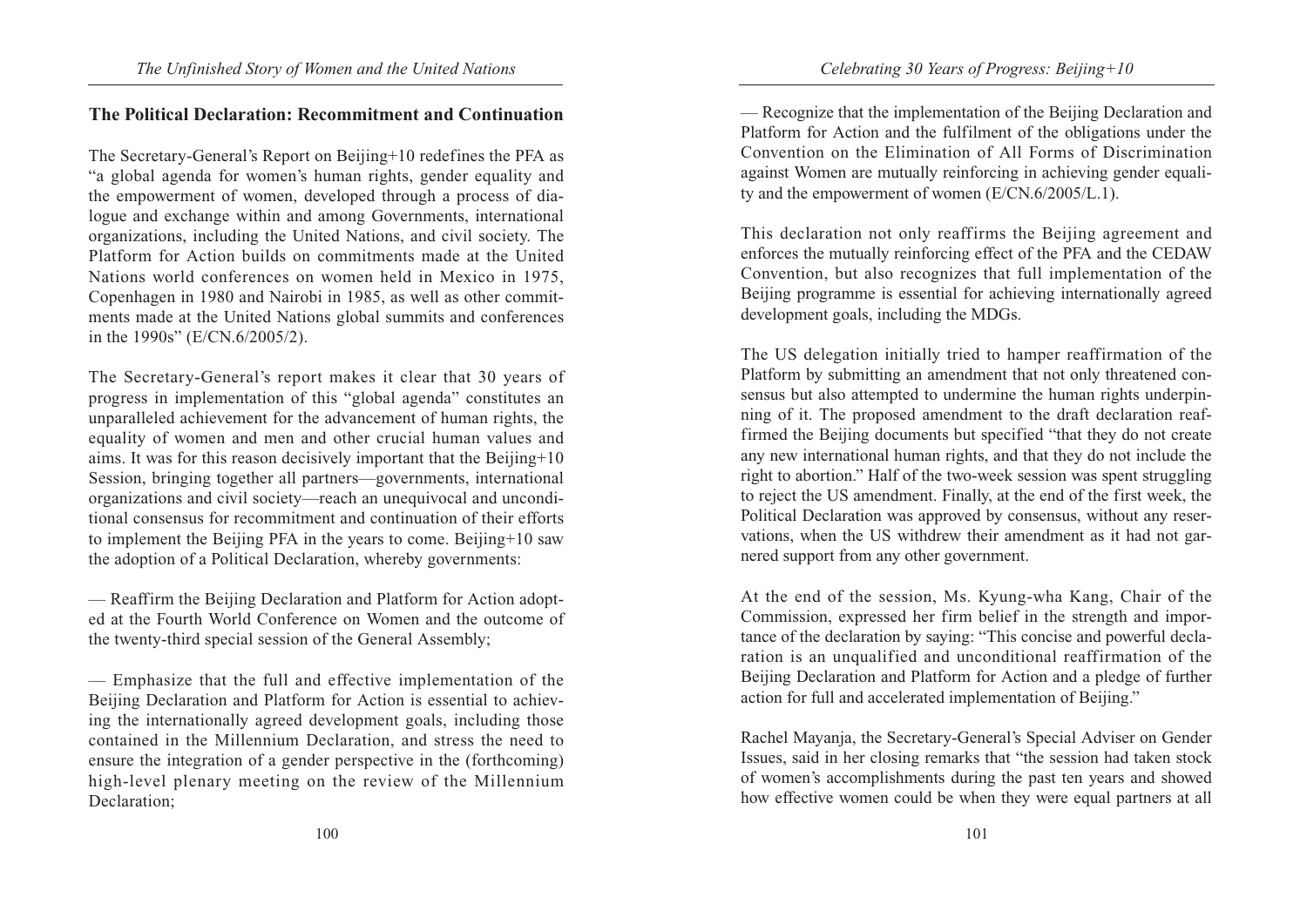levels. Member States, NGOs and the United Nations system confirmed, loud and clear, that all issues concerned women. Women must carry out their rightful and equal role in shaping new economic and social programmes, preventing conflict, or establishing and maintaining peace."

She believed that the significance of the session went far beyond the adopted documents. First, it showed that the "spirit of the Beijing consensus" was very much alive. Second, the session demonstrated that "what unites us is bigger than what divides." Third, the session had started a new era in implementation. "We cannot rest, we must continue to work hard to implement the Platform for Action and link it to the Millennium Declaration. We must ensure that there is never any slipping back."

However, the Political Declaration adopted during the 49th Session of the CSW in 2005 represented only the minimum of what had to be agreed in order to save the continuation of the process for further implementation of the Beijing PFA and gender mainstreaming in all activities of the UN system, including the Millennium Development Campaign. With the situation as it was, it was not possible to establish concrete plans for the continuation of work at the UN level.

Therefore the 50th Session of the Commission on the Status of Women (27 February – 10 March 2006) had the crucial task of deciding what would be the most effective way to maintain momentum and continue implementation of the PFA, as well as addressing new problems and issues in forthcoming years. Two specific themes were addressed at the 50th Session: the enhanced participation of women in development: an enabling environment for achieving gender equality and the advancement of women, taking into account, inter alia, the fields of education, health and work; and equal participation of women and men in decision-making processes at all levels. The 50th Session of the CSW in 2006 saw the adoption of a resolution on future organization and methods of work of the Commission

that aims to strengthen the connection between policy recommendations and implementation of the PFA and the Beijing+5 outcome document. Starting in 2007, each session of the Commission will consider only one priority theme from the Platform and the +5 outcome document in order to reduce the time spent on negotiations.

For the next three years the priority themes will be "The elimination of all forms of discrimination and violence against the girl child" (2007); "Financing for gender equality and the empowerment of women" (2008); and "The equal sharing of responsibilities between women and men, including care-giving in the context of HIV/AIDS" (2009).

### **Women and UN Reform**

In recent years the reform process of the UN system has become a crucial issue on practically all UN agendas. During the 50th Session of the CSW, the International Women's Tribune Centre (IWTC) and the Heinrich Böll Foundation organized a NGO panel discussion on the implications of the UN reform process for women and women's advocacy worldwide as a contribution to efforts in broadening the UN Reform debate, particularly in creating spaces for more women's voices to be heard. The panel discussion highlighted a need to provide more information about the ongoing reform steps and—more importantly—provide a space for dialogue on the promise that this process holds for women.

The discussions in the panel resulted in a publication by several contributors, *UN Reform: What's in it for Women?*,<sup>11</sup> that examines the UN reform agenda and its relevance for women from many different

<sup>11.</sup> *UN Reform: What's in it for Women?*, produced by the International Women's Tribune Centre (IWTC) and the Heinrich Böll Foundation, is available online (www.iwtc.org/reform\_report.pdf).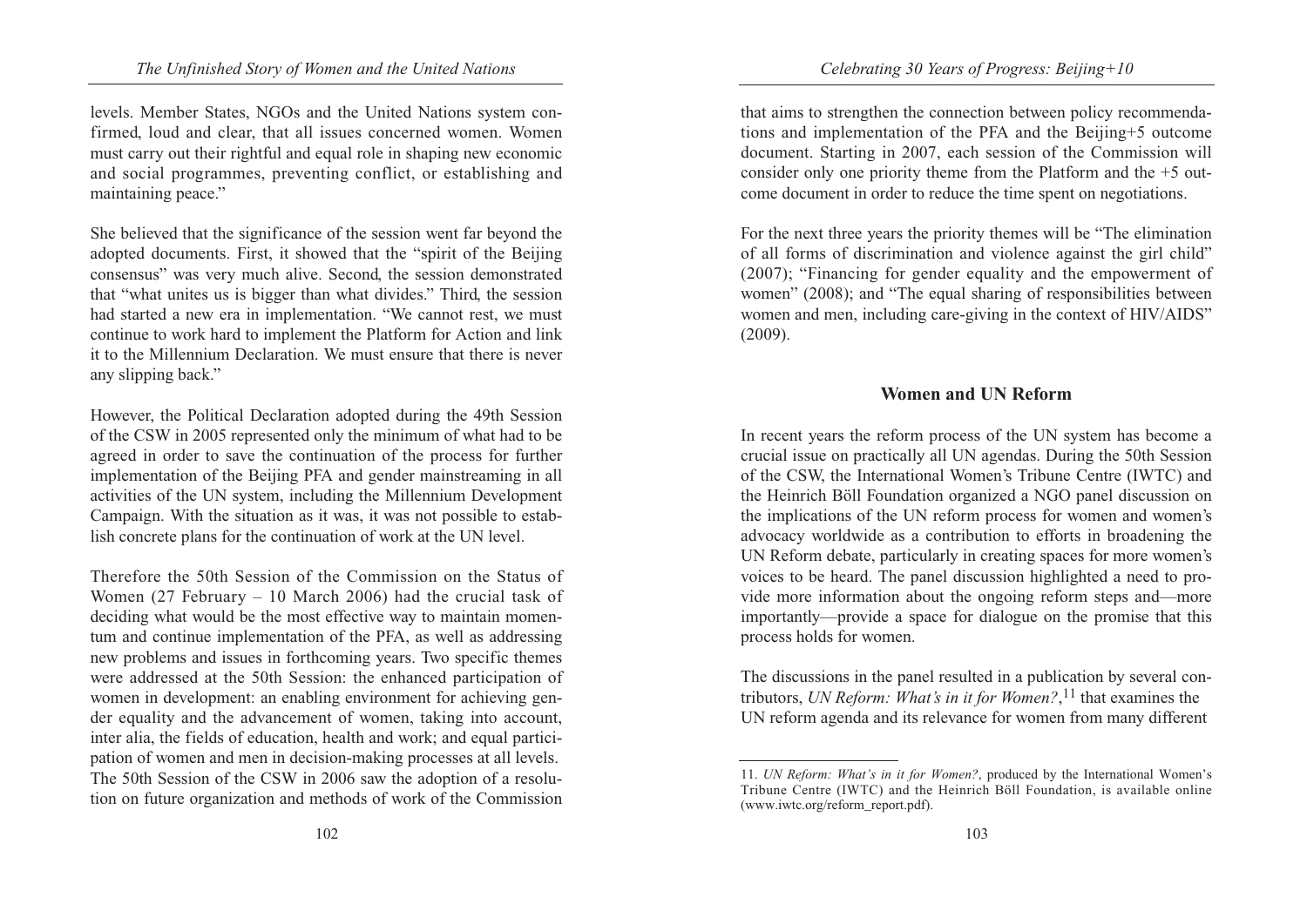*Celebrating 30 Years of Progress: Beijing+10*

angles and experiences, ranging from the newly set up Peacebuilding Commission, to women's advocacy perspectives in the new Human Rights Council, to transformation of the multilateral system, to a proposed vision for a Women's Commission on UN Reform. On the basis of this publication and discussions in the panel, a concise paper was prepared in July 2006, entitled *Gender Equality Architecture and UN Reforms*, and submitted to the UN Secretary-General's High-Level Panel on System-wide Coherence as the contribution of women's organizations into the reform process of the UN system (see Annex II).

## **Governments' Reports Double Checked by NGOs**

The shadow report-strategy, which had been used earlier within the system where governments reported on their implementation of the Convention on the Elimination of Discrimination against Women, was also used by NGOs during the Beijing+5 process in 2000. The shadow reports contain the findings and views of people in comparison with the official reports prepared by the Member States. In fact, NGOs can verify the official reports of their governments as well as bring in their own findings and experiences in implementation of CEDAW or the Beijing PFA in their own country.

A collateral outcome of the preparation of shadow reports—or alternative reports as they are also called—is that an increasing number of women are mobilized to study the Beijing PFA and their governments' reports and put them under scrutiny. The work accomplished and ideas collected in this process provide NGO women with more competence and experience to participate in UN processes, both at the national as well as the international level. In some countries it has resulted in the government inviting NGOs to participate beforehand in the preparation of the national report to the UN, i.e. the government wants to hear women's views at an early stage.

The alternative reporting process in connection with Beijing $+10$ doubled. The shadow reporting was launched by the NGO Committee on the Status Women in New York by sending the UN questionnaire through various channels to NGOs inviting them to prepare their responses. The questionnaire was the same as the one sent to governments. Somewhat later, the NGO/CSW Committee prepared a simplified version of the questionnaire in order to facilitate the process.

In 2003, the Women's Environment and Development Organization (WEDO) established an International Advisory Group to prepare and guide national and international NGO follow-up processes on Beijing+10. The Group included regionally diverse feminist activists with a wide range of expertise on a number of issues and who often had previous experience from earlier operations led by WEDO in the 1990s.

The WEDO Group prepared their own questionnaire, which also covered new issues that have emerged since 1995, such as peace and security; trade and finance; sustainability; and HIV/AIDS. They also felt that the linkages of the 12 Critical Areas of the PFA are now even more complex and intertwined. Therefore, they combined them into seven different themes: Human Rights; Peace and Security; Power and Decision-Making; Poverty Eradication; Education; Natural Resources and Environment; and Health.

The WEDO initiative was received with enthusiasm; women everywhere affirmed the need for a new global monitoring report to impact the 2005 Beijing+10 Review and the 2005 UN World Summit. However, it was soon clear that "one size does not fit all" when it comes to the international women's movement. The process was organized regionally according to five UN Economic and Social Regions and in some of them the reports were prepared by several sub-regions. All the contributors used the WEDO questionnaire as their starting point, but they took different approaches and empha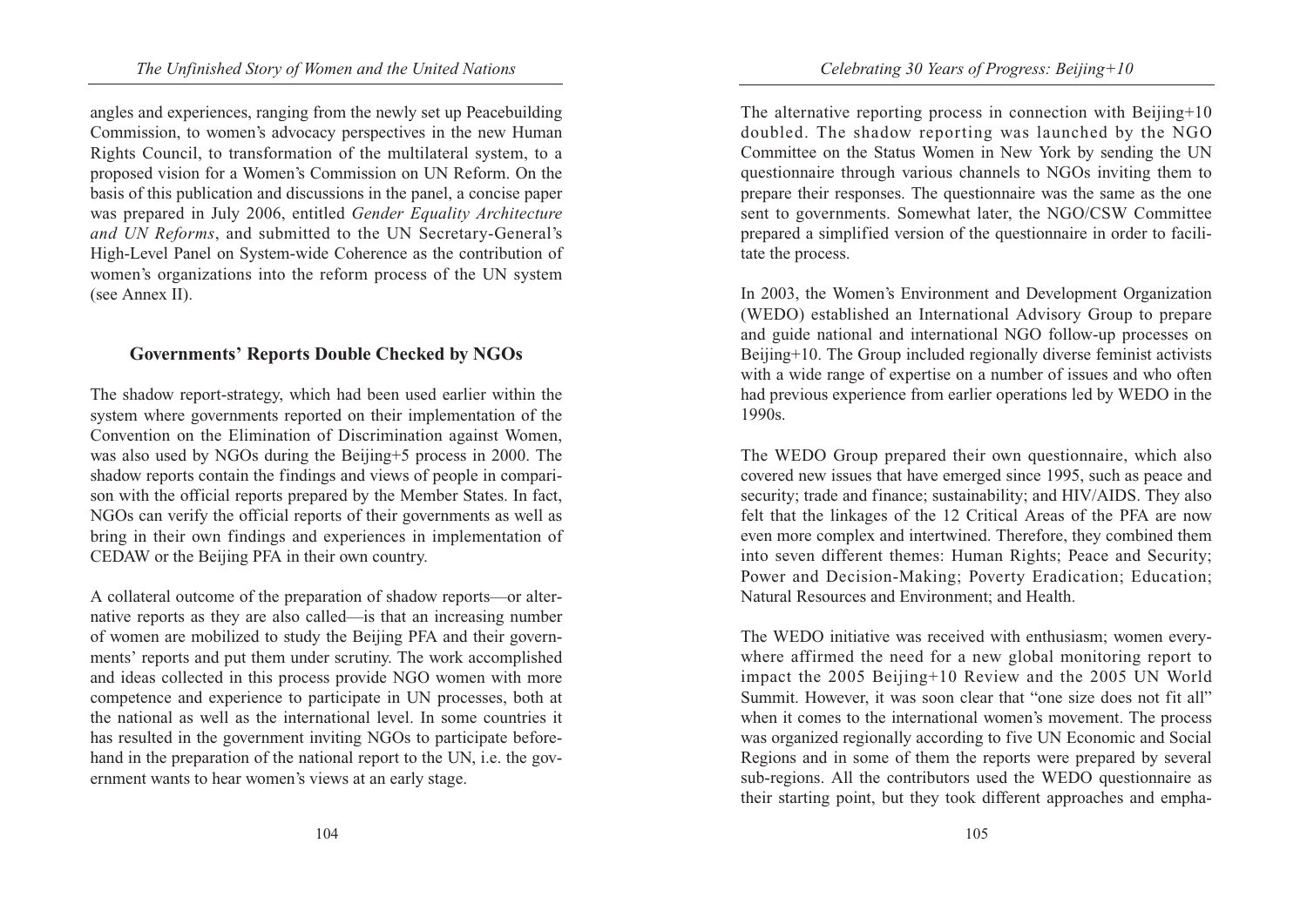sized different themes depending on sub-regional priorities and the rich diversity of women's daily life and experiences.

Such a thorough and diversified process demanded an enormous effort and involved hundreds of organizations and thousands of women as contributors within the process that took about two years. The overwhelmingly rich amount of material was summarized and merged together in New York and made into an impressive report— *Beijing Betrayed: Women Worldwide Report that Governments Have Failed to Turn the Platform into Action* (WEDO, 2005).

The NGO Committee on the Status of Women received 42 shadow reports covering 112 organizations. The number of countries covered is difficult to specify as some of the reports were sub-regional and a few country reports were prepared collectively by several NGOs. The summary report, *Ten Years After Beijing: Still More Promises than Progress 1995-2005: Review and Appraisal of the Implementation of the Beijing Platform for Action,* was prepared for the NGO Committee on the Status of Women in New York (NGO/CSW/NY, 2005). The report is systematic since it is structured according to the 12 Areas of Critical Concern in the PFA. In the beginning of each chapter there are references to the strategic objectives of the respective PFA sections, and there are also comparisons to the corresponding sections of the *NGO Alternative Global Report* produced in 2000 (CONGO, 2000).

### **NGO Reports Reflect Women's Realities**

Both of the NGO summary reports are so rich in substance that it is impossible to further summarize them. The following extracts provide a few highlights from both of them.

The WEDO report starts by saying: "This report presents women's realities—their concerns, experiences, perspectives and analyses—in the implementation process and contrasts sharply with the more formal and often abstract reports governments have presented." The NGO/CSW/NY report begins by characterizing the main features of the reports they received: "The NGO reports keep their sights clearly focused on gender mainstreaming and efforts to achieve equality between men and women as the central issues of review at this tenyear benchmark. They pay close attention to the means by which their governments do and do not hold themselves accountable for the commitments they made at Beijing."

The NGO/CSW/NY report also notes that gender mainstreaming and gender impact assessment were the highest cross-cutting policy commitments governments made at Beijing. "The gender mainstreaming is not an end in itself but a means to prevent and overcome discrimination based on culturally and socially determined roles. It is not a one-time operation but an ongoing process demanding heightened awareness and training. These are of paramount importance to the effective implementation of mainstreaming." NGOs cite good efforts by governments to promote gender mainstreaming but they also give many examples of limited implementation: a lack of systematic data collection and gender impact assessment; failure to set and meet clear benchmarks and timeframes; inadequate budget allocations; inconsistent integration of gender into policy measures, etc. "A key indication of support for gender equality and mainstreaming is the degree of commitment to funding and resources through allocated amount. One recurring theme throughout the reports is the discrepancy between commitment and reality of funding for both women's programmes and NGOs dealing with women's issues," the NGO/CSW/NY report finds.

Violence against women in its various forms is clearly a universal, acute problem affecting some two-thirds of women worldwide. Until the 1985 Nairobi Conference, it was a carefully silenced issue both in the private lives of women and in wars and conflicts. It was taken up openly in a few paragraphs of the Nairobi Forward-Looking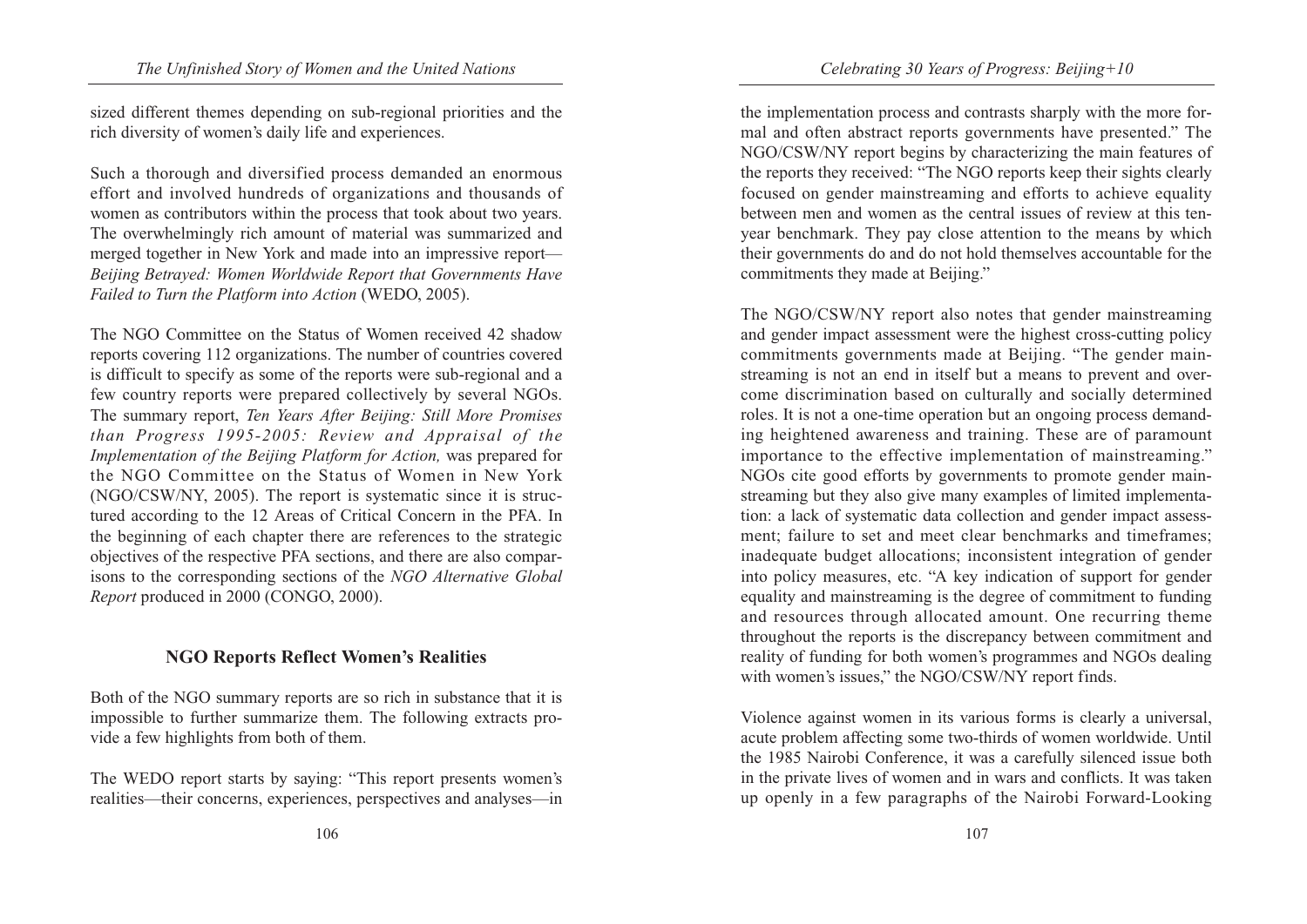Strategies and through various UN efforts thereafter violence against women has become a burning issue in public debate and part of the UN agenda. During the Beijing $+10$  process it was the most frequently raised issue in the NGO reports from various regions. For example, in West Africa women's rights organizations mobilized against female genital mutilation (FGM) and won positive legislation in Benin, Burkina Faso, Côte d'Ivoire, Ghana, Senegal and Togo. The opposite occurred in Bangladesh where law enforcement authorities found themselves ineffective to contain gang rape, acid violence, dowry deaths and trafficking.

The trafficking of women and children into bonded sweatshop labour, forced marriages, forced prostitution, domestic servitude and other kinds of work has become large global concern since Beijing. There has been a dramatic increase in the number of women being trafficked from the former socialist countries in Central and Eastern Europe (CEE/CIS countries) as up to 175,000 women from these countries are being drawn in sex industry in Western Europe each year. Prostitution and trafficking in women and children was the most crucial problem discussed during the Beijing+10 preparatory conference of the Economic Commission for Europe (ECE) Region held in Geneva in 2004. So far, governments seem to be fairly helpless to combat these crimes and to protect women affected by them.

In the field of education positive results have been achieved for some years in many parts of the world. According to the *Millennium Development Goals Report 2005*, so far five regions are close to universal enrolment in primary education, with an enrolment rate of 90% or higher (UN, 2005c). Achieving the goal will require dramatically scaled-up efforts in sub-Saharan Africa, Southern Asia and Oceania. However, the first countries to make the crucial step of abolishing school fees at the primary level are Kenya, Tanzania and Uganda. Efforts to increase adult literacy are continuing in many countries in Asia, Africa and the Caribbean. On the other end of the scale, in many European countries women's qualifications in education are on average higher than men's. However, this is not reflected in women's academic positions and incomes in the labour market.

Concerning women and economics, the WEDO report describes the situation: "A combination of global trends – the predominance of the neo-liberal economic framework, growing militarization, and rising fundamentalism – have created an environment that is increasingly hostile to the advancement of women's rights. Since Beijing, the neo-liberal economic model and market driven policies have increased poverty and intensified inequalities between and within nations, with the harshest impact falling on women, the majority and poorest of the poor. Women's work in the care economy remains unaccounted for in gender-blind macroeconomic policy and poverty reduction strategies that further exacerbate the feminization of poverty."

The consequences are most tragic in former socialist countries. They have deregulated their economies, decreased the role of the State in monetary and fiscal policies and linked their national economies to world economic processes. Shock privatization had led in many cases to the plundering of privatized assets. Rising poverty and unemployment have spurred prostitution and trafficking in women and children. Almost half of women in those countries consider themselves poor: in Moldova and Ukraine the figure is close to 70%; and in Kyrgyzstan women made up roughly 57% of the total number of unemployed in 1999.

The WEDO report also takes up increased militarization and revival of both secular and religious fundamentalism, which have created a stifling climate for progressive change. "Increased militarization comes on top of an increase in regional ethnic and communal violence in many parts of the world. Fundamentalist parties, often led by or supported by the US, seek to rollback the gains of Cairo and Beijing, particularly on sexual and reproductive health and rights, and to limit the freedom and opportunities of women and girls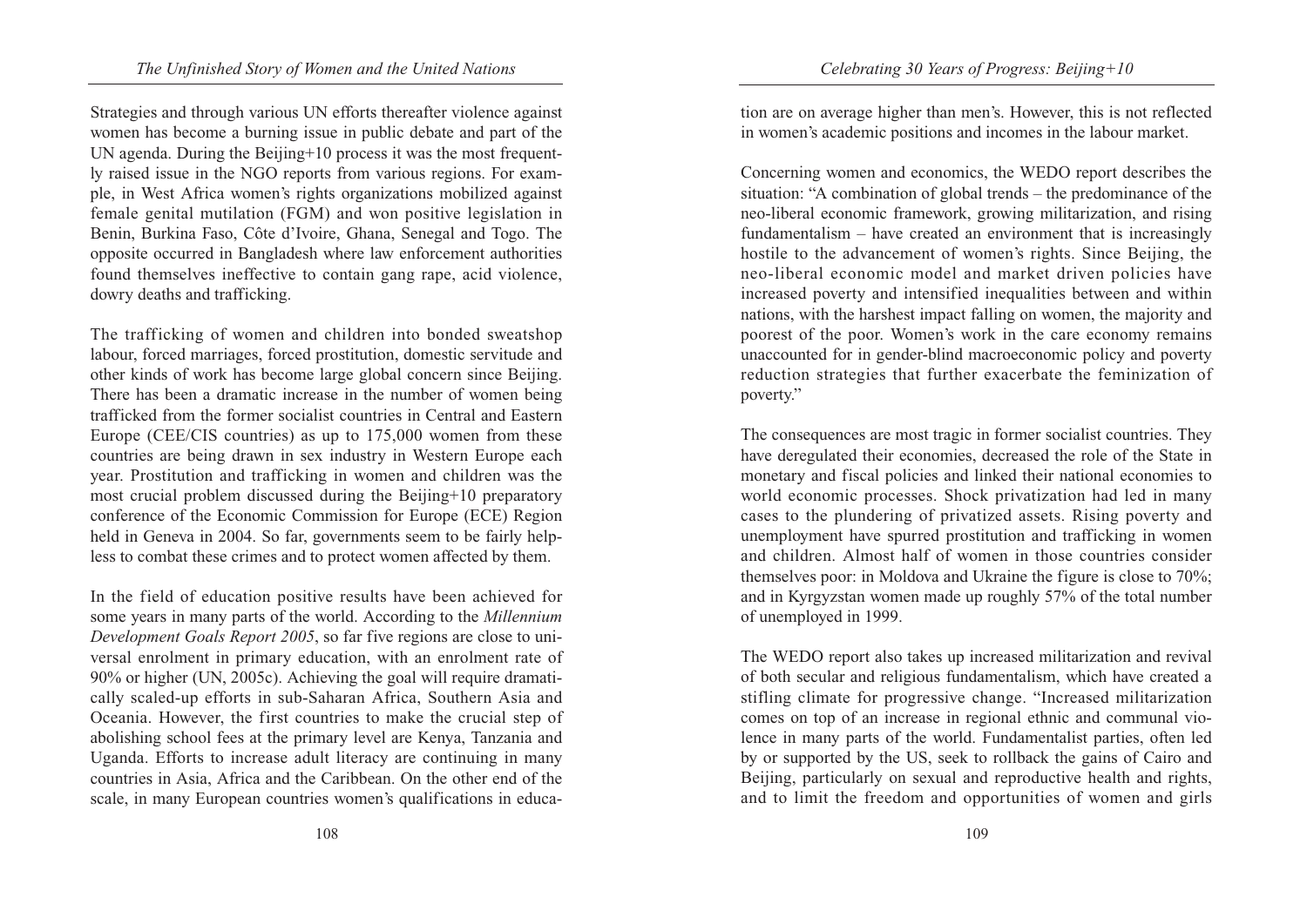around the world. The devastating impact of all of these trends intensifies women's social and cultural vulnerabilities, especially the poorest and those coping with the consequences of the HIV/AIDS pandemic."

The WEDO report deems that the inaction of the governments in the face of such intense opposition to women's rights justifies its conclusion: governments have betrayed the promises they made in Beijing.

## **An Experiment of Global Democracy through Internet**

During the Beijing+5 process, three UN agencies—the Division for the Advancement of Women, UNIFEM and INSTRAW—introduced in 1999 the WomenWatch website (www.un.org/womenwatch), a direct gateway for women around the world to global information within the system of UN websites. Through WomenWatch, these UN agencies also launched global online working groups on implementation of the 12 Critical Areas of Concern in the Beijing PFA, inviting men and women from around the world to participate in the review and appraisal process by contributing their views and experiences through the electronic discussion groups directly to the intergovernmental institution, the UN, thus feeding into the global process.

This innovative use of the Internet was a successful and exciting exercise that could be considered an experiment in global democracy. In late 1999, most of the working groups were open for about six weeks, except the End Violence Against Women working group, which started in October 1998 and lasted until February 2000. The highlight of the whole process was a global video conference on "A World Free of Violence Against Women," held in the General Assembly Hall at the UN in New York on International Women's Day (8 March) 1999. This unique event connected live presentations and interviews from several distant parts of the world. It lasted about two hours and was broadcasted directly through hundreds of TV stations.

The question might be asked if this was just another privilege for women of the North, who had access to new information and communication technologies. However, it was found that participation in the groups was spread quite evenly between the South and the North. Altogether about 45% of the participants were from the South and about 52% were from the North, while only around 19% of all Internet users were then located outside Europe and North America. In some of the discussion groups, for example on environment and decision making, more than half of contributions came from the South (E/CN.6/2000/PC/CRP.1, United Nations, 2000c).

This was first time that this kind of follow-up exercise was provided as part of the review of a UN world conference or summit. Almost 11,000 individuals from over 120 countries subscribed to these virtual working groups, and more than 1,000 contributions were posted. Many others participated in direct one-on-one exchanges that contributed to the overall dialogue. It was interesting how this kind of open and personal interaction of truly international and multicultural participants generated information, experiences and ideas, which would hardly come out in any formal discussion.

A similar exercise organized in connection with the Beijing+10 review and appraisal was held from November 2004 to January 2005. The aim was again to provide input from civil society into the ten-year review and appraisal of the Beijing Platform for Action. There were online discussions on 11 subjects adapted from the Beijing PFA and they lasted three to four weeks each. The discussions were hosted by WomenWatch and sponsored, organized and moderated by the various agencies of the UN Inter-Agency Network on Women and Gender Equality (IANWGE).

More than likely due to fewer resources available, this time it was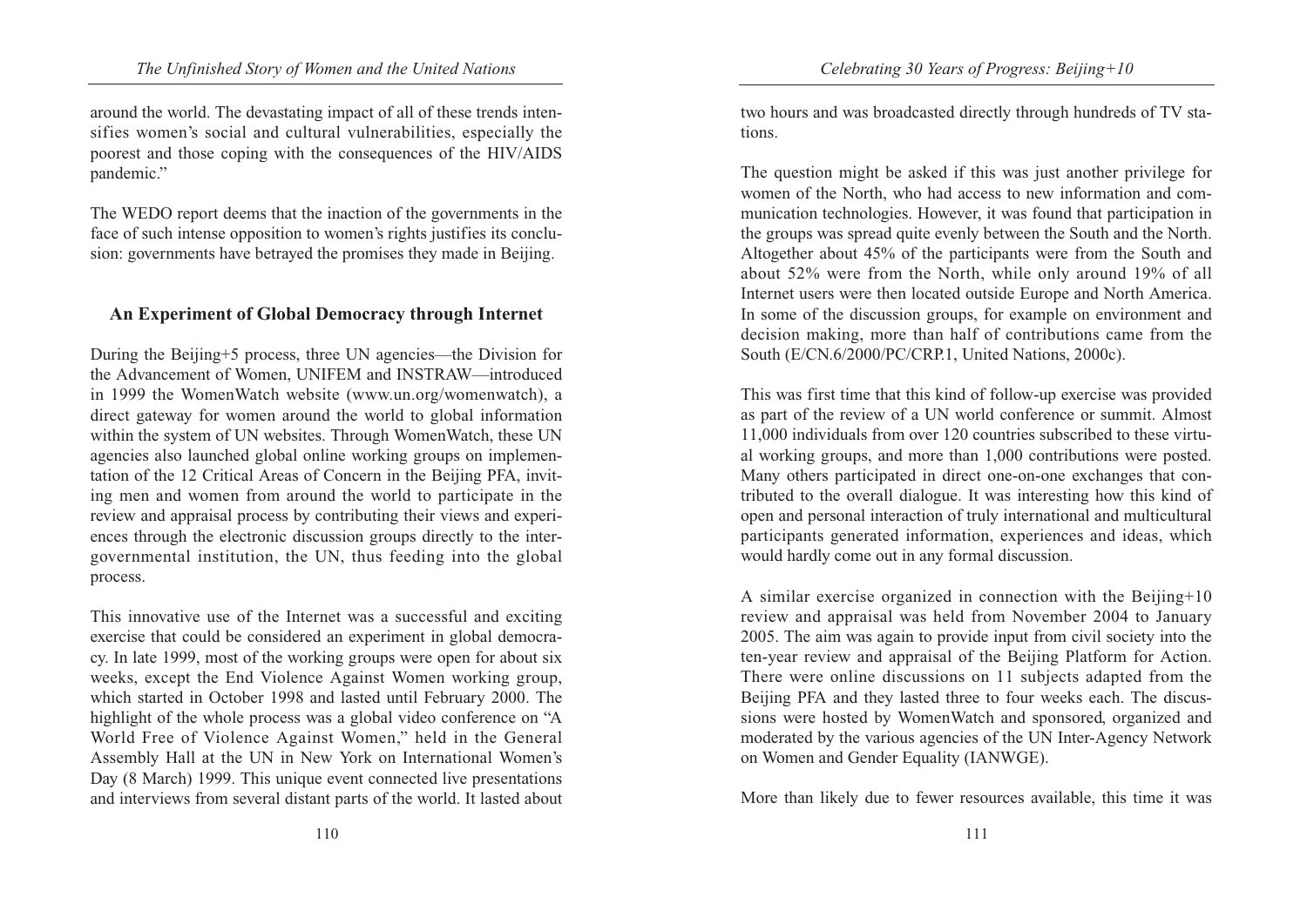less publicized and fewer people participated, with only about 2,600 participants, while the number of contributions was not indicated. The discussions on Violence against Women and Women and Health gathered about 600 participants, but most of the groups had less than two hundred. Each moderator and her sponsoring agency provided a report on the respective subject but no conclusions were drawn on the whole. The outcome of the online discussions seem to have remained in the shadow of the enthusiastic experiment five years earlier.

However, since the experiences in 1999 of this kind of online participation in a global process were very exiting and promising, they could serve as an experiment for "global democracy" and therefore worthy of being developed further.

### **Chapter 8**

### **EPILOGUE - WILL THE WORLD CHANGE?**

There are two different ways of assessing the achievements of global progress. We can choose our point of departure from the future or from the past. Concerning progress in women's lives, we can take as the baseline either the objectives of the Beijing Platform for Action—to be achieved in the future—or the situation in the past, either with the founding of the United Nations in 1945 or the beginning of the 1970s when change gathered new momentum and large strides were made. Then the questions we might ask would be either how well the objectives have been reached, how far progress has come since then, or how much the situation has improved.

We will get very different pictures of the achievements depending on which way we choose to work. Although the Beijing PFA did set very few time-bound targets, it gave women great expectations about the future. Since those expectations have so far been only partly achieved, the global women's movement is expressing their disappointment. "Beijing betrayed! Governments have failed!" is the message of the alternative report by WEDO. "Still more promises than progress!" says the NGO/CSW/NY report.

For ten years now, the Beijing Platform for Action has been giving direction and providing practical guidance on how to achieve its objectives—and towards advancing the dreams of women—but no one knows how long it will take for these objectives to be met.

### **Women Changing the United Nations**

If we compare the situation of real life about 35 years ago with real life today, or between the world of 1945 and the world of today, we can see how much women's conditions have improved; but it has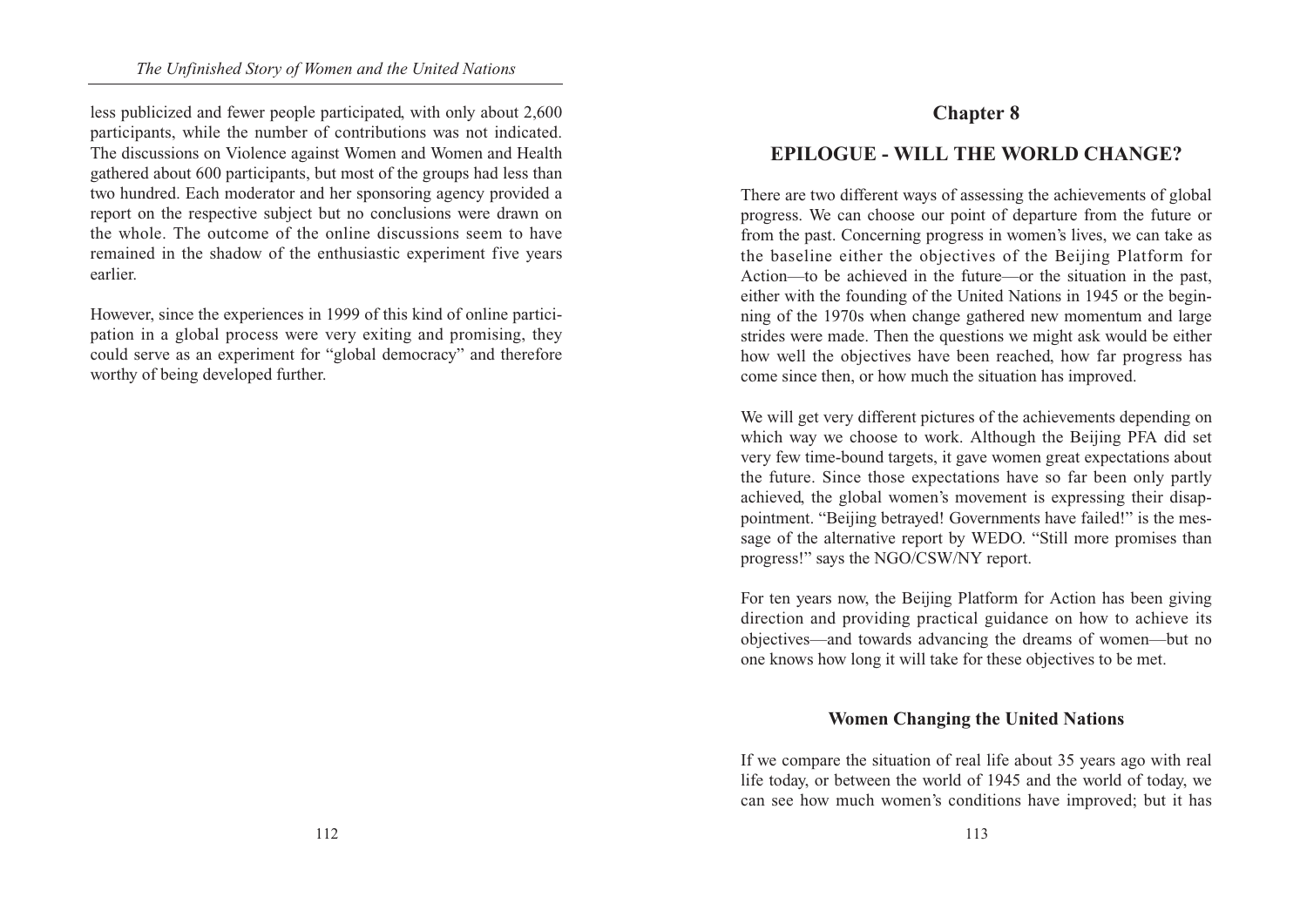*The Unfinished Story of Women and the United Nations*

taken place very unevenly, somewhere a lot, somewhere else less, and many places barely at all.

We can put the question still another way: How much have women changed the UN? What kind of the UN would we have today if women had not participated and made any impact through the decades since 1919? The whole world might be very different today if we had not had the United Nations at all, or if women had not left their imprints on world development through the years at the United Nations.

This book highlights progress made in the status and situation of women since 1919, and the role of women in this progress, whether it be through their strenuous efforts, or their skills and clever strategies in bringing about change through the UN and outside of it.

The first interventions of women in the language of the UN Charter and Universal Declaration of Human Rights have had far-flung consequences through the history of the UN. The 1970s was a development decade particularly for women with the International Women's Year, the first UN World Conference on Women, the adoption of the CEDAW Convention and the beginning of the UN Decade for Women.

Women's struggle for the right to command their own bodies, to control their fertility and thereby their whole life started in late 1960s. This issue was brought out of total secrecy and became recognized as a women's basic human right - a revolutionary achievement still in need to be guarded at each and every occasion that "no slipping back" occurs.

Then, in 1995, came the grand consolidation of the past achievements with future aims in the Beijing Platform for Action. While violence against women was openly acknowledged in Nairobi 1985, the issue broke through forcefully in Vienna 1993 and it is an inte-

# **EQUALITY - DEVELOPMENT - PEACE** Milestones on the Road 1945 - 2005 1945 United Nations Charter 1948 Universal Declaration of Human Rights 1970 Resolution of Concerted International Action for the Advancement of Women (A/RES/2716, XXV) 1975 International Women's Year The World Conference of IWY, Mexico City, World Plan of Action 1976-1985 United Nations Decade for Women (UNDW): Equality, Development and Peace 1979 Convention on the Elimination of All Kinds of Discrimination against Women 1980 World Conference of the UNDW, Copenhagen 1985 World Conference to Review and Appraise the Achievements of the UNDW, Nairobi Forward-Looking Strategies for Advancement of Women (NFLS), 1985 - 2000. 1993 World Conference on Human Rights, Vienna Vienna Declaration and Programme of Action 1994 International Conference on Population and Development (ICPD) 1995 World Social Summit for Development, Copenhagen 1995 Fourth World Conference on Women, Beijing Beijing Declaration and Platform for Action 2000 General Assembly 23rd Special Session "Women 2000: Gender Equality, Development and Peace in the 21st Century," or Beijing+5, New York Millennium Summit, New York 2005 49th Session of the Commission on the Status of Women on Beijing+10, New York UN World Summit, New York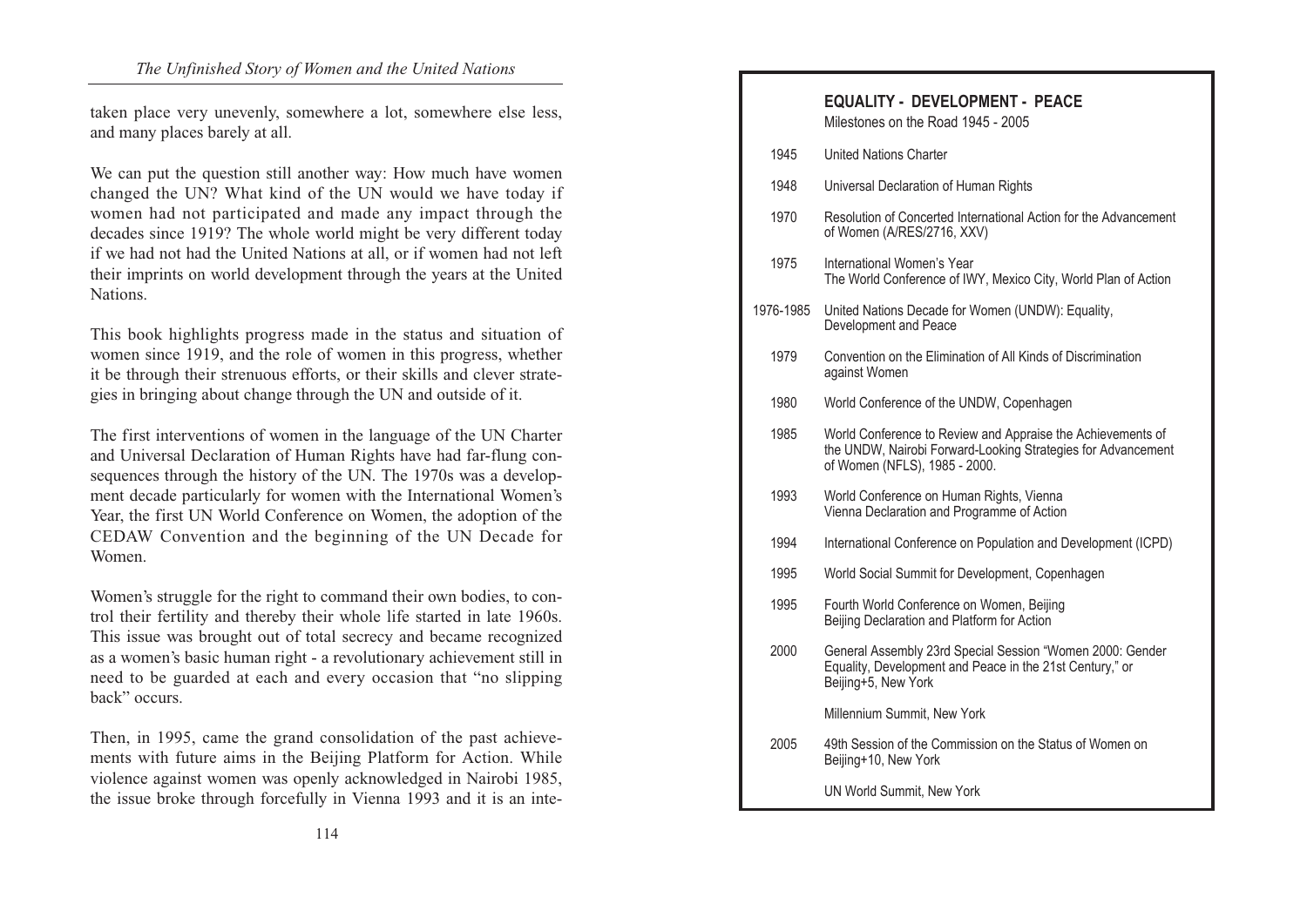gral part of the Beijing PFA, it is still in its many forms the worst plague for women globally. Anyhow from an eternal silence it has become a loudly condemned universal crime everywhere.

The important role of women in sustaining societies during armed conflicts and as major stakeholders in peace has garnered international attention, especially in light of Security Council Resolution 1325. More recently, women's indispensable role in efforts to achieve the Millennium Development Goals was recognized at the highest level during the UN World Summit held in New York from 14-16 September 2005.

These are just a few of the major issues women have brought to the global agenda during the United Nations' 60 years of existence. The UN conferences on women have literally empowered women and given them opportunities to express their views, both on the burning issues of their own life, as well as the issues of general concern in the world. Since the early 1990s women have actively participated in all major UN conferences, not only in those focusing on women. They have acted through official channels and lobbying alike, and in their respective countries they have systematically followed up the implementation of the decisions made by Member States. In fact, women have served the inter-governmental system in these roles since the time of League of Nations, but the scale of their involvement has expanded according to the growth of the inter-governmental system.

The importance of the active participation of women was already well recognized by the UN system when the series of world conferences, the "Global Agenda" for development was planned in the early 1990s, making it no longer possible to ignore the extent and significance of their impact on UN operations. With the ECOSOC Conclusions in 1997, gender mainstreaming was confirmed to be a cross-cutting, integrating and coordinating element to be applied throughout the entire UN system, including the implementation of

the other major conferences and summits. This meant the gender mainstreaming policy would permeate the whole multilateral system and facilitate the integration and coordination of the activities of the UN programmes, funds and specialized agencies.

During the Beijing+10 review and appraisal process, issues such as economic globalization, terms of trade and development, the applications of new technologies, armed conflicts and terrorism, and the HIV/AIDS pandemic, and the resulting consequences on women emerged heavily, although they were not yet topical in 1995. There is obviously a strong need to provide an appropriate opportunity for dealing with these issues among women at the global level.

This leads back to the recurring question: what kind of forum would be needed for dealing with these and other emerging issues appropriately? Would it finally become possible for the UN to organize the Fifth World Conference on Women? Or would it be realistic to contemplate the long-lived idea of having a "Women's Conference on the State of the World" outside and irrespective of inter-governmental plans? When will it be feasible to have another worldwide women's gathering to expand and accelerate the progress achieved and reinvigorate the momentum created in the Beijing+5 and Beijing+10 follow-up processes?

### **A Global Women's Movement Created**

Since the 1970s women have mobilized on a global scale and at an accelerated pace, leading to the birth of a worldwide women's movement. The NGO Tribune in Mexico City in 1975 was described as the "largest consciousness-raising session ever held." The NGO Forum in Nairobi in 1985 has been referred to as the "birth of global feminism" (United Nations, 2000d). *The NGO Alternative Global Report* states that "as we moved beyond the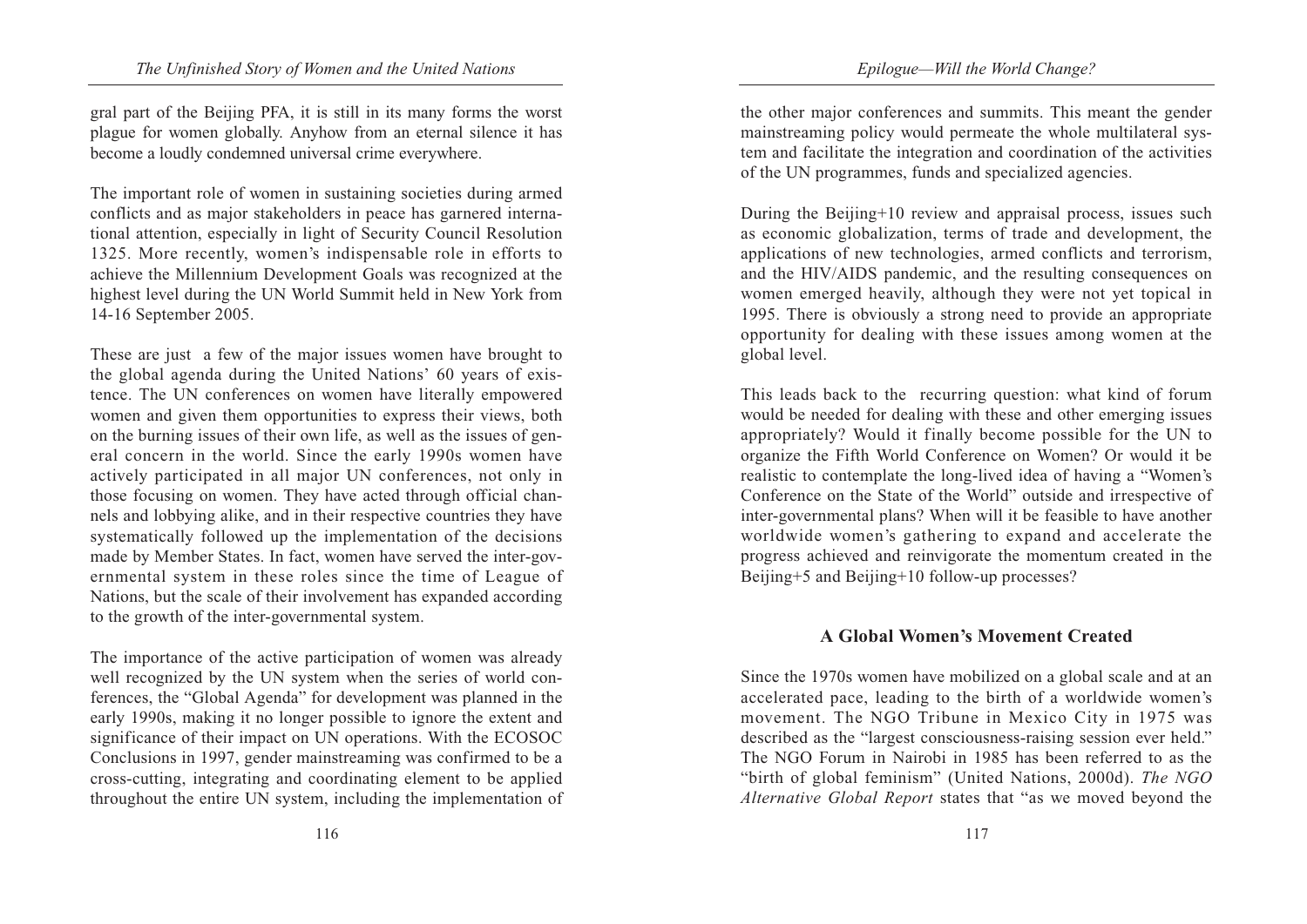1980s, it became clear that what we had created was a global women's movement and what we had set in motion was nothing less than a revolution" (CONGO, 2000).

The global conferences of the 1990s were pivotal in the development of a politically-able and astute global women's movement. According to CONGO, "Strengthened by the three women's world conferences of 1975, 1980 and 1985, women moved to the forefront in these conferences [in the 1990s] claiming a space and voice in the resulting policies. These conferences served as training grounds for a new leadership by bringing hundreds of women into the public policy process and resulting, in many countries, in a 'critical mass' of women with political clout."

In past decades the majority of women participating in women's international gatherings were mainly from the Western middleclass, representing the white minority of women from the North. The activism and dynamics of the international women's movement has now shifted to the South. Ever since the Nairobi Conference, the proportion of women from developing countries has increased in UN conferences and their parallel events. Through their enthusiasm, motivation and preparedness for action, Southern women are providing new inspiration and faith.

Improved communications and rising levels of education and knowledge have provided more and more women with the opportunity to take part in world events. In connection with the Beijing+5 process, women were invited by DAW, UNIFEM and INSTRAW through "WomenWatch" to use new information technology as a direct means to communicate online with the inter-governmental system. The same opportunity was opened also in connection with the Beijing+10, albeit in smaller scale. Furthermore, motivation and faith in the importance of participation are growing with empowerment and gaining strength through common actions during parallel events.

The importance of the Beijing PFA for the world's women was accentuated again by the intensity and extent of women's participation in the five-year review and appraisal processes in 2000 and 2005. The campaign for integration of the Beijing PFA and the Millennium Development Goals has been quite a demonstration of competence and strength of the global women's movement. The outcome of this campaign was seen during the 2005 UN World Summit in September 2005 that sought to strengthen the collective response to global challenges in development, in security and in human rights, and to revitalize the UN.

### **Every Government is Accountable to Women**

But what will take place in practice at the country level in the UN Member States? Will documents such as the Beijing PFA and the Millennium Declaration with its eight goals agreed and adopted by governments be implemented? Will cultures change and will inequality, discrimination and violence against women soon be only a memory from the past in every corner of the world?

Everything that takes place within the UN system is based on cooperation between governments and the decisions they approve. Consequently, implementation of these decisions also depends on governments' commitment to realize them in practical terms at home. This is both the strength and the weakness of the UN: the system has no authority to implement decisions directly in any country, nor the power to force any government to comply with the decisions. The only exceptions are decisions by the Security Council and UN Conventions with compliance and enforcement mechanisms.

Ultimately, practical implementation depends on the extent to which the citizens in each Member State are aware of these decisions adopted by their government at the UN on their behalf. Women as citizens can make governments accept their responsibility and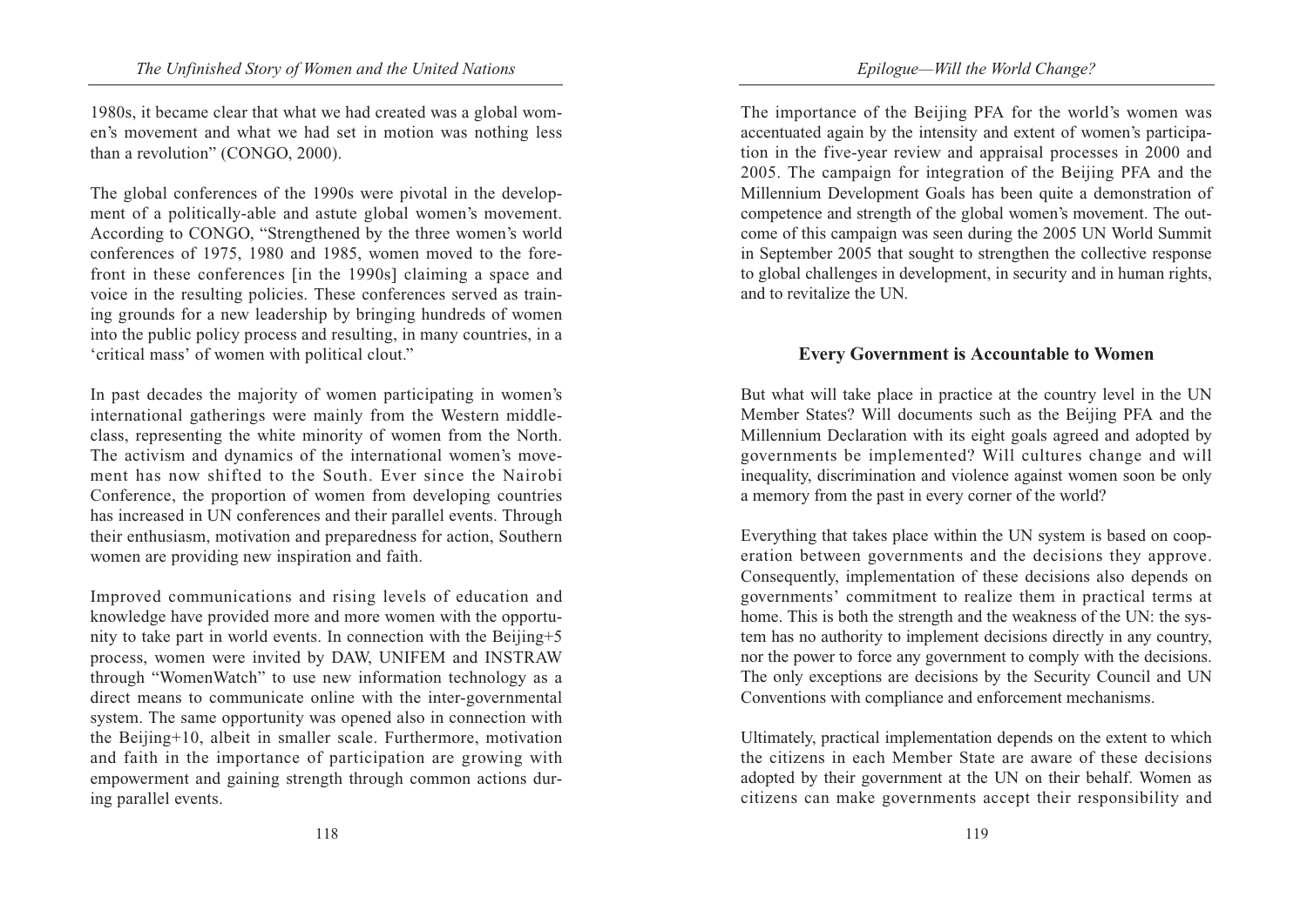accountability, but only if they know what the PFA and other programmes entail and what these imply in practice in women's lives. The formal decisions made by a world conference are only recommendations. However, they can be regarded as politically binding, particularly when adopted unanimously as was the case with the PFA, the outcome document of Beijing+5 and the Political Declaration of Beijing+10.

The weakest point of women's strategy lies at the national level. Although tens of thousands of women from around the world have participated in the events parallel to the world conferences, they are still only a small fraction of all women. The great majority of women do not know the potential power behind these programmes, platforms and resolutions adopted by their governments. They are not empowered to use them as effective tools in their country to change their lives and the lives of others.

Therefore, an immense amount of work is required to prevent the decisions adopted by governments at the UN from being forgotten to gather dust on shelves. It is our task, of women and men committed to gender equality and women's empowerment, to ensure that governments do not forget their commitments. We should question governments' credibility unless they meet the objectives they have adopted. And when governments change, incoming ones should be made aware of commitments already made since international commitments remain valid in spite of change in governments.

Implementation of the Platform for Action, gender mainstreaming and gender impact assessments have to take place separately in each country. In this process every one of us can take her/his part of the responsibility. It is crucial that the Platform for Action is "operationalized" and transformed into practical action in schools, organizations, political parties and all respective institutions. It is the responsibility of everyone to see to it that governments implement their own decisions. Without citizens' activism and contributionand in this case without women's activism and contribution—UN decisions may not be implemented in practice, no matter how good they are on paper.

UN Secretary-General Kofi Annan has commended women's participation and contributions in numerous events. His words are always very encouraging. At the beginning of Beijing+5 Special Session he praised the Beijing PFA as "one of the most remarkable documents since the United Nations Charter itself." And already before the Millennium Summit in 2000 he said that the outcome of the Beijing PFA "will not only be crucial to the rights and lives of women everywhere: it will also be crucial to the achievement of the goals at the Millennium Summit." Then he put the world on notice when he said, "the future of this planet depends on women."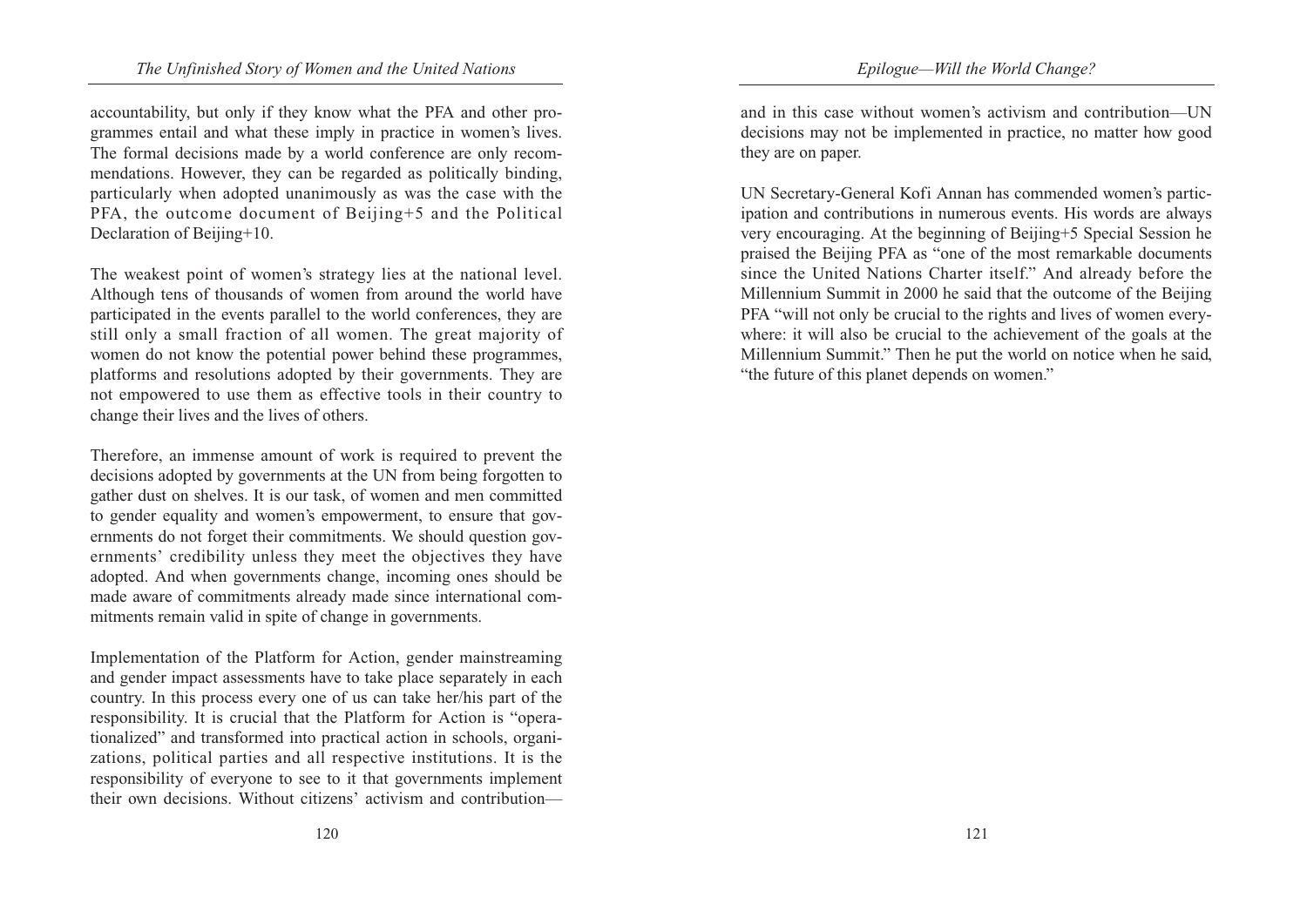#### **BIBLIOGRAPHY**

Bunch, Charlotte (1993). "Women's Rights as Human Rights: An International Lobbying Success Story." In *Human Rights Tribune*, Special Issue 2 (1). Human Rights Internet: Ottawa.

CONGO (2000). *Beijing Plus Five. NGO Alternative Global Report to the UNGASS 5 Years after Beijing, June 5-9 2000*. Conference of NGOs (CONGO): New York.

ECOSOC (1997). *Report of the Economic and Social Council for 1997*. (UN document A/52/3, pp 27-35.)

ECOSOC (2005). *Review of the Implementation of the Beijing Platform for Action*. Report of the Secretary-General, E/CN.6/2005/2. United Nations: New York.

Government of Finland (1994). *CEDAW Convention. Second periodic report by Finland*. Government of Finland: Helsinki.

Galey, Margaret E. (1995). "Forerunners in Women's Quest for Partnership." In *Women, Politics, and the United Nations*, edited by Anne Winslow. Greenwood Press: Westport, Connecticut.

Heinrich Böll Foundation/International Women's Tribune Centre (2006). *UN Reform – What's in it for Women?* (www.iwtc.org/reform\_report.pdf).

INSTRAW (1992). *INSTRAW News 18. Special Issue on The United Nations and Women: An Interview with Minerva Bernardino*. INSTRAW: Santo Domingo.

IWRAW (1998). *The Women's Watch* 11 (3-4). Humphrey Institute, University of Minnesota: Minneapolis.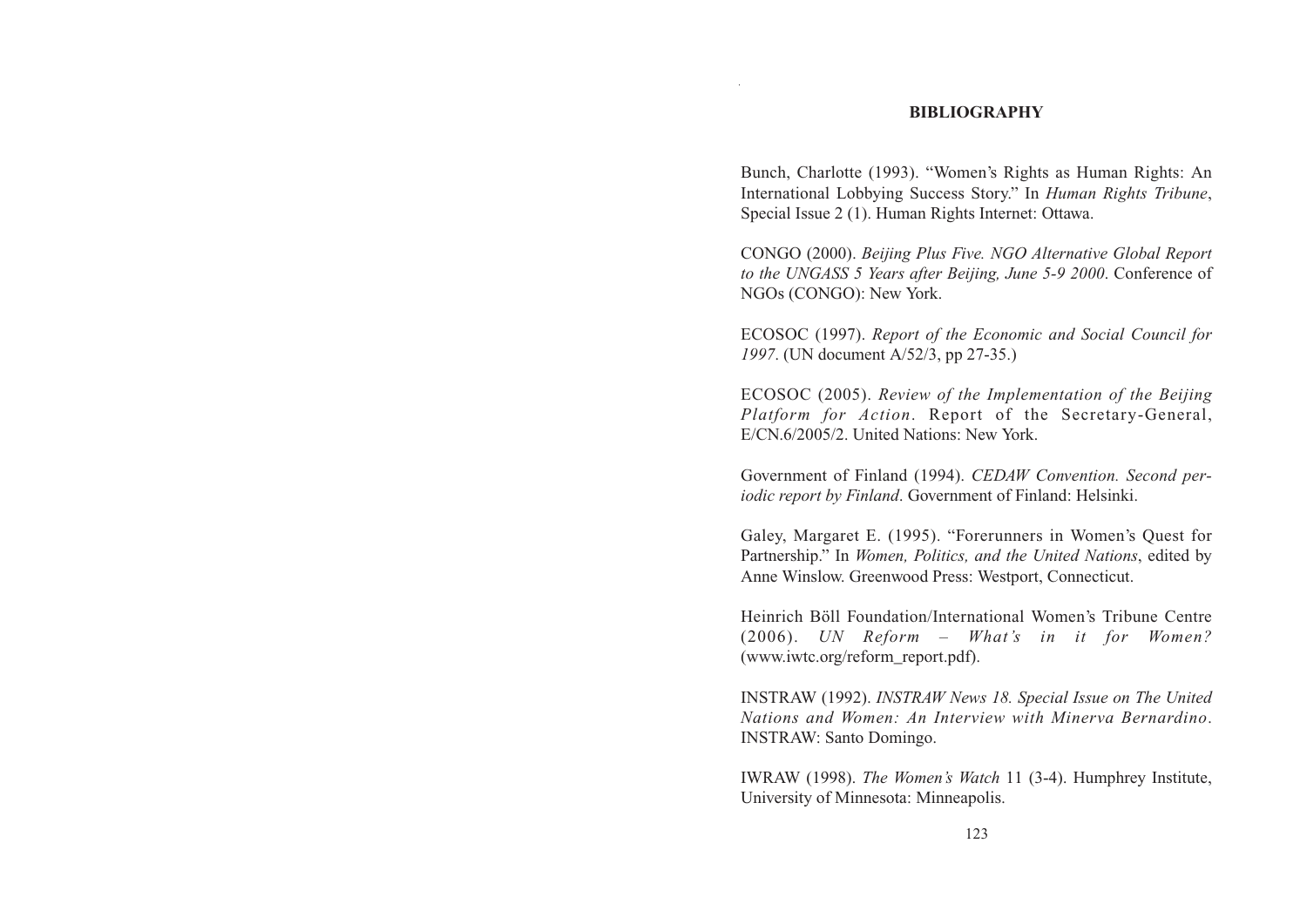Järvelin, Riitta (1997). "An ongoing study at the University of Oulu on the Provinces of Oulu and Lapland." In *Helsingin Sanomat*, 9 November 1997.

Kabeer, Naila (1995). *Necessary, sufficient or irrelevant?* Institute of Development Studies, Working Paper, No.25. Brighton: University of Sussex.

Miller, Carol (1992). *Lobbying the League: Women's International Organizations and the League of Nations*. Oxford: University of Oxford.

Miller, Carol (1994). "Geneva—The Key to Equality: Inter-War Feminists and the League of Nations." In *Women's History Review*, Vol. 3, No. 2.

Miller, Carol (1995). "Women on the UN Agenda: The Role of NGOs." Speech at the UN/NGLS Panel. NGO Forum: Huairou, China.

Morsink, Johannes (1991). "Women's Rights in the Universal Declaration." In *Human Rights Quarterly* 13 (2).

NGO Committee on the Status of Women (2005). *Ten Years after Beijing: Still more Promises than Progress. 1995-2005: Review and Appraisal of the Implementation of the Beijing Platform for Action*. NGO/CSW/NY, New York.

Palmer, Ingrid (1980). *Recommendations Relating to Women and Development Emerging From Conferences Held Under the Auspices of the United Nations or the Specialized Agencies*. World Conference on the UN Decade for Women, Copenhagen, 1980. (UN document A/CONF.94/19.) United Nations: New York.

Pietilä, Hilkka (1998). "Violence Against Women—An Obstacle to Peace. Four Conferences—A New Vision. Report on Four Conferences in 1997." In *EuroPRO-Fem* (CD-Rom). European Profeminist Men's Network, City & Shelter: Brussels.

Pietilä, Hilkka and Vickers, Jeanne (1996). *Making Women Matter: The Role of the United Nations*. Third post-Beijing updated edition. Zed Books: London.

Pietilä, Hilkka and Vickers, Jeanne (1998). "Equality— Development—Peace. The UN System in the vanguard of advancement of women, development and peace." In *The Future of the United Nations System: Potential for the Twenty-First Century*, edited by Chadwick F. Alger. United Nations University Press: Tokyo.

Sen, Gita and Grown, Caren (1985). *Development, Crises, and Alternative Visions. Third World Women's Perspectives* (DAWN Report). First non-commercial edition for the Nairobi Conference.

Sen, Gita and Grown, Caren (1987). *Development, Crises, and Alternative Visions. Third World Women's Perspectives*. New Feminist Library. Monthly Review Press: New York.

Somavía, Juan (1995). "Healing the Human Community: Redefining Human Security." In *Breakthrough News, Spring/Summer*. Global Education Associates: New York

United Nations (1970). "General Assembly Resolution outlining a programme of concerted international action for the advancement of women, 15 December 1970 (UN document A/RES/2716, XXV)." In *United Nations and the Advancement of Women 1945-1995* (see below), Document 39, pp. 169-171.

United Nations (1975). "The World Plan of Action for the Implementation of the Objectives of the International Women's Year.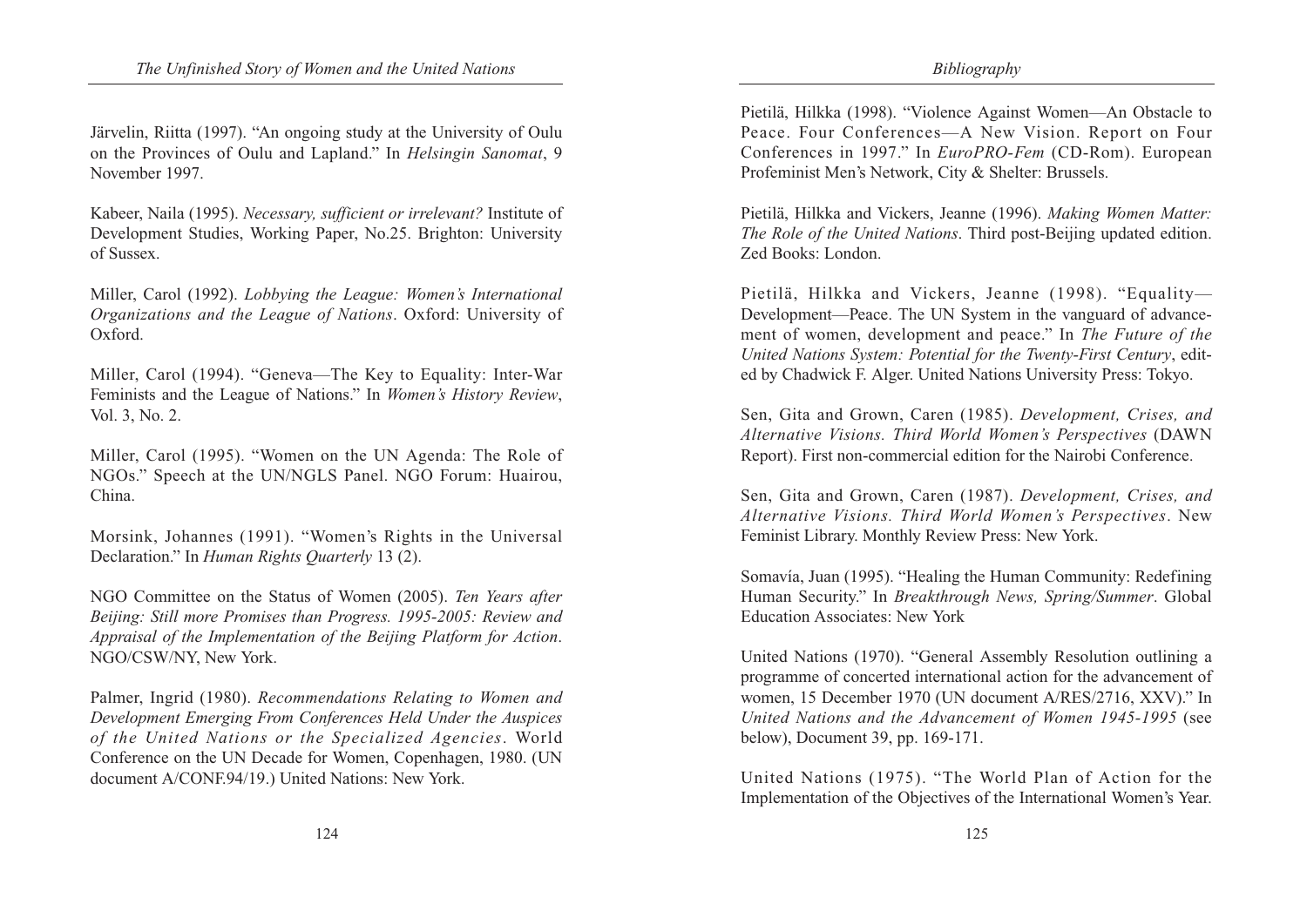Report of the World Conference of the International Women's Year, Mexico City 19 June-2 July 1975" (UN document E/CONF.66/34). In *United Nations and the Advancement of Women 1945-1995* (see below), Document 45, pp.177-201.

United Nations (1976). *Report of the World Conference of the International Women's Year, 19 June-2 July 1975, Mexico City*. (UN document E/CONF.66/34, 76/IV.1.) United Nations: New York.

United Nations (1979). Convention on the Elimination of All Forms of Discrimination against Women. *UN Treaty Series*, Vol.1249. no. 20378, p.13. In *Blue Book* (1996), Volume VI, Document 84, pp. 310-162.

United Nations (1985). *The Nairobi Forward-Looking Strategies for the Advancement of Women Towards 2000*. The text is available through the UN Information Centres and the Department of Public Information. United Nations: New York. Extract in United Nations and the Advancement of Women 1945-1995 (see below), Document 84, pp. 300-352.

United Nations (1986). *World Survey on the Role of Women in Development, 1984*. (A/CONF.116.4/Rev.1.) United Nations: New York. Sales No. E.8.IV.3.

United Nations (1992). *Report of the United Nations Conference on Environment and Development, Rio de Janeiro*, 3-14 June 1992. Sales No.E.93.I.8 and corrigenda. United Nations: New York.

United Nations (1993). *World Conference on Human Rights. The Vienna Declaration and Programme of Action*, Vienna, June 1993 (A/CONF.157/24). United Nations: New York.

United Nations (1994). *Programme of Action of the International Conference on Population and Development*, Cairo, 1-13 September 1994. (UN document A/CONF/171/13, Annexes I to IV.) United Nations: New York.

United Nations (1995a). *Report of the World Summit for Social Development*, Copenhagen, 6-12 March 1995. (A/CONF.166/9.) United Nations: New York.

United Nations (1995b). *United Nations and the Advancement of Women 1945-1995*. The United Nations Blue Book Series, Volume VI. First Edition. United Nations: New York.

United Nations (1995c). *1994 World Survey on the Role of Women in Development*. United Nations: New York.

United Nations (1996a). *United Nations and the Advancement of Women 1945-1996*. The United Nations Blue Book Series, Volume VI. Revised Edition. United Nations: New York.

United Nations (1996b). *Platform for Action and the Beijing Declaration*. Fourth World Conference on Women, Beijing, China 4-15 September 1995. United Nations: New York.

United Nations (1999a). *Improvement of the Status of Women in the Secretariat.* Report of the Secretary-General. (UN document A/54/403, 27 September 1999.) United Nations: New York.

United Nations (1999b). *1999 World Survey on the Role of Women in Development: Globalization, Gender and Work*. (UN document A/54/227.) United Nations: New York.

United Nations (2000a). *Review and Appraisal of the Implementation of the Beijing Platform for Action*. Report of the Secretary-General. (E/CN.6/2000/PC/2.) United Nations: New York.

United Nations (2000b). *The World's Women 2000: Trends and*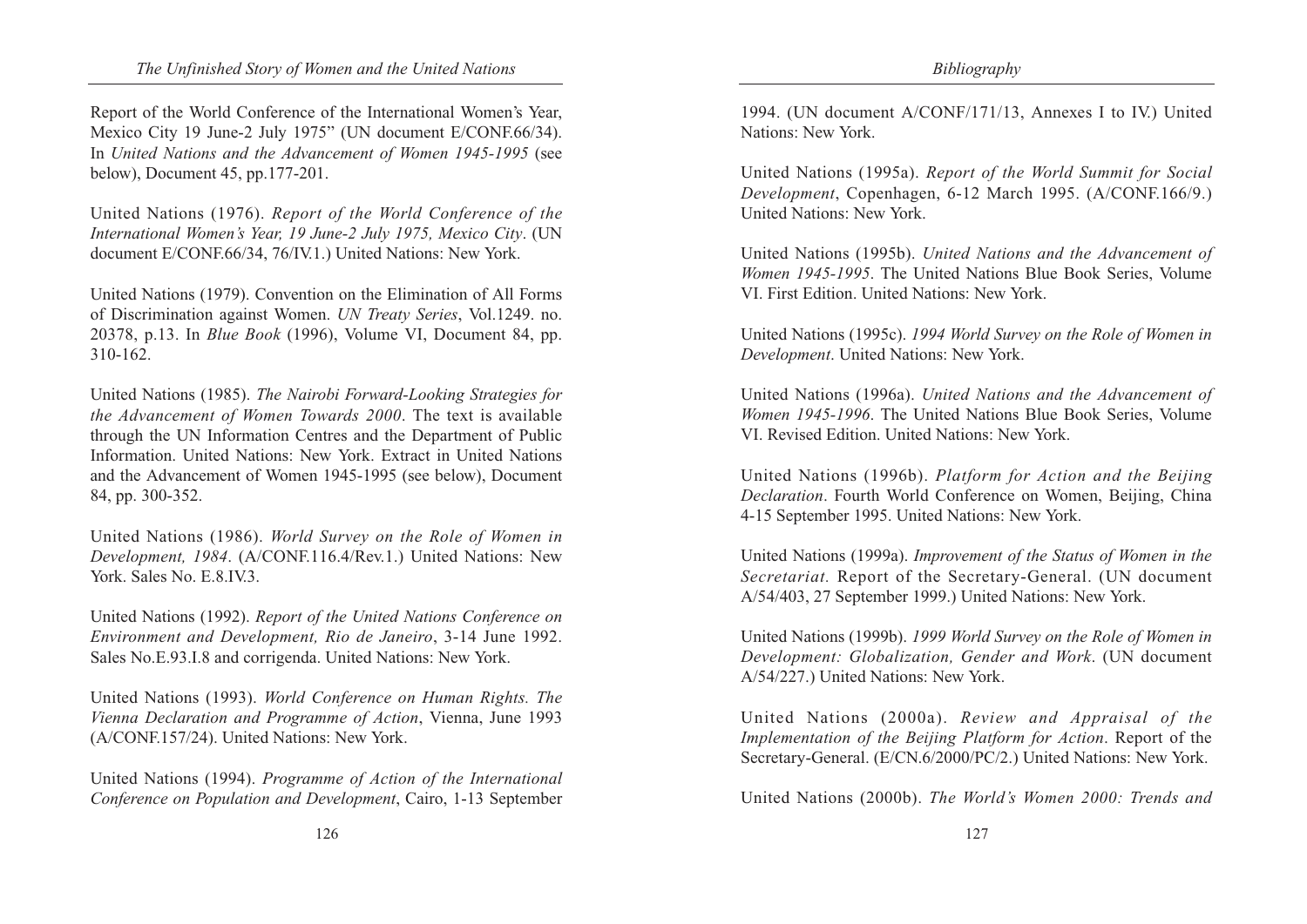*The Unfinished Story of Women and the United Nations*

*Bibliography*

*Statistics*. United Nations Statistical Division: New York.

United Nations (2000c). *Summary of the WomenWatch Online Working Groups on the 12 Critical Areas of Concern*. (UN document E/CN.6/2000/PC/CRP.1.) United Nations: New York.

United Nations (2000d). *Women 2000. The Four Global Women's Conferences 1975-1995*. Historical Perspective. Fact Sheet by UN/DPI: New York.

United Nations (2000e). Secretary-General's Address to the Special Session on Women. Press Release SG/SM/7430, WOM/1203. United Nations: New York.

United Nations (2000f). *Report of the Ad Hoc Committee of the Whole of the Twenty-Third Special Session of the General Assembly*. A/S-23/10/Rev.1. (Contains: Political Declaration and the Outcome document adopted by the 23rd Special Session of the General Assembly, June 2000). United Nations: New York.

United Nations (2002). *Women Go Global. The United Nations and the International Women's Movement 1945-2000*. An interactive, multimedia CD-Rom. National Council for Research on Women, New York.

United Nations (2005a). *Review of the implementation of the Beijing Platform for Action and the Outcome document of the 23rd GA Special Session*. Report of the Secretary-General (E/CN.6/2005/2). United Nations: New York.

United Nations (2005b). *2004 World Survey on the Role of Women in Development: Women and International Migration* (A/59/287/Add.1). United Nations: New York.

United Nations (2006). *The Millennium Development Goals Report*

*2006*. United Nations: New York. Online: (http://www.un.org/millenniumgoals).

United Nations (2006). *The World's Women 2005. Progress in Statistics*. United Nations: New York.

United Nations Development Fund for Women (2000a). *Targets and Indicators. Selection from Progress of the World's Women 2000*. UNIFEM: New York.

United Nations Development Fund for Women (2000b). *Progress of the World's Women*. A New Biennial Report. UNIFEM: New York.

United Nations Development Fund for Women (2002). *Women – War – Peace. Progress of the World's Women 2002*. Volume 1. The Independent Experts' Assessment by Elisabeth Rehn & Ellen Johnson Sirleaf. UNIFEM: New York.

United Nations Development Fund for Women (2002). *Progress of the World's Women 2002: Gender Equality and the Millennium Development Goals*. Volume 2. UNIFEM: New York.

United Nations Development Fund for Women (2005). *Progress of the World's Women 2005*: Women, Work and Poverty. UNIFEM: New York.

United Nations Development Programme (1995). *Human Development Report 1995*. Oxford University Press: New York.

United Nations Population Fund (2000). *The State of World Population 2000: Lives Together, Worlds Apart*. UNFPA: New York.

United Nations Research Institute for Social Development (2005). *Gender Equality: Striving for Justice in an Unequal World*. UNRISD: Geneva. See also the UNRISD report *Beijing+10: An*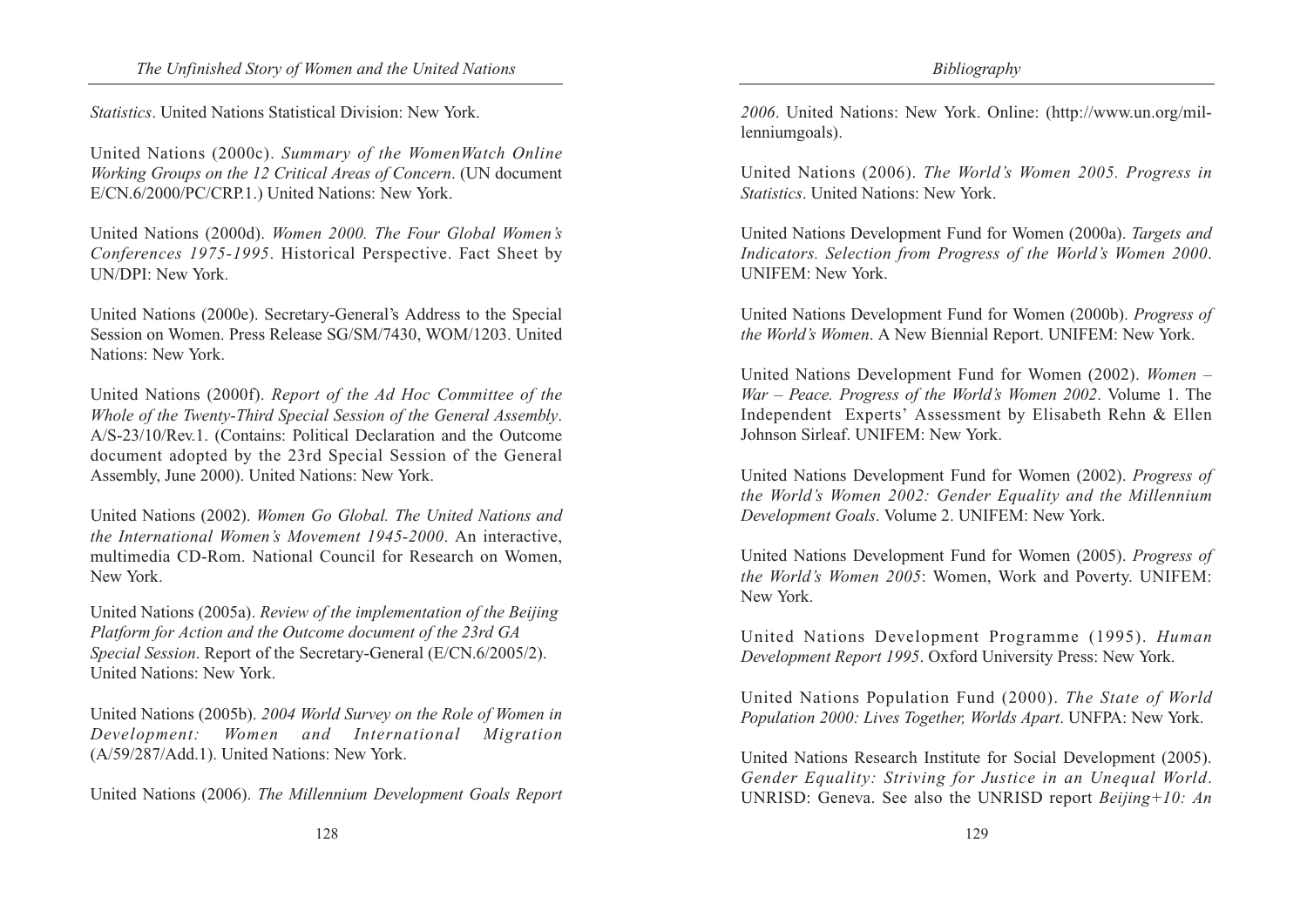*Ambivalent Record on Gender Justice* (2006). Both reports are available online: (http://www.unrisd.org/research/gender/report).

WEDO (1992). *Women's Action Agenda 21*. Official Report, World Women's Congress for a Healthy Planet. Miami, 8-12 November 1991. WEDO: New York.

WEDO (1995). *News & Views* 8 (3-4). WEDO: New York.

WEDO (1996). *Weaving a Better Future*. Final Report of Daughters of the Earth: The Environment and Development Collaborative Web. 31 August-8 September 1995, Huairou, China. WEDO: New York.

WEDO (1997). *Promise Kept, Promise Broken? A Survey of Governments on National Action Plans to Implement the Beijing Platform*. Updated September 1997. WEDO: New York.

WEDO (1998b). *News & Views* 11 (2). WEDO: New York.

WEDO (2005). *Beijing Betrayed. Women Worldwide Report that Governments have Failed to Turn the Platform into Action*. WEDO: New York.

#### **Annex I**

The first session of the United Nations General Assembly in London, 12 February 1946:

### **AN OPEN LETTER TO THE WOMEN OF THE WORLD**

"An Open Letter to the women of the world from the women delegates and advisers at the first Assembly of the United Nations:

This first Assembly of the United Nations marks the second attempt of the peoples of the world to live peacefully in a democratic world community. This new chance for peace was won through the joint efforts of men and women working for common ideals of human freedom at a time when the need for united effort broke down barriers of race, creed and sex.

In view of the variety of tasks which women performed so notably and valiantly during the war, we are gratified that seventeen women representatives and advisers, representatives of eleven Member States, are taking part at the beginning of this new phase of international effort. We hope their participation in the work of the United Nations Organization may grow and increase insight and in skill. To this end we call on the Governments of the world to encourage women everywhere to take a more active part in national and international affairs, and on women who are conscious of their opportunities to come forward and share in the work of peace and reconstruction as they did in war and resistance.

We recognise that women in various parts of the world are at different stages of participation in the life of their community, that some of them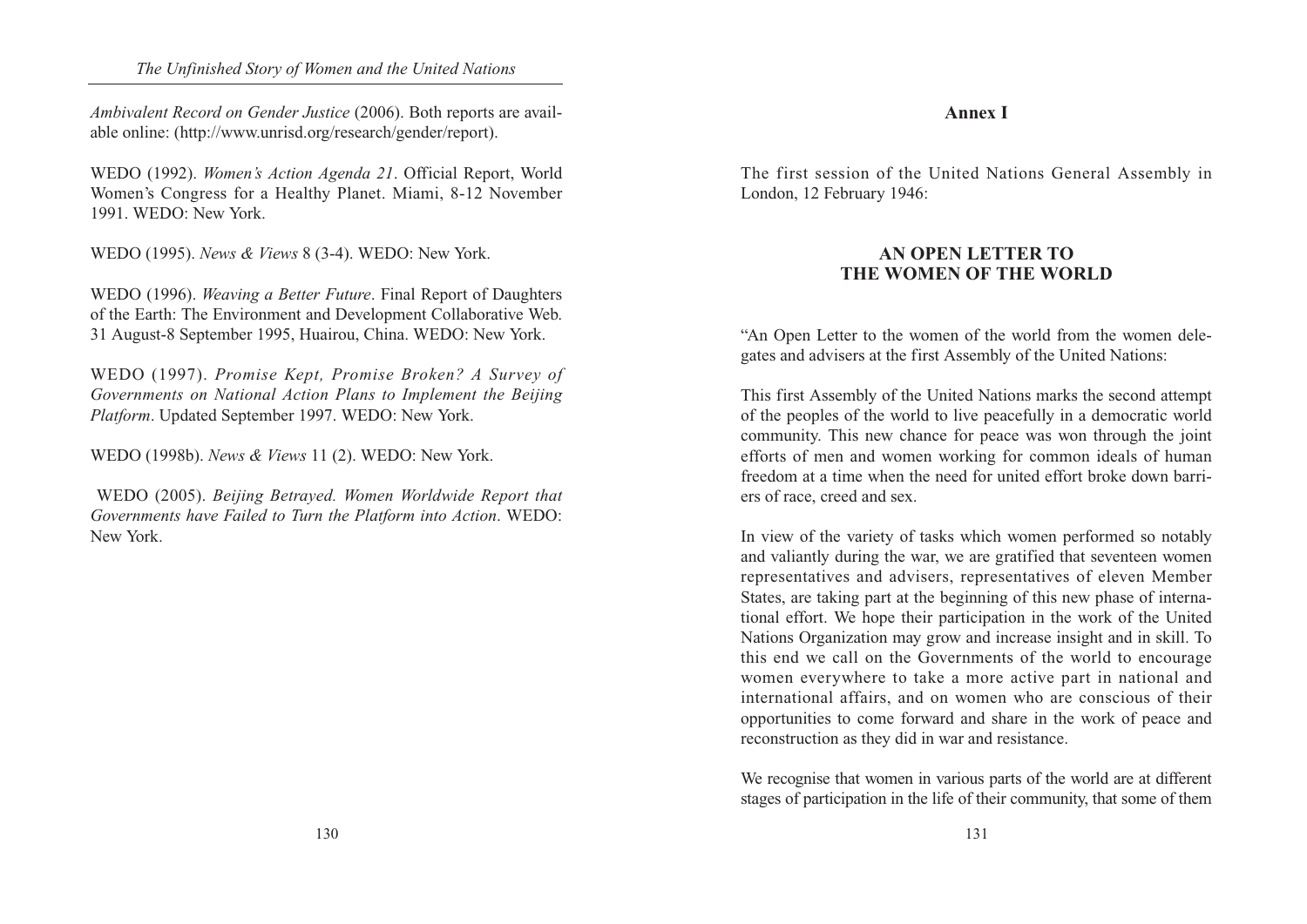are prevented by law from assuming full rights of citizenship, and that they therefore may see their immediate problems somewhat differently.

Finding ourselves in agreement on these points, we wish as a group to advise the women of all our countries of our strong belief that an important opportunity and responsibility confront the women of the United Nations: first, to recognise the progress women have made during the war and to participate actively in the effort to improve the standards of life in their own countries and in the pressing work of reconstruction, so that there will be qualified women ready to accept responsibility when new opportunities arise; second, to train their children, boys and girls alike, to understand world problems and the need for international cooperation, as well as the problems of their own countries; third, not to permit themselves to be misled by antidemocratic movements now or in the future; fourth, to recognise that the goal of full participation in the life and responsibilities of their countries and of the world community is a common objective toward which the women of the world should assist one another."

Signed by: Mrs. Eleanor Roosevelt, United States Mrs. Marie-Hélène Lefaucheaux, France Miss Minerva Bernardino, The Dominican Republic Mrs. Bodil Begtrup, Denmark Mrs. Frieda Dalen, Norway Mrs. H. Verwey, The Netherlands and 11 other women delegates to the General Assembly

### **Annex II**

### **Gender Equality Architecture and UN Reforms**<sup>1</sup>

For submission to the UN Secretary-General's High Level Panel on System-wide Coherence by the Center for Women's Global Leadership (CWGL) and the Women's Environment and Development Organization (WEDO) <sup>2</sup>

#### 17 July 2006

*This paper briefly outlines the successes and failures of the current UN system in addressing gender equality and women's rights, and puts forth several principles and characteristics that are critical to reforming the gender equality architecture in order to deliver consistent positive gender equality outcomes* 

**I. Introduction:** In the last decade, efforts to make the development, human rights and peace/security "mainstreams" work for women have resulted in impressive gains as well as staggering failures. In the ten years since the adoption of the Beijing Platform for Action (PFA), a number of strategic partnerships forged between women's movements and policy reformers have placed equity and women's human rights at the heart of global debates in areas such as the International Criminal Court, Security Council Resolution 1325 on women, peace and security, and in the Millennium Project Task Force on Gender Equality. In some regions, women have made striking gains in elections to local and national government bodies, and in entering public institutions; girls' access to primary education has

<sup>1.</sup> This paper was commissioned by the Center fo Women's Global Leadership (CWGL) and the Women's Environment and Development Organization (WEDO). It was drafted by Aruna Rao, Founder-Director, Gender at Work, and substantially revised by CWGL and WEDO.

<sup>2.</sup> See end of paper for list of endorsing organizations.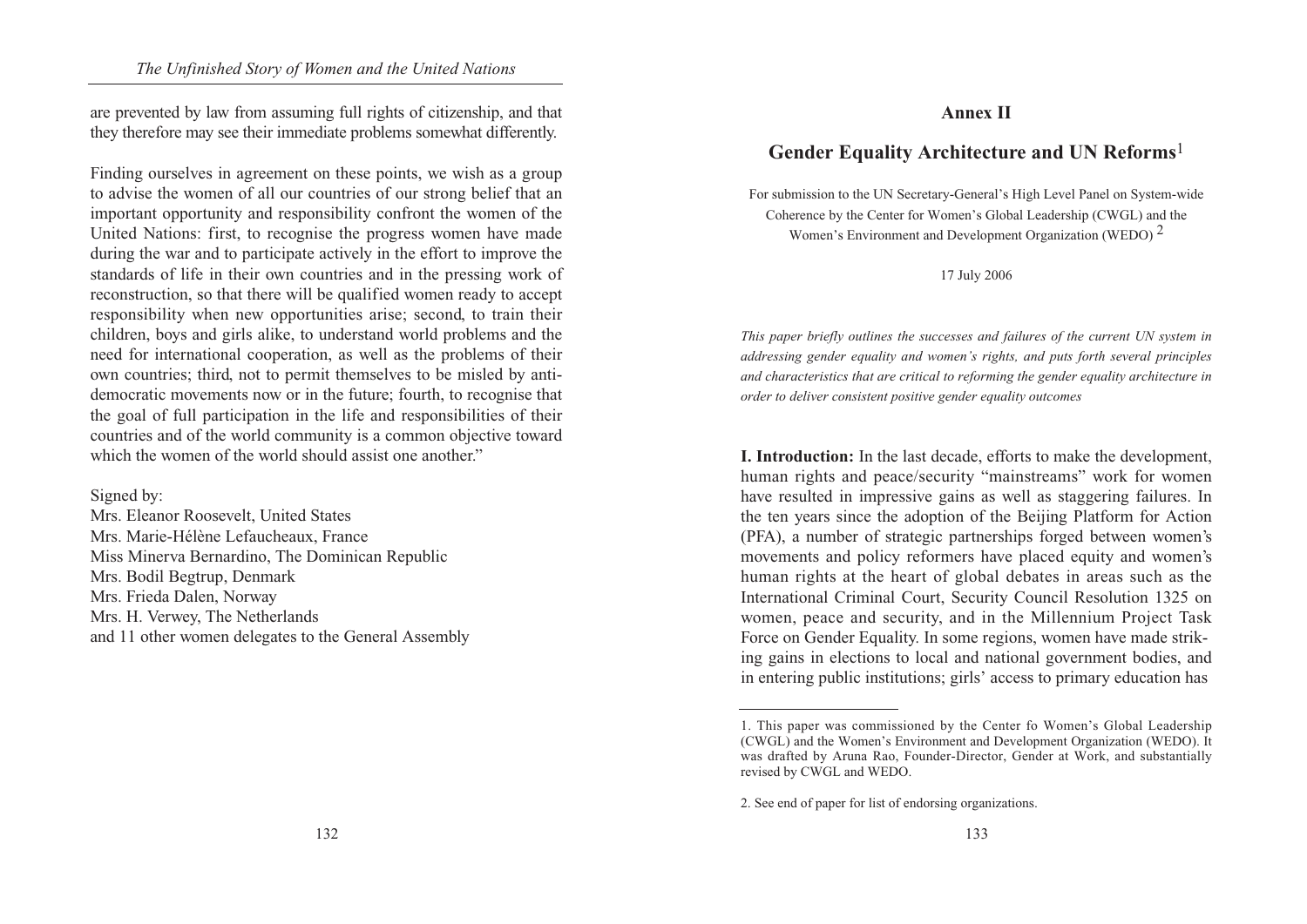increased and women are entering the labour force in larger numbers; access to contraception is much more widespread; gender equality has been mainstreamed in some countries into law reform processes and statistical measures; and violence against women has been recognized as a human rights issue and made a crime in many countries.

However, gains for women's rights are facing growing resistance in many places and too often positive examples are the exception rather than the norm. They usually occur because an individual, a network, an organizational champion, or a unique confluence of "push" factors is responsive and receptive to change. Even then, these changes only come about when women's rights advocates invest extraordinary interest, time and effort and, where required, take significant risks. For instance, it took nearly five years of advocacy by women with support of a small number of donors to get Burundi women included at the peace table and, at the eleventh hour, it was the advocacy of Nelson Mandela that made it finally happen. This ad hoc approach, which too often requires high-level intervention, is not effective in producing consistent positive outcomes to support gender equality and women's human rights.

**II. Identifying the Gaps and Problems:** Ten years after Beijing and 30 years after the first world conference on women in Mexico City, gender equality has a growing number – but still too few – advocates in the corridors of power at international, national or local levels where critical decisions are made. For decades, women have relied on the United Nations as an important venue for the promotion of human rights and social justice, demanding that the UN set global norms and standards in these areas. Just last year at the World Summit, governments reaffirmed that gender equality is critical to the achievement of all Millennium Development Goals, and re-committed to its promotion in Goal #3. But too often there is insufficient implementation of these commitments, as demonstrated by the failure to achieve universal primary education in 2005—the first MDG target.

Many women's rights advocates now fear that the political championship at a global level for social justice and women's rights is eroding. Evaluation after evaluation shows that countries, bi-lateral donors and the multilateral system consistently fail to prioritize, and significantly under-fund, women's rights and equality work.<sup>3</sup> Money talks, and in this case, it has voted with its feet. Equally worrying is the fact that new aid principles stressing national ownership and their accompanying aid modalities such as budget support and sector wide approaches, while laudable in some ways, make it even harder to specifically resource and track gender equality goals.

**Current state of Gender Equality and Gender Mainstreaming at the UN:** The present phase of UN reform provides an opportunity to take gender equality from the realm of rhetoric to the practice of reality. Most women's rights advocates agree that the normative frameworks for gender equality and women's human rights – legal frameworks, constitutional guarantees for equality, and gender equality policies – have advanced considerably in many countries as well as within the UN system. However, the lack of implementation and accountability repeatedly undermines these commitments.

"Gender Mainstreaming," promoted widely in the UN after the Beijing Fourth World Conference on Women, was transformatory in its conception. But it has been extremely limited in its implementation. Gender mainstreaming has often only been reluctantly adopted by "mainstream" agencies because top leadership has not adequately supported this agenda; it has too often become a policy of "add women and stir" without questioning basic assumptions, or ways of working.

It has been implemented in an organizational context of hierarchy and agenda setting that has not prioritized women's rights and where women's units usually have limited authority to initiate or monitor

<sup>3.</sup> UNIFEM Assessment: A/60/62 – E2005/10; UNDP Evaluation of Gender mainstreaming (http://www.undp.org/eo/documents/EO\_GenderMainstreaming.pdf).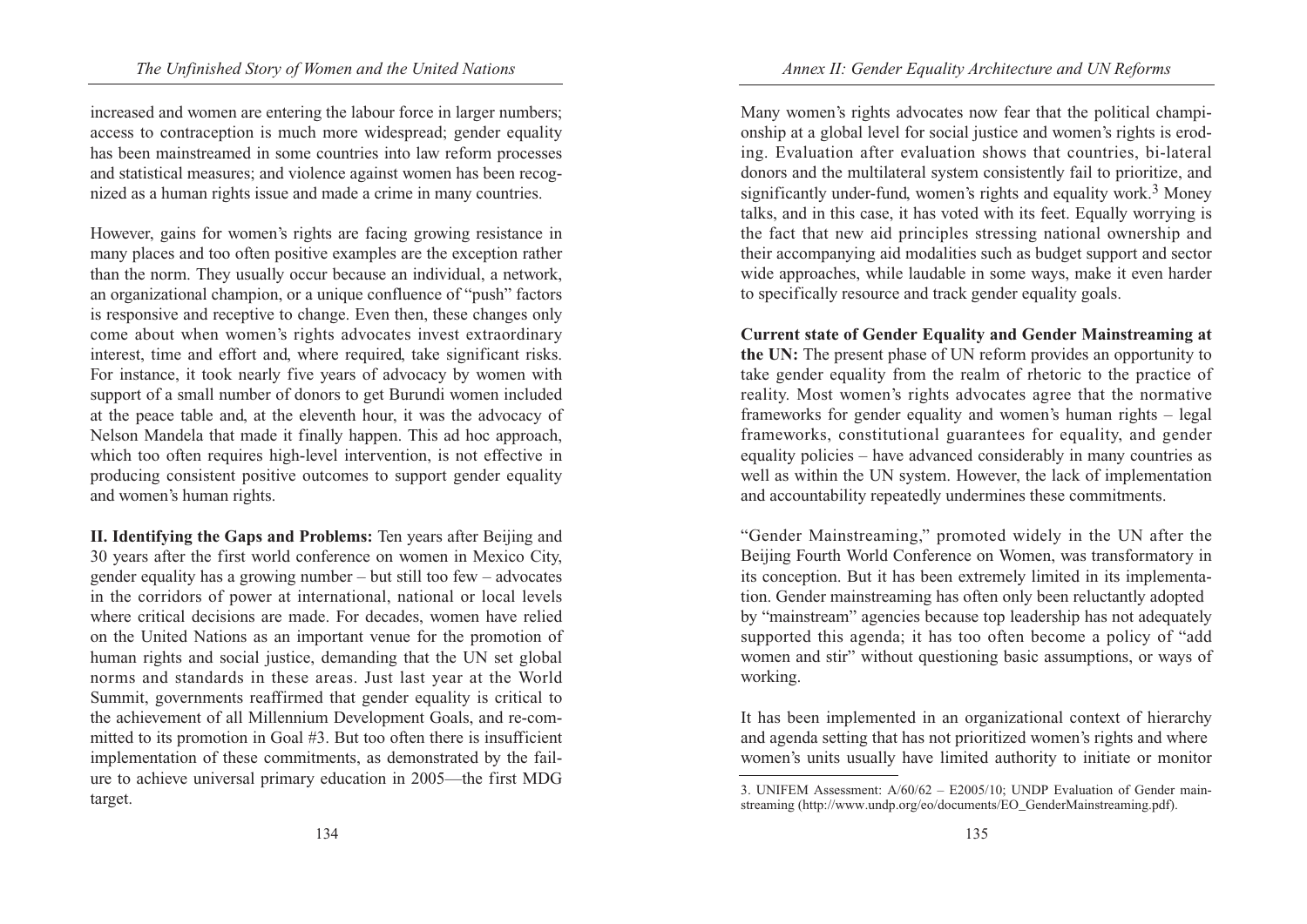gender equality work, and no authority to hold people and programmes accountable.

Gender mainstreaming is sometimes even misused to simply mean including men as well as women, rather than bringing transformational change in gender power relations. At best, it has meant such things as adopting a gender policy, creating a gender unit to work on organizational programmes, mandatory gender training, and increasing the number of women staff and managers. In the worst cases, gender mainstreaming has been used to stop funding women's work and/or to dismantle many of the institutional mechanisms such as the women's units and advisors created to promote women in development, in the name of integration. Both national and international institutions have had this experience.

The UN system is replete with examples of structures and personnel mandated to do gender equality work that are under-resourced and under-prioritized. They constantly must fight an uphill battle as a result of their low place in organizational hierarchies, small size, limited mandate, and the lack of autonomy and connection to key constituencies. Currently, there are several under-resourced agencies focused exclusively on women's issues (United Nations Development Fund for Women (UNIFEM), International Research and Training Institute for the Advancement of Women (INSTRAW), the Secretary-General's Special Advisor on Gender Issues (OSAGI), and the Division for the Advancement of Women (DAW)). For example, UNIFEM, the only unit with a (limited) field presence, is a fund, not an independent operational agency, that reports to the UNDP [United Nations Development Programme] administrator, which means that it doesn't have a seat at high-level decision-making tables. Gender units – from OSAGI to those in the specialized agencies – have limited ability to provide critical feedback or speak out on gender equality performance; too often these special advisor or gender focal points in the UN are used to defend the status quo rather than change it. Their limited budgets, their limited access to

decision making, and their limited terms of reference do not position them as critical players in their own entities.

Other larger agencies, including UNDP, UNFPA [United Nations Population Fund], UNICEF [United Nations Children's Fund], UNESCO [United Nations Educational, Scientific and Cultural Organization], the High Commissioners for human rights and refugees and others, sometimes do important work on gender equality, but it is only a part of their mandate, and often receives low priority. According to a 2002 UNIFEM/UNDP scan, of the 1,300 UN staff who have gender equality in their terms of reference, nearly 1,000 of these are gender focal points that are relatively junior, have little substantive expertise, no budgets, and who deal with gender as one element of a large portfolio. In other words, these structures are designed to fail or falter.

Funding for gender equality work within both mainstream agencies and women's specific mechanisms such as UNIFEM is grossly inadequate for the task at hand. In 2002, UNIFEM's resources totaled US\$36 million. In comparison, UNFPA's budget for the same year was US\$373 million; the Office of the High Commissioner for Human Rights' budget was US\$64 million and UNAIDS' [Joint United Nations Programme on HIV/AIDS] budget was US\$92 million. UNICEF's budget in the same year totaled US\$1,454 million. The message is clear: investment in women is of the lowest order. Most mainstream agencies cannot even track how much money they spend on women rights and the achievement of gender equality.

With decades of experience and in view of the challenges ahead, there is ample knowledge of how the UN system can be better organized and structured to facilitate positive change for women and families. Currently there are a variety of options that are being discussed. We see some as a backward step, such as the absorption of UNIFEM into a larger agency such as UNDP, while others would bring only cosmetic change, such as simply combining current man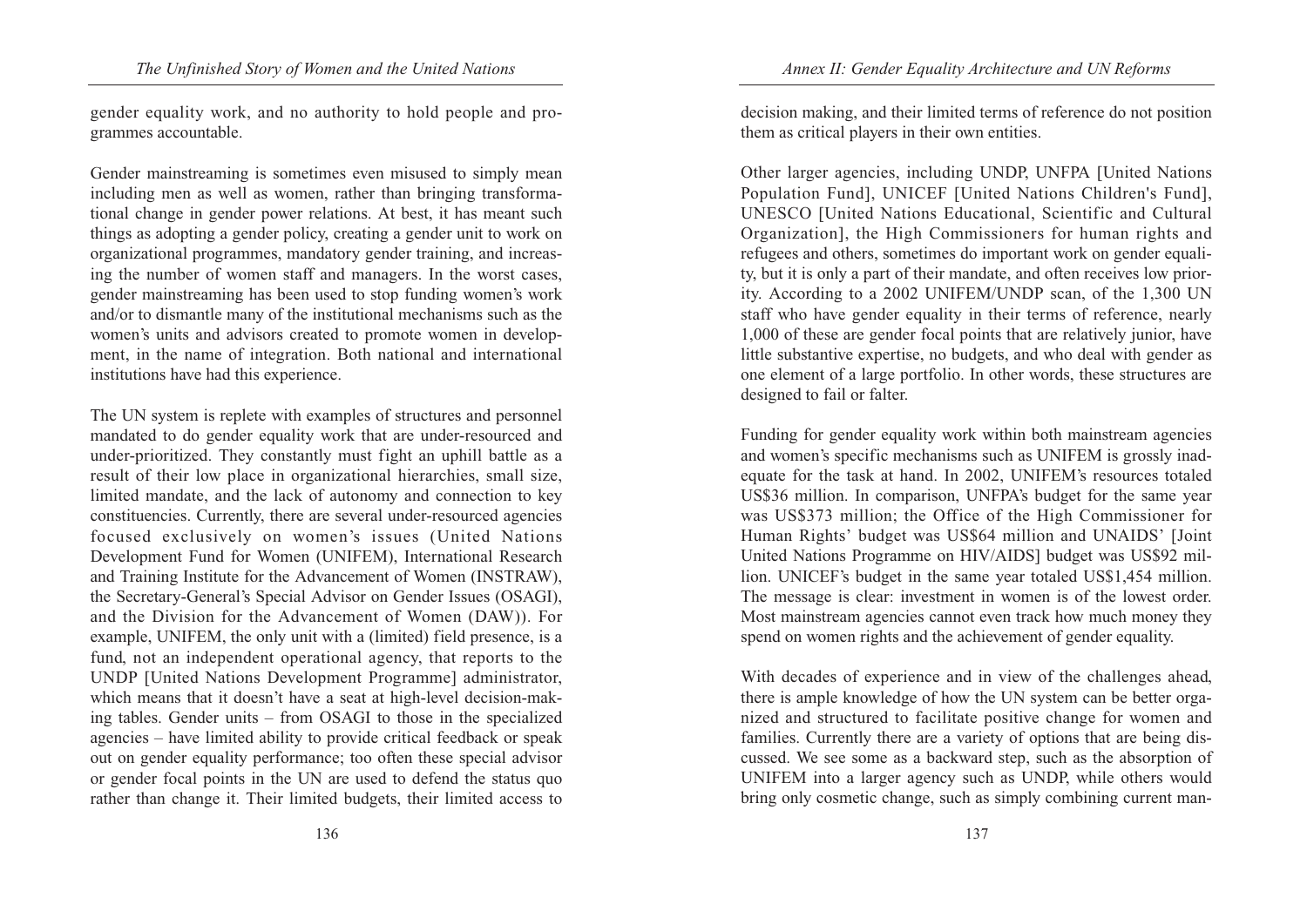dates, activities and budgets of UNIFEM, DAW, OSAGI and INSTRAW. These we reject.

We believe that the current system is no longer acceptable. Therefore, we have focused on the approaches that have the greatest potential to bring about coherence and positive systemic change. Our preferred approach would be the creation of a well-resourced independent entity with normative, operational and oversight capacity, a universal country presence and led by an Under-Secretary-General. An alternative approach would be the creation of a specialized coordinating body with similar functions, drawing on the UNAIDS model.

**III. Recommendations for Transforming the UN Gender Equality Architecture:** There are many ways to carry out these approaches, which this paper does not spell out in detail. However, whatever approach is taken, the principal functions and characteristics that we believe are essential to an effective gender equality machinery are described below. Such an entity must be a strong, **women-specific entity** mandated to work across the whole UN system – one that has the capacity to lead, monitor and to act as a driving force, or catalyst, for the advancement of gender equality and women's rights, at both the global and country level.

This system-wide women-specific entity must perform three critical functions. It must have **policy-setting** responsibilities on substantive issues of gender equality and women's rights. It must have the capacity to monitor, with the **authority to ensure accountability**, on gender mainstreaming throughout the UN system. Finally, it must have a **field presence to conduct and shape UN operational activities** to ensure that gender equality and women's rights programming are carried out effectively. This universal country presence is essential to bridge the biggest gap between commitments to women's human rights norms and the realities of implementation.

In order to function effectively, this entity must be backed up with several critical components or characteristics. It must have **autonomy**; it must be **adequately and sufficiently resourced** (financially and in terms of personnel with high levels of substantive expertise); and it must have the **authority and clout** necessary for the entity to function as a substantive and political leader for gender equality at the global and national level.

## **A: The Framework for a Women-Specific Lead Entity**

**Women-specific lead entity:** Realizing women's rights and gender equality needs clear leadership on both the policy and the operational side and we believe that a more explicit and synergistic relationship between normative and operational work can best be achieved under one umbrella. Without a lead entity, gender equality continues to be everybody's and nobody's responsibility. Gender mainstreaming will work best only when it co-exists alongside a strong women's agency that can demonstrate leadership and advocate at the highest levels and hold the system accountable. An entity with system-wide reach will improve the sharing of information, expertise and follow-up between the normative and operational arms. The artificial separation between the normative and operational does not work in practice, leaving the normative function isolated from work on the ground where real conditions inform policy and programme requirements. Moreover, policy advocacy has too long eclipsed the equally important business of institutional and operational change needed to deliver development benefits to women.

Despite the arguments of some critics, having a strong womenspecific entity will not "ghettoize" women's issues. Just as other issues have clear leadership (e.g., ILO [International Labour Organization] for labour, UNICEF for children, and UNHCR [United Nations High Commissioner for Refugees] for refugees),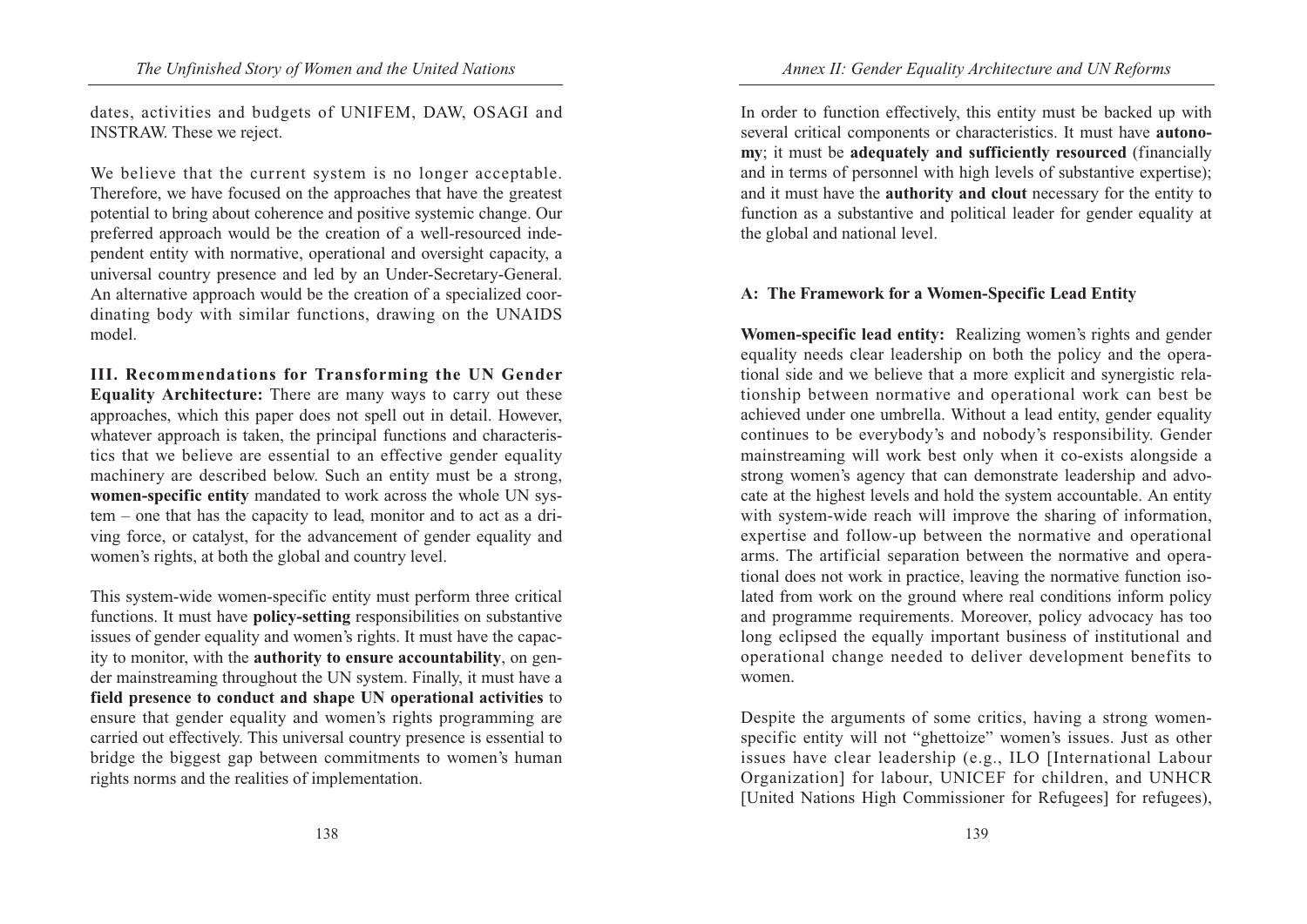*Annex II: Gender Equality Architecture and UN Reforms*

gender equality issues also needs a driving force. This is not a contradiction. The ILO does not ghettoize issues of labour. Just because UNICEF focuses on children doesn't mean that World Food Programme should not distribute food to children or that ILO cannot deal with child labour. At the same time, making it the mandate of every agency should not preclude resourcing a specific entity with a mandate to lead, catalyze and monitor the work. Every agenda needs a political driver to lead it and the gender equality agenda is no exception.

**System-wide responsibility for gender equality:** Effectiveness of such a high level women-specific entity is contingent not only on its own vision and capacity but also on the strengthened commitment (as measured through prioritization, resourcing and results) of existing agencies in the whole United Nations system toward gender equality goals. Women's lives around the world are touched by decisions ranging from small arms trade, climate control and macroeconomic policy to water and sanitation, health and education. The task is too broad and nuanced to be addressed by any one agency alone. In the case of HIV/AIDS for example, the whole UN system is mandated to address it with the support of UNAIDS (including a wellresourced global fund for HIV/AIDS) and similarly the whole system is mandated to address human rights with the support of a recently expanded OHCHR [Office of the High Commissioner for Human Rights]. So, too, for gender equality, system-wide responsibility is critical.

## **B: The Key Functions**

**Policy Development and Advocacy:** The entity should have a comprehensive mandate dedicated to the full range of women's rights and concerns, derived from CEDAW, the Beijing Platform for Action, and other relevant policies. It must be able to create and set coherent global policy for gender equality across the UN system and

advocate for necessary changes at both policy and institutional levels. While the primary change must focus on implementation and accountability for commitments that exist, gender discrimination is still embedded in many legal and policy frameworks at all levels and normative work must continue to be a priority.

**Operations:** It is critical for this entity to work at the country and regional levels on strategic thinking, constituency building and programming. To enhance its leadership role, this entity must provide high quality substantive expertise buttressed by research and practice on the gender dimensions of a range of substantive areas from macroeconomic policy and governance to violence against women and sexual and reproductive rights. It should implement programmes, facilitate innovation, share lessons learned and enable institutional learning throughout the system. This work must be done in close collaboration with women's organizations and networks.

**Monitoring and Accountability:** Along with policy development and operations, the lead entity must be able to develop a corresponding action plan and set of performance indicators that are consistently tracked. It must have the capacity to monitor and the power to ensure accountability, in the form of a mechanism that would function at all levels of the UN system. Developing partnerships with NGOs and women's rights networks at global, regional and country level is a critical part of the governance structure of this accountability mechanism.

High-level systems at the country and regional levels need to develop and implement specific accountability mechanisms, incentives for promoting work on gender equality, and take action for noncompliance. The institutional architecture at the country level must be held accountable for gender equality goals using agreed-upon benchmarks not only for the process of gender mainstreaming but for progress toward women' rights and equality goals. Incentive systems are key as well as hiring more women in shaping the way staff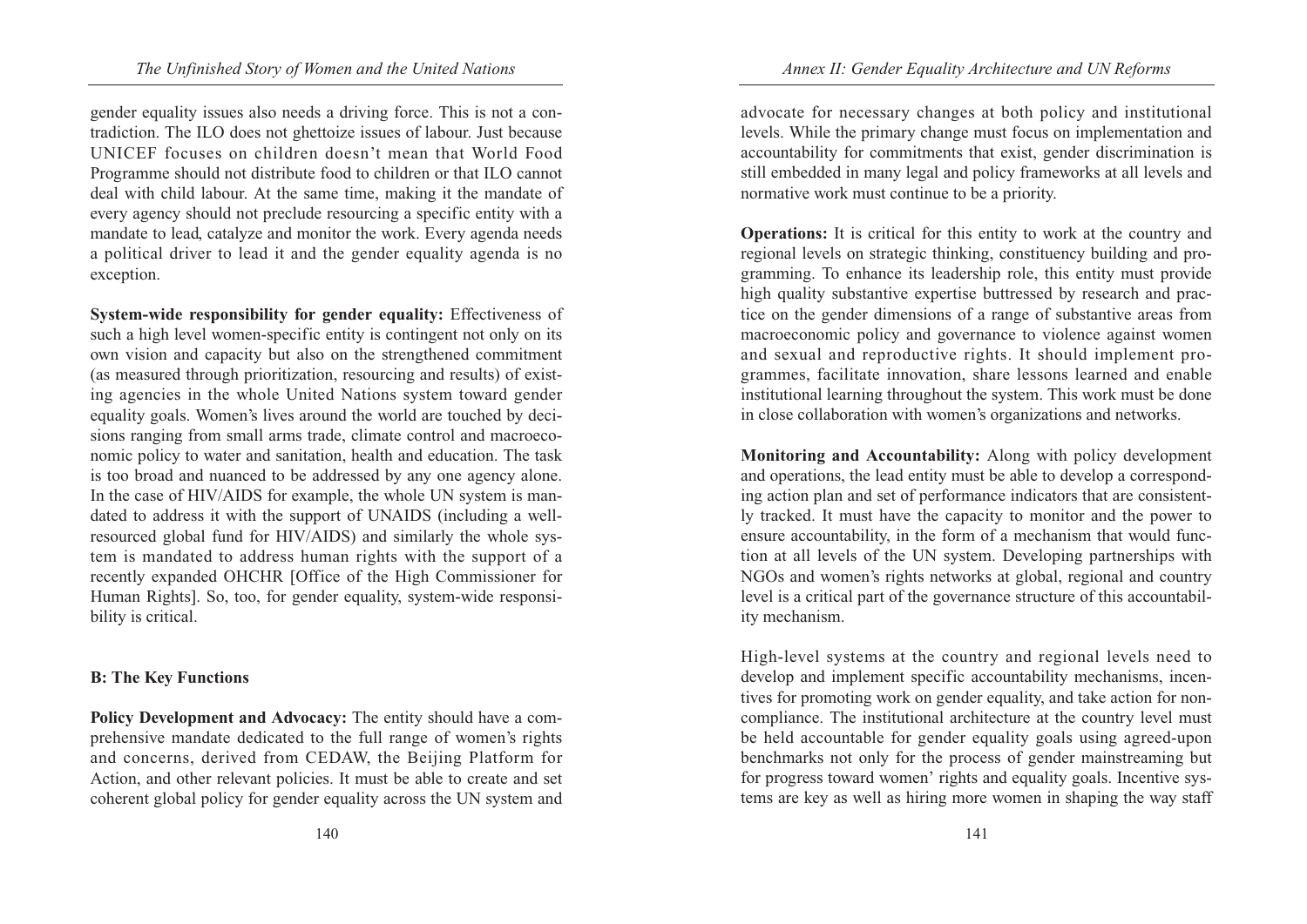responds to these issues.

## **C: The Key Characteristics of a Women-Specific Entity**

**Agency Autonomy:** In order to ensure accountability for gender equality and women's rights efforts, there needs to be an independent lead entity with the authority to take responsibility to tackle these issues and promote gender commitments effectively. Such an entity cannot be subsumed under another agency and must have its own governance structure.

**High-level Leadership:** The formation of a strong entity with the potential to drive and affect change requires a major up scaling of power, authority and resources. To guarantee this organizational stature and a voice for women at the UN decision-making table, it should be led by an Under-Secretary-General with substantive expertise in gender equality. In addition, this entity must participate in high-level decision-making bodies, such as the Chief Executive Board for Coordination (CEB), High Level Committee on Programmes (HLCP), and the Executive Committee on Peace and Security (ECPS).

**Universal Country Presence:** Every UN Country Team (UNCT), every regional centre, every UN peacekeeping mission needs to have a gender equality expert or team that is represented at the heads of agency level where decisions are made and must have an independent budget.

**Adequate Resources:** The lead entity must have substantial, regularized and predictable resources adequate to implement the mandate. This also includes well-trained substantive personnel at all levels of the UN system, and at the global and country level.

An expansion in resources for work on gender equality, as well as concrete tracking mechanisms for allocations and expenditures in every UN organization and every UNCT is a necessary component of reform. All UN agencies must also do gender budgeting to make transparent the resources they are allocating to gender equality goals. Funding for gender equality goals must come out of regular budgets and not extra-budgetary sources alone and new ways of leveraging funding for this work will need to be explored. For example, the United Nations should consider allocating a percentage of all voluntary contributions to operational activities for gender equality.

Donors need to reinforce implementation of these principles rather than create escape hatches for them. Too often, while donors are calling for gender mainstreaming, they provide cost-sharing resources to mainstream agencies, in spite of the fact that these agencies consistently fail to allocate core resources to gender equality. This takes funds away from women's rights advocates and encourages mainstream agencies to "hold out" on investing their core resources.

**IV. Conclusion:** This paper has outlined the structure, principal functions and characteristics of an effective gender equality machinery for the UN system. Making this vision a reality must involve not only governments and the UN system but also the creative thinking and vast experience of women's organizations and networks around the world. Time is running out and we must act together now.

## **Endorsing Organizations**

1. ABANTU for Development (People for Development), Ghana

2. Action Canada for Population and Development, Canada

3. African Women's Development and Communications Network (FEMNET)

- 4. African Women's Development Fund (AWDF)
- 5. Ain o Salish Kendra (ASK), Bangladesh
- 6. Amnesty International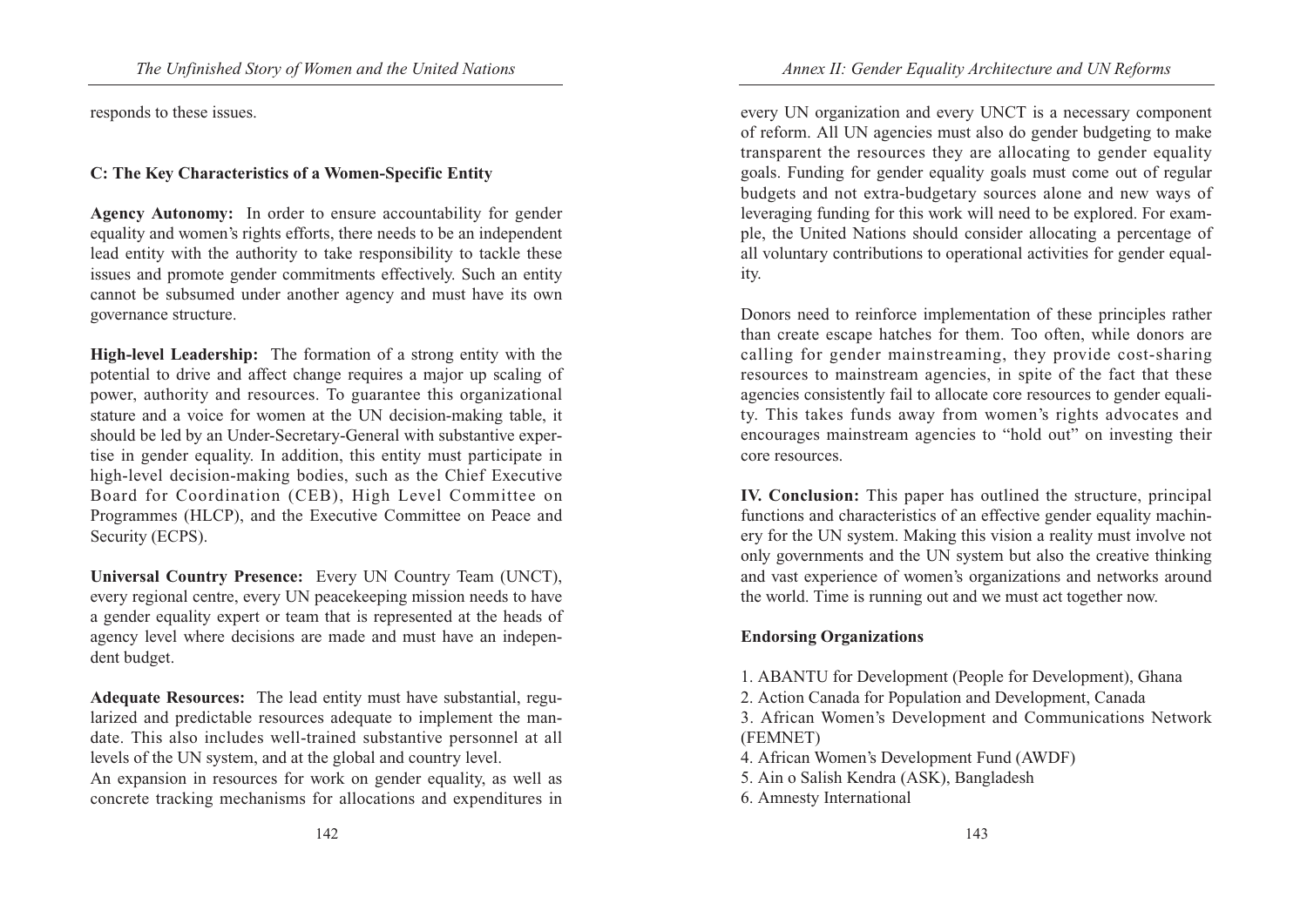7. Asia Pacific Women's Watch 8. Association for Women's Rights in Development (AWID) 9. Aurat Foundation, Pakistan 10. Baha'i International Community 11. Center for Women's Global Leadership (CWGL) 12. Concertacion Interamericana de Mujeres Activistas por los Derechos Humanos de las Mujeres (CIMA) 13. DAWN 14. Empower Children & Communities against Abuse (ECCA), Uganda 15. Engender, South Africa 16. Feminist Coalition, Serbia 17. Feminist League, Kazakhstan 18. Flora Tristan, Centro de la Mujer Peruana, Peru 19. FOKUS – Norwegian Forum for Women and Development 20. Fondo Alquimia, Chile 21. Forum of Women's NGOs of Kyrgyzstan 22. Gender Statistics Users Group (GSUG), UK 23. Global Fund for Women 24. INFORM Human rights Documentation Centre, Sri Lanka 25. Institute of Economics, Russian Academy of Sciences (RAS), Russia 26. International Center for Research on Women (ICRW) 27. International Coalition for Development Action (ICDA) 28. International Confederation of Free Trade Unions (ICFTU) 29. International Indigenous Women's Forum (FIMI) 30. International Planned Parenthood – Western Hemisphere Region (IPPF-WHR) 31. International Women's Rights Action Watch - Asia-Pacific Region 32. International Women's Tribune Center (IWTC) 33. Japan Women's Watch, Japan 34. KULU – Women and Development, Denmark 35. MADRE 36. National Women's Studies and Information Centre, Moldova

37. Network of Women in Black, Serbia 38. North America Masaba Cultural Association(NAMCA), Uganda 39. Norwegian Network for Women and the UN, Norway 40. Open Society Institute 41. Rights & Democracy, Canada 42. Riverdale Immigrant Women's Centre, Canada 43. Rozan, Pakistan 44. Saathi, Nepal 45. Shirkat Gah – Women's Resource Centre, Pakistan 46. SisterSong Women of Color Reproductive Health Collective, USA 47. SOS Hotline for Women and Children Victims of Violence, Montenegro 48. South East Asia Women Watch (SEAWWatch), Philippines 49. Stavropol Regional Human Rights Center, Russia 50. Thai Women Watch, Thailand 51. Toronto Women's Call to Action, Canada 52. UNIFEM/USA (U.S. Committee for UNIFEM) 53. Women and Media Collective, Sri Lanka 54. Women and Society, Bosnia and Herzegovina 55. Women in Law and Development in Africa (WiLDAF) 56. Women in Peacebuilding Network – Africa (WIPNET-A) 57. Women's Environment and Development Organization (WEDO) 58. Women's International League for Peace and Freedom (WILPF) 59. Women's Rights and Gender Equality Organizations, Armenia

60. WOMANKIND Worldwide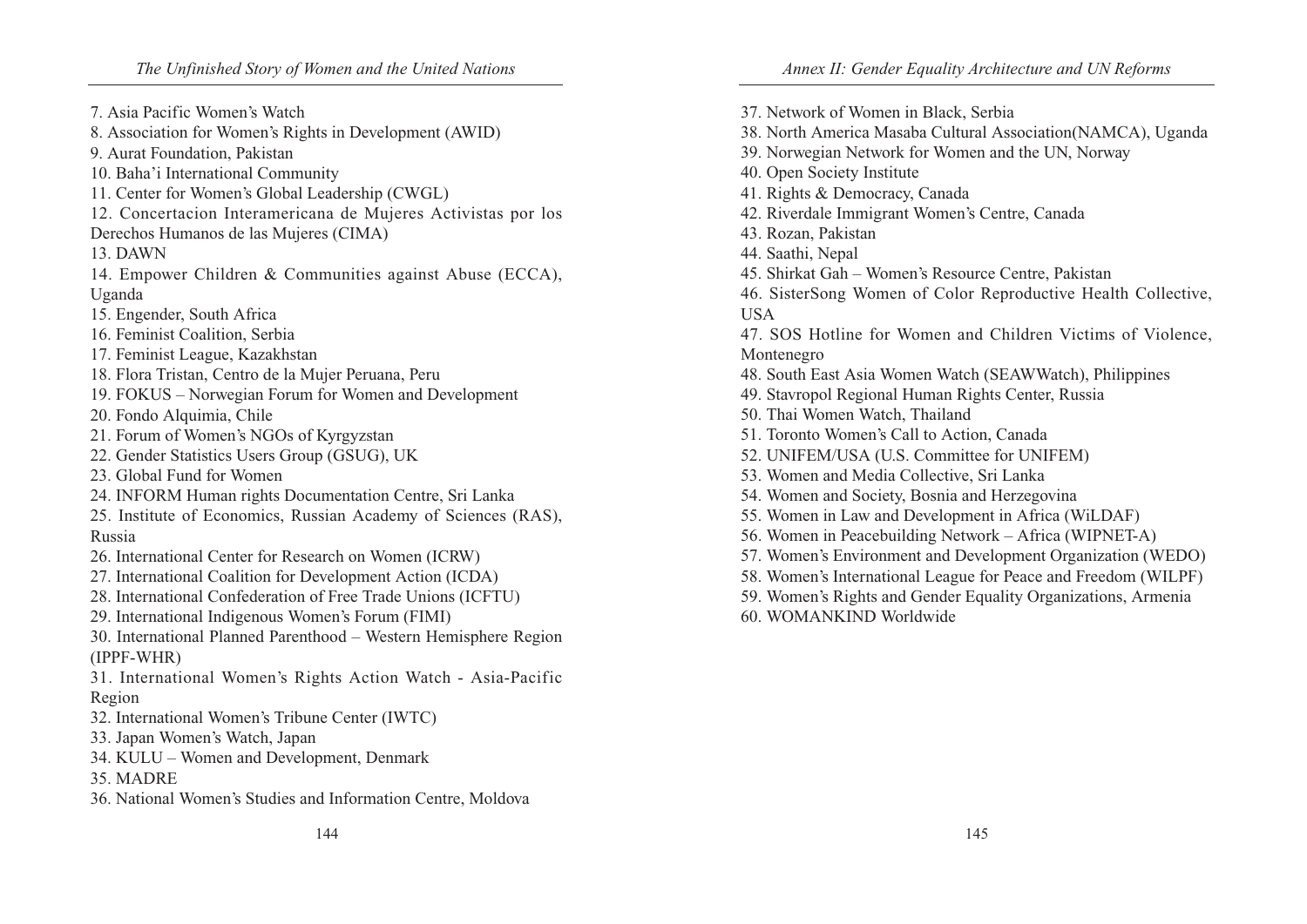## **Annex III**

## **UNITED NATIONS WORLD CONFERENCES**

## **United Nations World Conferences (1972-1990)**

Note: The titles in italics indicate conferences that focused on women or paid special attention to women-related aspects of the subjects concerned.

UN Conference on the Human Environment Stockholm, 5-16 June 1972

*UN World Population Conference* Bucharest, 19-30 August 1974

*World Food Conference* Rome, 5-19 November 1974

*World Conference of the International Women's Year* Mexico City, 19 June-2 July 1975

HABITAT: UN Conference on Human Settlements Vancouver, 31 May-11 June 1976

*Tripartite World Conference on Employment, Income Distribution, Social Progress and International Division of Labour* Geneva, June 1976

Conference on Economic Cooperation Among Developing Countries Mexico City, 13-22 September 1976 UN Water Conference

Mar del Plata, 14-25 March 1977

UN Conference on Desertification Nairobi, 29 August-9 September 1977

World Conference to Combat Racism and Racial Discrimination Geneva, 14-25 August 1978

UN Conference on Technical Cooperation among Developing **Countries** Buenos Aires, 30 August-12 September 1978

Primary Health Care Conference Alma Ata, September 1978

*World Conference on Agrarian Reform and Rural Development* Rome, 12-20 July 1979

*UN Conference on Science and Technology for Development* Vienna, 20-31 August 1979

*World Conference of the UN Decade for Women* Copenhagen, 14-30 July 1980

UN Conference on New and Renewable Sources of Energy Nairobi, 10-21 August 1981

UN Conference on the Least Developed Countries Paris, 1-14 September 1981

*World Conference to Review and Appraise the Achievements of the UN Decade for Women* Nairobi, 15-26 July 1985

International Conference on Relationship Between Disarmament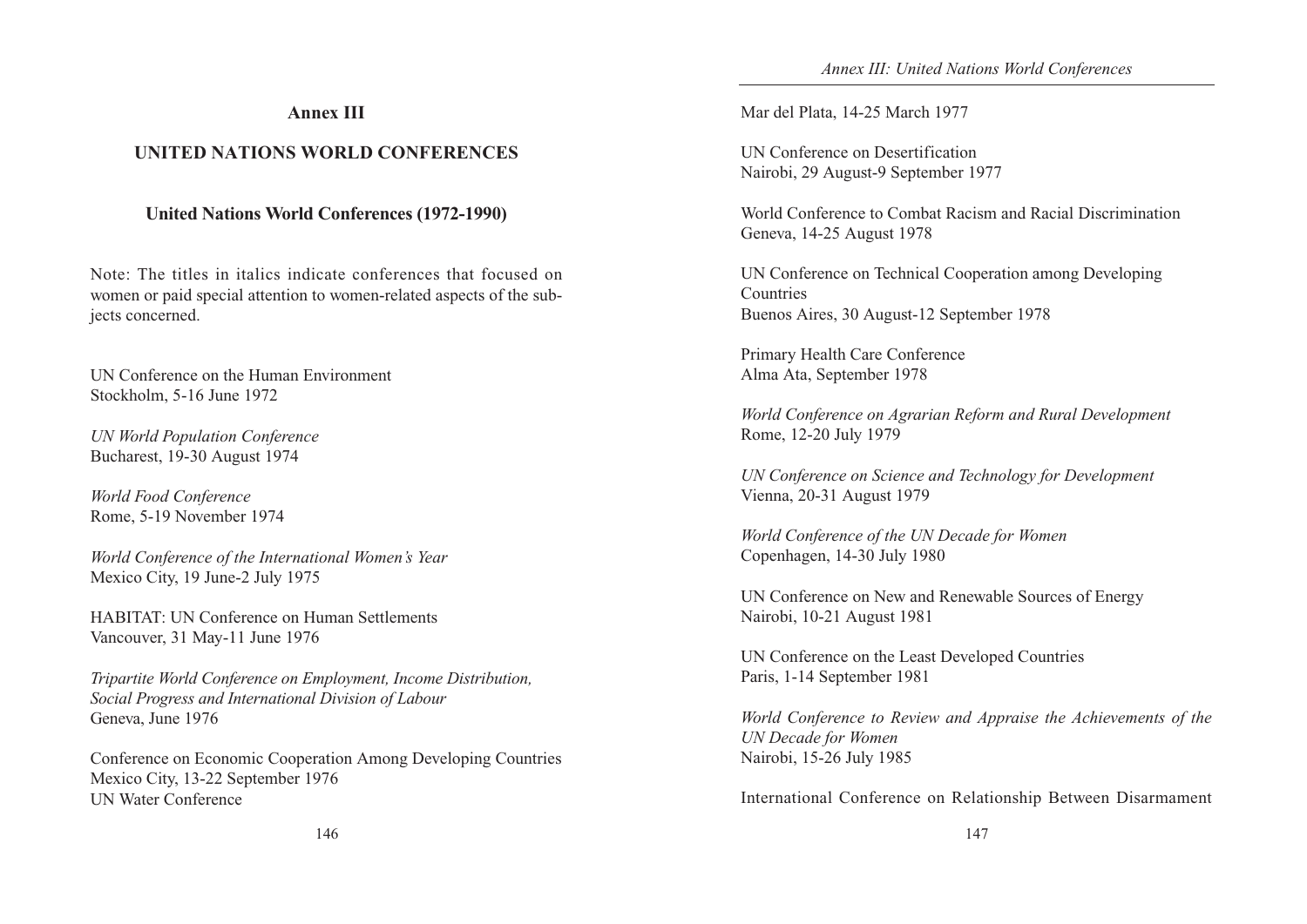and Development New York, 24 August-11 September 1987

World Summit for Children New York, 29-30 September 1990

# **United Nations World Conferences in the 1990s "The Global Agenda"**

The global women's movement made a significant impact on all the following conferences.

*UN Conference on Environment and Development* Rio de Janeiro, 3-14 June 1992

*World Conference on Human Rights* Vienna, 14-25 June 1993

*International Conference on Population and Development* Cairo, 5-13 September 1994

*World Summit for Social Development* Copenhagen, 6-12 March 1995

*Fourth World Conference on Women* Beijing, 4-15 September 1995

*Second UN Conference on Human Settlements (HABITAT II)* Istanbul, 4-15 June 1996

*World Food Summit* Rome, 13-17 November 1996 *Annex III: United Nations World Conferences*

# **United Nations Major Conferences 2000-2005**

World Summit for Social Development and Beyond: Achieving Social Development for All in a Globalized World (Copenhagen+5), Geneva, 26-30 June 2000

United Nations Millennium Summit, New York, 6-8 September 2000

United Nations Conference on the Illicit Trade in Small Arms and Light Weapons in All Its Aspects, New York, 9-20 July 2001

World Conference Against Racism, Racial Discrimination, Xenophobia and Related Intolerance, Durban, 31 August - 8 September 2001

International Conference on Financing for Development, Monterrey, 18-22 March 2002

World Summit on Sustainable Development, Johannesburg, 26 August-4 September 2002

World Summit on the Information Society, Phase I, Geneva, 10-12 December 2003; Phase II, Tunisia, 16-18 November 2005

United Nations 2005 World Summit, New York, 14-16 September 2005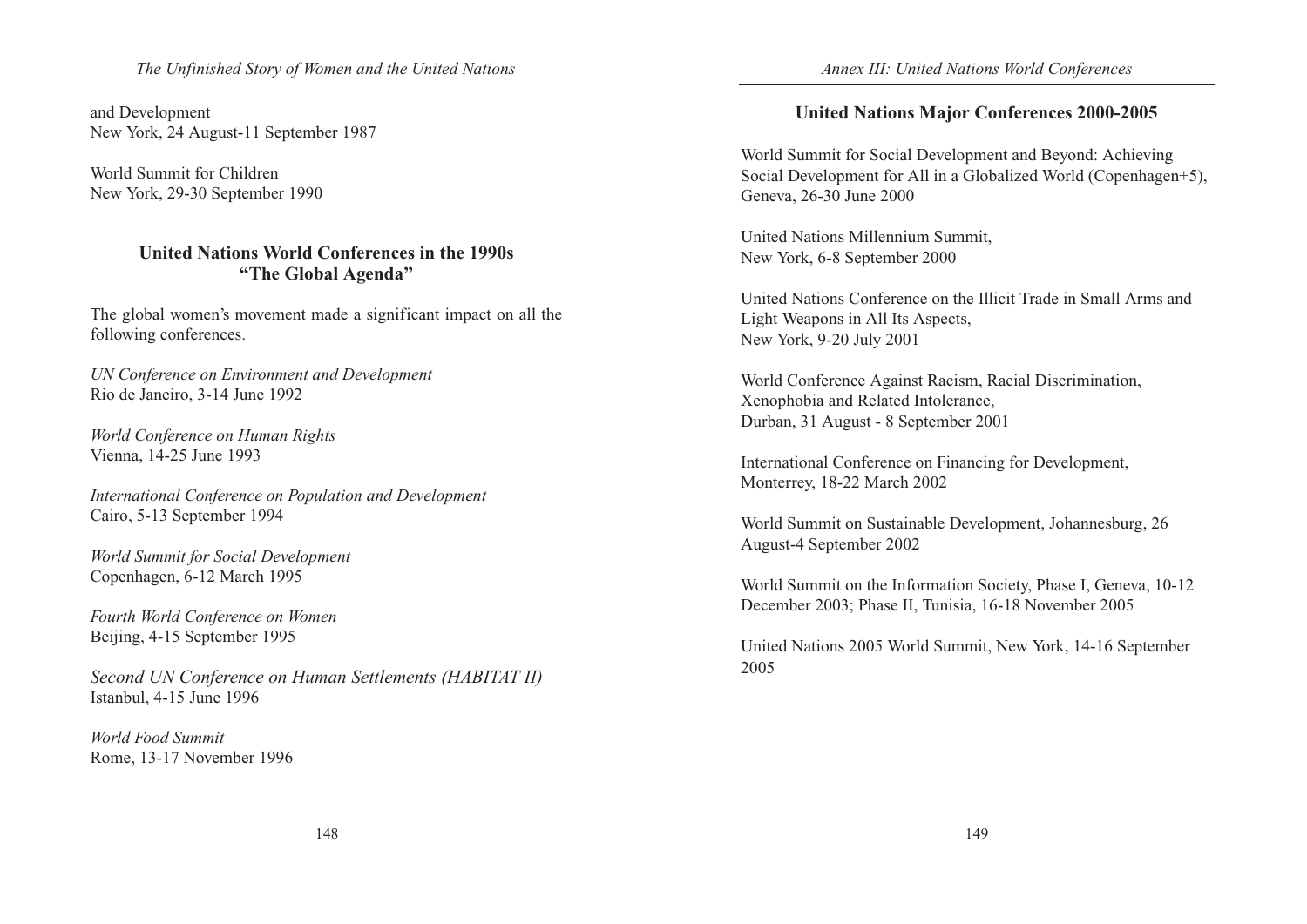## *Annex IV: Selected UN and International NGO Resources*

## **Annex IV**

## **SELECTED UNITED NATIONS AND INTERNATIONAL NGO RESOURCES**

## **United Nations**

Division for the Advancement of Women (DAW) 2 UN Plaza, DC2-12th Floor New York NY 10017, United States fax  $+1-212/963$  3463 e-mail  $\langle \text{daw@un.org} \rangle$ website (www.un.org/womenwatch/daw)

United Nations Development Fund for Women (UNIFEM) 304 East 45th Street, 15th Floor New York NY 10017, United States telephone +1-212/906 6400  $\text{fax} + 1 - 212/9066705$ e-mail  $\leq$ unifem@undp.org> website (www.unifem.undp.org)

United Nations International Research and Training Institute for the Advancement of Women (INSTRAW) Calle César Nicolás Penson 102-A Santo Domingo, Dominican Republic telephone +1-809/685 2111 fax +1-809/685 2117 e-mail <instraw.hq.sd@codetel.net.do> website (www.un-instraw.org)

Office of the Special Adviser on Gender Issues and Advancement of Women (OSAGI) Department of Economic and Social Affairs

2 UN Plaza, 12th Floor New York NY 10017, United States e-mail  $\langle$ osagi@un.org $\rangle$ website (www.un.org/osagi)

Inter-Agency Network on Women and Gender Equality (IANWGE) 2 UN Plaza, 12th Floor New York NY 10017, United States e-mail  $\langle$ ianwge@un.org $\rangle$ website (www.un.org/womenwatch/ianwge/index.html)

The United Nations Non-Governmental Liaison Service (NGLS) *In Geneva:* UN-NGLS, Palais des Nations CH-1211 Geneva 10, Switzerland telephone +41-22/917 2076 fax: +41-22/917 0432 e-mail  $\leq$ ngls@unctad.org> website (www.un-ngls.org)

*In New York:* UN-NGLS Room DC1-1106, United Nations New York NY 10017, United States telephone +1-212/963 3125  $\text{fax} + 1 - 212/9638712$ e-mail  $\langle$ ngls@un.org $\rangle$ 

#### **International NGOs**

Association of Women's Rights in Development (AWID) 215 Spadina Avenue, Suite 150 Toronto, Ontario W5T 2C7, Canada telephone +1-416/594 3773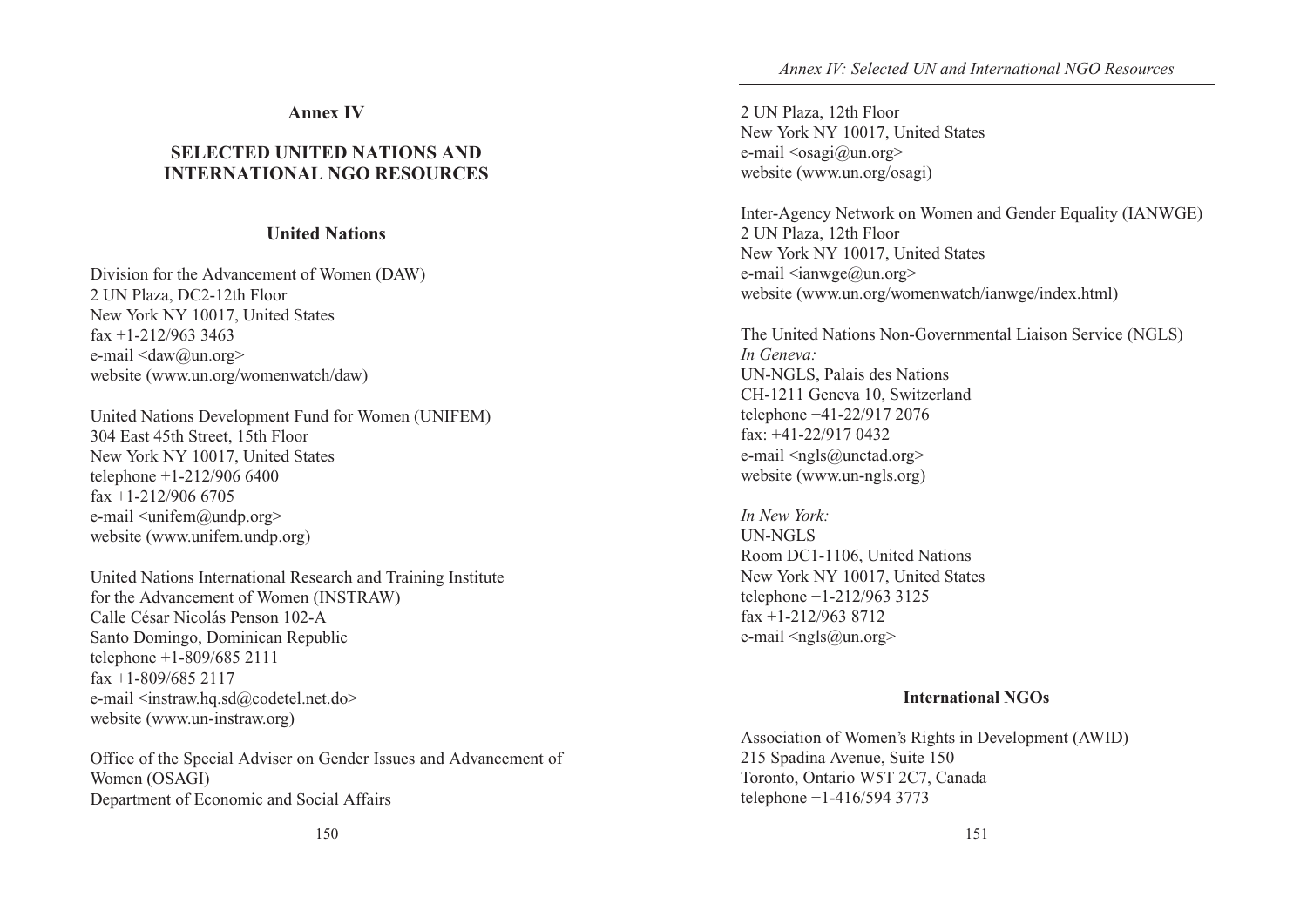$fax + 1 - 416/5940330$ e-mail  $\langle$ awid@awid.org $\rangle$ website (www.awid.org)

African Women's Development and Communications Network (FEMNET) PO Box 54562 Nariobi, Kenya telephone +254-2/741320/741301 fax +254-2/742927 e-mail <femnet@elci.gn.apc.org>

Caribbean Association for Feminist Research and Action (CAFRA) PO Box 442 Tunapuna, Trinidad & Tobago telephone +1-868/663 8670 fax +1-868/663 6482 e-mail  $\langle$ cafrainfo@wow.net $\rangle$ website (www.cafra.org)

Center for Women's Global Leadership (CWGL) Douglass College Rutgers, The State University of New Jersey 160 Ryders Lane New Brunswick NJ 08901-8555, United States telephone +1-732/932 8782 fax +1-732/932 1180 e-mail  $\langle \text{cwd} | \hat{\omega} \rangle$ website (www.cwgl.rutgers.edu)

Conference of Non-Governmental Organizations in Consultative Relationship with the United Nations (CONGO)

*In Geneva:* 11, Avenue De La Paix, 1st Floor *Annex IV: Selected UN and International NGO Resources*

CH-1202 Geneva, Switzerland telephone +41-22/301 1000 fax  $+41-22/301$  2000 e-mail <congo@ngocongo.org> website (www.ngocongo.org)

*In New York:* Church Centre 777 United Nations Plaza, 6th Floor New York NY 10017, United States telephone +1-212/986 8557 fax +1-212/986 0821 e-mail  $\langle \text{congony}(a)$ ngogongo.org $\rangle$ 

Development Alternatives with Women for a New Era (DAWN) Dawn Secretariat, 44 Ekpo Abasi Street Calabar, Cross River State, Nigeria telephone +234-87/230929 fax +234-87/236298 e-mail <info@dawnnet.org> website (www.dawnorg.org)

European Women's Lobby 18 Rue Hydraulique B-1210 Brussels, Belgium telephone +32-2/217 9020  $fax +32-2/2198451$ e-mail <ewl@womenlobby.org> website (www.womenlobby.org)

Flora Tristan Women's Centre Parque Hernan Velarde 42 Lima 1, Lima-Peru telephone +51-1/433 0694 fax  $+51-1/4339500$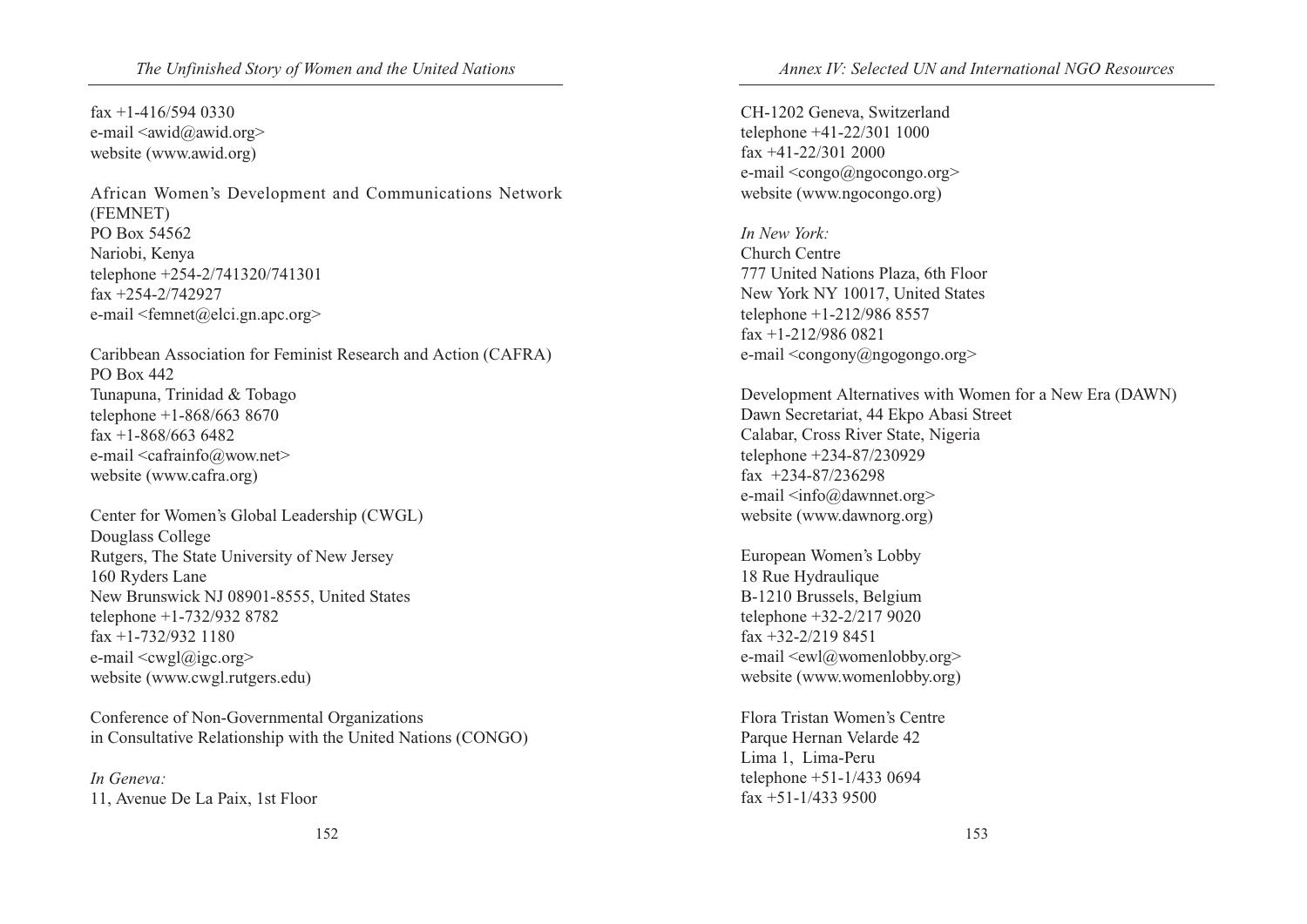e-mail  $\leq$  postmast $\omega$ flora.org.pe>

International Women's Health Coalition (IWHC) 333 Seventh Avenue, 6th Floor New York NY 10001, United States telephone +1-212/979 8500 fax +1-212/979 9009 e-mail  $\langle \text{info}(\hat{\omega}) \text{iwhc} \rangle$ website (www.iwhc.org)

International Women's Rights Action Watch (IWRAW) Hubert Humphrey Institute of Public Affairs University of Minnesota 301-19th Avenue South Minneapolis MN 55455, United States telephone +1-612/625 5557  $\text{fax} + 1 - 612/6240068$ e-mail <iwraw@hhh.umn.edu> website (www.igc.org/iwraw)

International Women's Tribune Centre (IWTC) 777 United Nations Plaza New York NY 10017, United States telephone +1-212/687 8633 fax +1-212/661 2704 e-mail  $\langle$ iwtc $\omega$ iwtc.org> website (www.iwtc.org)

ISIS International Manila 3 Marunong St./Barangay Central Quezon City, Philippines 1100 telephone +63-2/928 1956 fax  $+63-2/924$  1065 e-mail  $\leq$ admin@isiswomen.org> website (www.isiswomen.org)

ISIS Internacional—Santiago Casilla 2067 Correo Central Santiago, Chile telephone +56-2/633 4582 or 638 2219 fax  $+56-2/6383142$ e-mail <isis@reuna.cl> website (www.isis.cl)

ISIS—Women's International Cross-Cultural Exchange (WICCE) Plot 32, Bukoto Street Kamwokya, Kampala, Uganda telephone +256-41/543953 fax  $+256-41/543954$  $e$ -mail  $\langle$ isis@starcom.co.ug> website (www.isis.or.ug)

KARAT Coalition ul. Karmelicka 16m.13 00-163 Warsaw, Poland telephone/fax +48-22/636 8307 e-mail  $\leq$ secretariat $(a)$ karat.org.pl $>$ website (www.karat.org)

Latin American and Caribbean Committee for the Defence of Women's Rights (CLADEM) Jr. Estados Unidos 1295, Dpto 702, Jesus Maria Lima 11, Peru Apartado Postal 11-0470, Lima Peru telephone +51-1/463 9237 fax  $+51-1/463$  5898 e-mail <cendoc@cladem.org> website (www.infotext.org/cladem)

NGO Working Group on Women, Peace & Security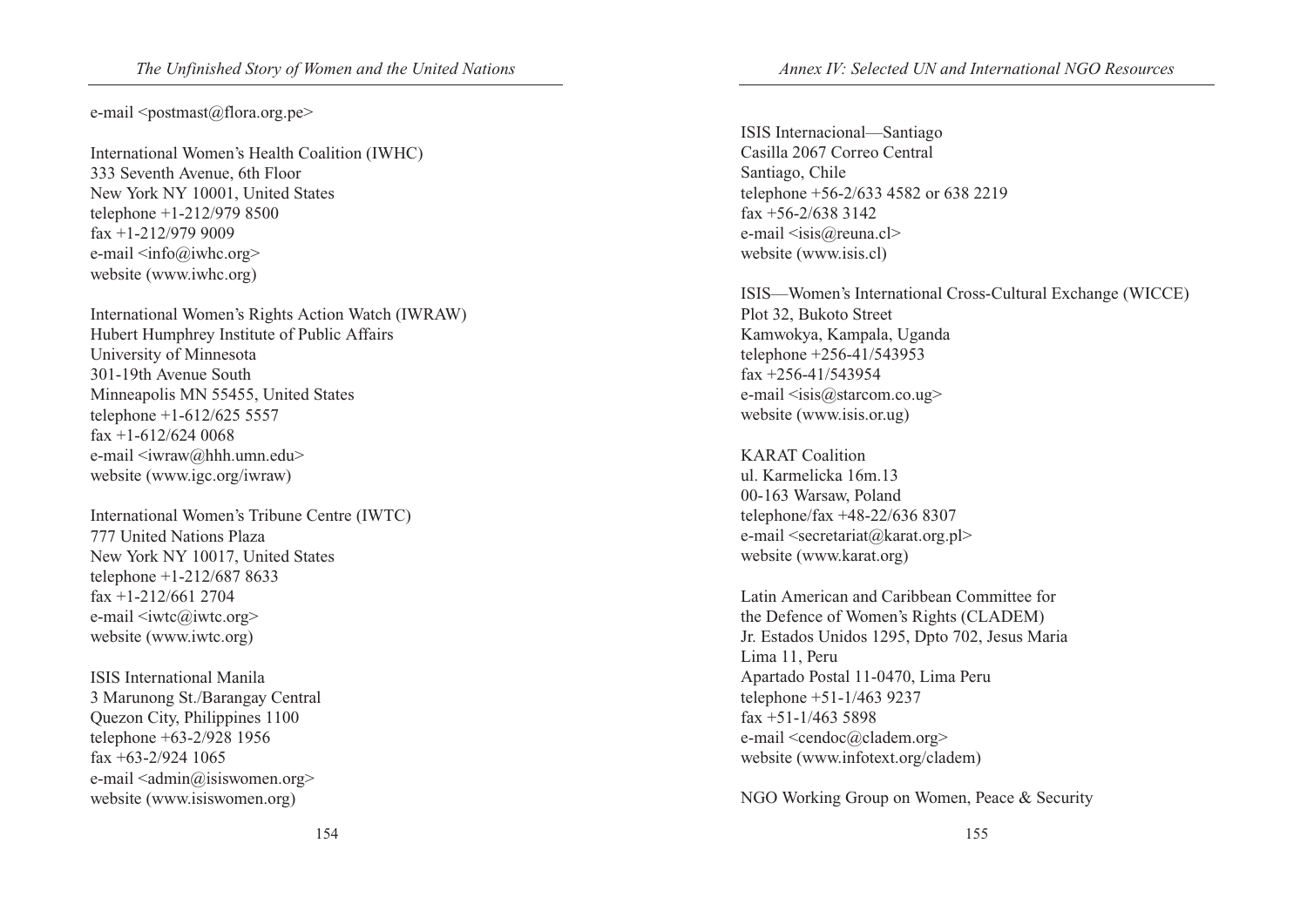*The Unfinished Story of Women and the United Nations*

777 UN Plaza 8th Floor NY New York 10017, United States telephone +1-212/682 3633, Extension 3121 fax  $+1-212/682$  5354 e-mail <NGOWGCoordinator@peacewomen.org> website (www.peacewomen.org/un/ngo/wg.html)

South East Asia Watch (SEAWATCH) c/o President's Office, Mirian College Katipunan Road, Loyola Heights Quezon City, Philippines telephone +63-2/426 0169  $\frac{1}{2}$  fax +63-2/924 6769 e-mail  $\triangle$ licuanan@mc.edu.ph>

Women's Environment and Development Organization (WEDO) 355 Lexington Avenue, 3rd Floor New York NY 10017-6603, United States telephone +1-212/973 0325  $\arctan 1-212/973$  0335 e-mail  $\leq \text{wedo@igc.}$ apc.org> website (www.wedo.org)

Women in Development Europe (WIDE) Rue de la Science 10 B-1000 Brussels, Belgium telephone +32-2/545 9070 fax +32-2/512 7342 e-mail <info@wide-network.org> website (www.wide-network.org)

Women Living Under Muslim Laws (WLUML) International Coordination Office PO Box 28445 London, N19 5NZ, UK

*Annex IV: Selected UN and International NGO Resources*

e-mail <wluml@wluml.org> website (www.wluml.org)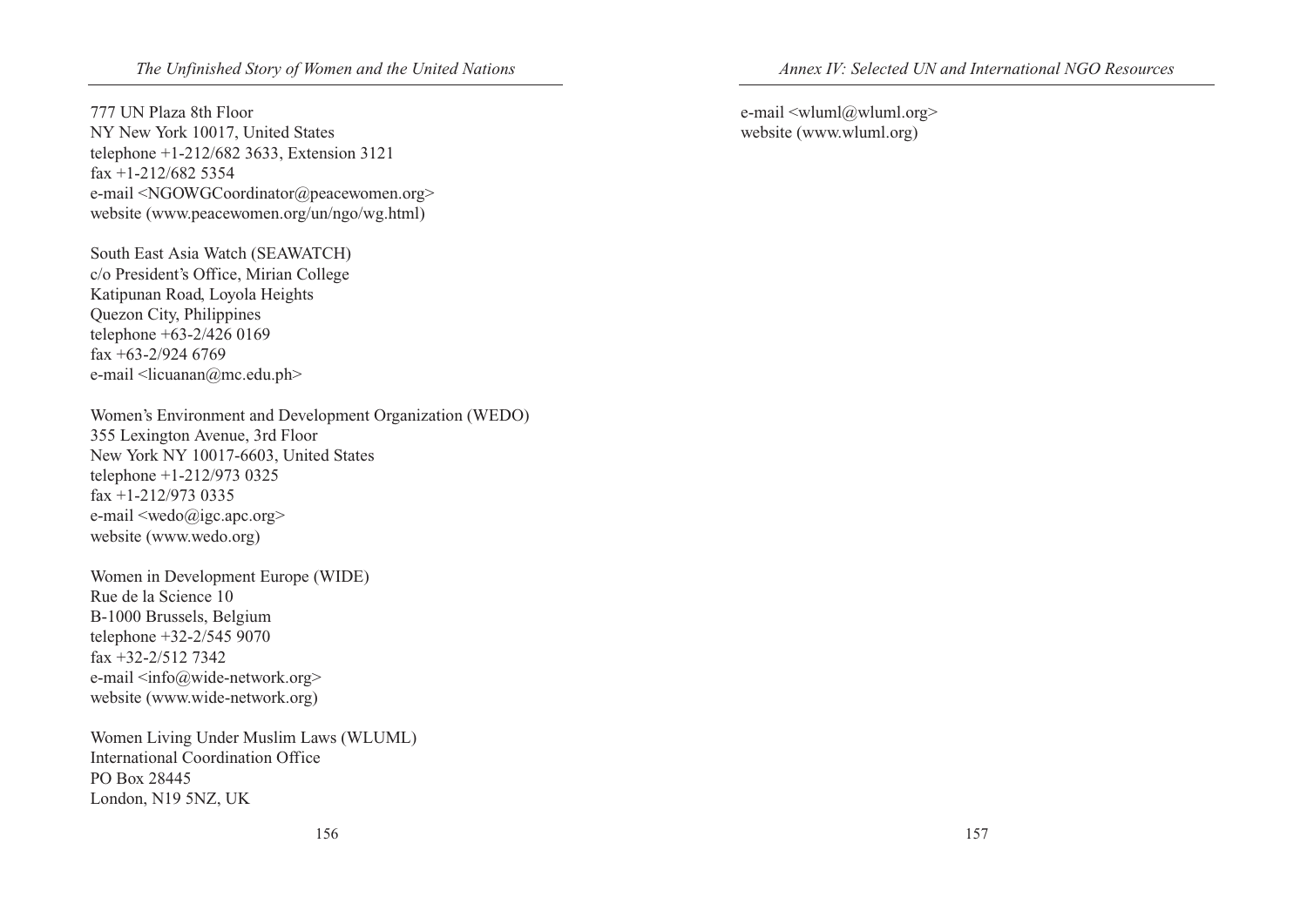#### IASC Inter-Allied Suffrage Conference IAW International Alliance of Women ICC International Criminal Court ICPD International Conference on Population and Development ICW International Council of Women ICWG International Cooperative Women's Guild IFBPW International Federation of Business and Professional Women IFUW International Federation of University Women IFWW International Federation of Working Women IGO Inter-governmental Organization ILO International Labour Organization INGO International Non-Governmental Organization INSTRAW International Research and Training Institute for the Advancement of Women ITCs Information and Communication Technologies IWHC International Women's Health Coalition IWRAW International Women's Rights Action Watch IWTC International Women's Tribune Centre IWY International Women's Year MDG Millennium Development Goal NFLS Nairobi Forward-Looking Strategies for the Advancement of Women NGLS Non-Governmental Liaison Service NGO Non-Governmental Organization OAS Organization of American States OSAGI Office of the Special Adviser on Gender Issues and the Advancement of Women PFA Platform for Action POA Programme of Action UNCED United Nations Conference on Environment and Development UNCHE United Nations Conference on Human Environment UNDP United Nations Development Programme **Acronyms** ACGD African Center for Gender and Development ACW African Center for Women AWID Association for Women's Rights in Development CAFRA Caribbean Association for Feminist Research and Action CEDAW Convention on the Elimination of Discrimination Against Women CEE Central and Eastern Europe CIS Commonwealth of Independent States CLADEM Latin American and Caribbean Committee for the Defence of Women's Rights CONGO Conference of NGOs in Consultative Relationship with ECOSOC CSO Civil Society Organization CSW Commission on the Status of Women CWGL Center for Women's Global Leadership DAW Division for the Advancement of Women DAWN Development Alternatives with Women for a New Era DESA Department of Economic and Social Affairs ECE Economic Commission for Europe ECOSOC Economic and Social Council FAO Food and Agriculture Organization FEMNET African Women's Development and Communications Network FGM Female Genital Mutilation GA General Assembly GAD Gender and Development GDI Gender-sensitive Development Index GEM Gender Empowerment Measure IACW Inter-American Commission of Women IANWGE Inter-Agency Network on Women and Gender Equality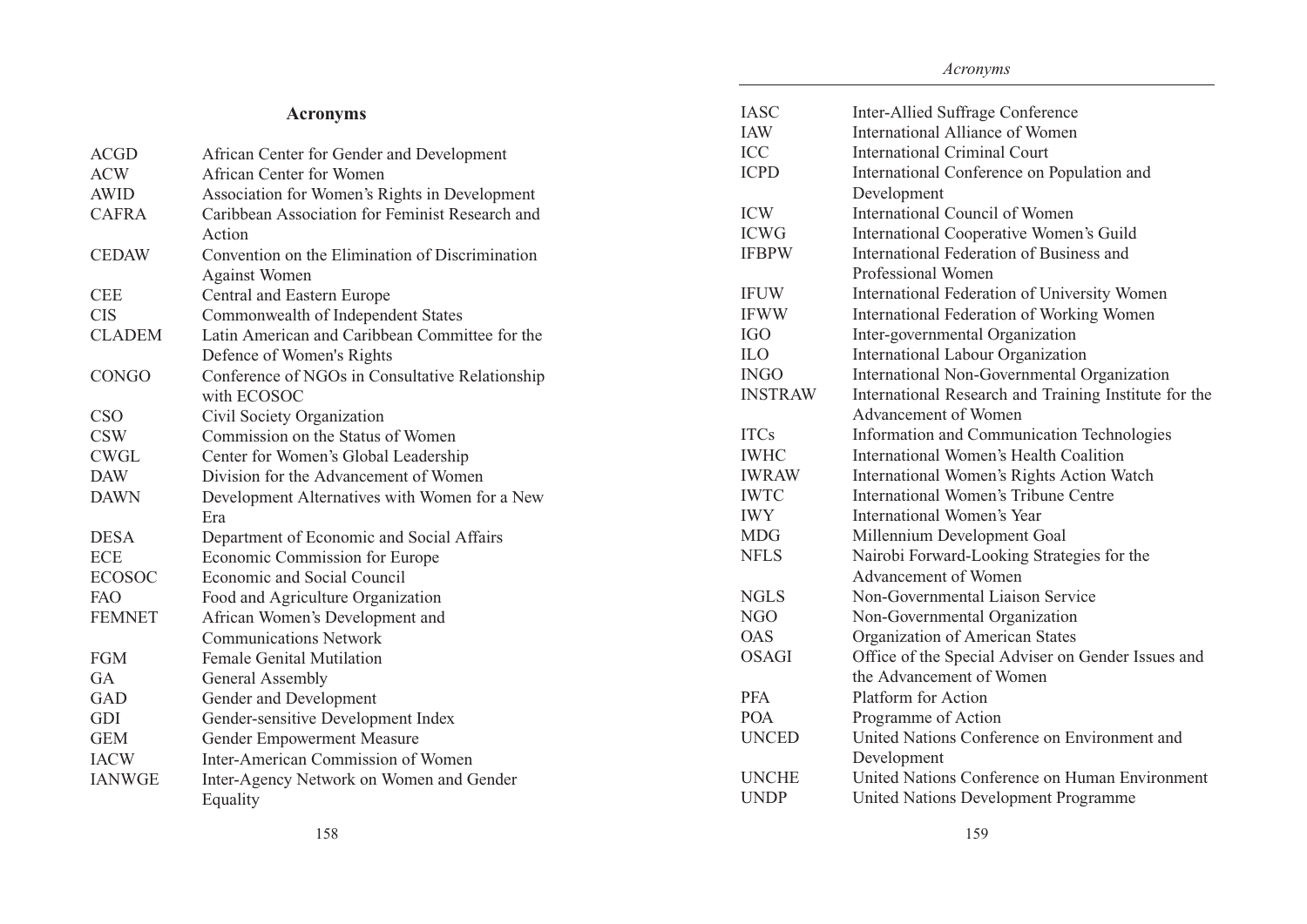#### *The Unfinished Story of Women and the United Nations*

| <b>UNESCO</b> | United Nations Educational, Scientific and Cultural |
|---------------|-----------------------------------------------------|
|               | Organization                                        |
| <b>UNFPA</b>  | United Nations Population Fund                      |
| <b>UNICEF</b> | United Nations Children's Fund                      |
| <b>UNIDO</b>  | United Nations Industrial Development               |
|               | Organization                                        |
| <b>UNIFEM</b> | United Nations Development Fund for Women           |
| <b>UNRISD</b> | United Nations Research Institute for Social        |
|               | Development                                         |
| <b>WEDO</b>   | Women's Environment and Development                 |
|               | Organization                                        |
| WFTU          | World Federation of Trade Unions                    |
| <b>WHO</b>    | World Health Organization                           |
| <b>WID</b>    | Women in Development                                |
| <b>WIDE</b>   | Women in Development Europe                         |
| <b>WIDF</b>   | Women's International Democratic Federation         |
| <b>WILFP</b>  | Women's International League for Peace and          |
|               | Freedom                                             |
| <b>WLUML</b>  | Women Living Under Muslim Laws                      |
| <b>WSSD</b>   | World Summit for Social Development                 |
| <b>WYWCA</b>  | World Young Women's Christian Association           |

The United Nations Non-Governmental Liaison Service (NGLS) is an interagency programme of the UN system that facilitates dialogue, cooperation and constructive engagement between the UN system and cooperation and constructive engagement between the UN system and the NGO community worldwide on global development issues. NGLS has offices in Geneva and New York. **The work of NGLS is currently supported by:**  • United Nations Department for Economic and Social Affairs<br>
(UN/DESA)<br>
• United Nations Conference on Trade and Development<br>
• United Nations Conference on Trade and Development<br>
• International Fund for Agricultural Deve NGLS also receives financial support for its activities from the Governments of Canada, Finland, Germany, Switzerland and the UK (DFID). **For further information on NGLS's activities, please contact:**  • UN-NGLS, Palais des Nations, CH-1211 Geneva 10, Switzerland, telephone +41-22/917 2076, fax +41-22/917 0432, e-mail <newsletence  $\frac{1}{2}$ • UN-NGLS, Room DC1-1106, United Nations, New York NY 10017, USA, telephone +1-212/963 3125, fax +1-212/963 8712, e-mail <ngls@un.org> • Website (www.un-ngls.org)